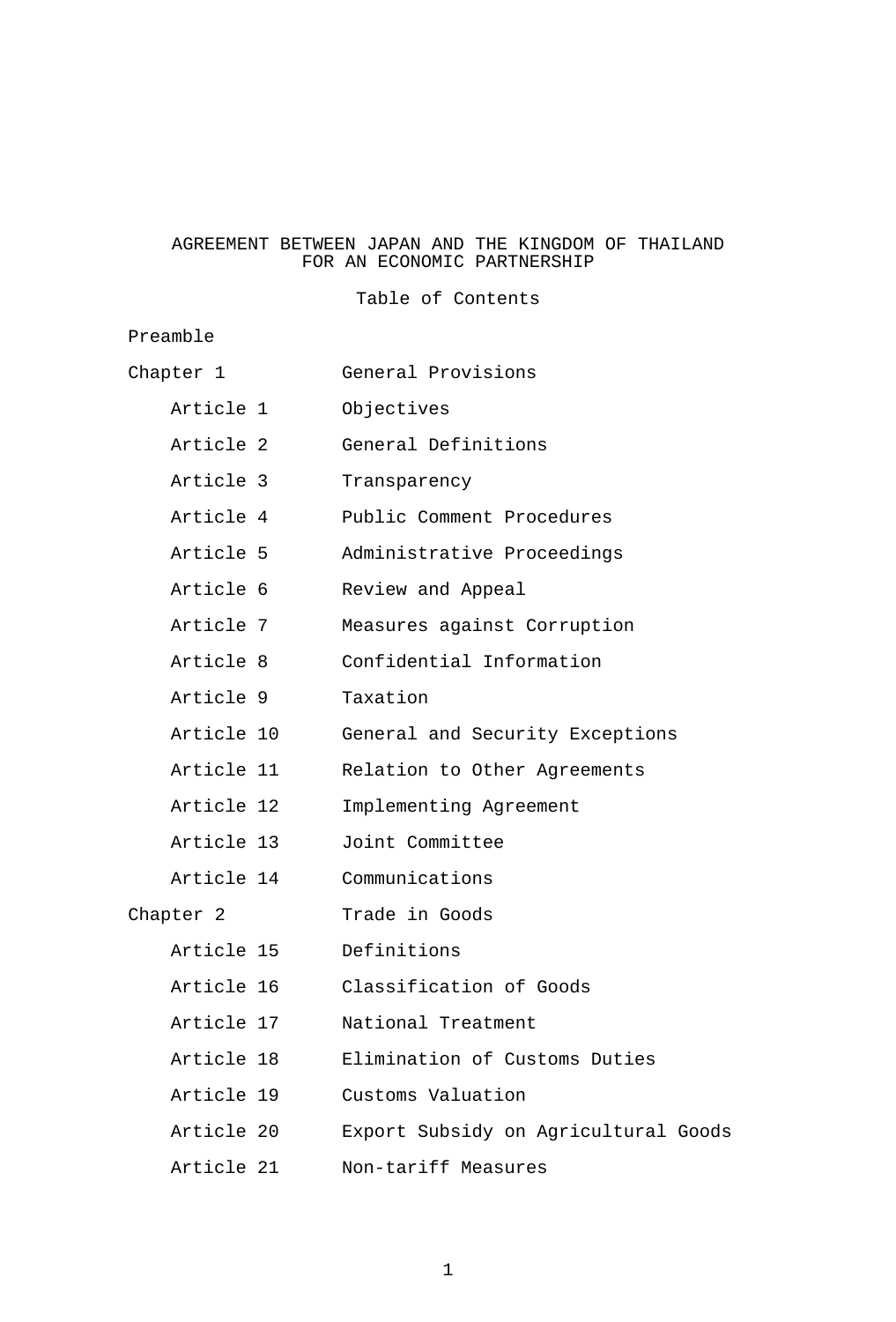| Article 22 | Bilateral Safeguard Measures                          |
|------------|-------------------------------------------------------|
| Article 23 | Restrictions to Safeguard the Balance<br>of Payments  |
| Article 24 | Operational Procedures                                |
| Article 25 | Sub-Committee on Trade in Goods                       |
| Article 26 | Review                                                |
| Chapter 3  | Rules of Origin                                       |
| Article 27 | Definitions                                           |
| Article 28 | Originating Goods                                     |
| Article 29 | Accumulation                                          |
| Article 30 | De Minimis                                            |
| Article 31 | Non-qualifying Operations                             |
| Article 32 | Consignment Criteria                                  |
| Article 33 | Unassembled or Disassembled Goods                     |
| Article 34 | Fungible Goods and Materials                          |
| Article 35 | Indirect Materials                                    |
| Article 36 | Accessories, Spare Parts and Tools                    |
| Article 37 | Packaging Materials and Containers for<br>Retail Sale |
| Article 38 | Packing Materials and Containers for<br>Shipment      |
| Article 39 | Claim for Preferential Tariff Treatment               |
| Article 40 | Certificate of Origin                                 |
| Article 41 | Response to Inquiries                                 |
| Article 42 | Obligations Regarding Exportations                    |
| Article 43 | Request for Checking of Certificate of<br>Origin      |
| Article 44 | Verification Visit                                    |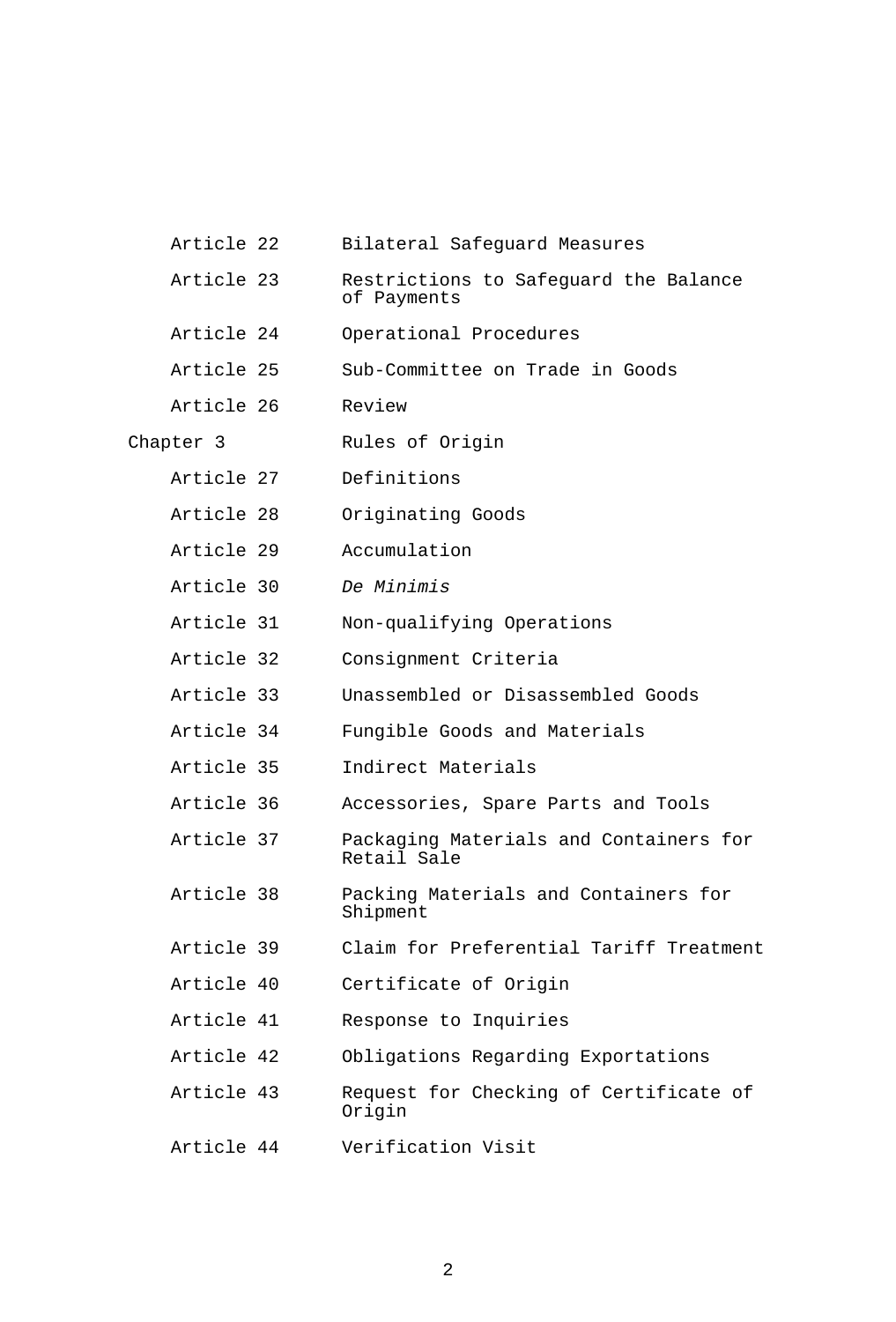| Article 45 | Determination of Origin and<br>Preferential Tariff Treatment |
|------------|--------------------------------------------------------------|
| Article 46 | Confidentiality                                              |
| Article 47 | Penalties and Measures against False<br>Declaration          |
| Article 48 | Miscellaneous Provisions                                     |
| Article 49 | Sub-Committee on Rules of Origin                             |
| Chapter 4  | Customs Procedures                                           |
| Article 50 | Scope and Coverage                                           |
| Article 51 | Definitions                                                  |
| Article 52 | Transparency                                                 |
| Article 53 | Customs Clearance                                            |
| Article 54 | Temporary Admission and Goods in<br>Transit                  |
| Article 55 | Cooperation and Exchange of Information                      |
| Article 56 | Sub-Committee on Customs Procedures                          |
| Chapter 5  | Paperless Trading                                            |
| Article 57 | Cooperation on Paperless Trading<br>between the Parties      |
| Article 58 | Exchange of Views and Information                            |
| Article 59 | Cooperation on Paperless Trading<br>between Private Entities |
| Article 60 | Review of Realisation of Paperless<br>Trading                |
| Article 61 | Sub-Committee on Paperless Trading                           |
| Chapter 6  | Mutual Recognition                                           |
| Article 62 | General Obligations                                          |
| Article 63 | Scope and Coverage                                           |
| Article 64 | Definitions                                                  |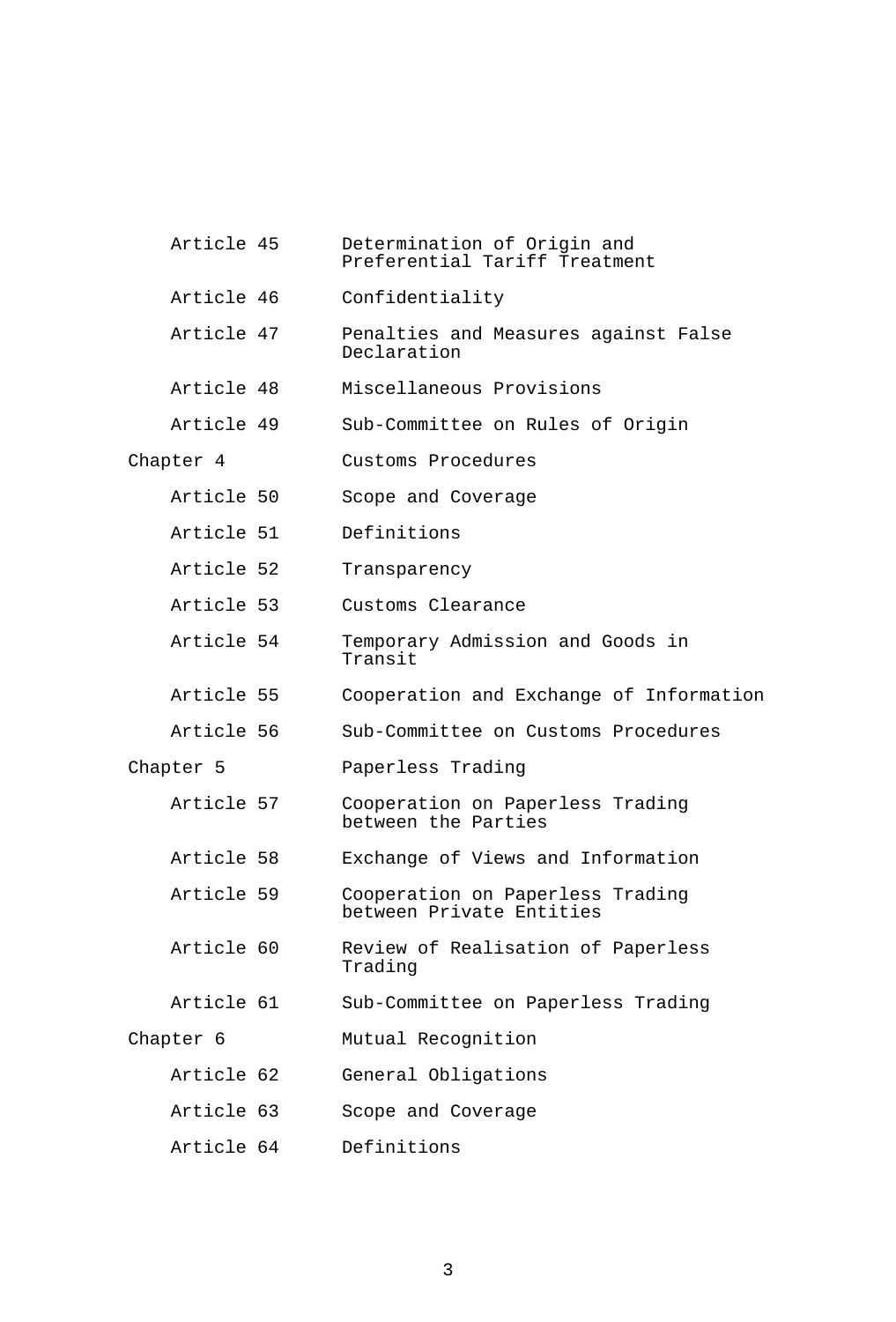| Article 65 | Registration or Designation of<br>Conformity Assessment Bodies and<br>Withdrawal thereof |
|------------|------------------------------------------------------------------------------------------|
| Article 66 | Sub-Committee on Mutual Recognition                                                      |
| Article 67 | Contact Points                                                                           |
| Article 68 | General Exceptions                                                                       |
| Article 69 | Miscellaneous Provisions                                                                 |
| Article 70 | Confidentiality                                                                          |
| Chapter 7  | Trade in Services                                                                        |
| Article 71 | General Principles                                                                       |
| Article 72 | Scope and Coverage                                                                       |
| Article 73 | Definitions                                                                              |
| Article 74 | Market Access                                                                            |
| Article 75 | National Treatment                                                                       |
| Article 76 | Additional Commitments                                                                   |
| Article 77 | Schedule of Specific Commitments                                                         |
| Article 78 | Modification of Schedules                                                                |
| Article 79 | Most-Favoured-Nation Treatment                                                           |
| Article 80 | Domestic Regulation                                                                      |
| Article 81 | Mutual Recognition                                                                       |
| Article 82 | Transparency                                                                             |
| Article 83 | Monopolies and Exclusive Service<br>Suppliers                                            |
| Article 84 | Emergency Safeguard Measures                                                             |
| Article 85 | Payments and Transfers                                                                   |
| Article 86 | Restrictions to Safeguard the Balance<br>of Payments                                     |
| Article 87 | Denial of Benefits                                                                       |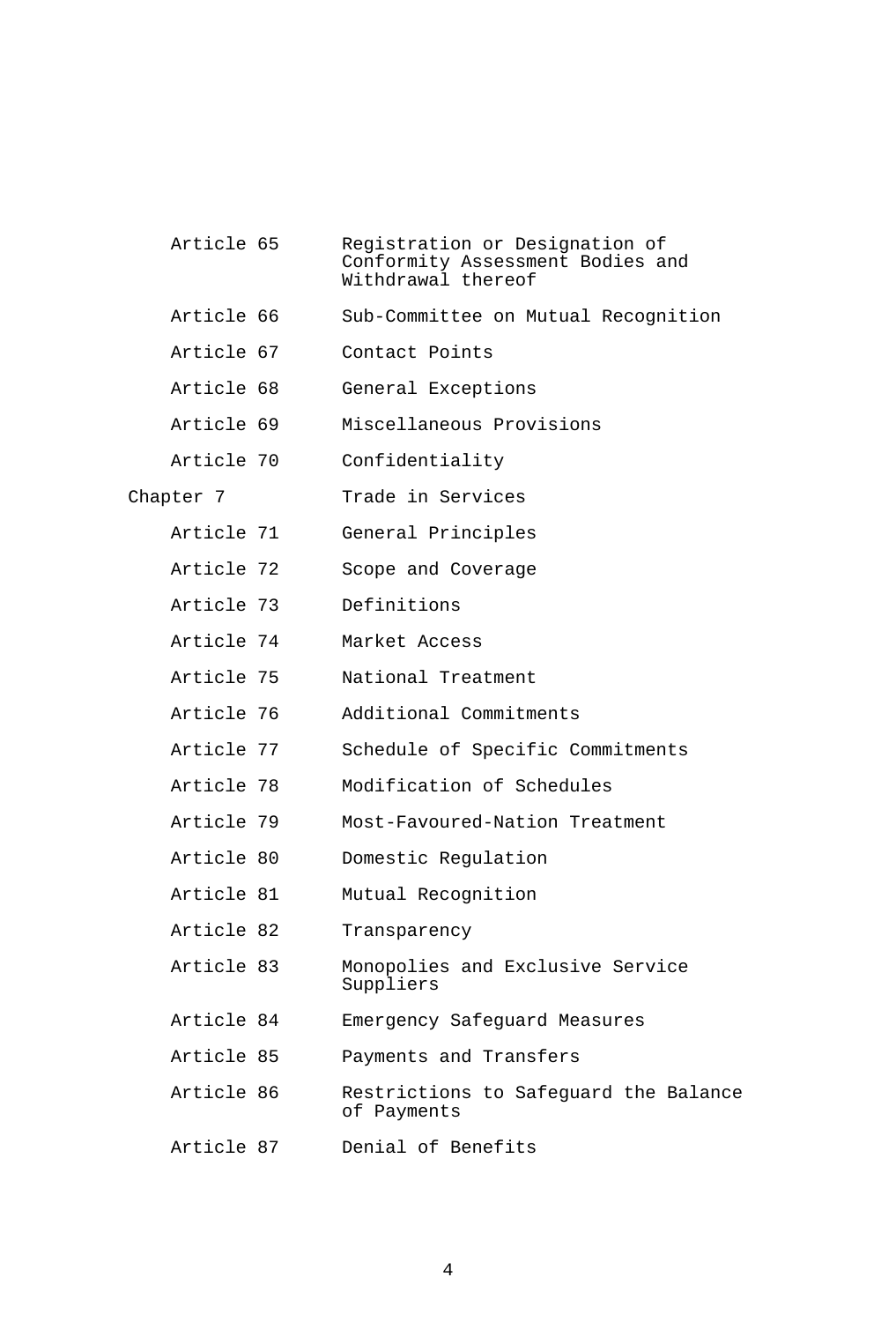| Article 88  | Sub-Committee on Trade in Services                                                                      |
|-------------|---------------------------------------------------------------------------------------------------------|
| Article 89  | Review                                                                                                  |
| Chapter 8   | Investment                                                                                              |
| Article 90  | Scope and Coverage                                                                                      |
| Article 91  | Definitions                                                                                             |
| Article 92  | Observance of the Provisions of this<br>Chapter                                                         |
| Article 93  | National Treatment                                                                                      |
| Article 94  | Access to the Courts of Justice                                                                         |
| Article 95  | Minimum Standard of Treatment                                                                           |
| Article 96  | Most-Favoured-Nation Treatment                                                                          |
| Article 97  | Performance Requirements                                                                                |
| Article 98  | Schedule of Specific Commitments                                                                        |
| Article 99  | Modification of Commitments                                                                             |
| Article 100 | Acquired Treatment                                                                                      |
| Article 101 | Transparency                                                                                            |
| Article 102 | Expropriation and Compensation                                                                          |
| Article 103 | Protection from Strife                                                                                  |
| Article 104 | Transfers                                                                                               |
| Article 105 | Subrogation                                                                                             |
| Article 106 | Settlement of Investment Disputes<br>between a Party and an Investor of the<br>Other Party              |
| Article 107 | Special Formalities                                                                                     |
| Article 108 | Temporary Safeguard Measures                                                                            |
| Article 109 | Prudential Measures and Measures to<br>Ensure the Stability of the<br>Macroeconomy or the Exchange Rate |
| Article 110 | Taxation Measures as Expropriation                                                                      |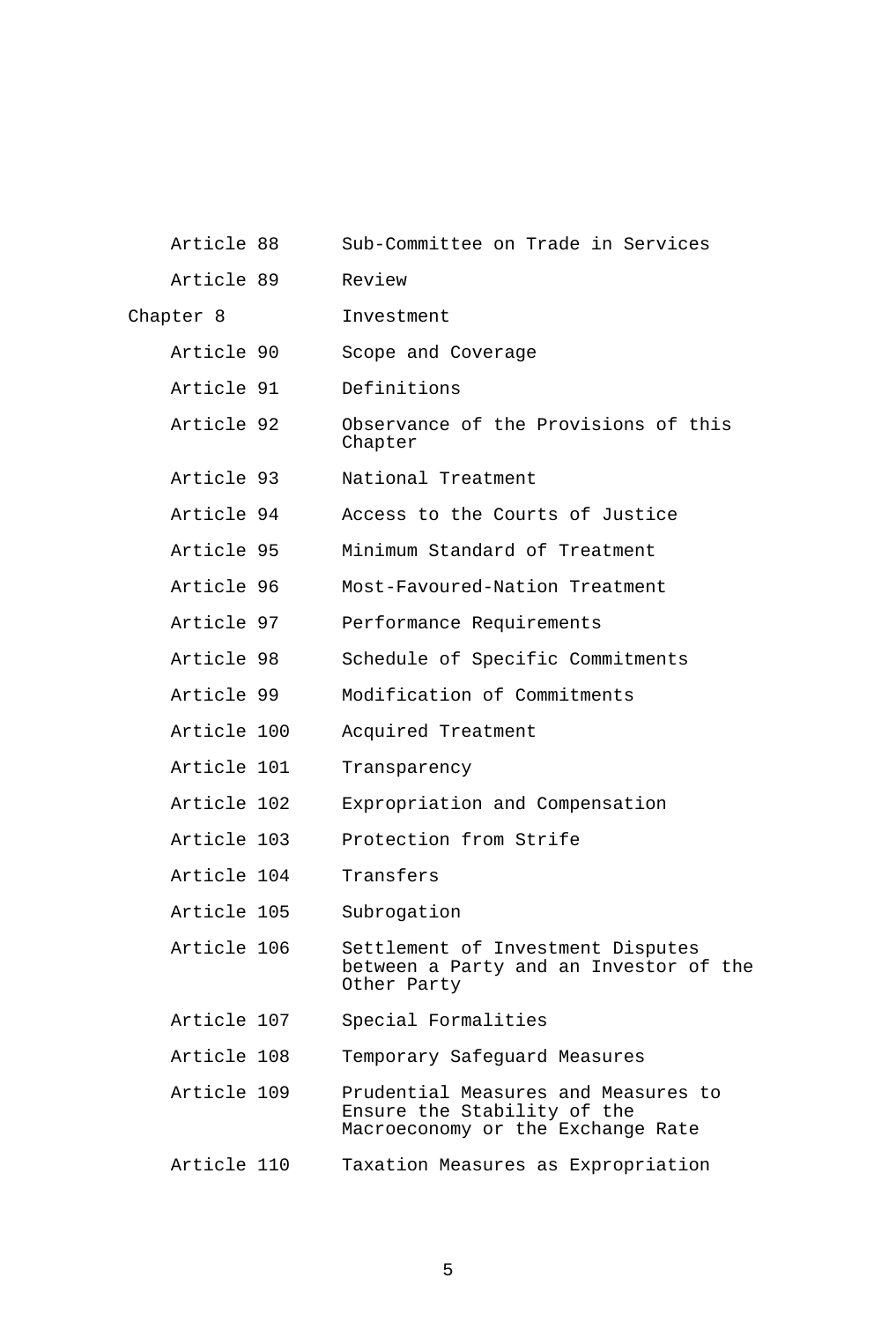| Article 111 | Environmental Measures                                                             |
|-------------|------------------------------------------------------------------------------------|
| Article 112 | Denial of Benefits                                                                 |
| Article 113 | Sub-Committee on Investment                                                        |
| Article 114 | Review                                                                             |
| Chapter 9   | Movement of Natural Persons                                                        |
| Article 115 | Scope and Coverage                                                                 |
| Article 116 | Definition                                                                         |
| Article 117 | Specific Commitments                                                               |
| Article 118 | Requirements and Procedures Relating to<br>the Movement of Natural Persons         |
| Article 119 | Mutual Recognition                                                                 |
| Article 120 | Sub-Committee on Movement of Natural<br>Persons                                    |
| Article 121 | Further Negotiations                                                               |
| Chapter 10  | Intellectual Property                                                              |
| Article 122 | General Provisions                                                                 |
| Article 123 | Definitions                                                                        |
| Article 124 | National Treatment                                                                 |
| Article 125 | Most-Favoured-Nation Treatment                                                     |
| Article 126 | Streamlining and Harmonisation of<br>Procedural Matters                            |
| Article 127 | Transparency                                                                       |
| Article 128 | Promotion of Public Awareness<br>Concerning Protection of Intellectual<br>Property |
| Article 129 | Objectives                                                                         |
| Article 130 | Patents                                                                            |
| Article 131 | Industrial Designs                                                                 |
| Article 132 | Trademarks for Goods and Services                                                  |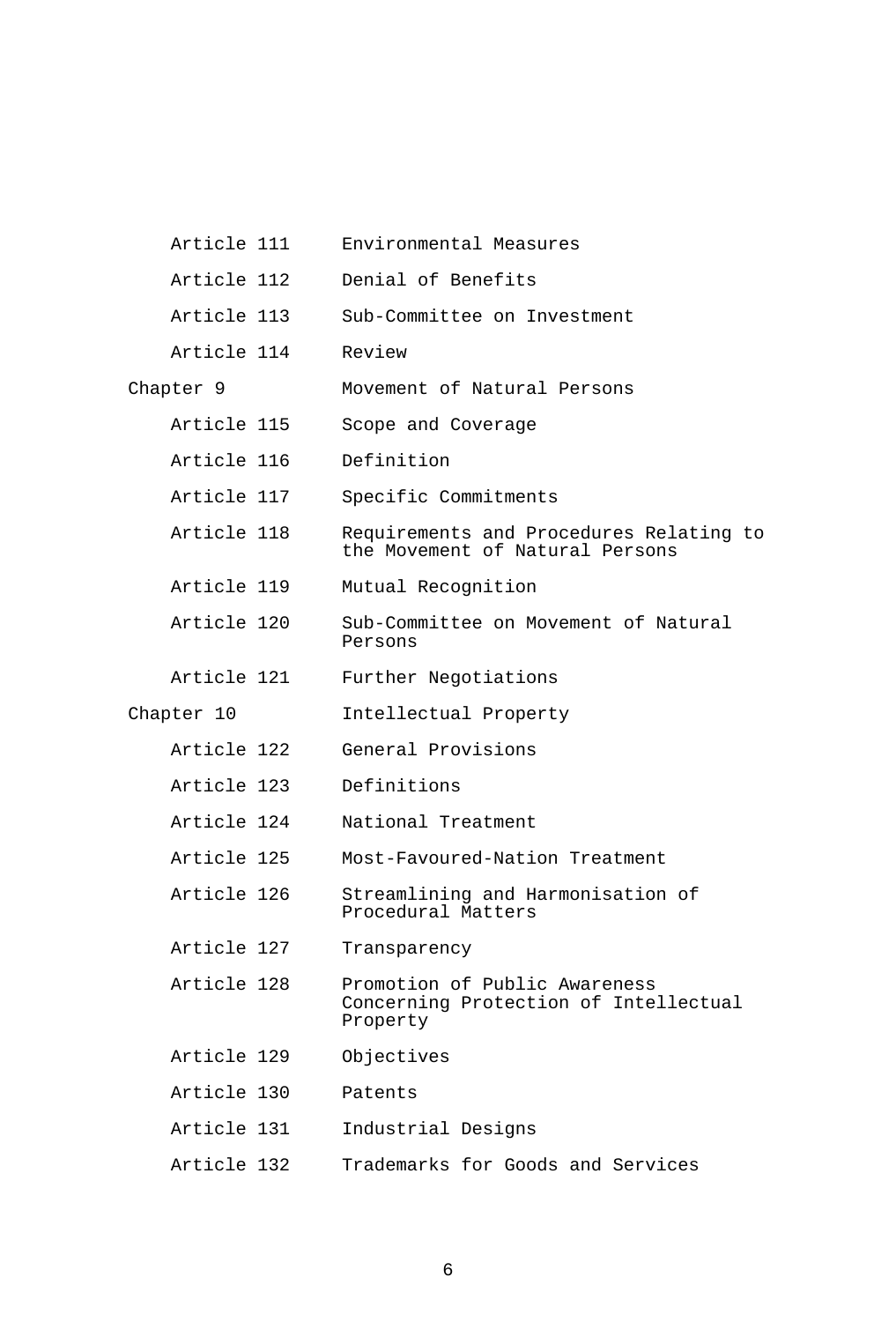- Article 133 Copyright and Related Rights
- Article 134 Geographical Indications
- Article 135 New Varieties of Plants
- Article 136 Unfair Competition
- Article 137 Protection of Undisclosed Information
- Article 138 Enforcement Border Measures
- Article 139 Enforcement Civil Remedies
- Article 140 Enforcement Criminal Remedies
- Article 141 Enforcement General
- Article 142 Assistance for Acquisition of Intellectual Property Rights for Small and Medium Enterprises
- Article 143 Sub-Committee on Intellectual Property
- Article 144 Security Exceptions
- Chapter 11 Government Procurement
	- Article 145 Exchange of Information on Government Procurement
	- Article 146 Sub-Committee on Government Procurement
- Chapter 12 Competition
	- Article 147 Promotion of Fair and Free Competition by Proscribing Anti-competitive Activities
	- Article 148 Cooperation on Promoting Fair and Free Competition by Proscribing Anticompetitive Activities
	- Article 149 Non-discrimination
	- Article 150 Procedural Fairness
	- Article 151 Non-Application of Article 8 and Chapter 14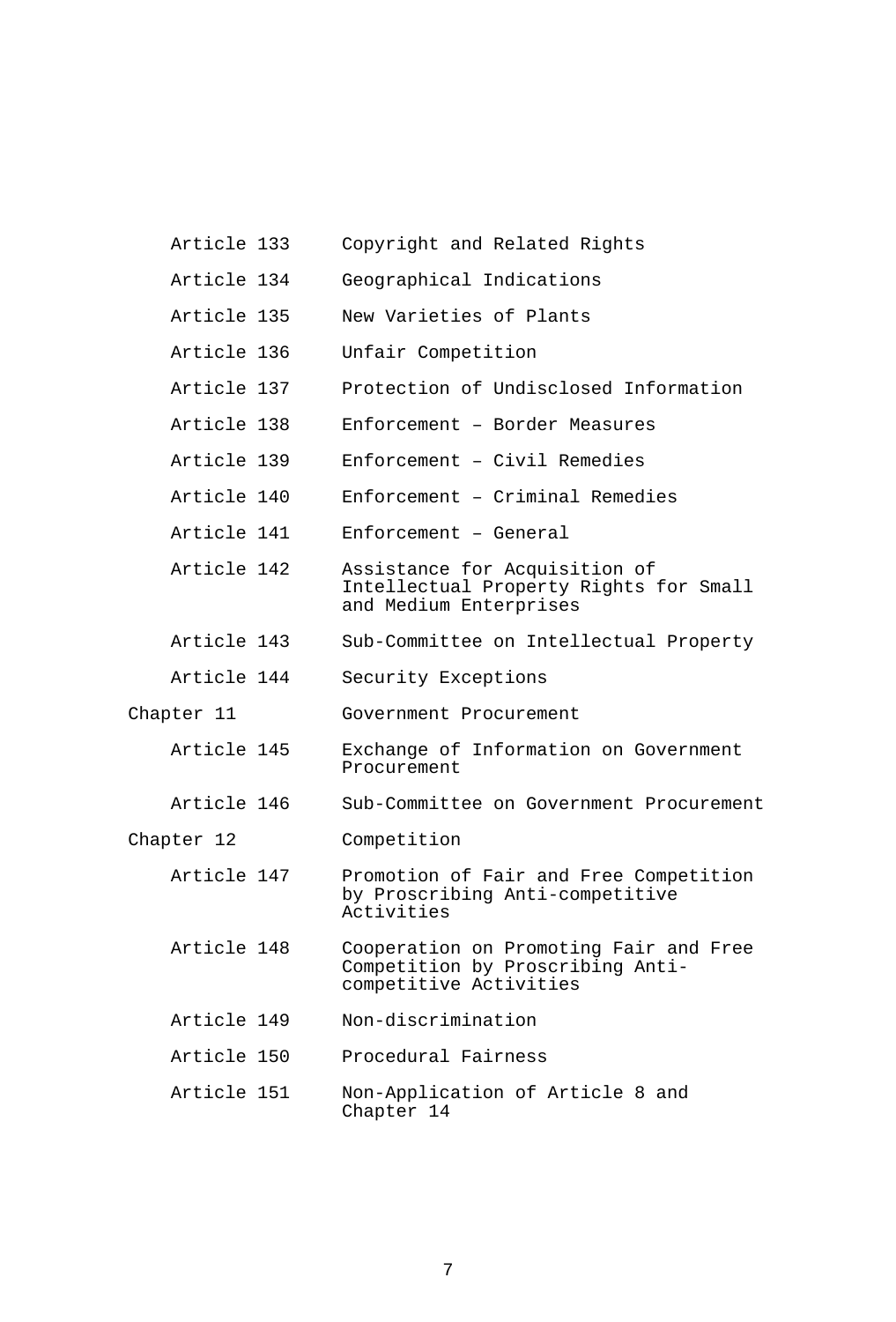| Chapter 13  | Cooperation                                                              |
|-------------|--------------------------------------------------------------------------|
| Article 152 | Basic Principles                                                         |
| Article 153 | Fields of Cooperation                                                    |
| Article 154 | Areas and Forms of Cooperation                                           |
| Article 155 | Implementation of Cooperation                                            |
| Article 156 | Intellectual Property Rights and Other<br>Rights of a Proprietary Nature |
| Article 157 | Sub-Committees for Each Field of<br>Cooperation                          |
| Article 158 | Non-Application of Chapter 14                                            |
| Chapter 14  | Dispute Settlement                                                       |
| Article 159 | Scope and Coverage                                                       |
| Article 160 | Consultations                                                            |
| Article 161 | Good Offices, Conciliation or Mediation                                  |
| Article 162 | Establishment of Arbitral Tribunals                                      |
| Article 163 | Functions of Arbitral Tribunals                                          |
| Article 164 | Proceedings of Arbitral Tribunals                                        |
| Article 165 | Termination of Proceedings                                               |
| Article 166 | Implementation of Award                                                  |
| Article 167 | Expenses                                                                 |
| Chapter 15  | Final Provisions                                                         |
| Article 168 | Table of Contents and Headings                                           |
| Article 169 | General Review                                                           |
| Article 170 | Annexes and Notes                                                        |
| Article 171 | Amendment                                                                |
| Article 172 | Entry into Force                                                         |
| Article 173 | Termination                                                              |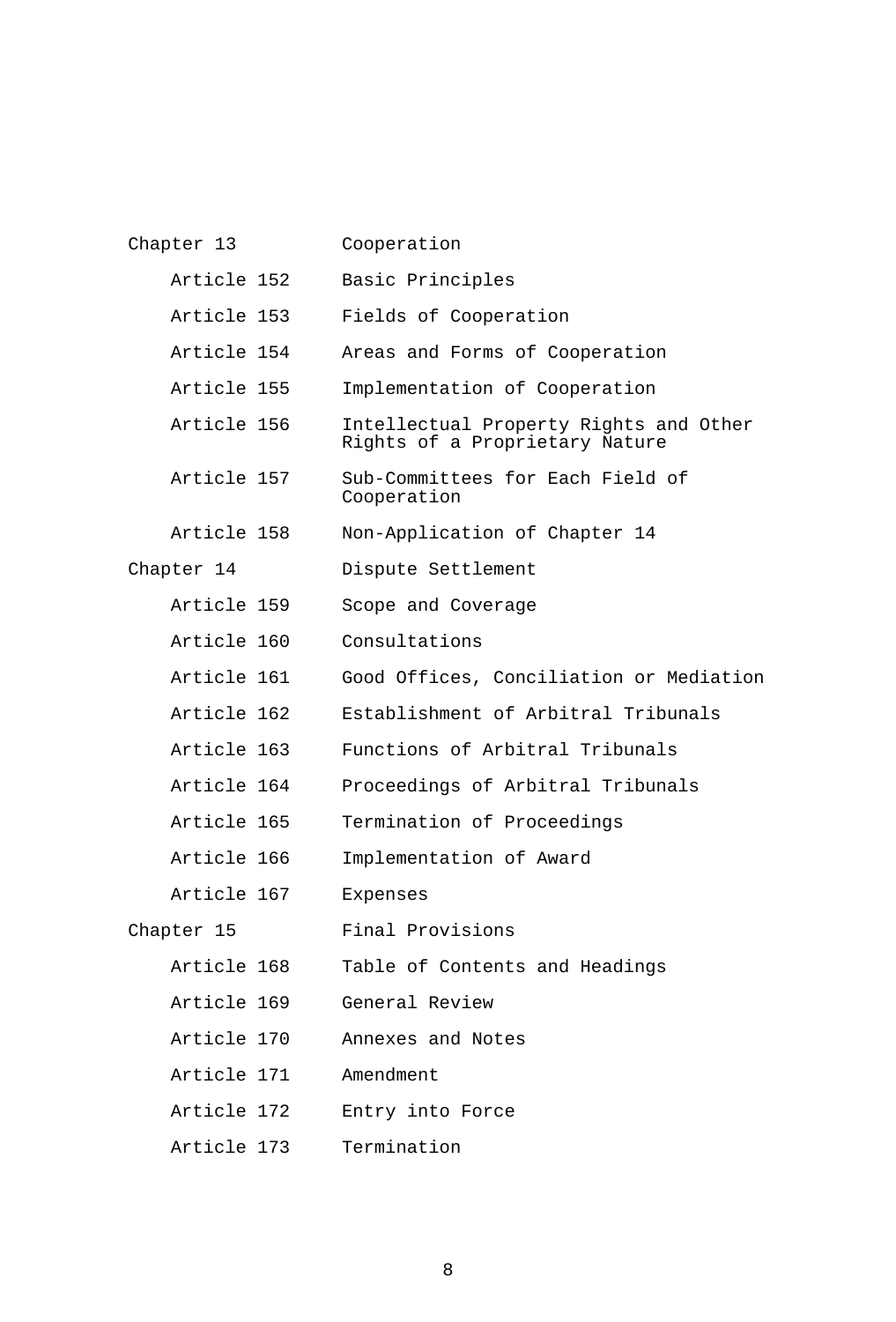| Annex 1 referred to                 | Schedules in relation to            |
|-------------------------------------|-------------------------------------|
| in Chapter 2                        | Article 18                          |
| Annex 2 referred to<br>in Chapter 3 | Product Specific Rules              |
| Annex 3 referred to                 | Minimum Data Requirement for        |
| in Chapter 3                        | Certificate of Origin               |
| Annex 4 referred to<br>in Chapter 6 | Annex on Electrical Products        |
| Annex 5 referred to                 | Schedules of Specific Commitments   |
| in Chapter 7                        | in relation to Article 77           |
| Annex 6 referred to<br>in Chapter 8 | Schedules in relation to Investment |
| Annex 7 referred to                 | Specific Commitments for the        |
| in Chapter 9                        | Movement of Natural Persons         |
|                                     |                                     |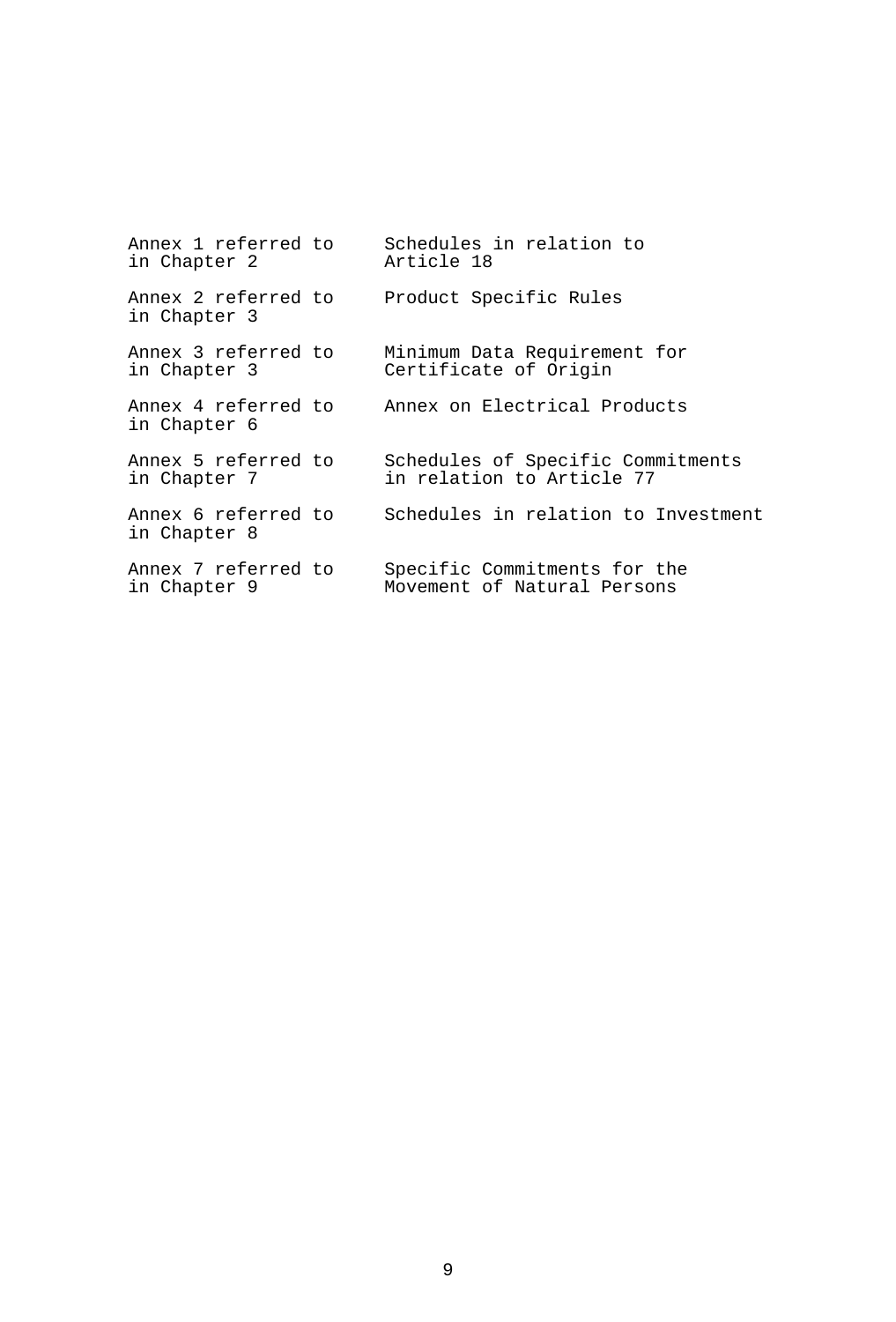### Preamble

 Japan and the Kingdom of Thailand (hereinafter referred to in this Agreement as "the Parties"),

Conscious of their warm relations and strong economic and political ties, including shared perceptions on various issues, that have developed through many years of fruitful and mutually beneficial cooperation;

Recognising that the economic partnership of the Parties would create larger and new markets, and would improve their economic efficiency and consumer welfare, enhancing the attractiveness and vibrancy of their markets, and expanding trade and investment not only between them but also in the region;

Bearing in mind their rights and obligations under other international agreements to which they are parties, in particular those of the Marrakesh Agreement Establishing the World Trade Organization, done at Marrakesh, 15 April 1994;

Recalling Article XXIV of the General Agreement on Tariffs and Trade 1994 and Article V of the General Agreement on Trade in Services, respectively in Annex 1A and Annex 1B to the above-mentioned Agreement;

Desirous to jointly develop and strengthen cooperation with nations in Southeast Asia for prosperity and wellbeing of the people thereof;

Recognising the need to develop and enhance cooperation between people and business communities of the Parties for mutual benefits;

Bearing in mind each Party's specific needs and differences in the level of development as well as the common goal of early achievement of progressively higher levels of liberalisation;

Bearing in mind the Framework for Comprehensive Economic Partnership between Japan and the Association of Southeast Asian Nations, signed in Bali, Indonesia on 8 October 2003;

Convinced that stronger economic linkages between the Parties would provide greater opportunities, larger economies of scale and a more predictable environment for economic activities not only for Japanese and Thai businesses but also for other businesses in Asia; and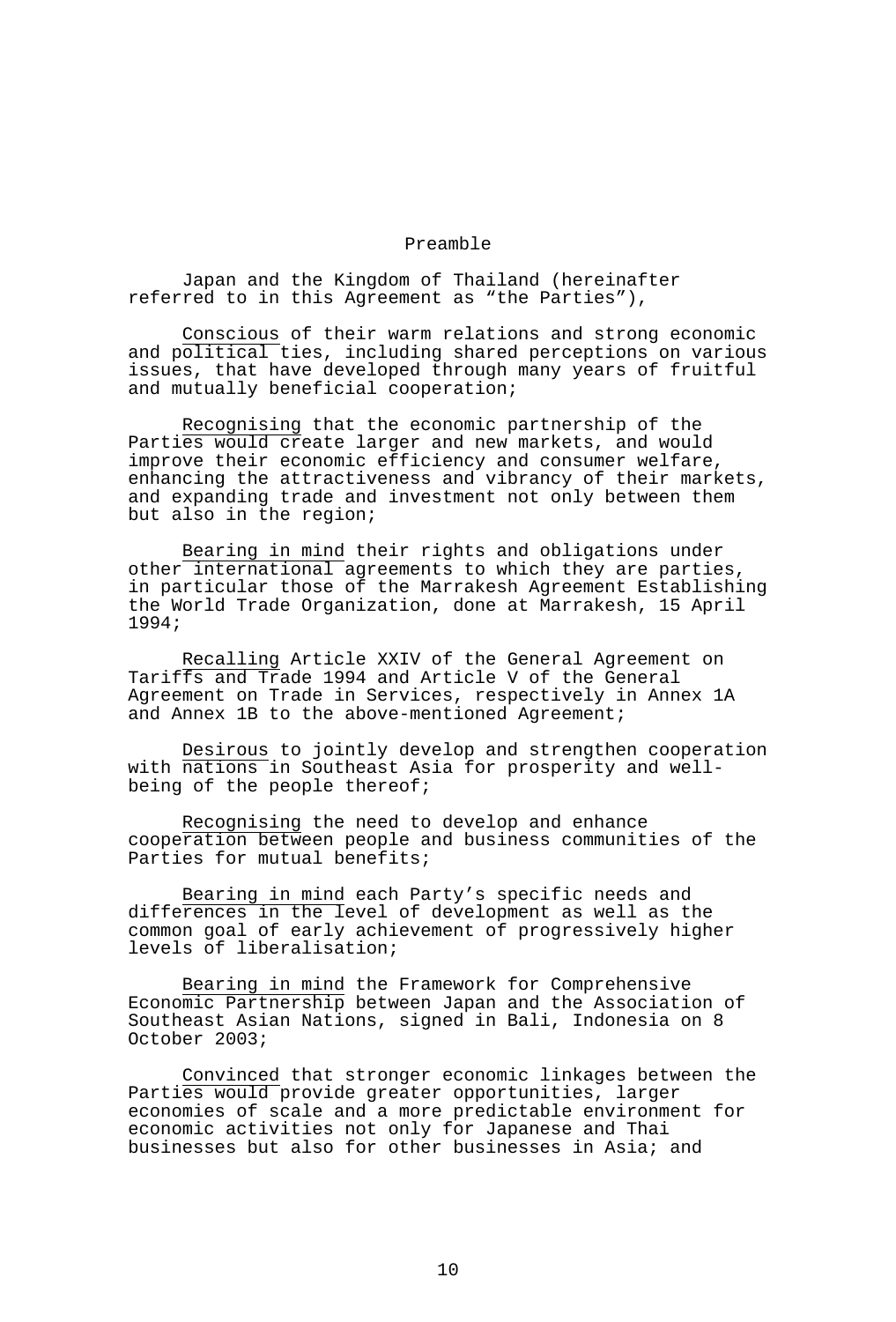Determined to create a legal framework for an economic partnership between the Parties;

HAVE AGREED as follows:

## Chapter 1 General Provisions

# Article 1 Objectives

The objectives of this Agreement are to:

- (a) liberalise and facilitate trade in goods and services between the Parties;
- (b) realise and promote paperless trading between the Parties;
- (c) facilitate the mutual recognition of the results of conformity assessment procedures for products or processes;
- (d) encourage and promote investment and ensure protection for investments and investment activities in the Parties;
- (e) facilitate the movement of natural persons;
- (f) ensure and enhance adequate, effective and nondiscriminatory protection of intellectual property to promote trade and investment between the Parties;
- (g) enhance cooperation for mutual benefit of the Parties in the field of government procurement;
- (h) promote fair and free competition by proscribing anti-competitive activities and cooperate in the field thereof;
- (i) establish a framework for further bilateral cooperation; and
- (j) promote transparency in the implementation of laws and regulations respecting matters covered by this Agreement.

## Article 2 General Definitions

 For the purposes of this Agreement, unless otherwise specified: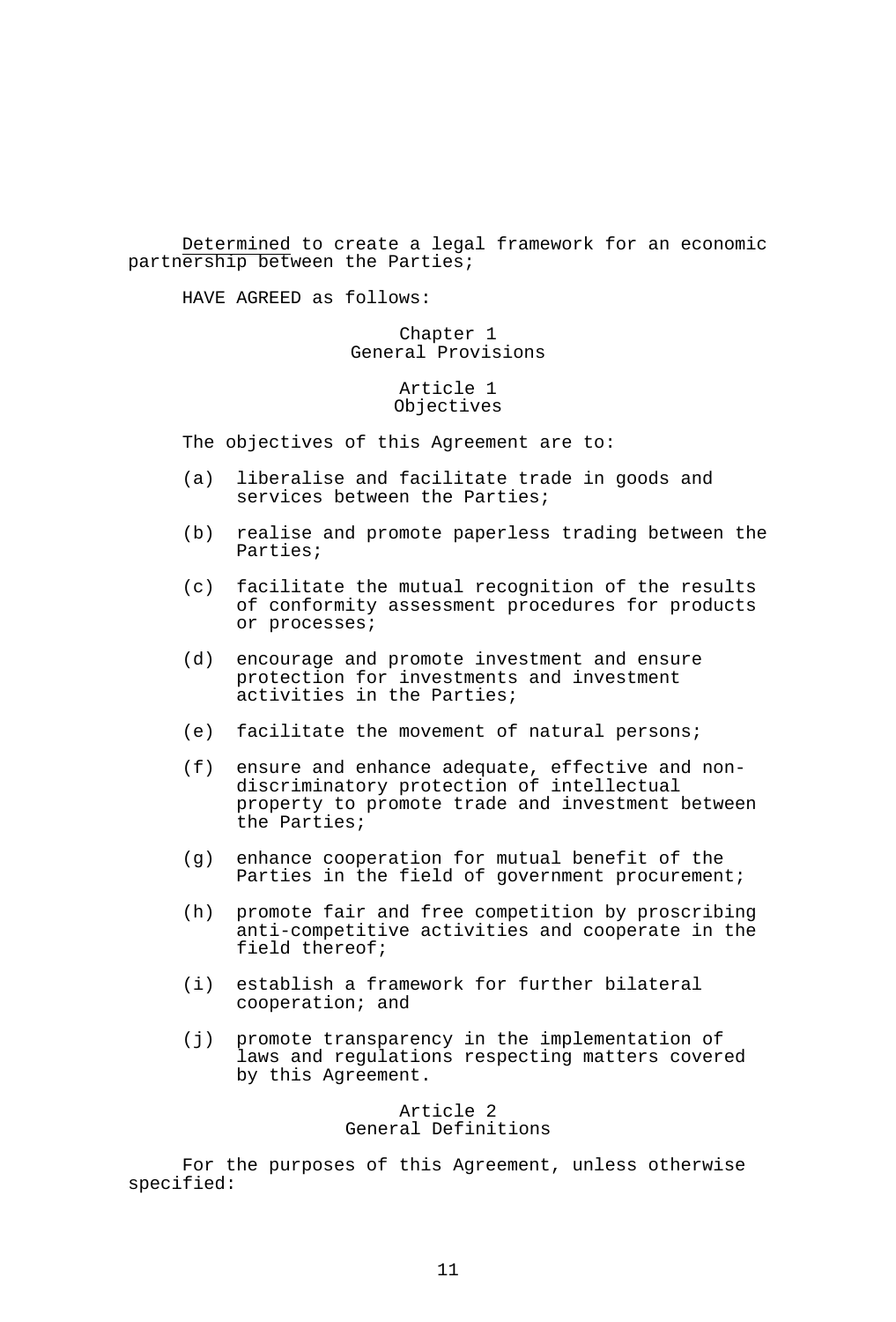- (a) the term "GATS" means the General Agreement on Trade in Services in Annex 1B to the Marrakesh Agreement Establishing the World Trade Organization, done at Marrakesh, 15 April 1994, as may be amended;
- (b) the term "GATT 1994" means the General Agreement on Tariffs and Trade 1994 in Annex 1A to the Marrakesh Agreement Establishing the World Trade Organization, done at Marrakesh, 15 April 1994, as may be amended and references to articles in GATT 1994 include the interpretative notes;
- (c) the term "Harmonized System (HS)" means the Harmonized Commodity Description and Coding System set out in the Annex to the International Convention on the Harmonized Commodity Description and Coding System, as may be amended, and adopted and implemented by the Parties in their respective domestic laws; and
- (d) the term "WTO Agreement" means the Marrakesh Agreement Establishing the World Trade Organization, done at Marrakesh, 15 April 1994, as may be amended.

### Article 3 Transparency

1. Each Party shall promptly publish, or otherwise make publicly available, its laws, regulations, administrative procedures and administrative rulings and judicial decisions of general application as well as, to the extent possible, international agreements to which the Party is a party, which affect the implementation and operation of this Agreement.

2. Each Party shall make publicly available the names and addresses of competent authorities responsible for laws, regulations, administrative procedures and administrative rulings, referred to in paragraph 1 above.

3. Each Party shall, upon request by the other Party, promptly respond to specific questions from, and provide information to, the other Party with respect to matters referred to in paragraph 1 above.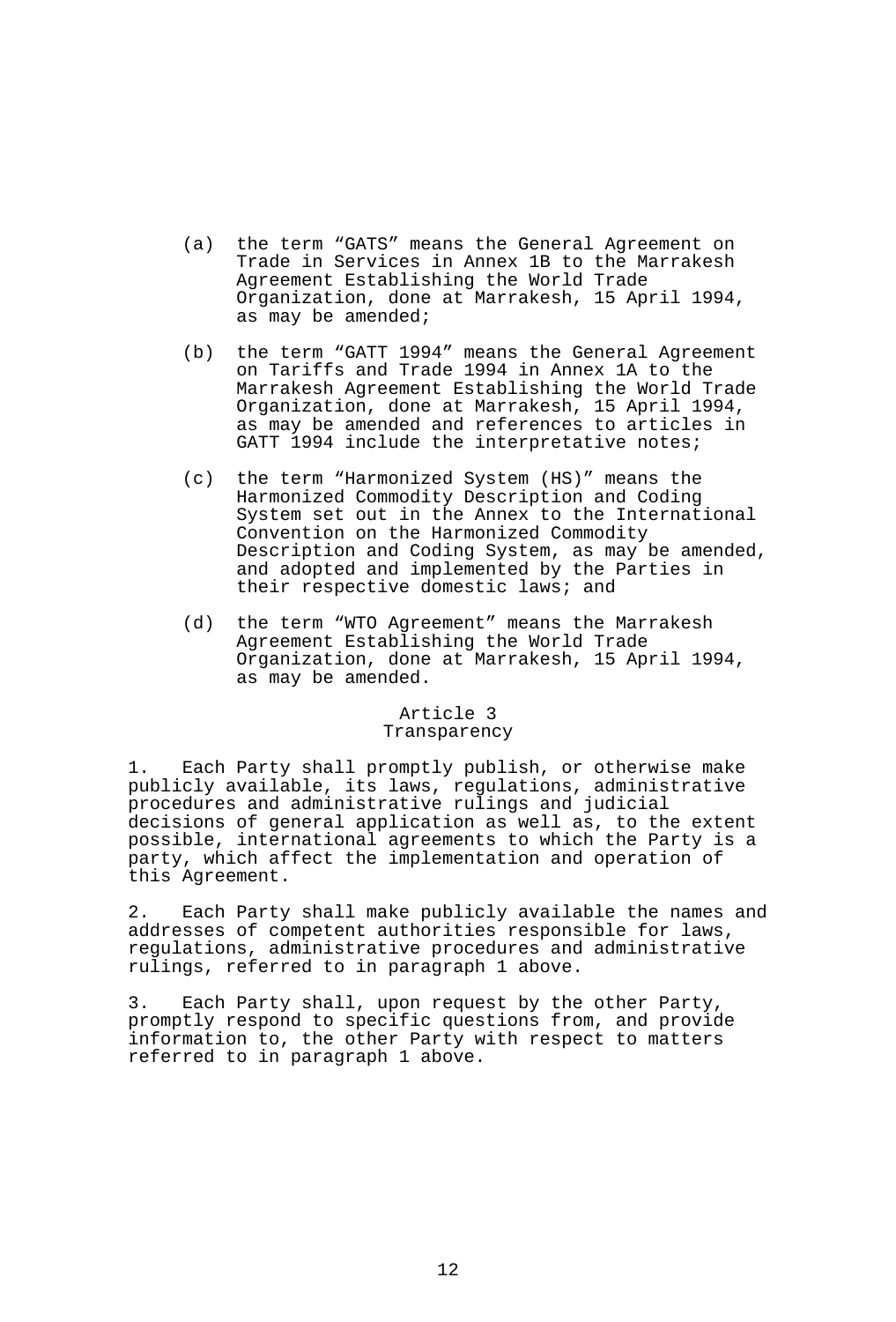4. When introducing or changing its laws, regulations or administrative procedures that significantly affect the implementation and operation of this Agreement, each Party shall endeavour to provide, to the extent practicable and except in emergency situations, a reasonable interval between the time when such laws, regulations or administrative procedures are published or made publicly available and the time when they enter into force.

### Article 4 Public Comment Procedures

 The Government of each Party shall, in accordance with the laws and regulations of the Party, endeavour to provide, except in cases of emergency or of insignificant nature, a reasonable opportunity for comments by the public before the adoption, amendment or repeal of regulations of general application that affect any matter covered by this Agreement.

## Article 5 Administrative Proceedings

 Where the competent authorities of a Party adopt measures which pertain to or affect the implementation and operation of this Agreement and which impose obligations on or restrict rights of a person, such competent authorities shall, prior to any final decision, when time, the nature of the measures and public interest permit and in accordance with the laws and regulations of the Party, provide that person with:

- (a) a reasonable notice, including a description of the nature of the measure, specific provisions upon which such measure will be based, and the facts which may be a cause of taking such measure; and
- (b) a reasonable opportunity to present facts and arguments in support of the position of such person.

# Article 6 Review and Appeal

1. Each Party shall maintain judicial or administrative tribunals or procedures for the purpose of prompt review and, where warranted, correction of administrative actions regarding matters covered by this Agreement. Such tribunals or procedures shall be impartial and independent of the authorities entrusted with the administrative enforcement.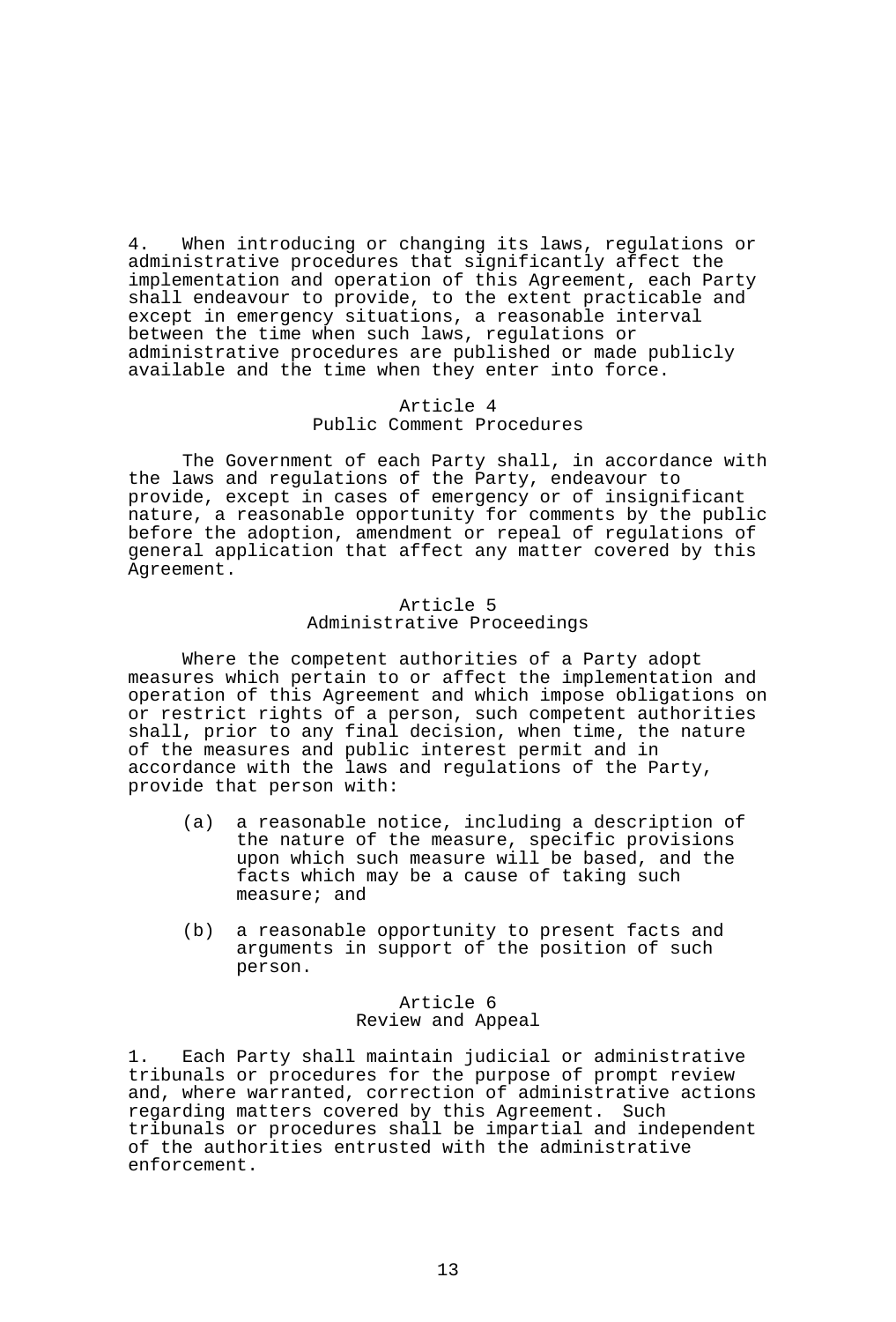2. Each Party shall ensure that, in any such tribunals or procedures, the parties to the proceeding are provided with the right to:

- (a) a reasonable opportunity to support or defend their respective positions; and
- (b) a decision based on the evidence and submissions of record.

3. Each Party shall ensure, subject to appeal or further review as provided in its laws and regulations, that the decisions referred to in subparagraph 2(b) above are implemented by the competent authorities of the Party with respect to the administrative action at issue.

# Article 7 Measures against Corruption

 Each Party shall ensure that measures and efforts are undertaken to prevent and combat corruption of its public officials regarding matters covered by this Agreement in accordance with its laws and regulations.

### Article 8 Confidential Information

1. Unless otherwise provided for in this Agreement, nothing in this Agreement shall be construed to require a Party to provide confidential information, the disclosure of which would impede law enforcement, or otherwise be contrary to the public interest, or which would prejudice legitimate commercial interests of particular enterprises, public or private.

2. Each Party shall, in accordance with its laws and regulations, maintain the confidentiality of information provided in confidence by the other Party pursuant to this Agreement.

### Article 9 Taxation

1. Unless otherwise provided for in this Agreement, the provisions of this Agreement shall not apply to any taxation measures.

2. Nothing in this Agreement shall affect the rights and<br>obligations of either Party under any tax convention. In obligations of either Party under any tax convention. the event of any inconsistency between this Agreement and any such convention, that convention shall prevail to the extent of the inconsistency.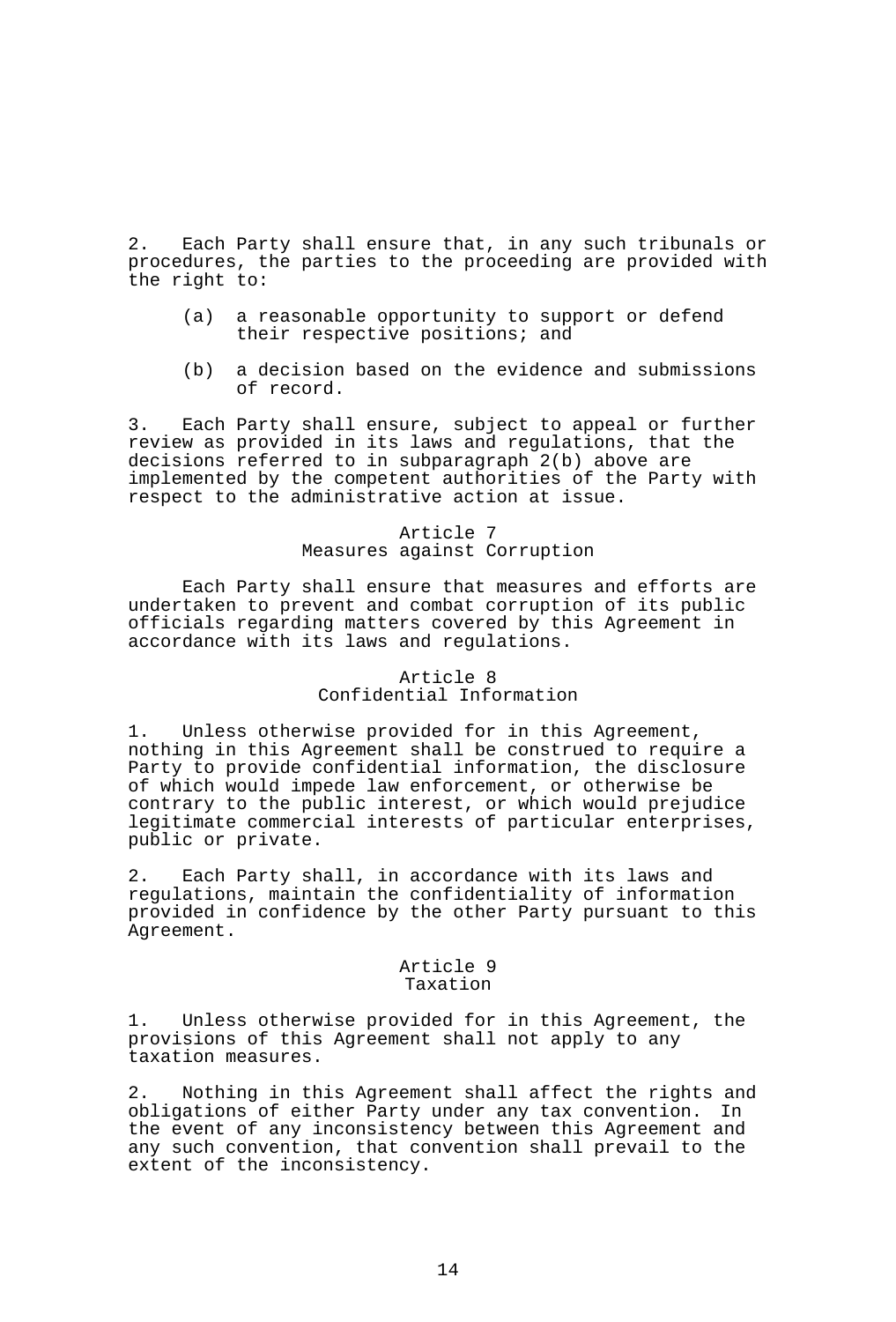3. Articles 3 and 8 shall apply to taxation measures, to the extent that the provisions of this Agreement are applicable to such taxation measures.

# Article 10 General and Security Exceptions

1. For the purposes of Chapters 2, 3, 4 and 8 other than Article 103, Articles XX and XXI of the GATT 1994 shall apply *mutatis mutandis*.

2. For the purposes of Chapters 7, 8 other than Article 103, and 9, Articles XIV and XIV *bis* of the GATS shall apply *mutatis mutandis*.

> Article 11 Relation to Other Agreements

1. The Parties reaffirm their rights and obligations under the WTO Agreement or any other agreements to which both Parties are parties.

2. In the event of any inconsistency between this Agreement and the WTO Agreement, the WTO Agreement shall prevail to the extent of the inconsistency.

### Article 12 Implementing Agreement

 The Governments of the Parties shall conclude a separate agreement setting forth the details and procedures for the implementation of this Agreement (hereinafter referred to in this Agreement as "the Implementing Agreement").

# Article 13 Joint Committee

1. A Joint Committee composed of representatives of the Governments of the Parties shall be established under this Agreement.

- 2. The functions of the Joint Committee shall be:
	- (a) reviewing the implementation and operation of this Agreement and, when necessary, making appropriate recommendations to the Parties;
	- (b) considering and recommending to the Parties any amendments to this Agreement;
	- (c) supervising and coordinating the work of all Sub-Committees established under this Agreement;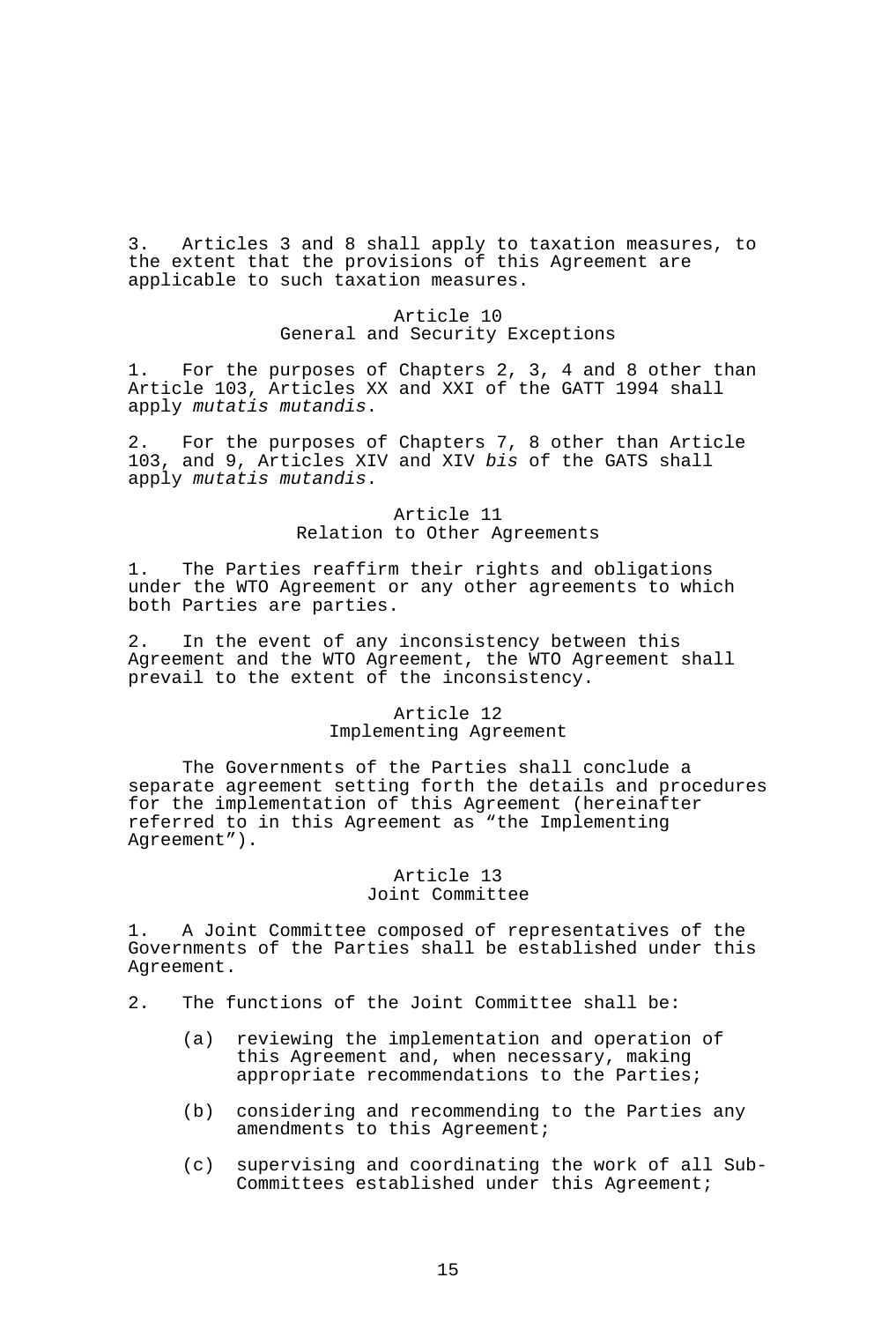- (d) adopting;
	- (i) the Operational Procedures referred to in Article 24; and
	- (ii) any necessary decisions; and
- (e) carrying out other functions as may be agreed upon.
- 3. The Joint Committee:
	- (a) shall be co-chaired by an official of the Government of Japan, at the level of deputy minister or higher, and an official of the Government of the Kingdom of Thailand, at the level of deputy permanent secretary or higher, unless the Parties agree that the Joint Committee convene at ministerial level;
	- (b) may establish Sub-Committees and delegate its responsibilities thereto; and
	- (c) may take such other action in the exercise of its functions as the Parties may agree.

4. The Joint Committee shall convene alternately in Japan and the Kingdom of Thailand (hereinafter referred to in this Agreement as "Thailand"), unless the Parties agree otherwise.

## Article 14 Communications

 Communications between the Parties on any matter relating to this Agreement shall be facilitated through the following contact points:

- (a) in the case of Japan, the Ministry of Foreign Affairs; and
- (b) in the case of Thailand, the Ministry of Foreign Affairs.

Chapter 2 Trade in Goods

> Article 15 Definitions

For the purposes of this Chapter: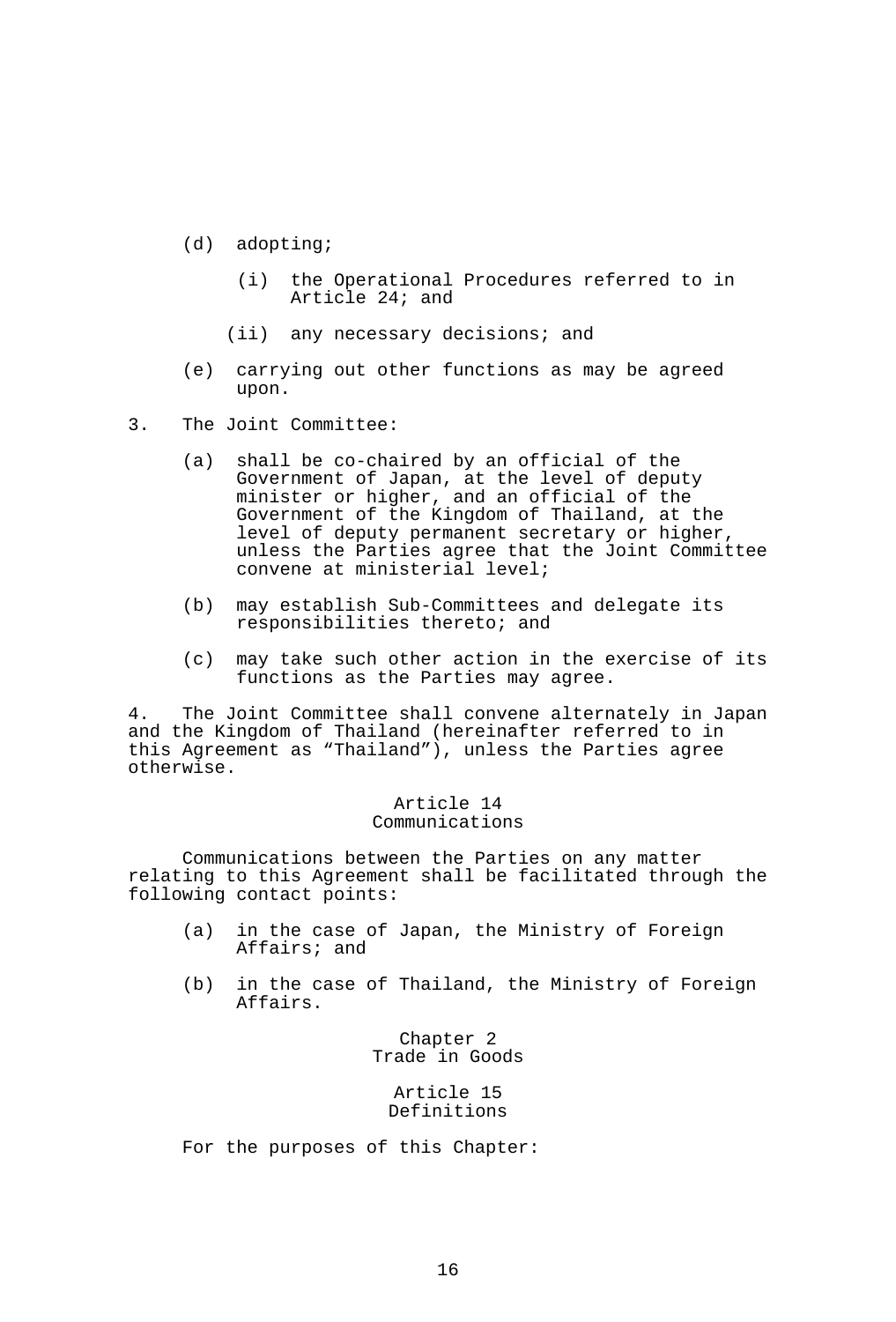- (a) the term "bilateral safeguard measure" means a bilateral safeguard measure provided for in paragraph 1 of Article 22;
- (b) the term "customs duty" means any customs or import duty and a charge of any kind, imposed in connection with the importation of a good, but does not include any:
	- (i) charge equivalent to an internal tax imposed consistently with the provisions of paragraph 2 of Article III of the GATT 1994, in respect of the like domestic product or in respect of an article from which the imported product has been manufactured or produced in whole or in part;
	- (ii) anti-dumping or countervailing duty applied consistently with the provisions of Article VI of the GATT 1994, the Agreement on Implementation of Article VI of the General Agreement on Tariffs and Trade 1994, as may be amended and the Agreement on Subsidies and Countervailing Measures in Annex 1A to the WTO Agreement, as may be amended; or
	- (iii) fee or other charge commensurate with the cost of services rendered;
- (c) the term "customs value of goods" means the value of goods for the purposes of levying ad valorem customs duties on imported goods;
- (d) the term "domestic industry" means the producers as a whole of the like or directly competitive goods operating in a Party, or those whose collective output of the like or directly competitive goods constitutes a major proportion of the total domestic production of those goods;
- (e) the term "originating goods" means goods which qualify as originating goods under the provisions of Chapter 3;
- (f) the term "provisional bilateral safeguard measure" means a provisional bilateral safeguard measure provided for in subparagraph 7(a) of Article 22;
- (g) the term "serious injury" means a significant overall impairment in the position of a domestic industry; and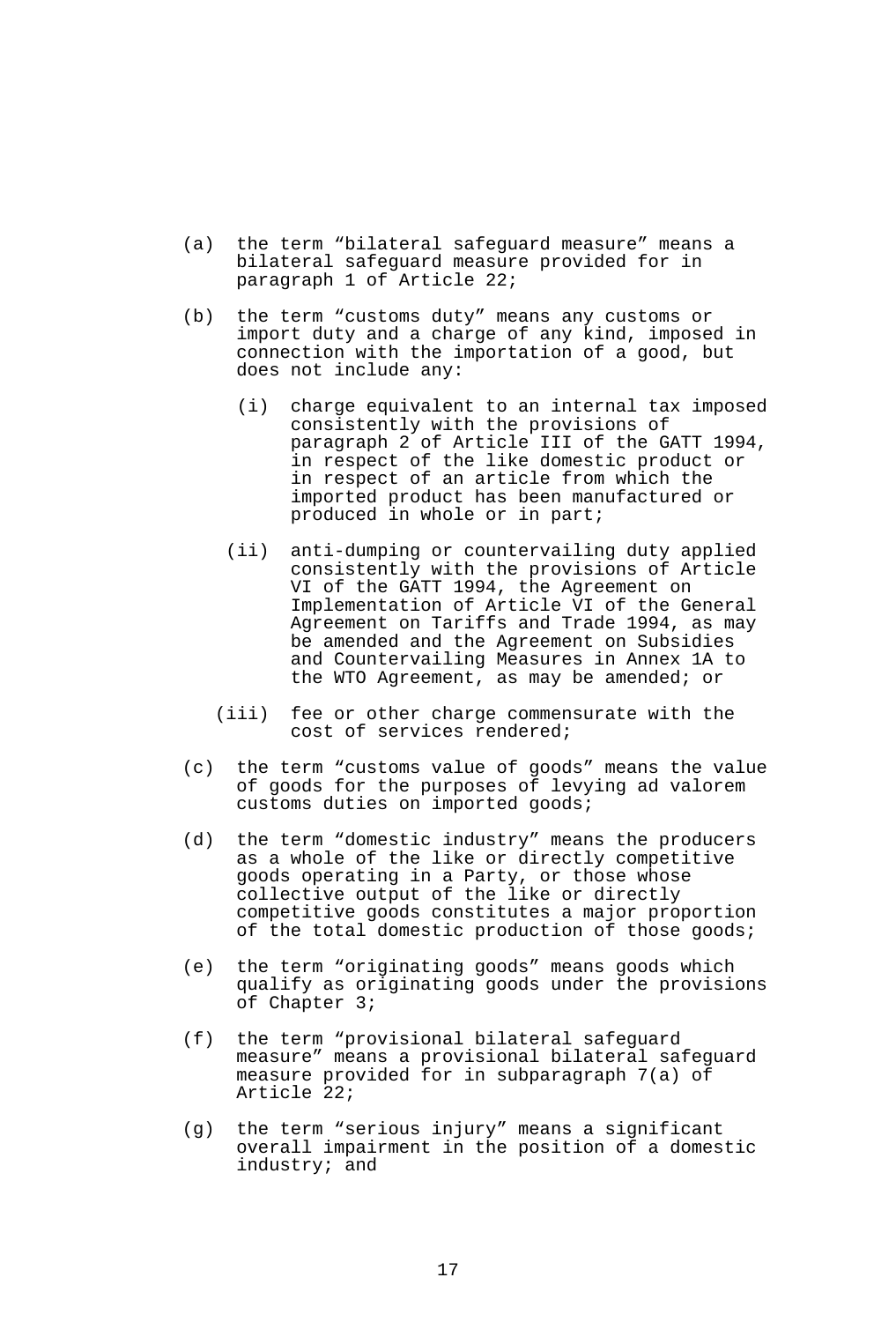(h) the term "threat of serious injury" means serious injury that, on the basis of facts and not merely on allegation, conjecture or remote possibility, is clearly imminent.

> Article 16 Classification of Goods

 The classification of goods in trade between the Parties shall be in conformity with the Harmonized System.

> Article 17 National Treatment

 Each Party shall accord national treatment to the goods of the other Party in accordance with Article III of the GATT 1994.

> Article 18 Elimination of Customs Duties

1. Except as otherwise provided for in this Agreement, each Party shall eliminate or reduce its customs duties on originating goods of the other Party designated for such purposes in its Schedule in Annex 1 in accordance with the terms and conditions set out in such Schedule.

2. Upon request of either Party, the Parties shall negotiate on issues such as improving market access conditions on originating goods designated for negotiation in the Schedule in Annex 1, in accordance with the terms and conditions set out in such Schedule.

> Article 19 Customs Valuation

 For the purposes of determining the customs value of goods traded between the Parties, the provisions of Part I of the Agreement on Implementation of Article VII of the General Agreement on Tariffs and Trade 1994 in Annex 1A to the WTO Agreement, as may be amended (hereinafter referred to in this Agreement as "the Agreement on Customs Valuation"), shall apply *mutatis mutandis*.

### Article 20 Export Subsidy on Agricultural Goods

 Subject to the Agreement on Agriculture in Annex 1A to the WTO Agreement, as may be amended (hereinafter referred to in this Chapter as "the Agreement on Agriculture"), neither Party shall introduce or maintain any export subsidy on any agricultural good which is listed in Annex 1 to the Agreement on Agriculture.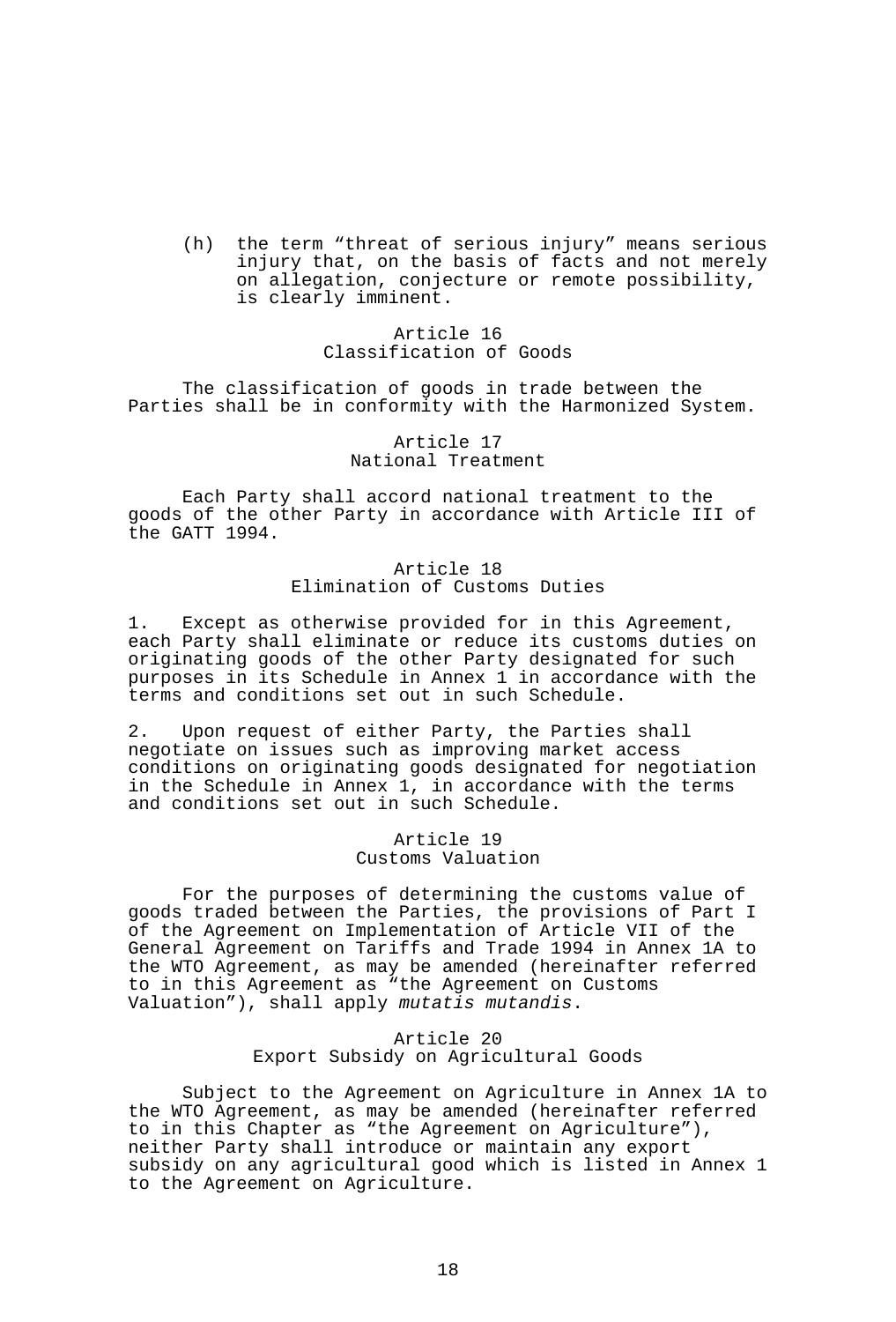## Article 21 Non-tariff Measures

1. Except as otherwise provided for in this Agreement, each Party shall not introduce or maintain any non-tariff measures on the importation of any good of the other Party or on the exportation or sale for export of any good destined for the other Party which are inconsistent with its obligations under the WTO Agreement.

2. Each Party shall ensure the transparency of its nontariff measures permitted in paragraph 1 above and shall ensure the full compliance with its obligations under the WTO Agreement.

## Article 22 Bilateral Safeguard Measures

1. If an originating good of a Party, as a result of the elimination or reduction of a customs duty in accordance with Article 18, is being imported into the other Party in such increased quantities, in absolute terms or relative to domestic production, and under such conditions that the imports of the originating good constitute a cause of serious injury, or threat thereof, to a domestic industry of the other Party, the other Party may, as a bilateral safeguard measure, to the minimum extent necessary to prevent or remedy the serious injury to the domestic industry of the other Party and to facilitate its adjustment:

- (a) suspend the further reduction of any rate of customs duty on the originating good provided for in this Chapter; or
- (b) increase the rate of customs duty on the originating good to a level not to exceed the lesser of:
	- (i) the most-favoured-nation applied rate of customs duty in effect at the time when the bilateral safeguard measure is taken; and
	- (ii) the most-favoured-nation applied rate of customs duty in effect on the day immediately preceding the date of entry into force of this Agreement.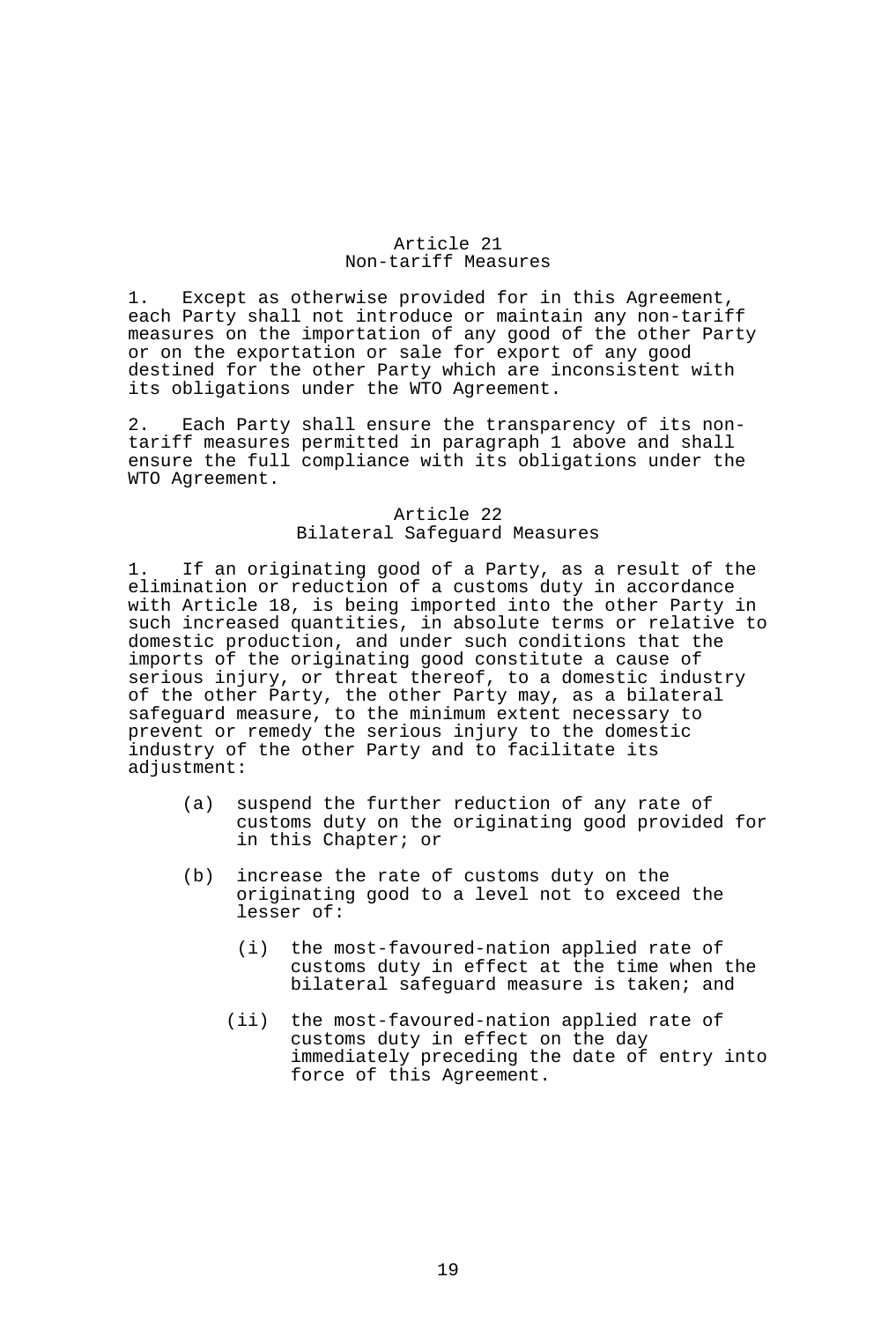- 2. (a) A Party may take a bilateral safeguard measure only after an investigation has been carried out by the competent authorities of that Party in accordance with Article 3 and paragraph 2 of Article 4 of the Agreement on Safeguards in Annex 1A to the WTO Agreement, as may be amended (hereinafter referred to in this Chapter as "the Agreement on Safeguards"), and to this end, Article 3 and paragraph 2 of Article 4 of the Agreement on Safeguards are incorporated into and made a part of this Agreement, *mutatis mutandis*.
	- (b) The investigation referred to in subparagraph (a) above shall, except in special circumstances, be completed within 1 year, and in no case more than 18 months, following its date of initiation.

3. The following conditions and limitations shall apply to a bilateral safeguard measure:

- (a) A Party shall immediately deliver a written notice to the other Party upon:
	- (i) initiating an investigation referred to in subparagraph 2(a) above relating to serious injury or threat thereof and the reasons for it;
	- (ii) making a finding of serious injury or threat thereof caused by increased imports of an originating good of the other Party; and
	- (iii) taking a decision to apply or extend a bilateral safeguard measure.
- (b) Subject to the provisions of Article 8, the Party making the written notice referred to in subparagraph (a) above shall provide the other Party with all relevant information, which shall include:
	- (i) in the written notice referred to in subparagraph (a)(i) above, the reasons for the initiation of the investigation, a precise description of the originating good of the other Party subject to the investigation and its tariff classification under the Harmonized System and the date of initiation of the investigation; and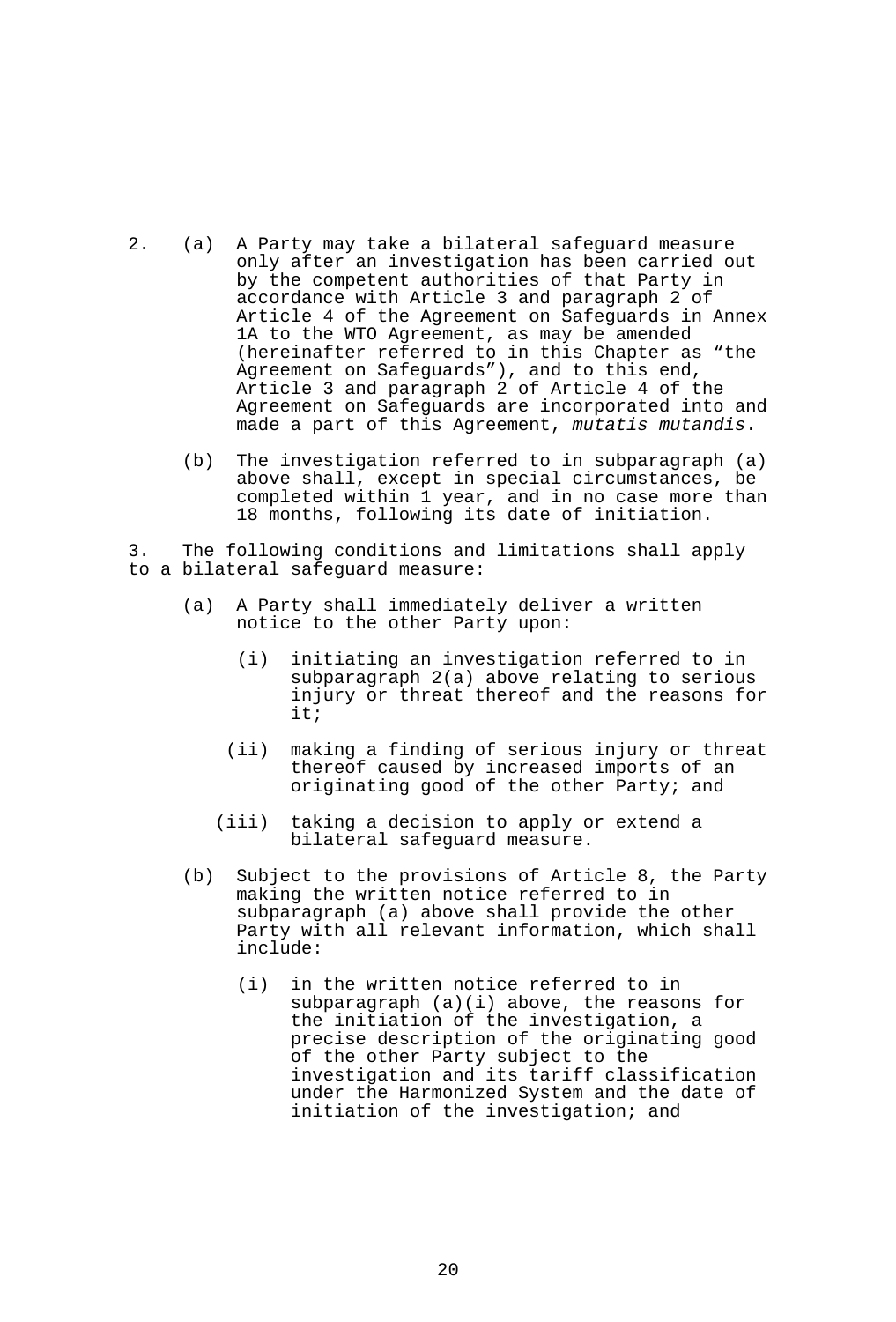- (ii) in the written notice referred to in subparagraphs (a)(ii) and (iii) above, evidence of serious injury or threat thereof caused by the increased imports of an originating good of the other Party, a precise description of the originating good of the other Party subject to the proposed bilateral safeguard measure and its tariff classification under the Harmonized System, a precise description of the proposed bilateral safeguard measure, the proposed date of its introduction and its expected duration.
- (c) A Party proposing to apply or extend a bilateral safeguard measure shall provide adequate opportunity for prior consultations with the other Party with a view to reviewing the information arising from the investigation referred to in subparagraph 2(a) above and exchanging views on the bilateral safeguard measure.
- (d) No bilateral safeguard measure shall be maintained except to the extent and for such period of time as may be necessary to prevent or remedy serious injury and to facilitate adjustment, provided that such period of time shall not exceed 3 years. A bilateral safeguard measure may be extended by up to 2 years, provided that the conditions of this Article are met. The total period of a bilateral safeguard measure, including any extensions thereof, shall not exceed 5 years. In order to facilitate adjustment in a situation where the expected duration of a bilateral safeguard measure is over 1 year, the Party applying the bilateral safeguard measure shall progressively liberalise the bilateral safeguard measure at regular intervals during the period of application.
- (e) No bilateral safeguard measure shall be applied again to the import of a particular originating good of the other Party which has been subject to such a bilateral safeguard measure, for a period of time equal to the duration of the previous bilateral safeguard measure or 1 year, whichever is longer.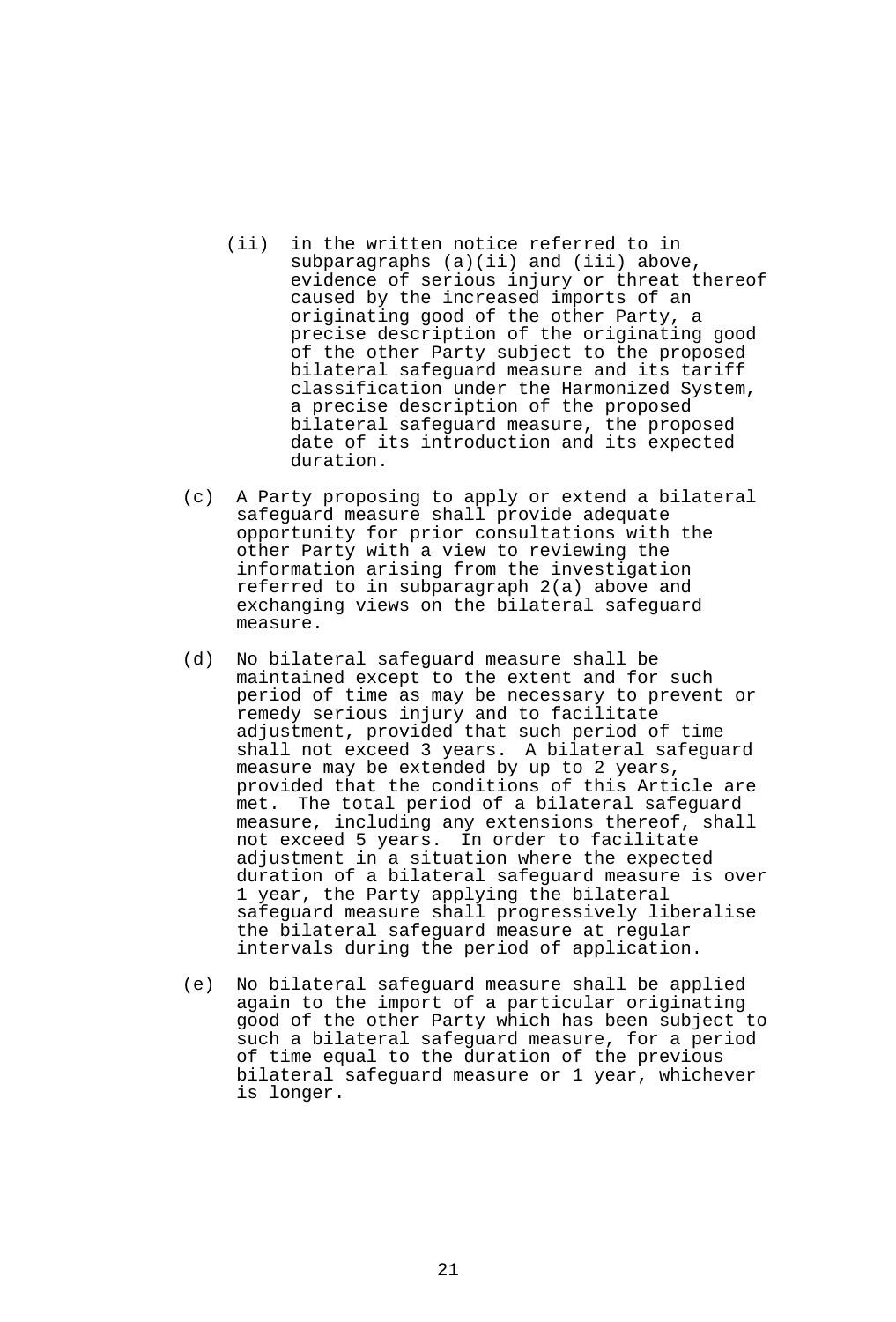- (f) Upon the termination of a bilateral safeguard measure on an originating good of the other Party, the rate of customs duty for such originating good of the other Party shall be the rate which would have been in effect as if the bilateral safeguard measure had never been applied.
- 4. (a) A Party applying or extending a bilateral safeguard measure shall provide to the other Party an adequate opportunity to consult on adequate means of trade compensation in the form of concessions which are substantially equivalent to the bilateral safeguard measure without delay and no later than 30 days after such application or extension.
	- (b) If the Parties are unable to agree on the compensation within 30 days after the commencement of the consultations pursuant to subparagraph (a) above, the Party against whose originating good the bilateral safeguard measure is taken shall be free to suspend the application of concessions under this Agreement, which are substantially equivalent to the bilateral safeguard measure. That Party may suspend the application of concessions only for the minimum period necessary to achieve the substantially equivalent effects and only while the bilateral safeguard measure is applied.
	- (c) The Party exercising the right of suspension provided for in subparagraph (b) above shall deliver a written notice to the other Party at least 30 days before suspending the application of concession.
	- (d) The right of suspension provided for in subparagraph (b) above shall not be exercised for the first 2 years that a bilateral safeguard measure is in effect, provided that the bilateral safeguard measure has been taken as a result of an absolute increase in imports and that such a bilateral safeguard measure conforms to the provisions of this Article.

5. Each Party shall ensure the consistent, impartial and reasonable administration of its laws and regulations relating to the bilateral safeguard measure.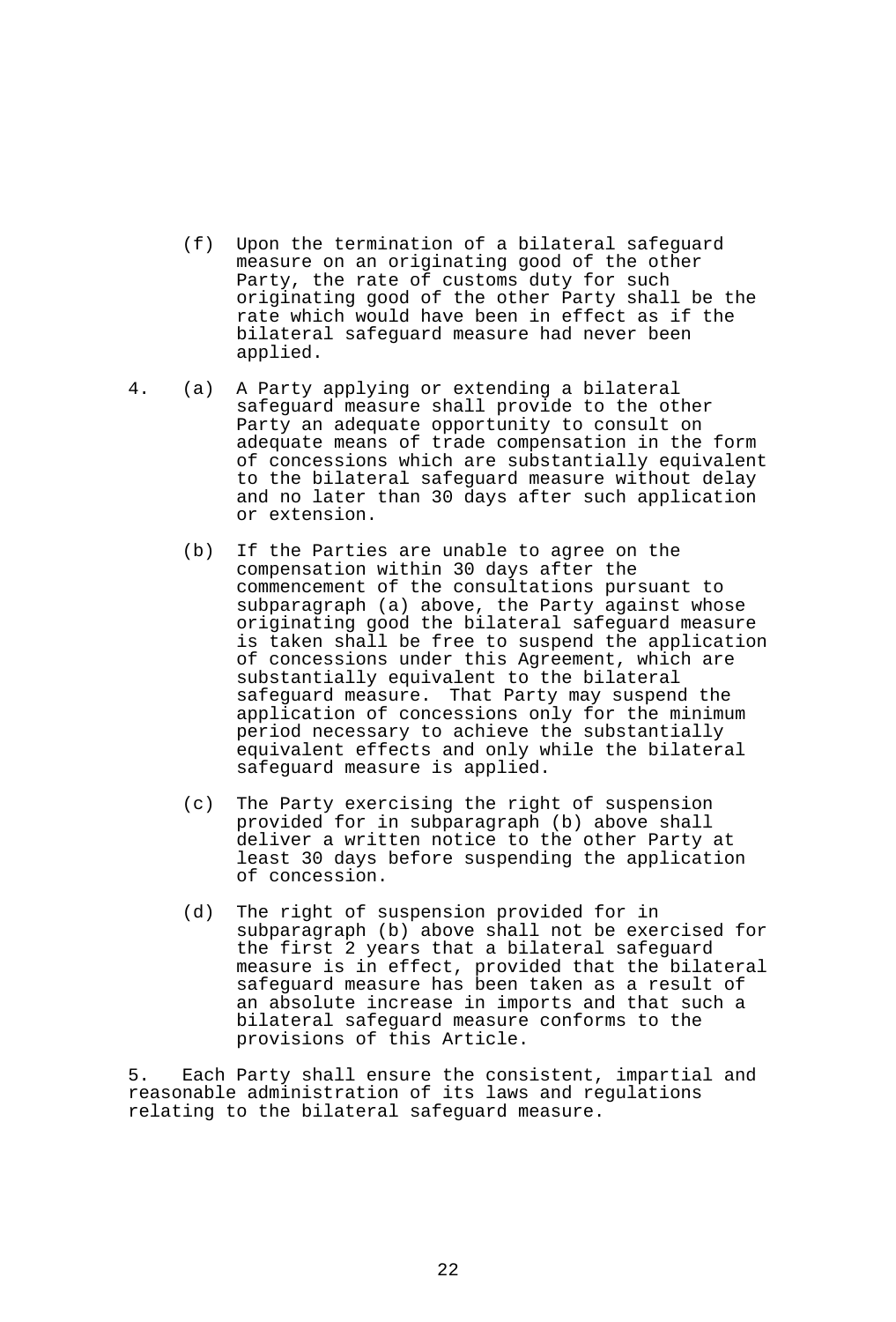6. Each Party shall adopt or maintain equitable, timely, transparent and effective procedures relating to bilateral safeguard measure.

- 7. (a) In critical circumstances, where delay would cause damage which it would be difficult to repair, a Party may take a provisional bilateral safeguard measure, which shall take the form of the measure set out in subparagraph 1(a) or (b) above, pursuant to a preliminary determination that there is clear evidence that increased imports of an originating good of the other Party as a result of the elimination or reduction of a customs duty in accordance with Article 18 have caused or are threatening to cause serious injury to a domestic industry.
	- (b) A Party shall deliver a written notice to the other Party prior to applying a provisional bilateral safeguard measure. Consultations between the Parties on the application of the provisional bilateral safeguard measure shall be initiated immediately after the provisional bilateral safeguard measure is taken.
	- (c) The duration of the provisional bilateral safeguard measure shall not exceed 200 days. During that period, the relevant requirements of paragraph 2 above shall be met. The duration of the provisional bilateral safeguard measure shall be counted as a part of the period referred to in subparagraph 3(d) above.
	- (d) Subparagraph 3(f) and paragraphs 5 and 6 above shall apply *mutatis mutandis* to the provisional bilateral safeguard measure. Any additional customs duties collected as a result of the provisional bilateral safeguard measure shall be promptly refunded if the subsequent investigation referred to in subparagraph 2(a) above does not determine that increased imports of the originating good of the other Party have caused or threatened to cause serious injury to a domestic industry.

8. Written notice referred to in subparagraphs  $3(a)$ ,  $4(c)$ and 7(b) above shall be done in the English language.

9. Each Party retains its rights and obligations under Article XIX of GATT 1994, the Agreement on Safeguards and Article 5 of the Agreement on Agriculture.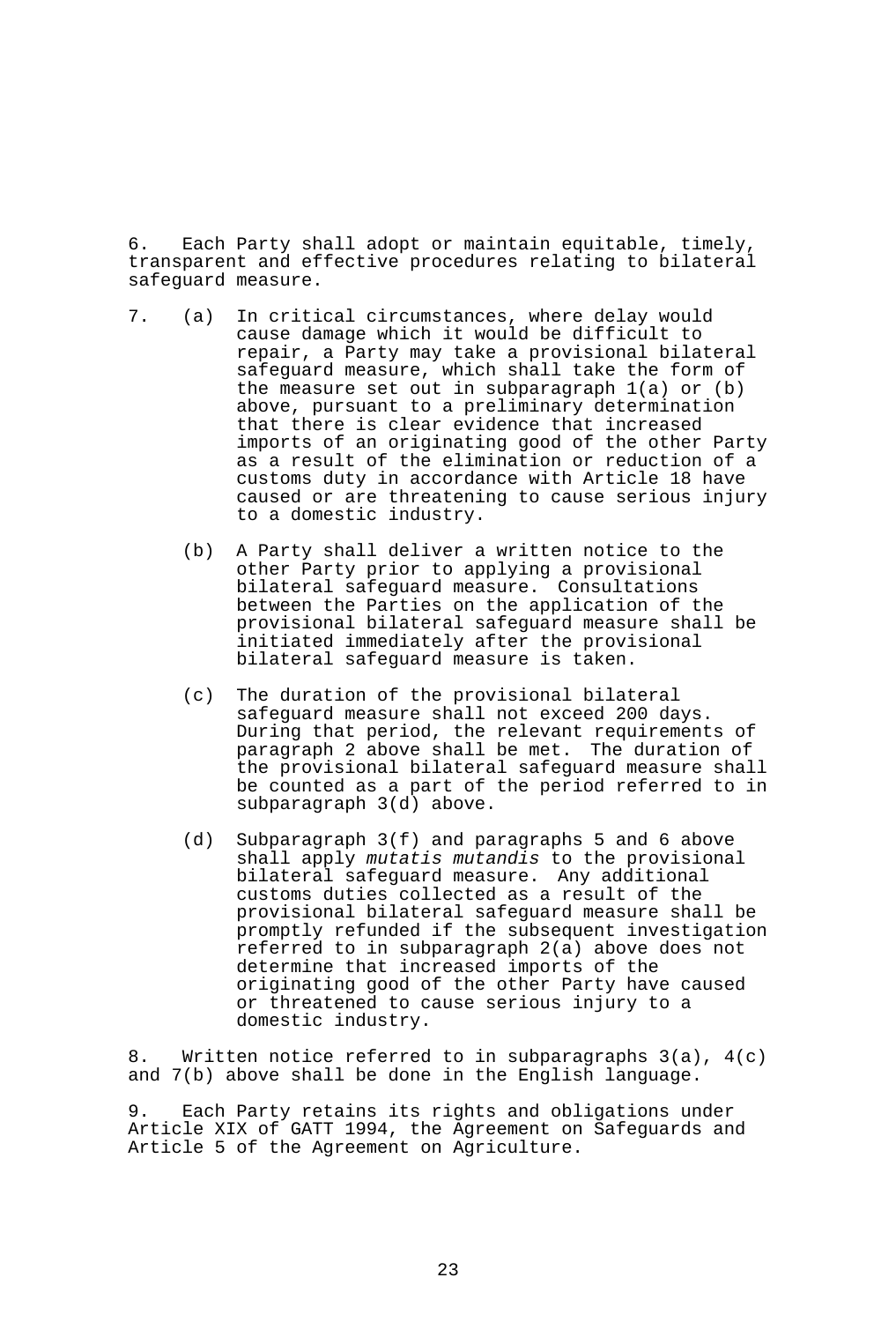10. The Parties shall review the provisions of this Article, if necessary, after 15 years of the date of entry into force of this Agreement.

#### Article 23

Restrictions to Safeguard the Balance of Payments

1. Nothing in this Chapter shall be construed to prevent a Party from taking any measure for balance-of-payments purposes. A Party taking such measure shall do so in accordance with the conditions established under Article XII of the GATT 1994 and the Understanding on the Balanceof-Payments Provisions of the General Agreement on Tariffs and Trade 1994 in Annex 1A to the WTO Agreement.

2. Nothing in this Chapter shall preclude the use by a Party of exchange controls or exchange restrictions in accordance with the Articles of Agreement of the International Monetary Fund, as may be amended.

## Article 24 Operational Procedures

 Upon the date of entry into force of this Agreement, the Joint Committee shall adopt the Operational Procedures that provide detailed regulations pursuant to which the customs authorities, the competent governmental authorities defined in Article 27 and relevant authorities of the Parties shall implement their functions under this Chapter and Chapter 3.

## Article 25 Sub-Committee on Trade in Goods

1. For the purposes of the effective implementation and operation of this Chapter, a Sub-Committee on Trade in Goods (hereinafter referred to in this Article as "Sub-Committee") shall be established pursuant to Article 13.

- 2. The functions of the Sub-Committee shall be:
	- (a) reviewing the implementation and operation of this Chapter;
	- (b) reporting the findings of the Sub-Committee to the Joint Committee; and
	- (c) carrying out other functions which may be delegated by the Joint Committee pursuant to Article 13.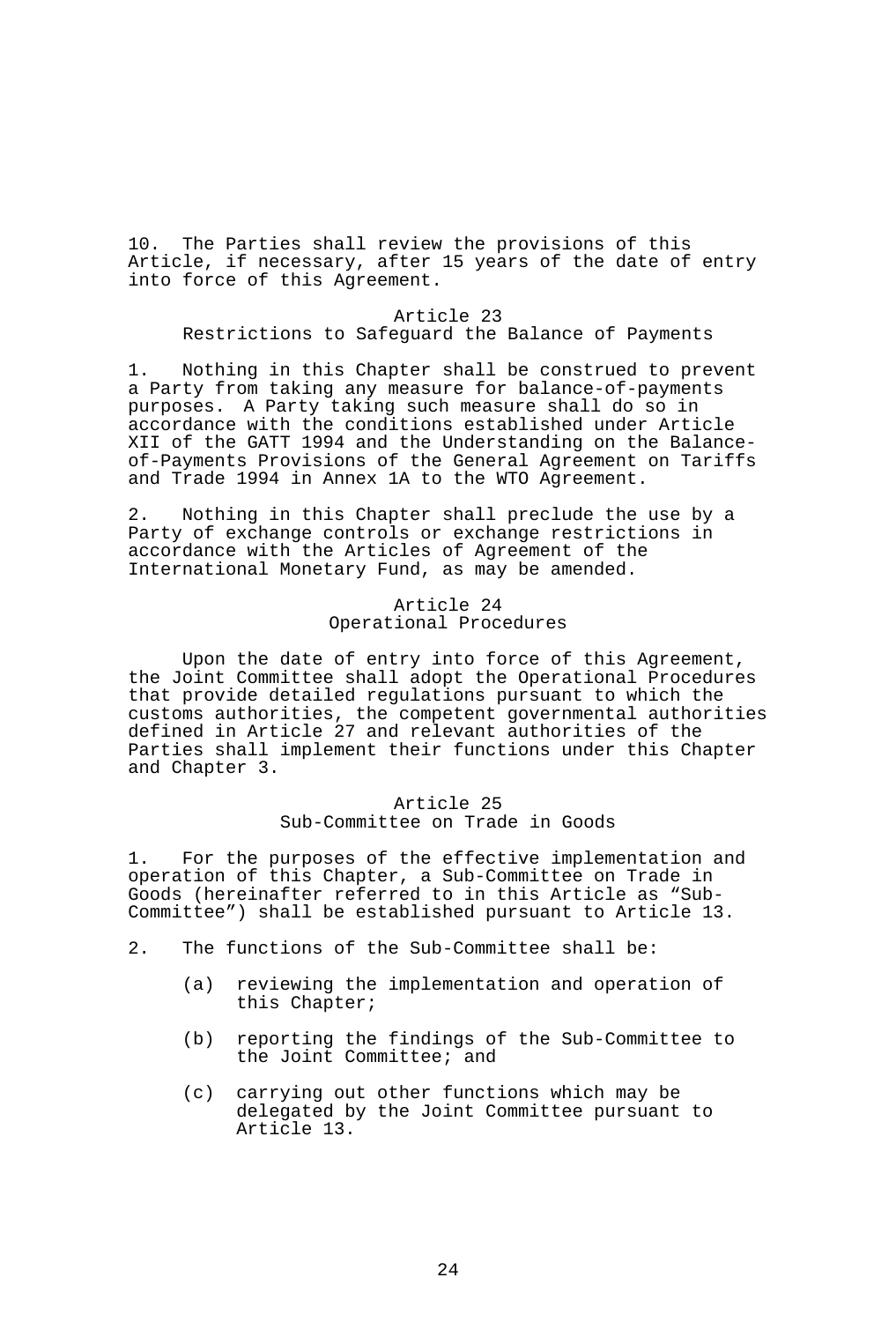3. The Sub-Committee shall be composed of representatives of the Governments of the Parties, and may invite representatives of relevant entities other than the Governments of the Parties with necessary expertise relevant to the issues to be discussed.

### Article 26 Review

 The Parties shall undertake a general review of the provisions of this Chapter, including a general review of the Schedules in Annex 1 including the originating goods that are excluded from any commitment of elimination or reduction of customs duties and commitment of negotiation, in the tenth calendar year following the calendar year in which this Agreement enters into force, or earlier only if agreed between the Parties. As a result of such review, the Parties may, only if the Parties agree, enter into negotiation on possible elimination or reduction of customs duties on originating goods on which the Parties agree, during such review, to negotiate.

> Chapter 3 Rules of Origin

> > Article 27 Definitions

For the purposes of this Chapter:

- (a) the term "competent governmental authority" means the authority that, according to the legislation of each Party, is responsible for the issuing of the certificate of origin or for the designation of the certification entities or bodies. In the case of Japan, the Ministry of Economy, Trade and Industry or an authority succeeding this Ministry, and in the case of Thailand, the Ministry of Commerce or an authority succeeding this Ministry;
- (b) the term "customs authority" means the authority that, according to the legislation of each Party or non-Parties, is responsible for the administration and enforcement of its customs laws and regulations. In the case of Japan, the Ministry of Finance, and in the case of Thailand, the Customs Department;
- (c) the term "exporter" means a person located in an exporting Party who exports a good from the exporting Party;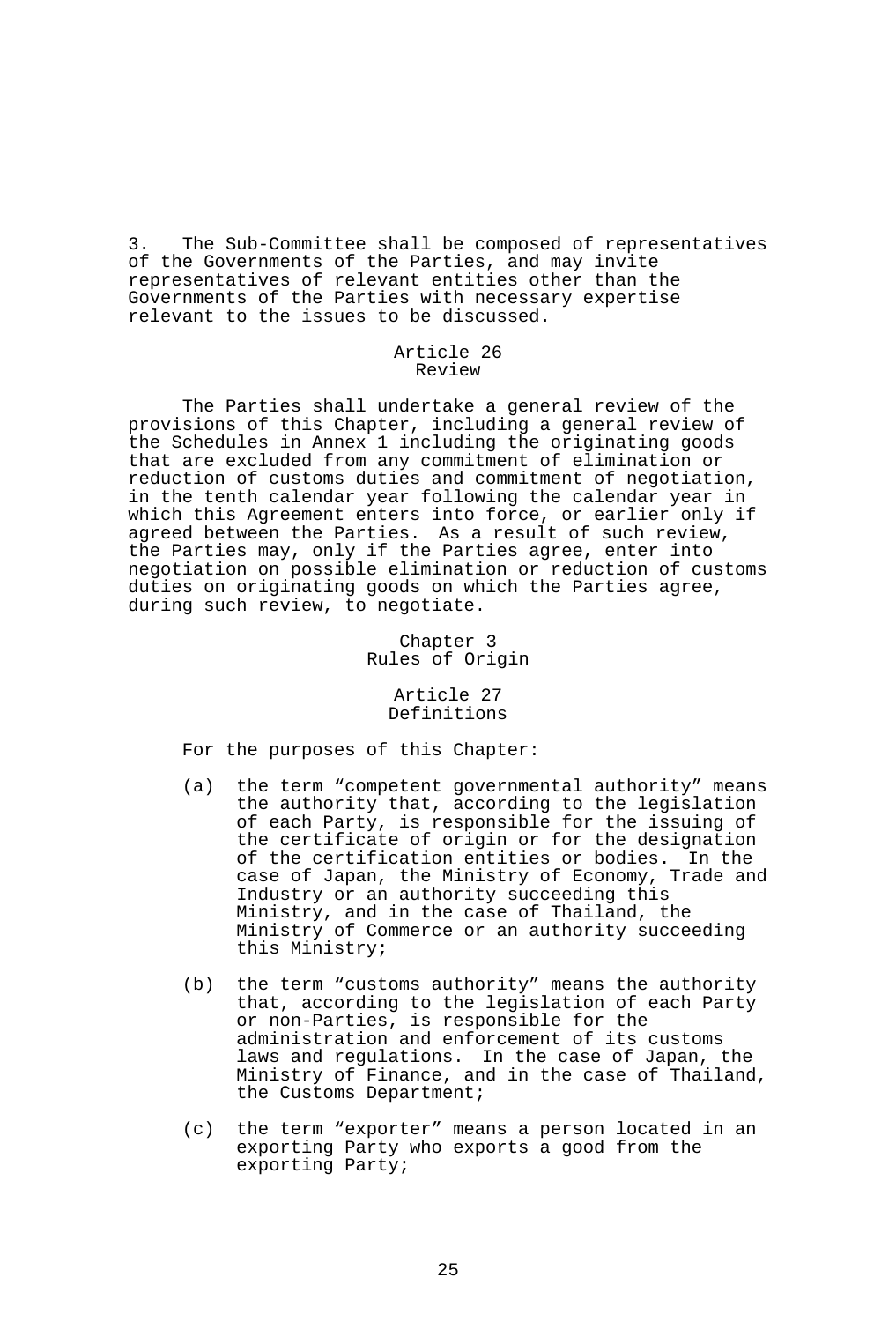- (d) the terms "factory ships of the Party" and "vessels of the Party" respectively mean factory ships and vessels:
	- (i) which are registered in the Party;
	- (ii) which sail under the flag of the Party;
	- (iii) which are owned to an extent of at least 50 per cent by nationals of the Party, or by a juridical person with its head office in the Party, of which the representatives, chairman of the board of directors, and the majority of the members of such board are nationals of the Party, and of which at least 50 per cent of the equity interest is owned by nationals or juridical persons of the Party; and
	- (iv) of which at least 75 per cent of the total of the master, officers and crew are nationals of the Parties or non-Parties which are member countries of the Association of Southeast Asian Nations (hereinafter referred to in this Agreement as "ASEAN");
- (e) the term "fungible goods" or "fungible materials" respectively means goods or materials that are interchangeable for commercial purposes, whose properties are essentially identical;
- (f) the term "Generally Accepted Accounting Principles" means the recognised consensus or substantial authoritative support within a Party at a particular time as to which economic resources and obligations should be recorded as assets and liabilities, which changes in assets and liabilities should be recorded, how the assets and liabilities and changes in them should be measured, what information should be disclosed and how it should be disclosed, and which financial statements should be prepared. These standards may be broad guidelines of general application as well as detailed practices and procedures;
- (g) the term "importer" means a person who imports a good into the importing Party in accordance with its laws and regulations;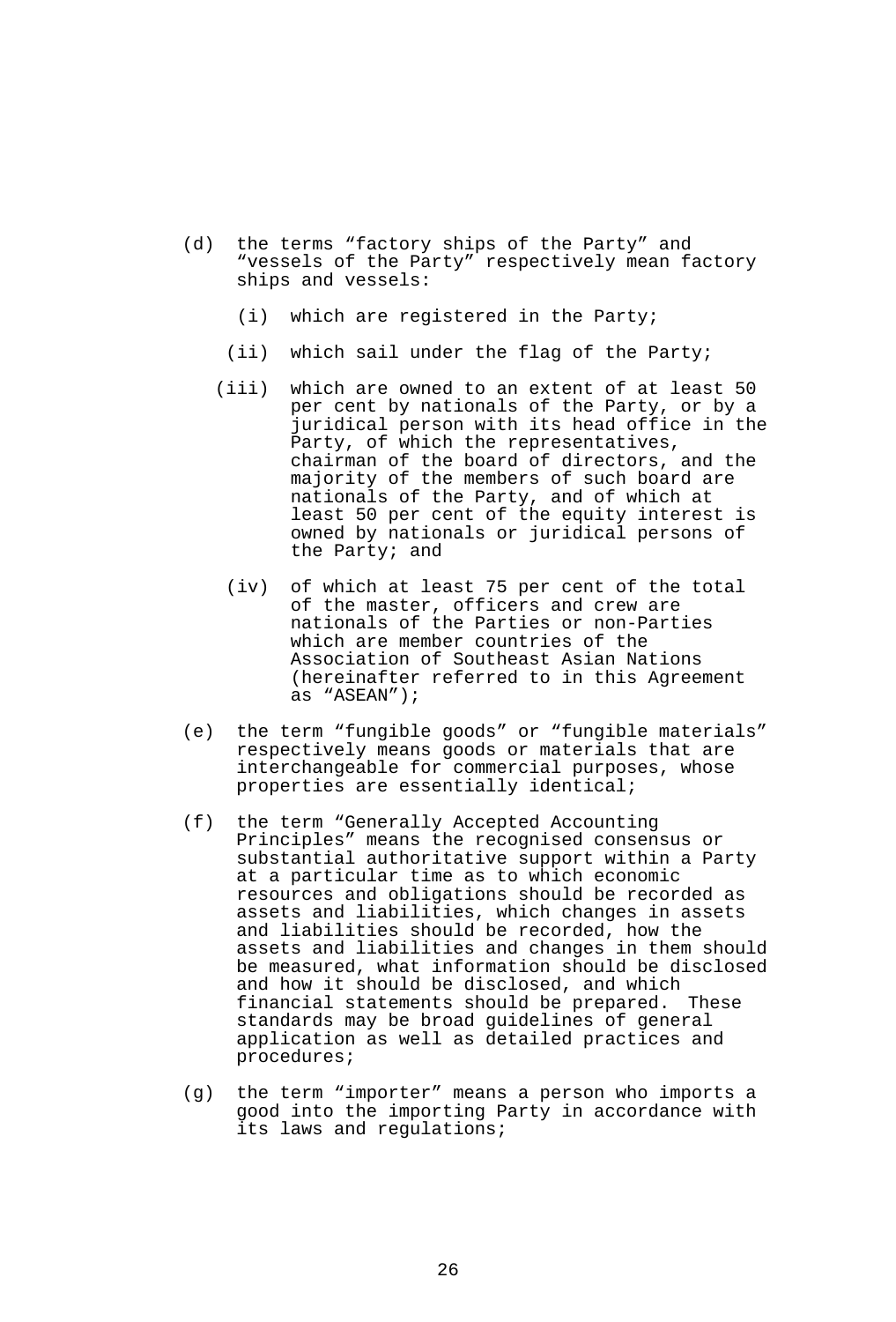- (h) the term "indirect material" means a good used in the production, testing or inspection of another good but not physically incorporated into the good, or a good used in the maintenance of buildings or the operation of equipment associated with the production of another good, including:
	- (i) fuel and energy;
	- (ii) tools, dies and molds;
	- (iii) spare parts and goods used in the maintenance of equipment and buildings;
		- (iv) lubricants, greases, compounding materials and other goods used in production or used to operate equipment and buildings;
			- (v) gloves, glasses, footwear, clothing, safety equipment and supplies;
	- (vi) equipment, devices and supplies used for testing or inspecting the goods;
	- (vii) catalysts and solvents; and
	- (viii) any other goods that are not incorporated into the good but whose use in the production of the good can reasonably be demonstrated to be a part of that production;
- (i) the term "material" means a good that is used in the production of another good;
- (j) the term "non-originating material" means a good which is used in the production of another good and does not qualify as an originating material of a Party referred to in paragraph (k) below;
- (k) the term "originating material of a Party" means an originating good of a Party which is used in the production of another good in the Party, including that which is considered as an originating material of the Party pursuant to Article 29;
- (l) the term "packing materials and containers for shipment" means goods that are used to protect a good during transportation, other than packaging materials and containers for retail sale referred to in Article 37;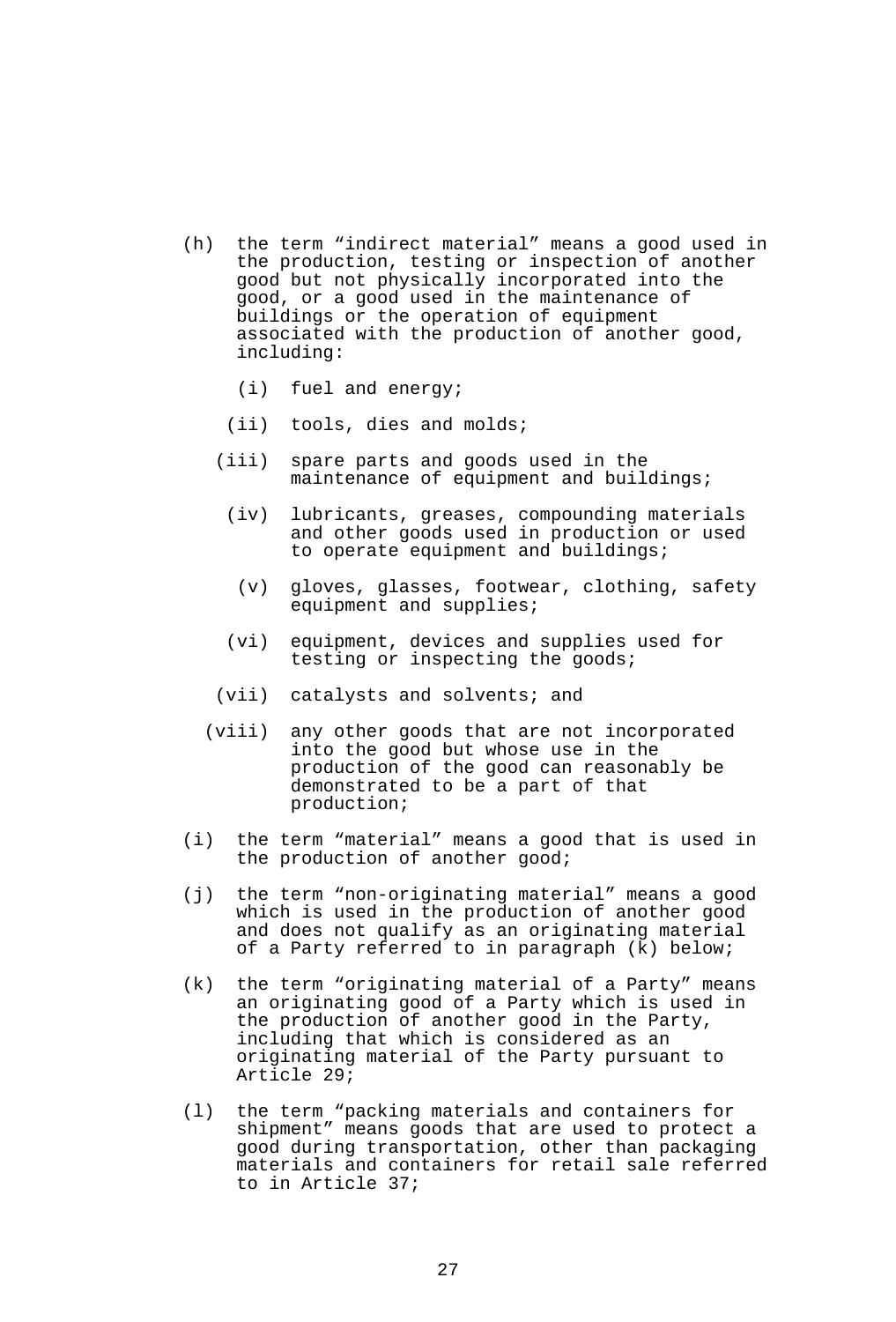- (m) the term "preferential tariff treatment" means the rate of customs duties applicable to an originating good of the exporting Party in accordance with paragraph 1 of Article 18; and
- (n) the term "production" means methods of obtaining goods including but not limited to manufacturing, assembling, processing, raising, growing, breeding, mining, extracting, harvesting, fishing, trapping, gathering, collecting, hunting and capturing.

### Article 28 Originating Goods

1. Except as otherwise provided for in this Chapter, a good shall qualify as an originating good of a Party where:

- (a) the good is wholly obtained or produced entirely in the Party, as defined in paragraph 2 below;
- (b) the good is produced entirely in the Party exclusively from originating materials of the Party; or
- (c) the good satisfies the product specific rules set out in Annex 2, as well as all other applicable requirements of this Chapter, when the good is produced entirely in the Party using nonoriginating materials in whole or in part.

2. For the purposes of subparagraph 1(a) above, the following goods shall be considered as being wholly obtained or produced entirely in a Party:

- (a) live animals born and raised in the Party;
- (b) animals obtained by hunting, trapping, fishing, gathering or capturing in the Party;
- (c) goods obtained from live animals in the Party;
- (d) plants and plant products harvested, picked or gathered in the Party;
- (e) minerals and other naturally occurring substances, not included in subparagraphs (a) through (d) above, extracted or taken in the Party;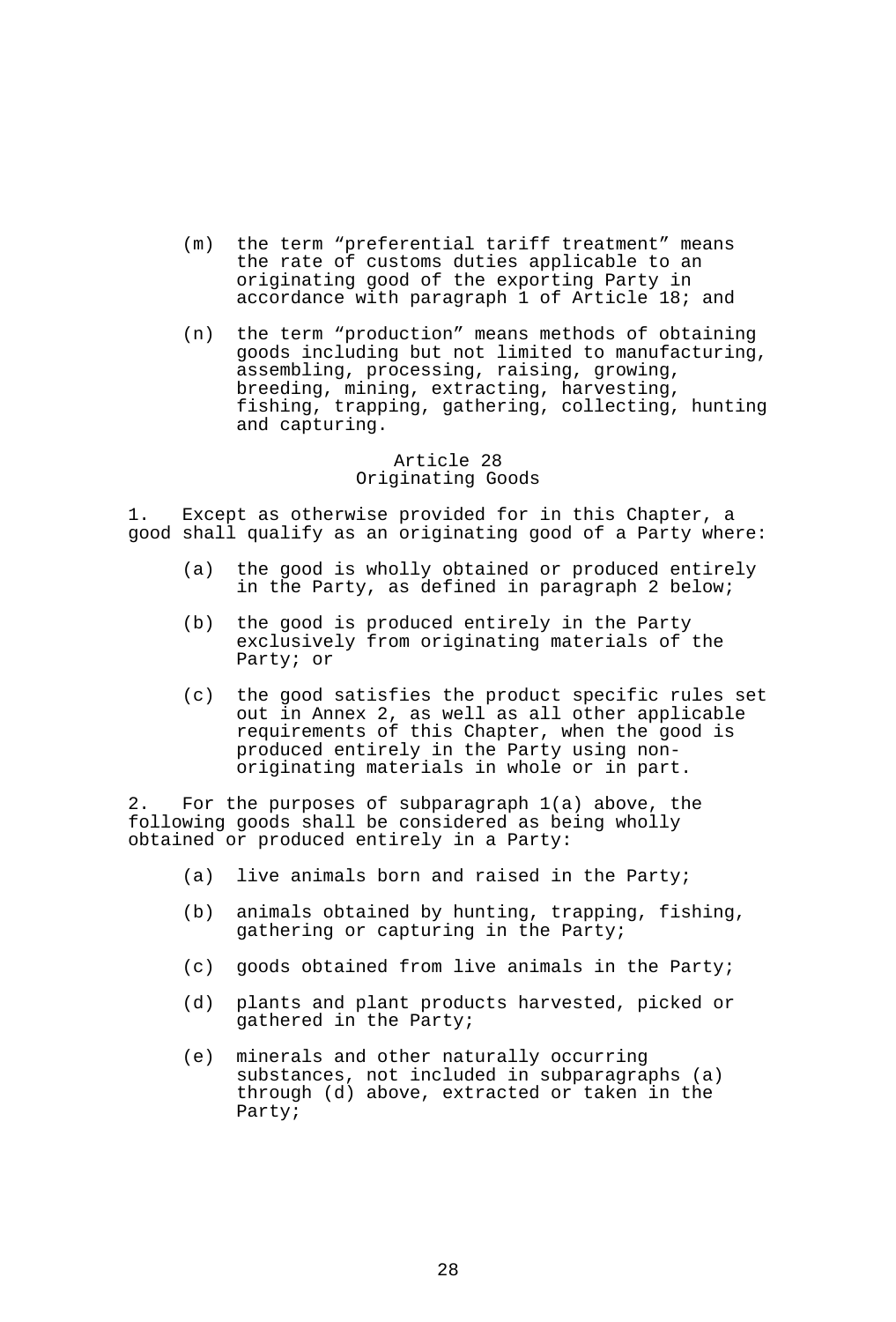- (f) goods of sea-fishing and other goods taken by vessels of the Party from the sea outside the territorial seas of the Parties;
- (g) goods produced on board factory ships of the Party from the goods referred to in subparagraph (f) above;
- (h) goods taken from the seabed or subsoil beneath the seabed outside the territorial sea of the Party, provided that the Party has rights to exploit such seabed or subsoil;
- (i) articles collected in the Party which can no longer perform their original purpose in the Party nor are capable of being restored or repaired and which are fit only for disposal or for the recovery of parts or raw materials;
- (j) scrap and waste derived from manufacturing or processing operations or from consumption in the Party and fit only for disposal or for the recovery of raw materials;
- (k) parts or raw materials recovered in the Party from articles which can no longer perform their original purpose nor are capable of being restored or repaired; and
- (l) goods obtained or produced in the Party exclusively from the goods referred to in subparagraphs (a) through (k) above.

3. For the purposes of subparagraph 1(c) above, the product specific rules set out in Annex 2 requiring that the materials used undergo a change in tariff classification or a specific manufacturing or processing operation shall apply only to non-originating materials.

4. (a) For the purposes of subparagraph 1(c) above, the product specific rules set out in Annex 2 using the value-added method require that the qualifying value content of a good, calculated in accordance with subparagraph (b) below, is not less than the percentage specified by the rule for the good.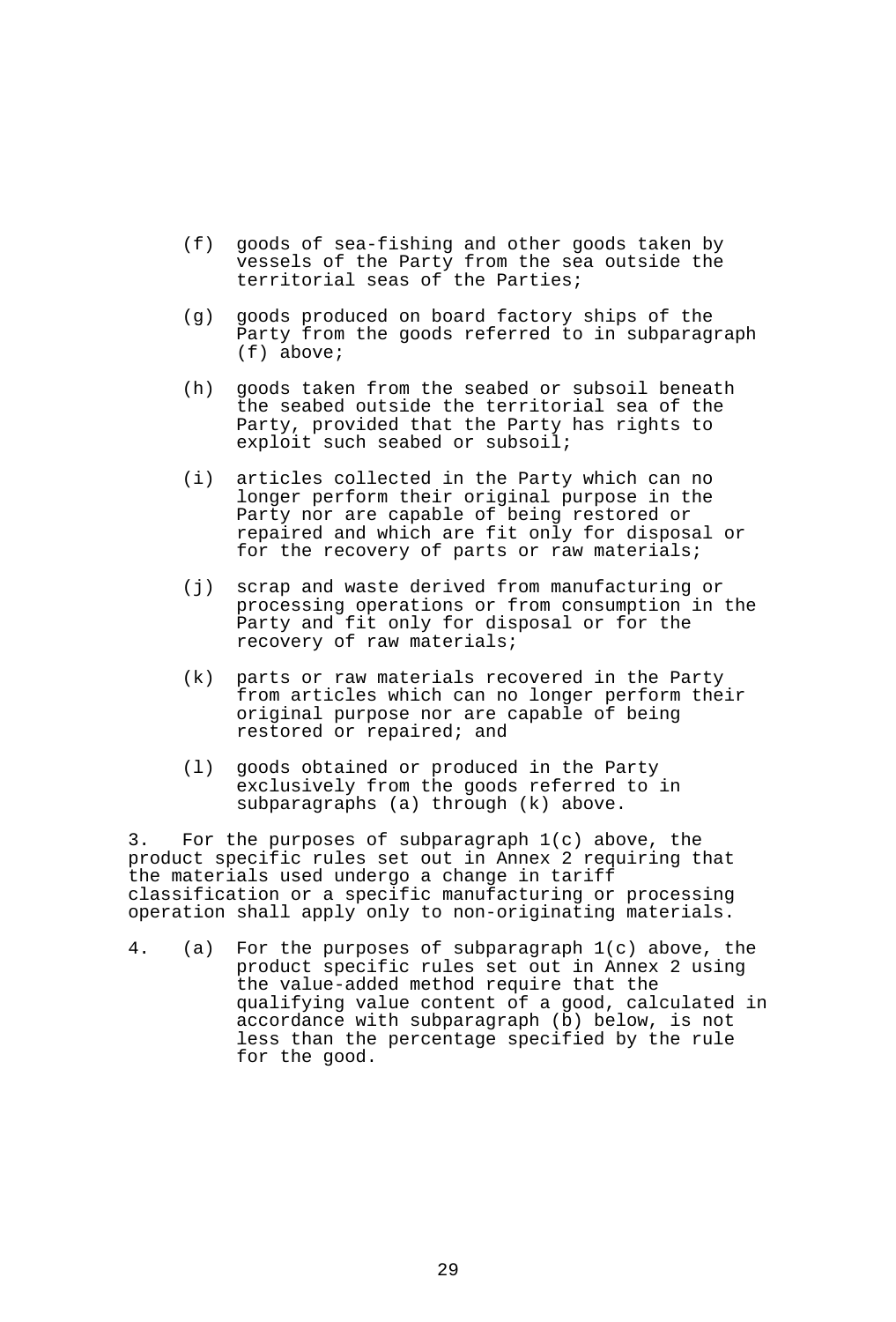(b) For the purposes of calculating the qualifying value content of a good, the following formula shall be applied:

 F.O.B. – V.N.M. Q.V.C. = ----------------- x 100 F.O.B.

Where:

 Q.V.C. is the qualifying value content of a good, expressed as a percentage;

 F.O.B. is, except as provided for in paragraph 5 below, the free-on-board value of a good payable by the buyer of the good to the seller of the good, regardless of the mode of shipment, not including any internal taxes reduced, exempted, or repaid when the good is exported; and

 V.N.M. is the value of non-originating materials used in the production of a good.

5. F.O.B. referred to in subparagraph 4(b) above shall be the value:

- (a) adjusted to the first ascertainable price paid for the good from the buyer to the producer of the good, if there is free-on-board value of a good, but it is unknown and cannot be ascertained; or
- (b) determined in accordance with Articles 1 through 8 of the Agreement on Customs Valuation, if there is no free-on-board value of the good.

6. For the purposes of calculating the qualifying value content of a good under subparagraph 4(b) above, the value of a non-originating material used in the production of the good in a Party:

 (a) shall be determined in accordance with the Agreement on Customs Valuation, and shall include freight, insurance where appropriate, packing and all the other costs incurred in transporting the material to the importation port in the Party where the producer of the good is located; or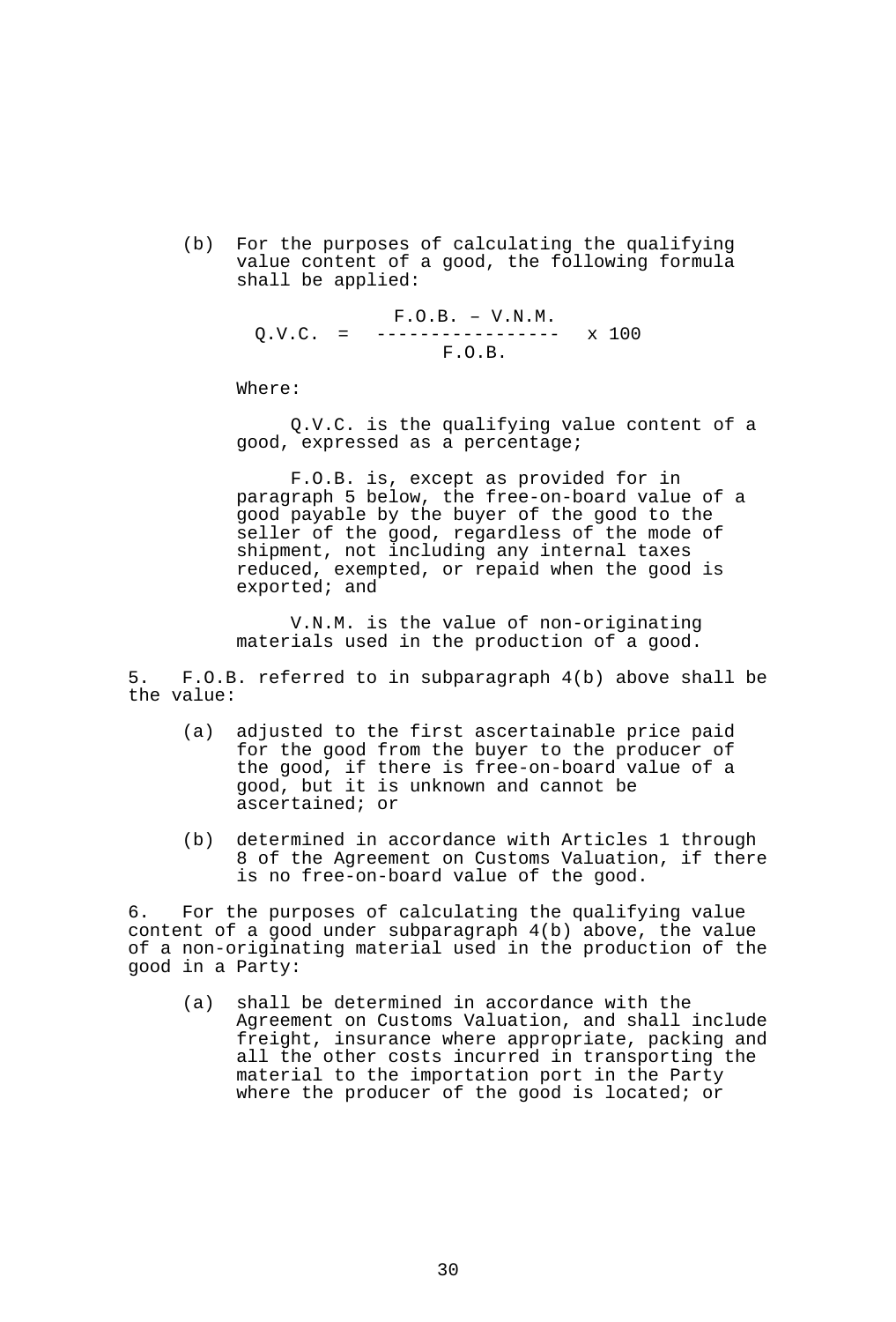(b) if such value is unknown and cannot be ascertained, shall be the first ascertainable price paid for the material in the Party, but may exclude all the costs incurred in the Party in transporting the material from the warehouse of the supplier of the material to the place where the producer is located such as freight, insurance and packing as well as any other known and ascertainable cost incurred in the Party.

7. For the purposes of calculating the qualifying value content of a good under subparagraph 4(b) above in determining whether the good qualifies as an originating good of a Party, V.N.M. of the good shall not include the value of non-originating materials used in the production of originating materials of the Party which are used in the production of the good.

8. For the purposes of subparagraph 5(b) or 6(a) above, in applying the Agreement on Customs Valuation to determine the value of a good or non-originating material, the Agreement on Customs Valuation shall apply *mutatis mutandis* to domestic transactions or to the cases where there is no transaction of the good or non-originating material.

# Article 29 Accumulation

 For the purposes of determining whether a good qualifies as an originating good of a Party, an originating good of the other Party which is used as a material in the production of the good in the former Party may be considered as an originating material of the former Party.

### Article 30 *De Minimis*

 For the application of the product specific rules set out in Annex 2, non-originating materials used in the production of a good that do not satisfy an applicable rule for the good shall be disregarded, provided that the totality of such materials does not exceed specific percentages in value, weight or volume of the good and such percentages are set out in the product specific rule for the good.

## Article 31 Non-qualifying Operations

 A good shall not be considered to satisfy the requirement of change in tariff classification or specific manufacturing or processing operation set out in Annex 2 merely by having undergone following operations: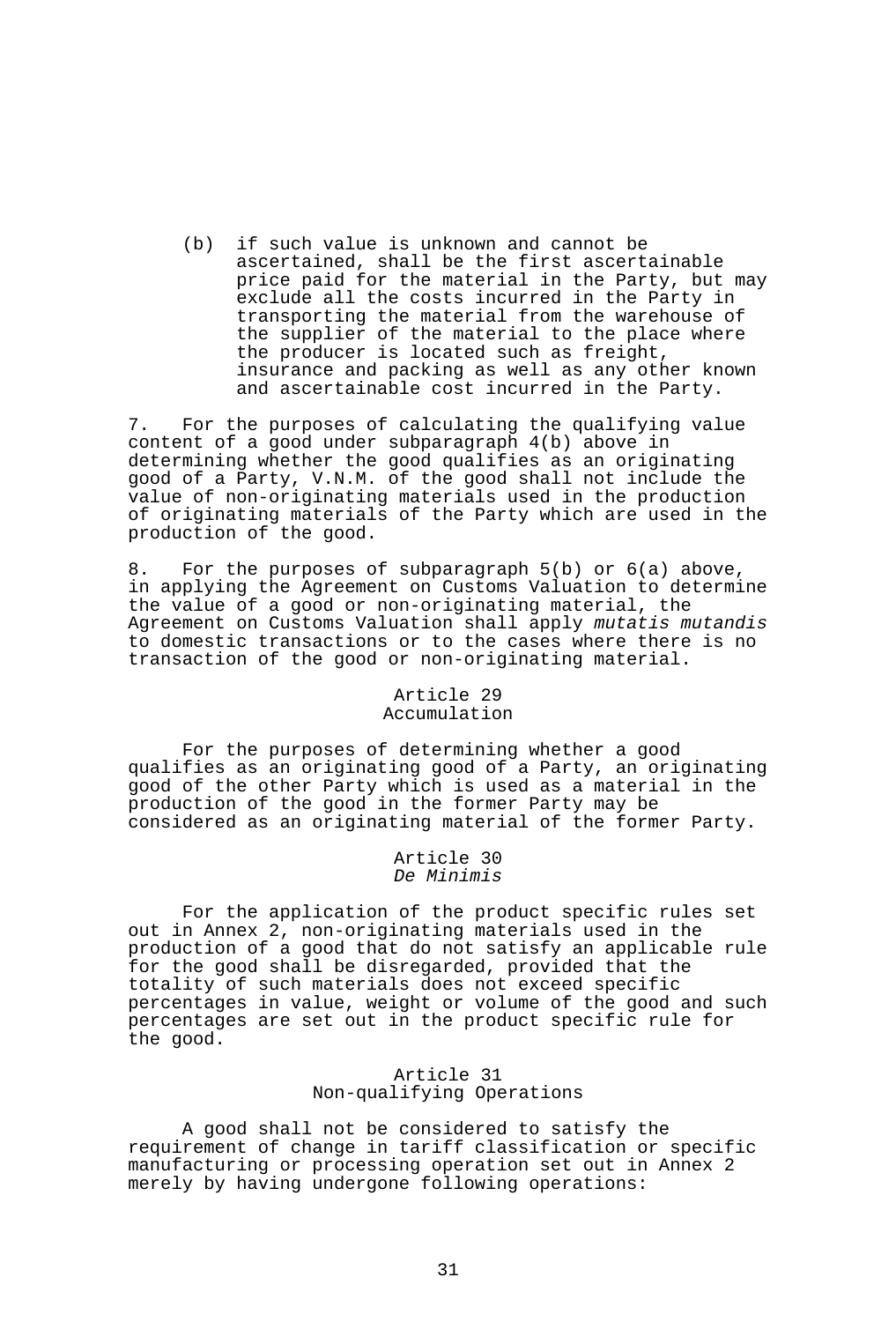- (a) operations to ensure the preservation of products in good condition during transport and storage (such as drying, freezing, keeping in brine) and other similar operations;
- (b) changes of packaging and breaking up and assembly of packages;
- (c) disassembly;
- (d) placing in bottles, cases, boxes and other simple packaging operations;
- (e) collection of parts and components classified as a good pursuant to Rule 2(a) of the General Rules for the Interpretation of the Harmonized System;
- (f) mere making-up of sets of articles; or
- (g) any combination of operations referred to in subparagraphs (a) through (f) above.

### Article 32 Consignment Criteria

1. An originating good of the other Party shall be deemed to meet the consignment criteria when it is:

- (a) transported directly from the other Party; or
- (b) transported through one or more non-Parties for the purpose of transit or temporary storage in warehouses in such non-Parties, provided that it does not undergo operations other than unloading, reloading or any other operation to preserve it in good condition.

2. If the originating good of the other Party does not meet the consignment criteria referred to in paragraph 1 above, that good shall not be considered as the originating good of the other Party.

### Article 33 Unassembled or Disassembled Goods

 Where a good satisfies the requirements of the relevant provisions of Articles 28 through 31 and is imported into a Party from the other Party in a disassembled form but is classified as an assembled good pursuant to Rule 2(a) of the General Rules for the Interpretation of the Harmonized System, such a good shall be considered as an originating good of the other Party.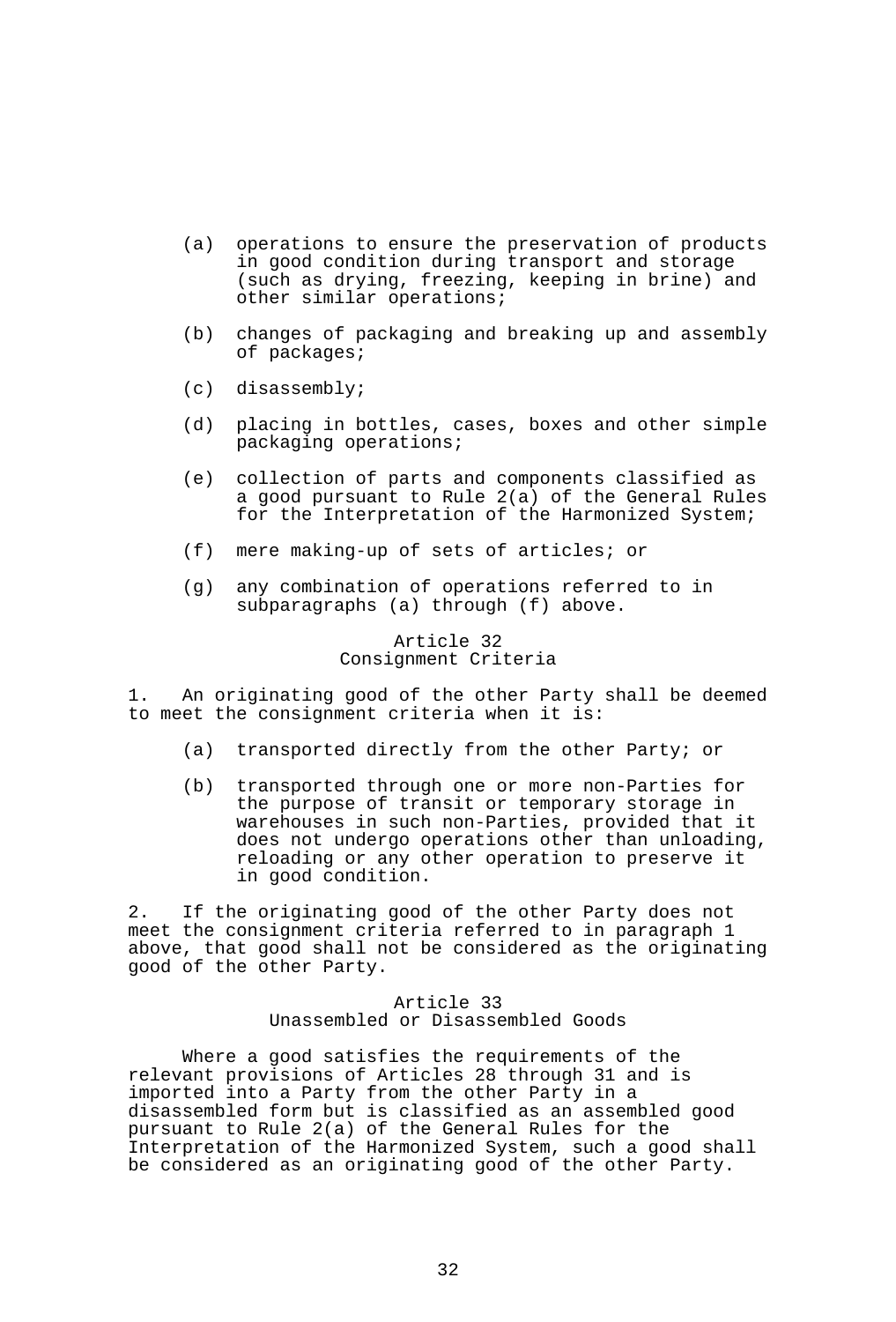# Article 34 Fungible Goods and Materials

1. For the purposes of determining whether a good qualifies as an originating good of a Party, where fungible materials consisting of originating materials of a Party and non-originating materials that are commingled in an inventory are used in the production of the good, the origin of the materials may be determined pursuant to an inventory management method recognised in the Generally Accepted Accounting Principles in the Party.

2. Where fungible goods consisting of originating goods of a Party and non-originating goods are commingled in an inventory and, prior to exportation do not undergo any production process or any operation in the Party where they were commingled other than unloading, reloading or any other operation to preserve them in good condition, the origin of the good may be determined pursuant to an inventory management method recognised in the Generally Accepted Accounting Principles in the Party.

## Article 35 Indirect Materials

 Indirect materials shall be, without regard to where they are produced, considered to be originating materials of a Party where a good is produced.

## Article 36 Accessories, Spare Parts and Tools

1. In determining whether all the non-originating materials used in the production of a good undergo the applicable change in tariff classification or a specific manufacturing or processing operation set out in Annex 2, accessories, spare parts or tools delivered with the good that form part of the good's standard accessories, spare parts or tools, shall be disregarded, provided that:

- (a) the accessories, spare parts or tools are not invoiced separately from the good, without regard of whether they are separately described in the invoice; and
- (b) the quantities and value of the accessories, spare parts or tools are customary for the good.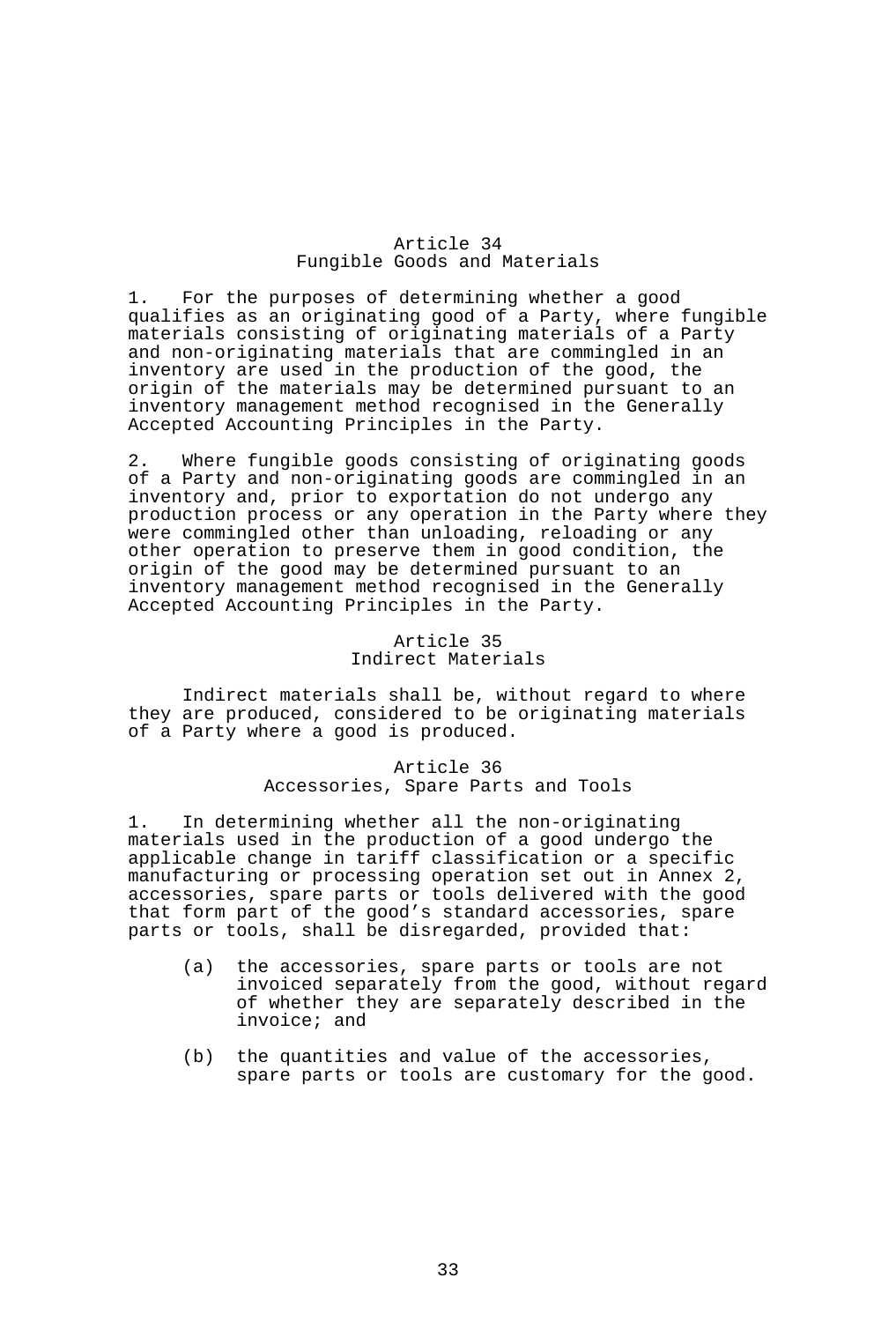2. If the good is subject to a qualifying value content requirement, the value of the accessories, spare parts or tools shall be taken into account as the value of originating materials of a Party where the good is produced or non-originating materials, as the case may be, in calculating the qualifying value content of the good.

## Article 37 Packaging Materials and Containers for Retail Sale

1. In determining whether all the non-originating materials used in the production of a good undergo the applicable change in tariff classification or a specific manufacturing or processing operation set out in Annex 2, packaging materials and containers for retail sale, which are classified with the good pursuant to Rule 5 of the General Rules for the Interpretation of the Harmonized System, shall be disregarded.

2. If the good is subject to a qualifying value content requirement, the value of such packaging materials and containers for retail sale shall be taken into account as the value of originating materials of a Party where the good is produced or non-originating materials, as the case may be, in calculating the qualifying value content of the good.

## Article 38

## Packing Materials and Containers for Shipment

Packing materials and containers for shipment shall be disregarded:

- (a) in determining whether all the non-originating materials used in the production of a good undergo the applicable change in tariff classification or a specific manufacturing or processing operation set out in Annex 2; and
- (b) in calculating the qualifying value content of the good.

### Article 39

Claim for Preferential Tariff Treatment

1. The importing Party shall require a certificate of origin for an originating good of the exporting Party from importers who claim the preferential tariff treatment for the good.

2. Notwithstanding paragraph 1 above, the importing Party shall not require a certificate of origin from importers for: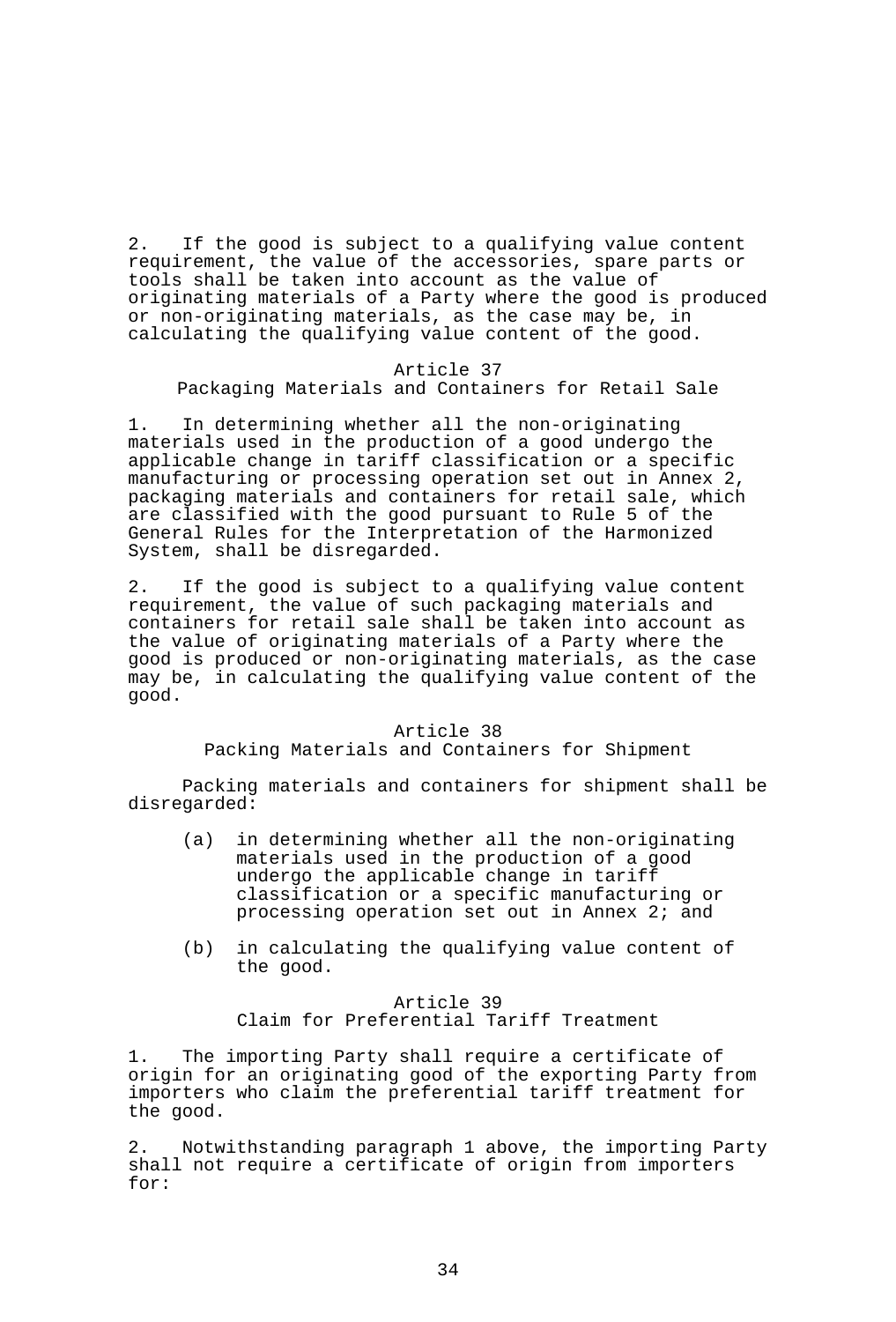- (a) an importation of a consignment of originating goods of the exporting Party whose aggregate customs value does not exceed 200 United States dollars or its equivalent amount in the Party's currency, or such higher amount as it may establish; or
- (b) an importation of an originating good of the exporting Party, for which the importing Party has waived the requirement for a certificate of origin.

3. Where an originating good of the exporting Party is imported through one or more non-Parties, the importing Party may require importers, who claim the preferential tariff treatment for the good, to submit:

- (a) a copy of through bill of lading; or
- (b) a certificate or any other information given by the customs authorities of such non-Parties or other relevant entities, which evidences that it has not undergone operations other than unloading, reloading or any other operation to preserve it in good condition in those non-Parties.

## Article 40 Certificate of Origin

1. The certificate of origin referred to in paragraph 1 of Article 39 shall be issued by the competent governmental authority of the exporting Party on request having been made in writing by the exporter or its authorised agent. Such certificate of origin shall include minimum data specified in Annex 3.

2. For the purposes of this Article, the competent governmental authority of the exporting Party may designate other entities or bodies to be responsible for the issuance of the certificate of origin, under the authorisation given in accordance with the applicable laws and regulations of the exporting Party.

3. Where the competent governmental authority of the exporting Party designates other entities or bodies to carry out the issuance of the certificate of origin, the exporting Party shall notify in writing the other Party of its designees.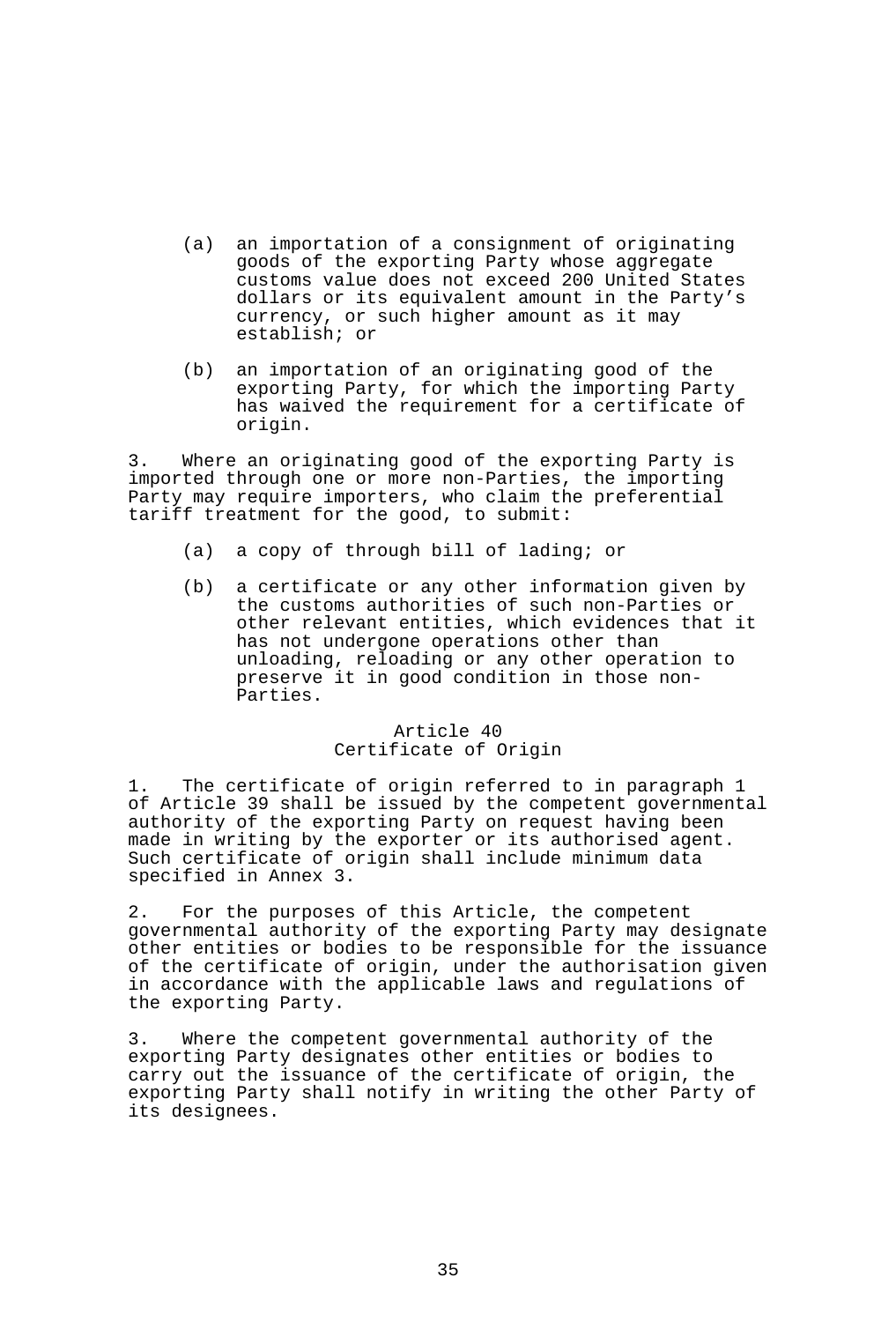4. For the purposes of this Chapter, upon the entry into force of this Agreement, the Parties shall establish each Party's format of the certificate of origin in English in the Operational Procedures referred to in Article 24.

5. The certificate of origin shall be completed in English.

6. The issued certificate of origin shall be applicable to a single importation of an originating good of the exporting Party into the importing Party and be valid for 12 months from the date of issuance.

7. Where the exporter is not the producer of a good, the exporter may request a certificate of origin on the basis of:

- (a) a declaration provided by the exporter to the competent governmental authority or its designees based on the information provided by the producer of the good to that exporter; or
- (b) a declaration voluntarily provided by the producer of the good directly to the competent governmental authority or its designees by the request of the exporter.

8. The certificate of origin shall be issued only after the exporter who requests a certificate of origin, or the producer of a good in the exporting Party referred to in subparagraph 7(b) above, proves to the competent governmental authority or its designees that the good to be exported qualifies as an originating good of the exporting Party.

9. The competent governmental authority of the exporting Party shall provide the other Party with specimen signatures and impressions of stamps used in the offices of the competent governmental authority of the exporting Party or its designees.

10. Each Party shall ensure that the competent governmental authority or its designees shall keep a record of the certificates of origin issued for a period of 5 years after the date on which the certificate was issued. Such record will include all antecedents, which were presented to prove the qualification as an originating good of the exporting Party.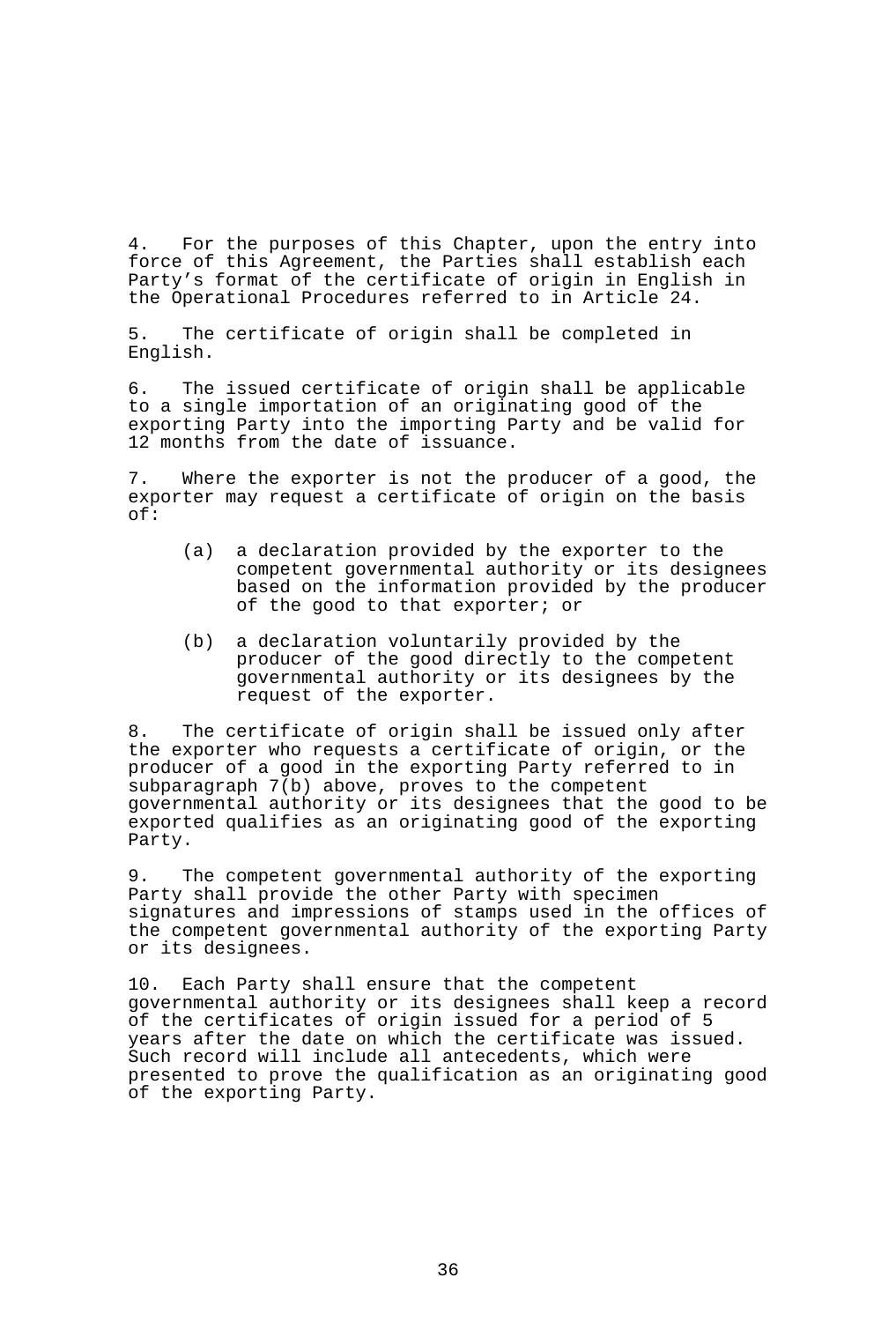## Article 41 Response to Inquiries

 The customs authority of the importing Party shall endeavour to, prior to the importation of a good, provide a response to inquiries in accordance with its laws and regulations as to whether the good to be imported qualifies as an originating good of the exporting Party to importers of the good of the exporting Party or their authorised agents, where a written application is made with all the necessary information.

### Article 42 Obligations Regarding Exportations

 Each Party shall, in accordance with its laws and regulations, ensure that the exporter to whom a certificate of origin has been issued, or the producer of a good in the exporting Party referred to in subparagraph 7(b) of Article 40:

- (a) shall notify in writing the competent governmental authority of the exporting Party or its designees without delay when he knows that such good does not qualify as an originating good of the exporting Party; and
- (b) shall keep the records relating to the origin of a good for 5 years after the date on which the certificate of origin was issued.

# Article 43 Request for Checking of Certificate of Origin

1. For the purposes of determining whether a good imported from the other Party under preferential tariff treatment qualifies as an originating good of the other Party, the customs authority of the importing Party may request information relating to the origin of the good from the competent governmental authority of the exporting Party on the basis of a certificate of origin.

2. For the purposes of paragraph 1 above, the competent governmental authority of the exporting Party shall, in accordance with its laws and regulations, provide the information requested within a period of 3 months from the date of receipt of the request.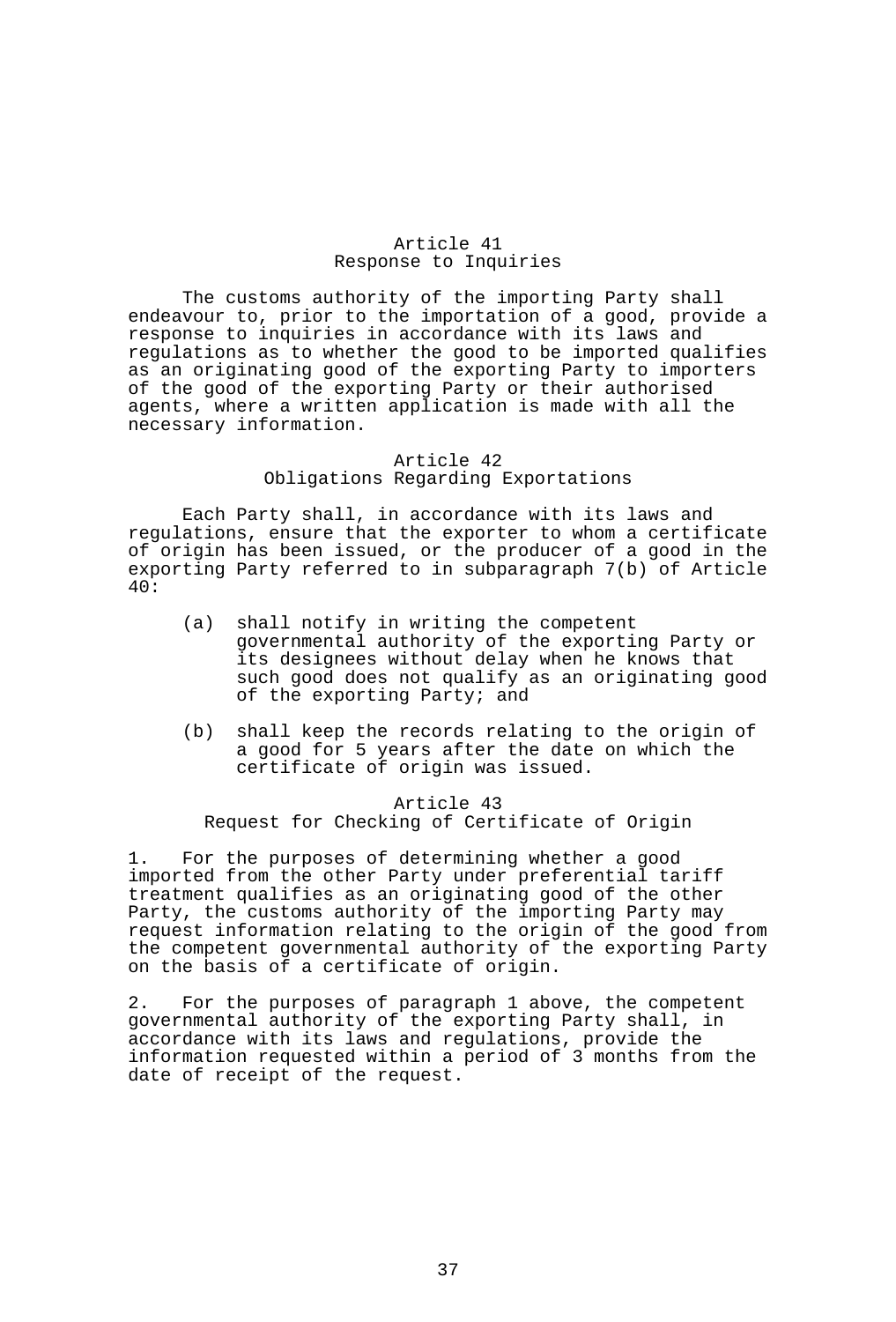If the customs authority of the importing Party considers necessary, it may require additional information relating to the origin of the good. If additional information is requested by the customs authority of the importing Party, the competent governmental authority of the exporting Party shall, in accordance with its laws and regulations, provide the information requested within a period of 2 months from the date of receipt of the request.

3. For the purposes of paragraph 2 above, the competent governmental authority of the exporting Party may request the exporter to whom a certificate of origin has been issued, or the producer of the good in the exporting Party referred to in subparagraph 7(b) of Article 40 to provide the former with the information requested.

4. The requesting of the information in accordance with paragraph 1 above shall not preclude the use of a verification method provided for in Article 44.

> Article 44 Verification Visit

1. The customs authority of the importing Party may request the exporting Party to:

- (a) collect and provide information relating to the origin of the good and check, for that purpose, the facilities used in the production of the good, through a visit by its competent governmental authority along with the customs authority of the importing Party to the premises of the exporter to whom a certificate of origin has been issued, or the producer of the good in the exporting Party referred to in subparagraph 7(b) of Article 40; and
- (b) provide information relating to the origin of the good in the possession of the competent governmental authority or its designee during the visit pursuant to subparagraph (a) above.

2. When requesting the exporting Party to conduct a visit pursuant to paragraph 1 above, the importing Party shall deliver a written communication with such request to the exporting Party at least 40 days in advance of the proposed date of the visit, the receipt of which is to be confirmed by the latter Party. The competent governmental authority of the exporting Party shall request the written consent of the exporter, or the producer of the good in the exporting Party whose premises are to be visited.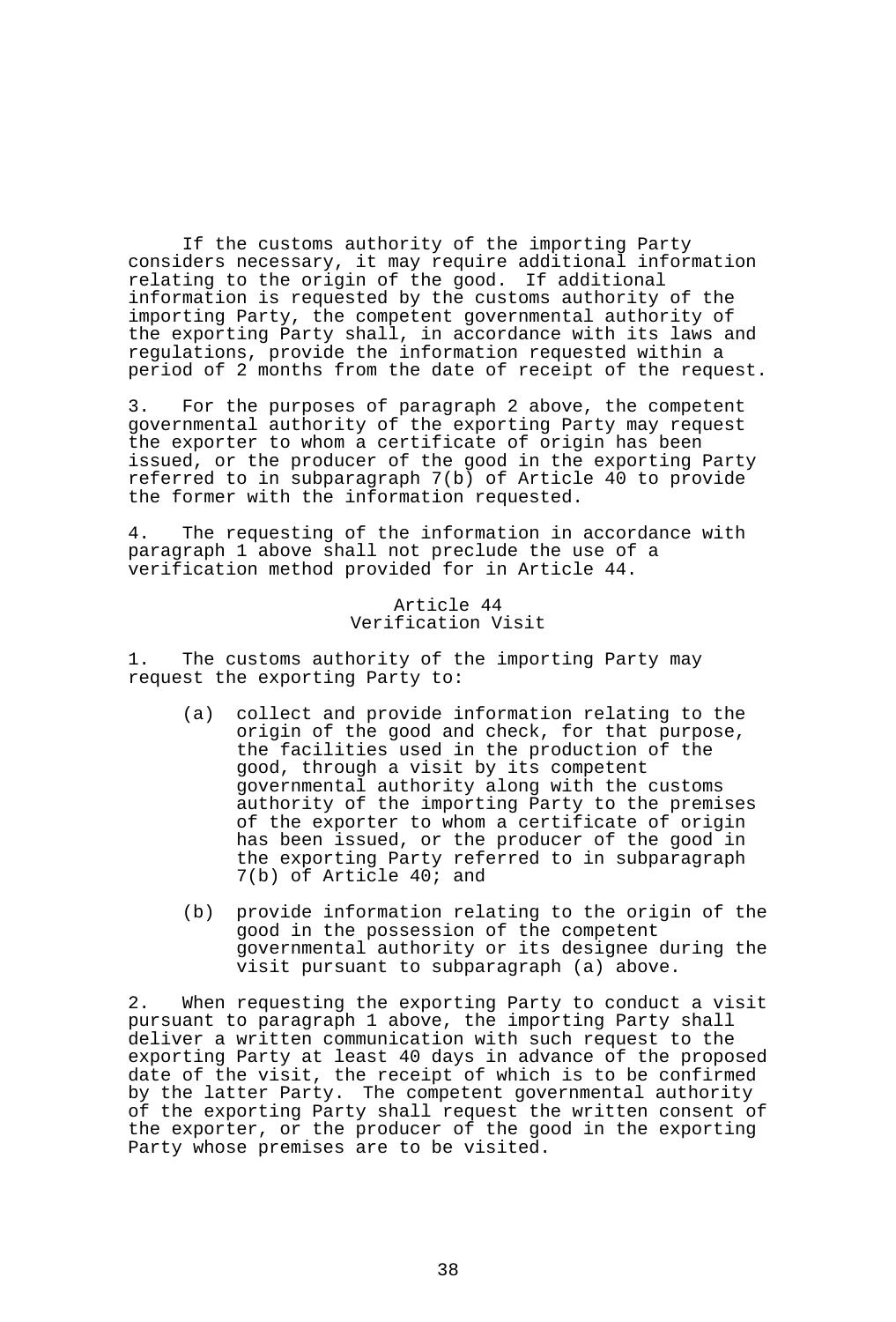3. The communication referred to in paragraph 2 above shall include:

- (a) the identity of the customs authority issuing the communication;
- (b) the name of the exporter, or the producer of the good in the exporting Party whose premises are requested to be visited;
- (c) the proposed date and place of the visit;
- (d) the object and scope of the proposed visit, including specific reference to the good subject of the verification referred to in the certificate of origin; and
- (e) the names and titles of the officials of the customs authority of the importing Party to be present during the visit.

4. The exporting Party shall respond in writing to the importing Party, within 30 days of the receipt of the communication referred to in paragraph 2 above, if it accepts or refuses to conduct a visit requested pursuant to paragraph 1 above.

5. The competent governmental authority of the exporting Party shall, in accordance with its laws and regulations, provide within 45 days or any other mutually agreed period from the last day of the visit, to the customs authority of the importing Party the information obtained pursuant to paragraph 1 above.

# Article 45 Determination of Origin and Preferential Tariff Treatment

1. The customs authority of the importing Party may deny preferential tariff treatment to a good for which an importer claims preferential tariff treatment where the good does not qualify as an originating good of the exporting Party or where the importer fails to comply with any of the relevant requirements of this Chapter.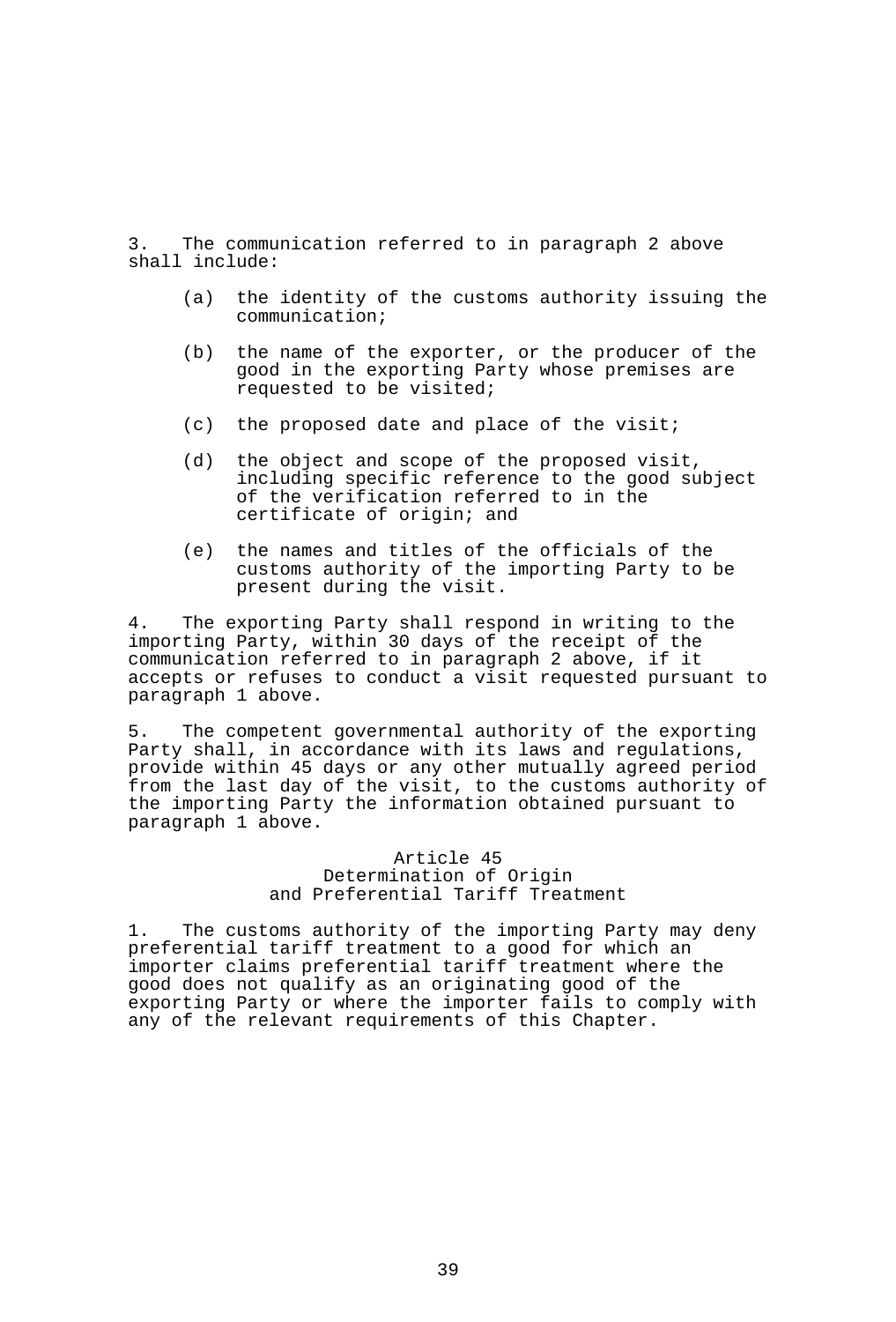2. The competent governmental authority of the exporting Party shall, when it cancels the decision to issue the certificate of origin, promptly notify the cancellation to the exporter to whom the certificate of origin has been issued, and to the customs authority of the importing Party except where the certificate has been returned to the competent governmental authority. The customs authority of the importing Party may determine that the good does not qualify as an originating good of the exporting Party and may deny preferential tariff treatment where it receives the notification.

3. The customs authority of the importing Party may determine that a good does not qualify as an originating good of the exporting Party and may deny preferential tariff treatment, and a written determination thereof shall be sent to the competent governmental authority of the exporting Party:

- (a) where the competent governmental authority of the exporting Party fails to respond to the request within the period referred to in paragraph 2 of Article 43 or paragraph 5 of Article 44;
- (b) where the exporting Party refuses to conduct a visit, or that Party fails to respond to the communication referred to in paragraph 2 of Article 44 within the period referred to in paragraph 4 of Article 44; or
- (c) where the information provided to the customs authority of the importing Party pursuant to Article 43 or 44, is not sufficient to prove that the good qualifies as an originating good of the exporting Party.

4. After carrying out the procedures outlined in Article 43 or 44 as the case may be, the customs authority of the importing Party shall provide the competent governmental authority of the exporting Party with a written determination of whether or not the good qualifies as an originating good of the exporting Party, including findings of fact and the legal basis for the determination. The competent governmental authority of the exporting Party shall inform such determination by the customs authority of the importing Party to the exporter, or the producer of the good in the exporting Party, whose premises were subject to the visit referred to in Article 44.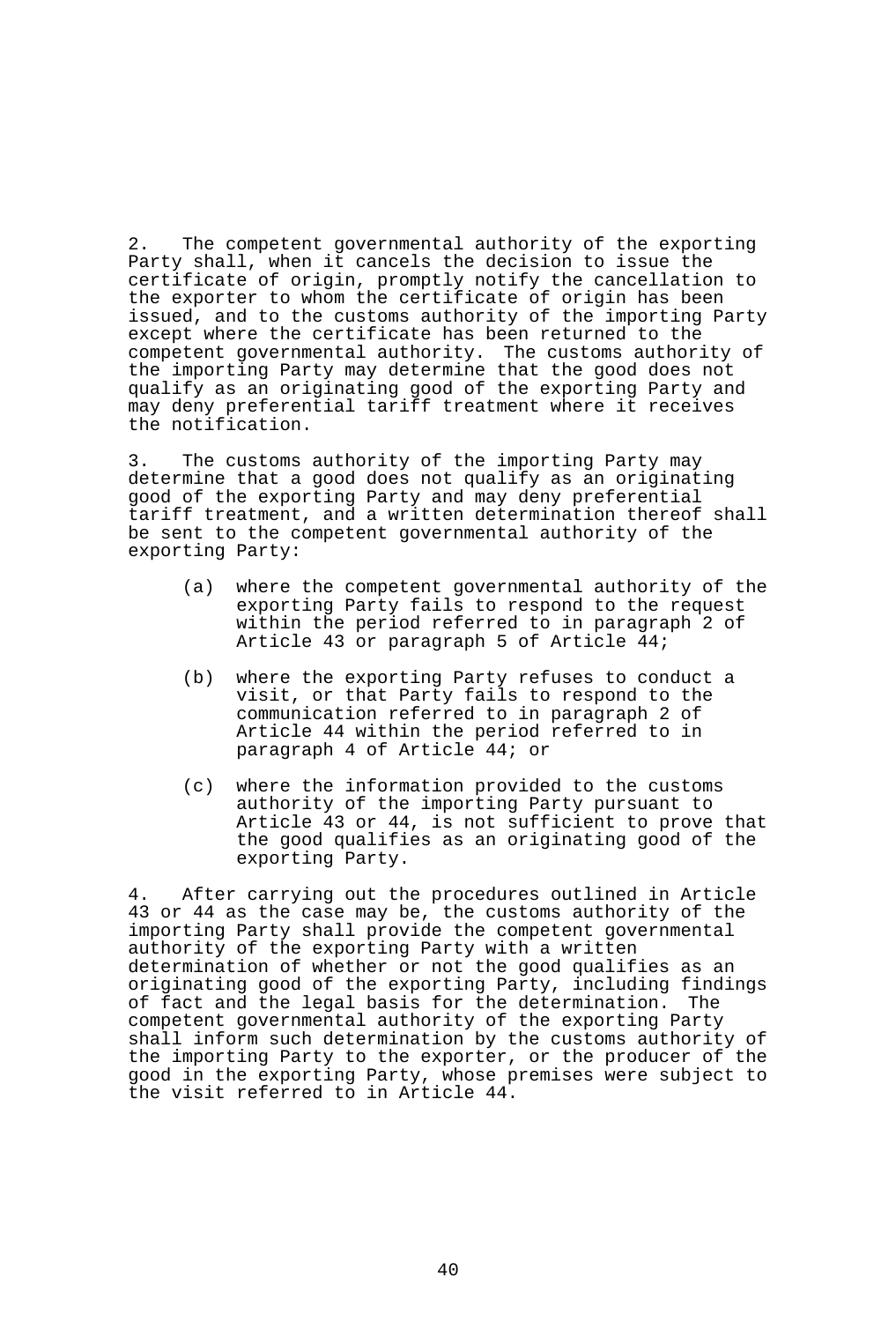# Article 46 Confidentiality

1. Each Party shall maintain, in accordance with its laws and regulations, the confidentiality of information provided to it as confidential pursuant to this Chapter, and shall protect that information from disclosure that could prejudice the competitive position of the persons providing the information.

2. Information obtained by the customs authority of the importing Party pursuant to this Chapter:

- (a) may only be used by such authority for the purposes of this Chapter; and
- (b) shall not be used by the importing Party in any criminal proceedings carried out by a court or a judge, unless the information is requested to the other Party and provided to the former Party, through the diplomatic channels or other channels established in accordance with the applicable laws of the requested Party.

#### Article 47

Penalties and Measures against False Declaration

1. Each Party shall establish or maintain, in accordance with its laws and regulations, appropriate penalties or other sanctions against its exporters to whom a certificate of origin has been issued and its producers of the goods in the exporting Party referred to in subparagraph 7(b) of Article 40, for providing false declaration or documents to its competent governmental authority or its designees prior to the issuance of certificate of origin.

2. Each Party shall, in accordance with its laws and regulations, take measures which it considers appropriate against its exporters to whom a certificate of origin has been issued and its producers of the goods in the exporting Party referred to in subparagraph 7(b) of Article 40, for failing to notify in writing to the competent governmental authority of the exporting Party or its designees without delay after having known, after the issuance of certificate of origin, that such good does not qualify as an originating good of the exporting Party.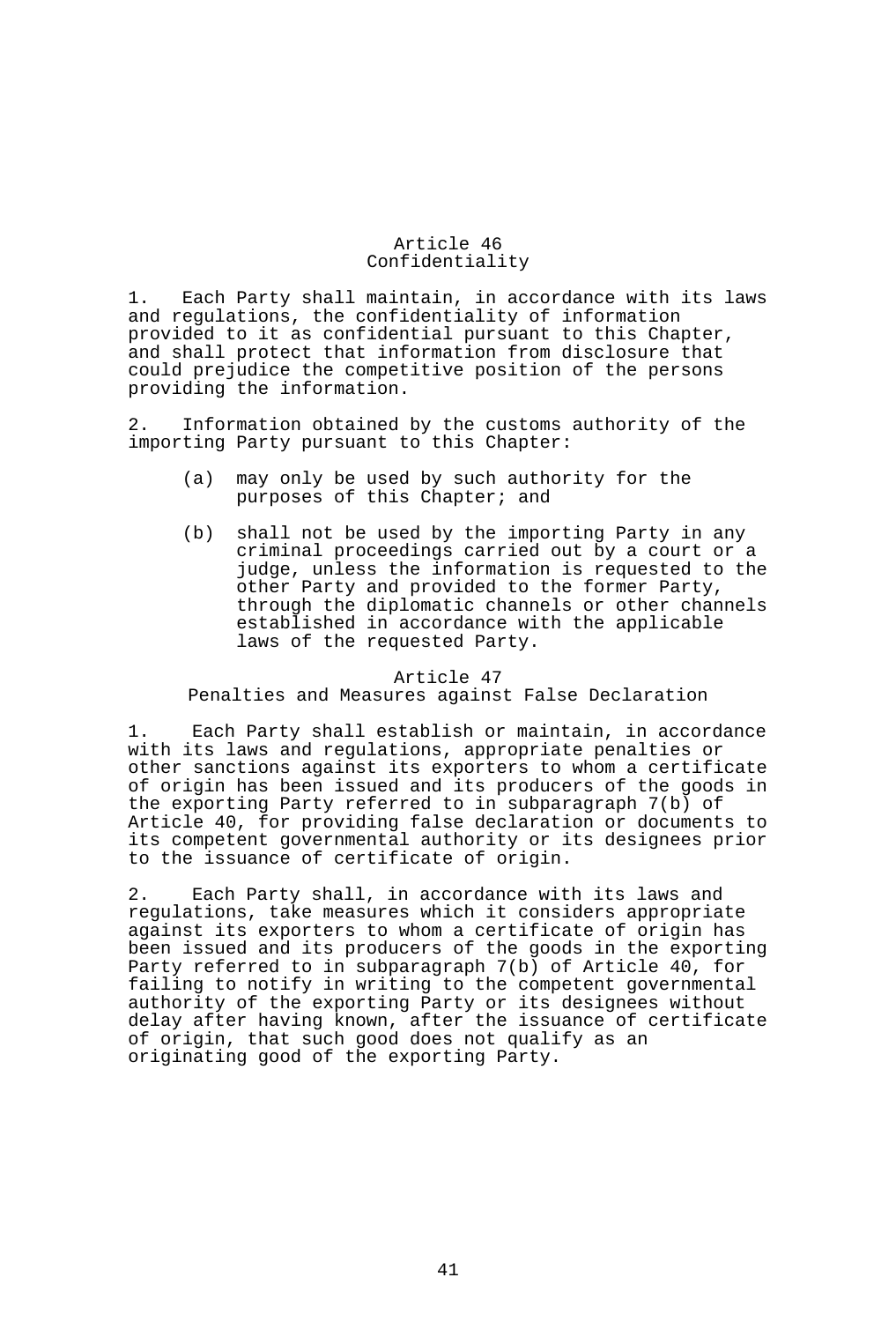# Article 48 Miscellaneous Provisions

 For the application of the relevant product specific rules set out in Annex 2 and the determination of origin, the Generally Accepted Accounting Principles in the exporting Party shall be applied.

# Article 49 Sub-Committee on Rules of Origin

1. For the purposes of the effective implementation and operation of this Chapter, a Sub-Committee on Rules of Origin (hereinafter referred to in this Article as "Sub-Committee") shall be established pursuant to Article 13.

- 2. The functions of the Sub-Committee shall be:
	- (a) reviewing and making appropriate recommendations, as needed, to the Joint Committee on:
		- (i) the implementation and operation of this Chapter;
		- (ii) any amendments to Annexes 2 and 3, proposed by either Party; and
		- (iii) the Operational Procedures referred to in Article 24;
	- (b) considering any other matter as the Parties may agree related to this Chapter;
	- (c) reporting the findings of the Sub-Committee to the Joint Committee; and
	- (d) carrying out other functions as may be delegated by the Joint Committee pursuant to Article 13.

3. The Sub-committee shall be composed of representatives of the Governments of the Parties, and may invite representatives of relevant entities other than the Governments of the Parties with necessary expertise relevant to the issues to be discussed.

4. The Sub-Committee shall meet at such venues and times as may be agreed upon.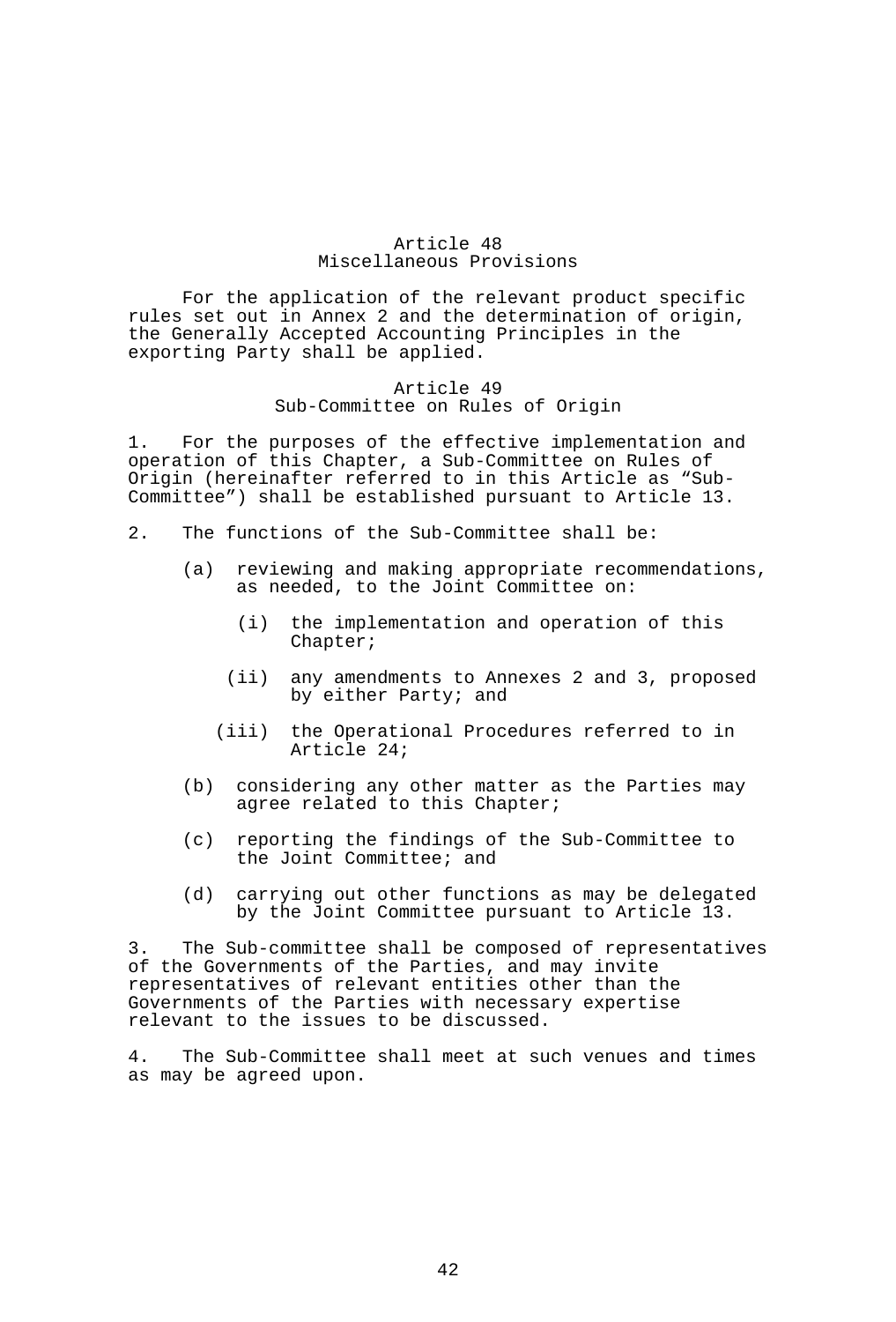# Chapter 4 Customs Procedures

# Article 50 Scope and Coverage

1. This Chapter shall apply to customs procedures required for the clearance of goods traded between the Parties.

2. This Chapter shall be implemented by the Parties in accordance with their respective laws and regulations and within the available resources of their respective customs authorities.

### Article 51 Definitions

For the purposes of this Chapter:

- (a) the term "customs authority" means the customs authority as defined in subparagraph (b) of Article 27; and
- (b) the term "customs laws" means the statutory and regulatory provisions relating to the importation, exportation, movement or storage of goods, the administration and enforcement of which are specifically charged to the customs authority of each Party, and any regulations made by the customs authority of each Party under their statutory powers.

# Article 52 Transparency

1. Each Party shall ensure that all relevant information of general application pertaining to its customs laws is readily available to any interested person.

2. When information that has been made available must be amended due to changes in its customs laws, each Party shall make the revised information readily available sufficiently in advance of the entry into force of the changes to enable interested persons to take account of them, unless advance notice is precluded.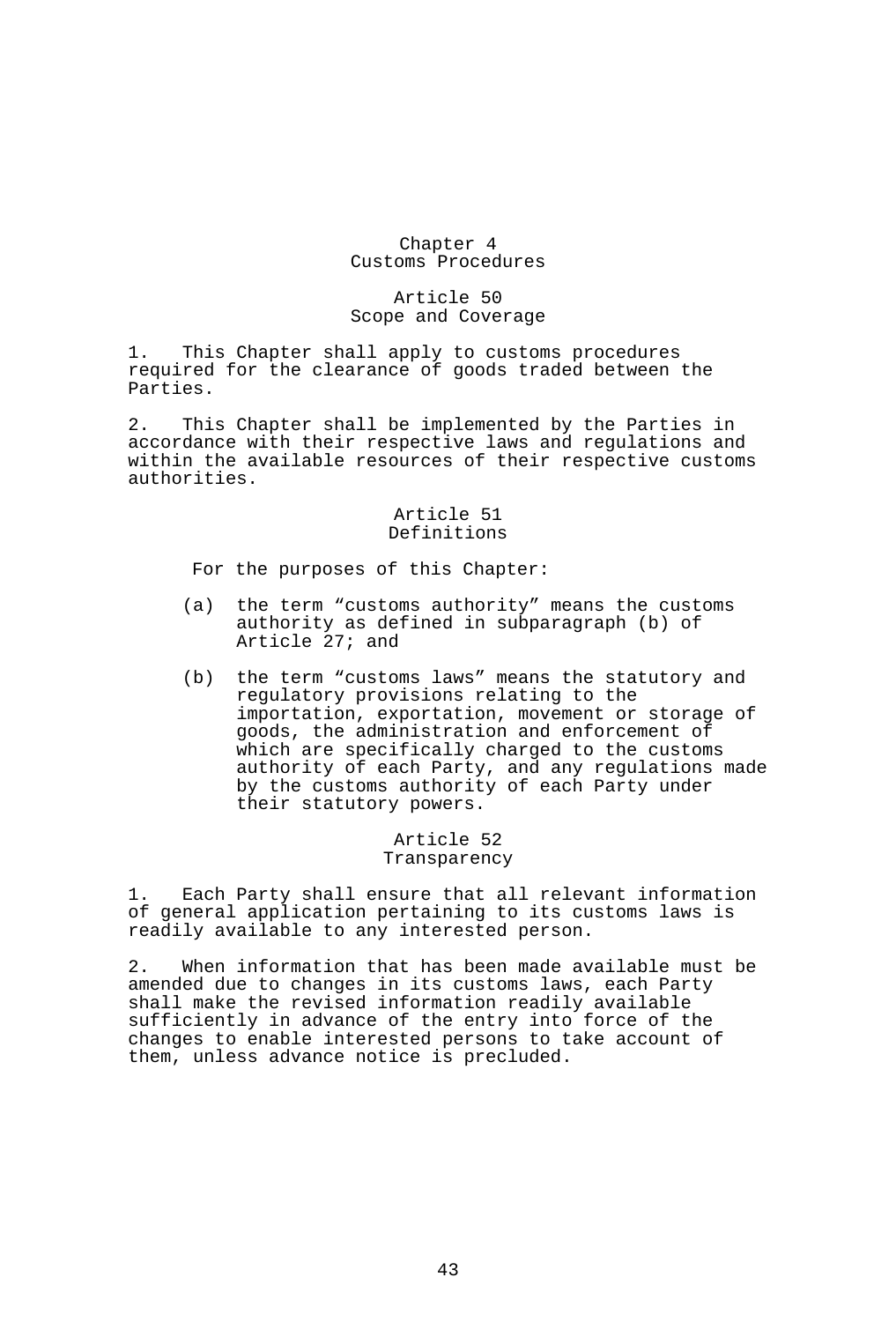3. At the request of the interested person, each Party shall provide, as quickly and as accurately as possible, information relating to the specific matters raised by the interested person and pertaining to its customs laws. Each Party shall supply not only the information specifically requested but also any other pertinent information which it considers the interested person should be made aware of.

### Article 53 Customs Clearance

1. Both Parties shall make cooperative efforts for simplification and harmonisation of their customs procedures by observing the following principles:

- (a) the application of customs procedures in a predictable, consistent and transparent manner;
- (b) cooperation wherever appropriate with other national authorities, customs authorities of non-Parties and the trading communities, with a view to contributing to realising paperless trading and for other purposes; and
- (c) the provision to affected parties of easily accessible processes of administrative and judicial review.

2. For the purposes of paragraph 1 above, each Party shall:

- (a) make use of information and communications technology;
- (b) reduce and simplify import and export documentation requirements; and
- (c) harmonise its customs procedures, as far as possible, with relevant international standards and recommended practices such as those made under the auspices of the Customs Co-operation Council.

# Article 54 Temporary Admission and Goods in Transit

1. Each Party shall continue to facilitate the procedures for the temporary admission of goods traded between the Parties in accordance with the Customs Convention on the A.T.A. Carnet for the Temporary Admission of Goods, as may be amended (hereinafter referred to in this Article as "the A.T.A. Convention").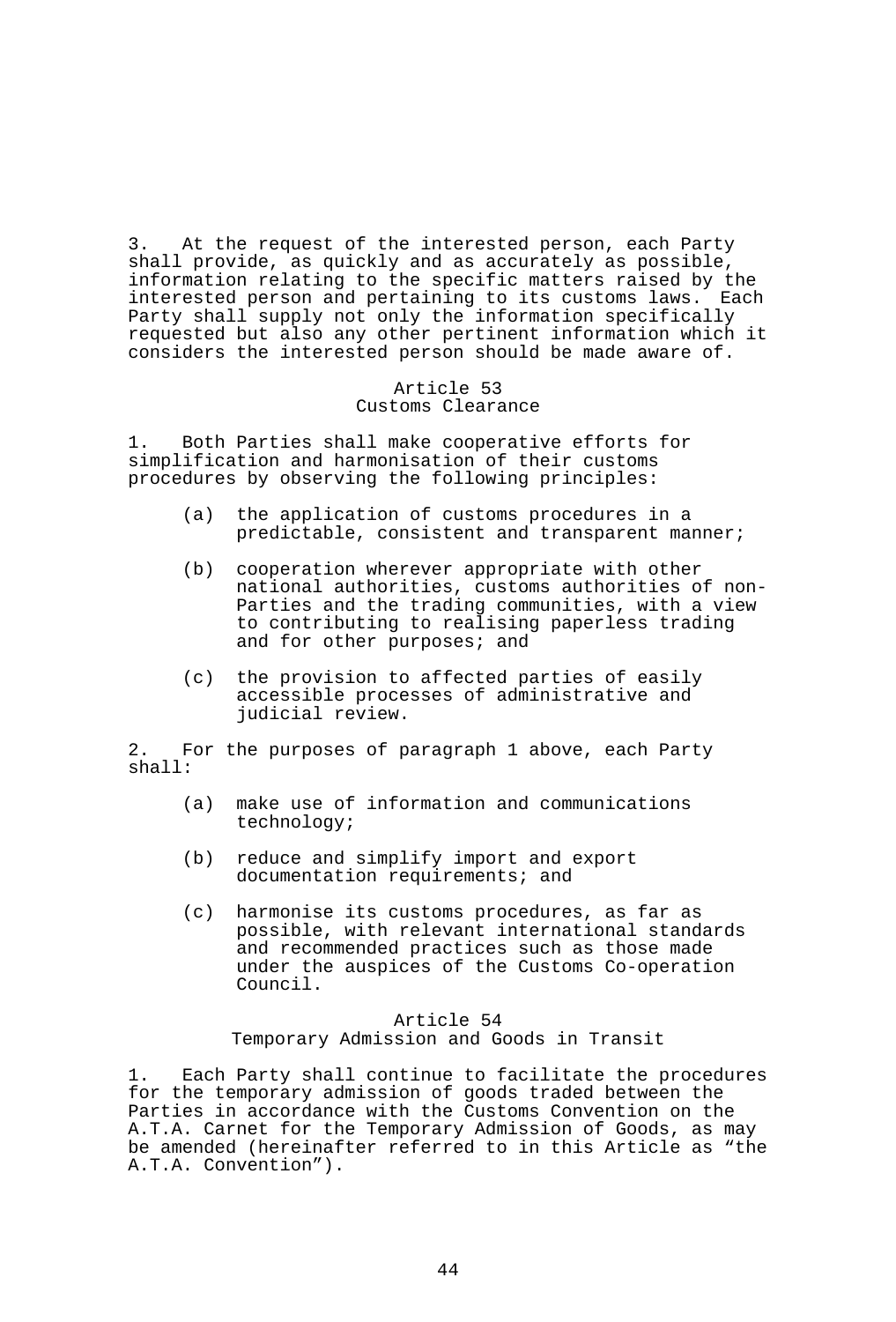2. Each Party shall continue to facilitate customs clearance of goods in transit from or to the other Party in accordance with paragraph 3 of Article V of the GATT 1994.

3. The Parties shall endeavour to promote, through seminars and courses, the use of A.T.A. carnets pursuant to the A.T.A. Convention for the temporary admission of goods and the facilitation of customs clearance of goods in transit in the Parties or non-Parties.

4. For the purposes of this Article, the term "temporary admission" means customs procedures under which certain goods may be brought into a customs territory conditionally, relieved totally or partially from the payment of customs duties. Such goods shall be imported for a specific purpose, and shall be intended for reexportation within a specified period and without having undergone any change except normal depreciation due to the use made of them.

# Article 55 Cooperation and Exchange of Information

1. The Parties shall cooperate and exchange information in the field of customs procedures, including their enforcement against trafficking of prohibited goods and importation and exportation of goods suspected of infringing intellectual property rights.

2. For the purposes of the effective implementation of paragraph 1 above, the Parties shall cooperate and exchange information, as provided for in the Implementing Agreement.

3. Article 8 shall not apply to the exchange of information under this Article.

### Article 56 Sub-Committee on Customs Procedures

1. For the purposes of the effective implementation and operation of this Chapter, a Sub-Committee on Customs Procedures (hereinafter referred to in this Article as "Sub-Committee") shall be established pursuant to Article 13.

- 2. The functions of the Sub-Committee shall be:
	- (a) reviewing the implementation and operation of this Chapter;
	- (b) reporting the findings of the Sub-Committee to the Joint Committee;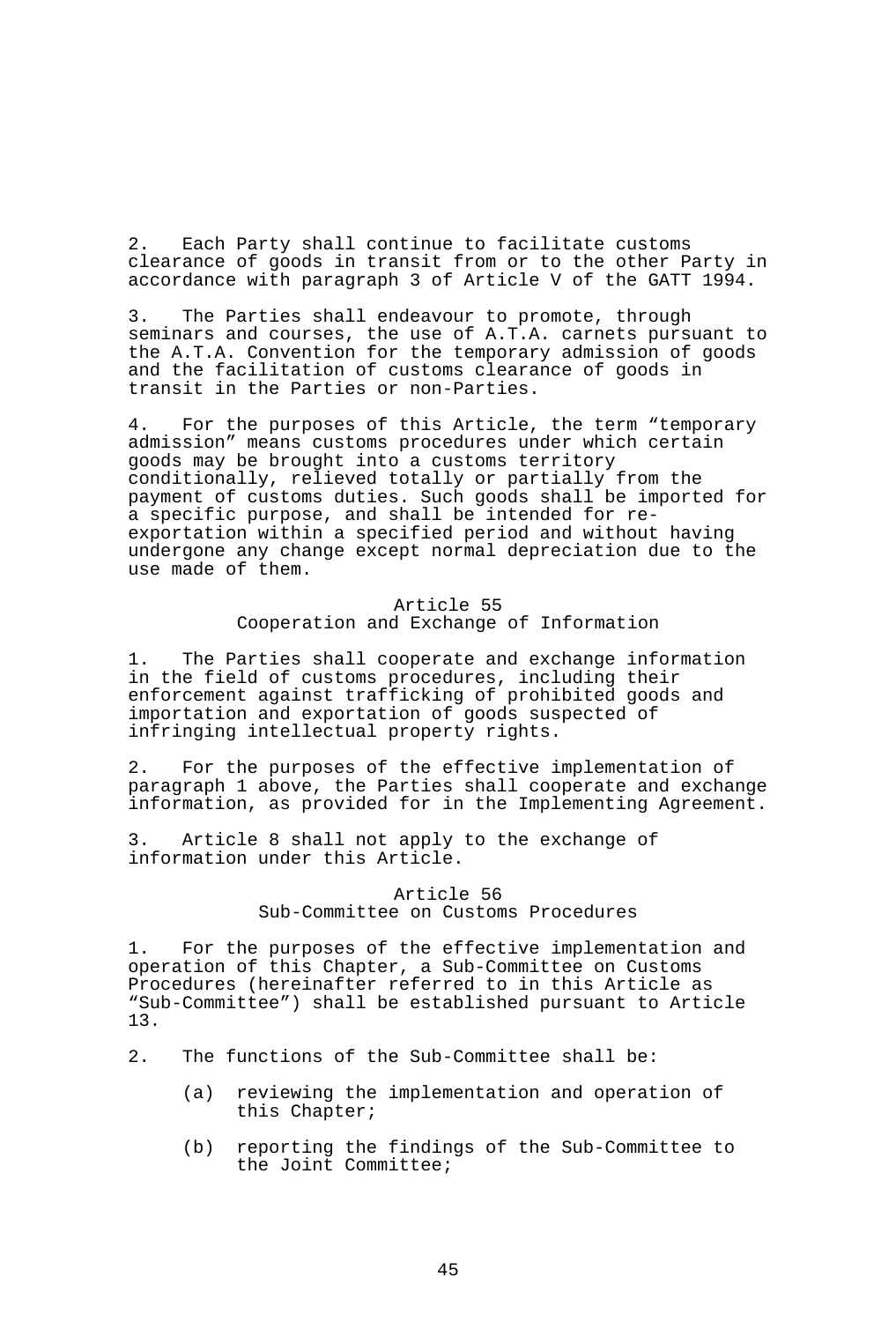- (c) identifying areas to be improved for facilitating trade between the Parties; and
- (d) carrying out other functions which may be delegated by the Joint Committee pursuant to Article 13.

3. The composition of the Sub-Committee shall be specified in the Implementing Agreement.

4. The Sub-Committee shall meet at such venues and times as may be agreed upon.

### Chapter 5 Paperless Trading

#### Article 57

Cooperation on Paperless Trading between the Parties

 The Parties, recognising that trading using electronic filing and transfer of trade-related information and electronic versions of documents such as bills of lading, invoices, letters of credit and insurance certificates, as an alternative to paper-based methods (hereinafter referred to in this Chapter as "paperless trading"), will significantly enhance the efficiency of trade through reduction of cost and time, shall cooperate with a view to realising and promoting paperless trading between them.

### Article 58 Exchange of Views and Information

 The Parties shall exchange views and information on realising, promoting and developments in paperless trading.

#### Article 59

Cooperation on Paperless Trading between Private Entities

 The Parties shall encourage cooperation between their relevant private entities engaging in activities related to paperless trading. Such cooperation may include the setting up and operation by such private entities of facilities (hereinafter referred to in this Chapter as "the facilities") to provide efficient and secured flow of electronic trade-related information and electronic versions of relevant documents between enterprises of the Parties.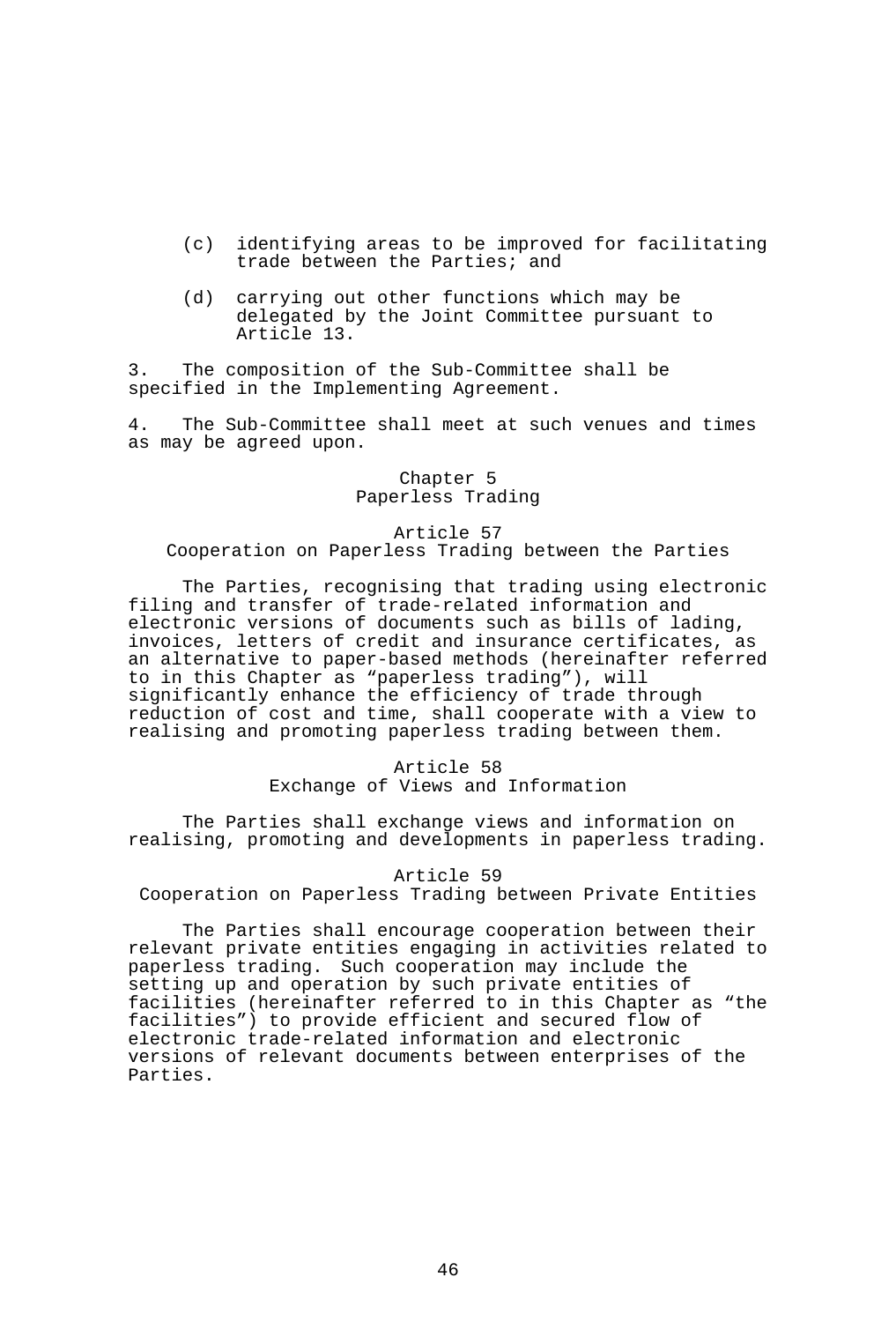# Article 60 Review of Realisation of Paperless Trading

 The Parties shall review as soon as possible, and in any case, not later than 2 years after the date of entry into force of this Agreement, how to realise paperless trading in which electronic trade-related information and electronic versions of relevant documents exchanged between enterprises of the Parties through the facilities may be used as supporting documents by the trade regulatory bodies of the respective Parties.

#### Article 61 Sub-Committee on Paperless Trading

1. For the purposes of the effective implementation and operation of this Chapter, a Sub-Committee on Paperless Trading (hereinafter referred to in this Article as "Sub-Committee") shall be established pursuant to Article 13.

- 2. The functions of the Sub-Committee shall be:
	- (a) reviewing the implementation and operation of this Chapter;
	- (b) exchanging information on paperless trading;
	- (c) discussing any issues related to this Chapter as may be agreed upon; and
	- (d) carrying out other functions which may be delegated by the Joint Committee pursuant to Article 13.

3. The composition of the Sub-Committee shall be specified in the Implementing Agreement.

4. The Sub-Committee shall hold its inaugural meeting within 1 year after the date of entry into force of this Agreement. Subsequent meetings of the Sub-Committee shall be held at such venues and times as may be agreed upon.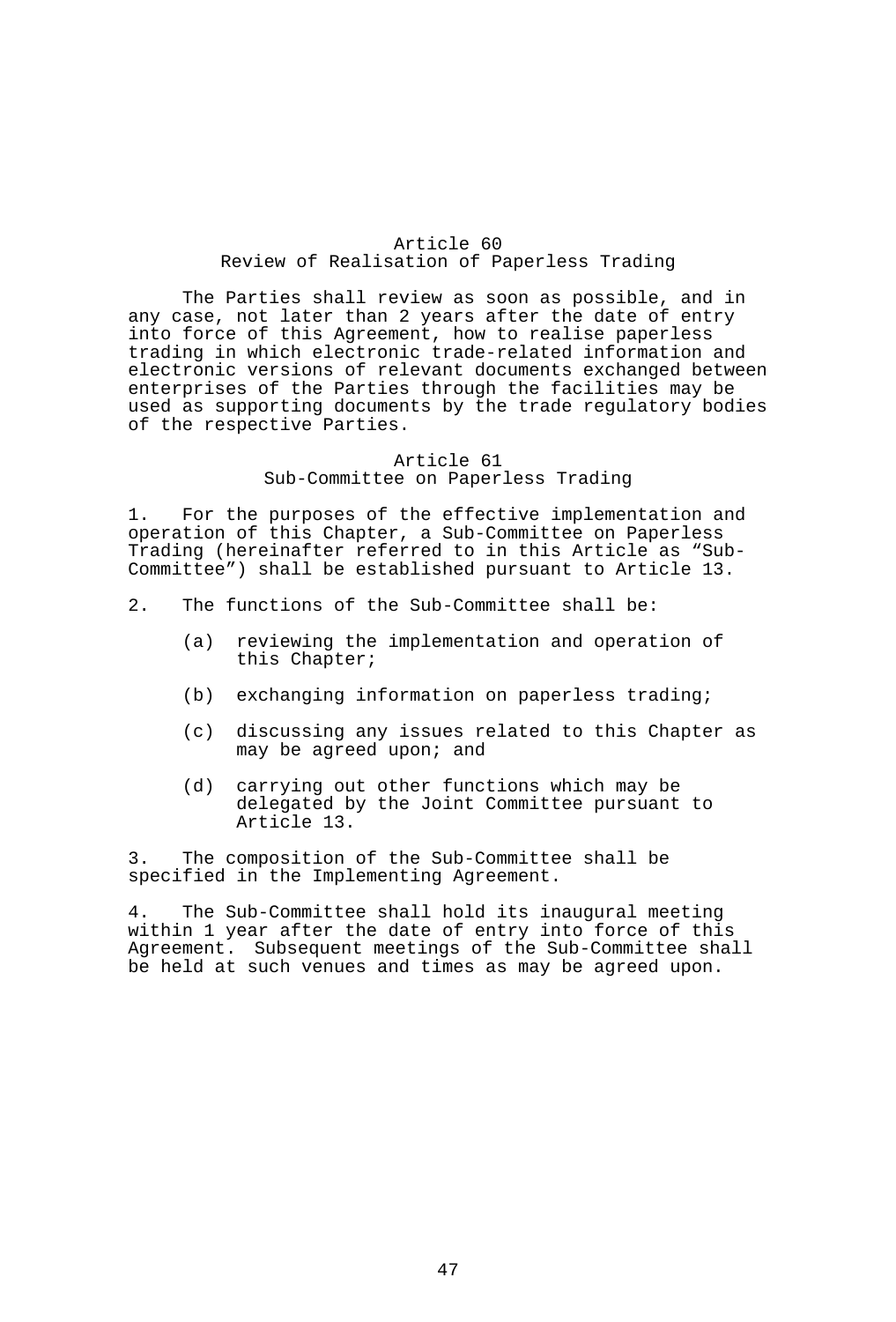# Chapter 6 Mutual Recognition

### Article 62 General Obligations

1. Each Party shall, in accordance with the provisions of this Chapter, permit participation of conformity assessment bodies of the other Party, in the system of the former Party providing for conformity assessment procedures and shall accept the results of conformity assessment procedures required by its applicable laws, regulations and administrative provisions specified in Annex 4, including certificates of conformity, which are conducted by the conformity assessment bodies of the other Party registered or designated by the Registering Authority or Designating Authority of the former Party with respect to the products manufactured in the other Party and imported therefrom into the former Party.

2. Where a licence is required by a Party in addition to certificates of conformity referred to in paragraph 1 above, for using marks of conformity, such licence shall be issued without delay upon submission of application for a licence so as not to be used as a means of avoiding obligations under paragraph 1 above.

# Article 63 Scope and Coverage

1. This Chapter applies to registration or designation of conformity assessment bodies and conformity assessment procedures for products or processes covered by Annex 4. Annex 4 may consist of Part 1 and Part 2.

2. Part 1 of Annex 4 shall include, *inter alia*, provisions on scope and coverage.

- 3. Part 2 of Annex 4 shall set out the following matters:
	- (a) the applicable laws, regulations and administrative provisions of each Party stipulating the products covered by this Chapter;
	- (b) the applicable laws, regulations and administrative provisions of each Party stipulating the technical requirements covered by this Chapter and the conformity assessment procedures covered by this Chapter to satisfy such requirements;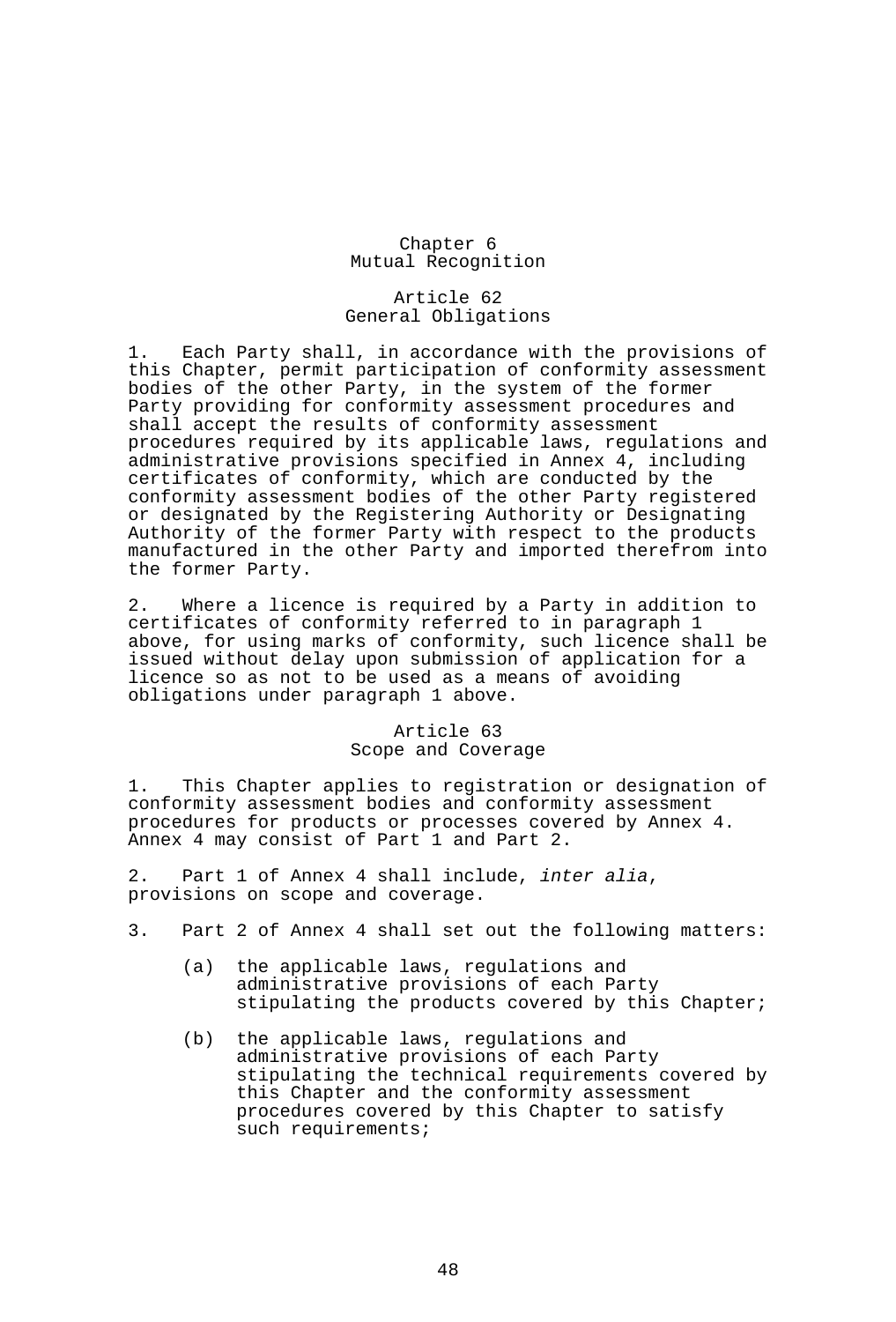- (c) the applicable laws, regulations and administrative provisions of each Party stipulating the criteria for registration or designation of conformity assessment bodies; and
- (d) the list of Registering Authorities or Designating Authorities.

## Article 64 Definitions

- 1. For the purposes of this Chapter:
	- (a) the term "certificates of conformity" means documents issued by registered or designated conformity assessment bodies as a result of conformity assessment procedures, which state that products and/or processes fulfill relevant technical requirements set out in the applicable laws, regulations and administrative provisions of a Party specified in Annex 4;
- (b) the term "conformity assessment bodies" means bodies which conduct conformity assessment procedures and issue certificates of conformity;
	- (c) the term "conformity assessment bodies of the other Party" means conformity assessment bodies located in the other Party;
	- (d) the term "conformity assessment procedures" means any procedures to determine, directly or indirectly, whether products or processes fulfill relevant technical requirements set out in the applicable laws, regulations and administrative provisions of a Party specified in Annex 4;
	- (e) the term "criteria for registration or designation" means the criteria which conformity assessment bodies of a Party are required to fulfill in order to be registered or designated by the Registering Authority or Designating Authority of the other Party, and other relevant conditions which conformity assessment bodies registered or designated by the Registering Authority or Designating Authority of the other Party are required to continuously fulfill after the registration or designation, as set out in the applicable laws, regulations and administrative provisions of that other Party specified in Annex 4;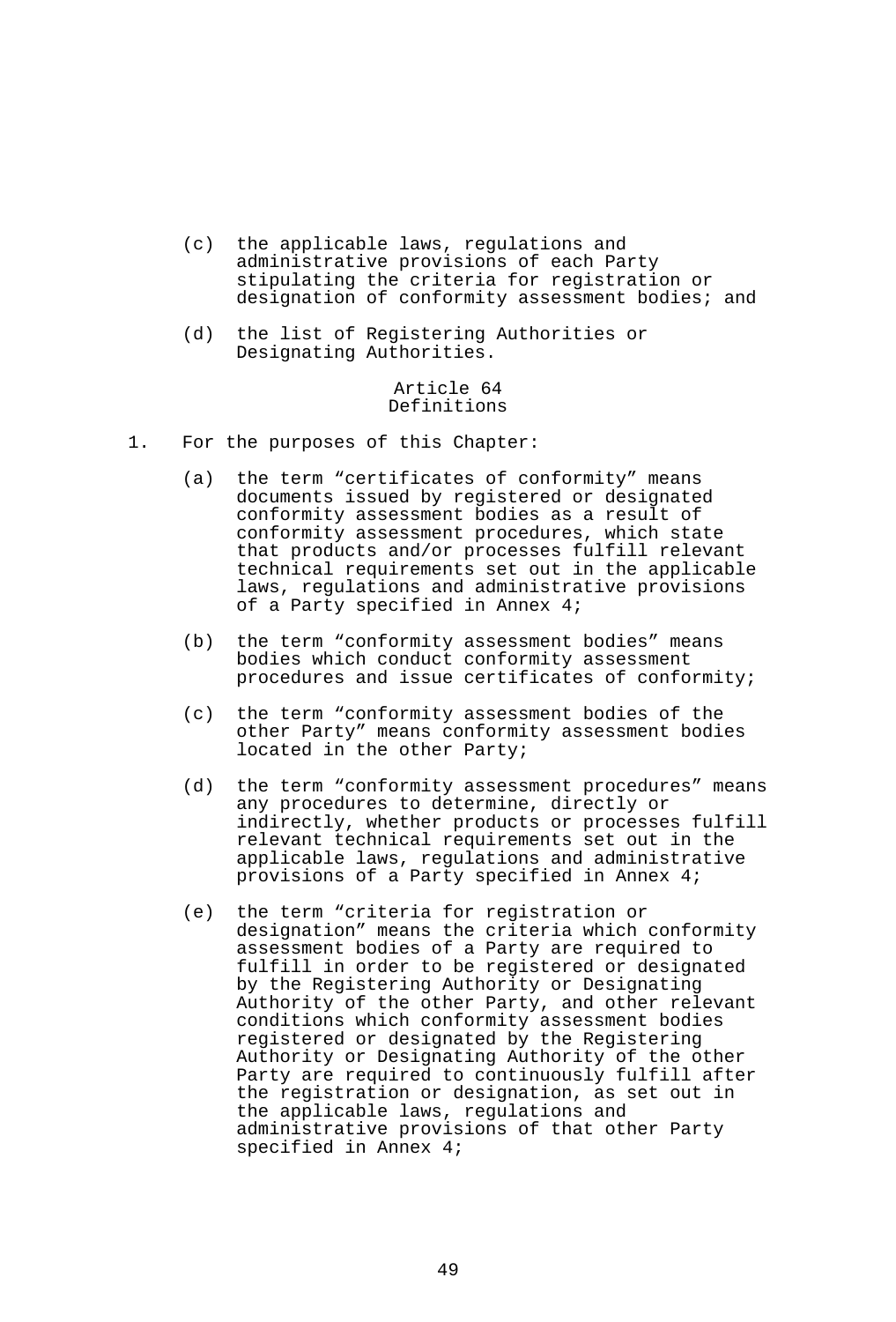- (f) the term "licence", in case of Thailand, means a document issued by the Industrial Product Standards Council to permit the licensee to import for sale in Thailand, products which are required by the applicable Royal Decree to conform to the Thai Industrial Standard;
- (g) the term "Registering Authority or Designating Authority" means an authority of a Party which is authorised to register or designate the conformity assessment bodies of the other Party and withdraw such registration or designation in accordance with the applicable laws, regulations and administrative provisions of the former Party specified in Annex 4; and
- (h) the term "registration or designation" means the registration or designation of conformity assessment bodies of a Party by the Registering Authority or Designating Authority of the other Party pursuant to the applicable laws, regulations and administrative provisions of that other Party specified in Annex 4.

2. Any term used in this Chapter, unless otherwise defined herein, has the meaning assigned to it in the ISO/IEC Guide 2: 1996 Edition, "Standardization and related activities – General vocabulary".

Article 65

Registration or Designation of Conformity Assessment Bodies and Withdrawal thereof

1. (a) The Registering Authority or Designating Authority of a Party shall register or designate the conformity assessment bodies of the other Party in accordance with the applicable laws, regulations and administrative provisions of the former Party specified in Annex 4, where the conformity assessment bodies which apply for registration or designation fulfill the criteria for registration or designation of the former Party set out in its applicable laws, regulations and administrative provisions specified in Annex 4.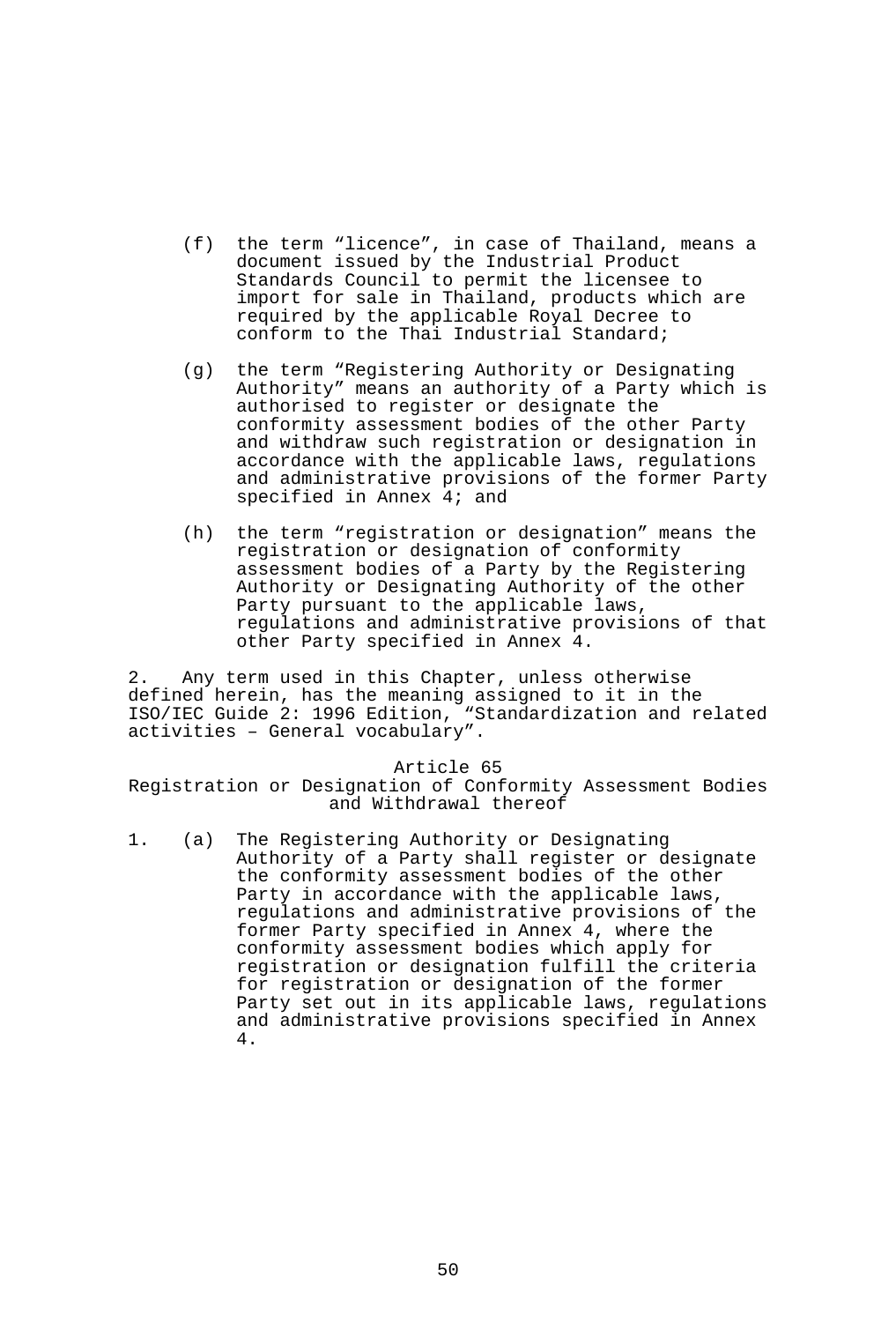- (b) The Registering Authority or Designating Authority of a Party may withdraw the registration or designation of the conformity assessment bodies of the other Party, where the conformity assessment bodies no longer fulfill the criteria for registration or designation of the former Party set out in its applicable laws, regulations and administrative provisions specified in Annex 4.
- 2. (a) For the purposes of confirming the fulfillment of the criteria for registration or designation by conformity assessment bodies of the other Party, the Registering Authority or Designating Authority of a Party may:
	- (i) make enquiries by means of written questionnaires to the conformity assessment bodies of the other Party or during the visit referred to in subparagraph (ii) below; and
	- (ii) conduct visit on the premises of the conformity assessment bodies of the other Party on the condition that such other Party does not object to such visit and the conformity assessment bodies concerned give consent to such visit and, if such other Party so requests, officials of the Registering Authority or Designating Authority of such other Party join the visit.
		- Note: If no objection is communicated to the Registering Authority or Designating Authority of the former Party within 14 days or a period specified by such Registering Authority or Designating Authority, whichever is longer, from the date of receipt of the request for the visit, it shall be deemed that no objection was made.
	- (b) The Registering Authority or Designating Authority of a Party shall immediately notify the other Party upon making enquiries by means of written questionnaires referred to in subparagraph (a)(i) above.
	- (c) The visit referred to in subparagraph (a)(ii) above shall be carried out in a manner not inconsistent with the laws and regulations of the Party where the visit takes place.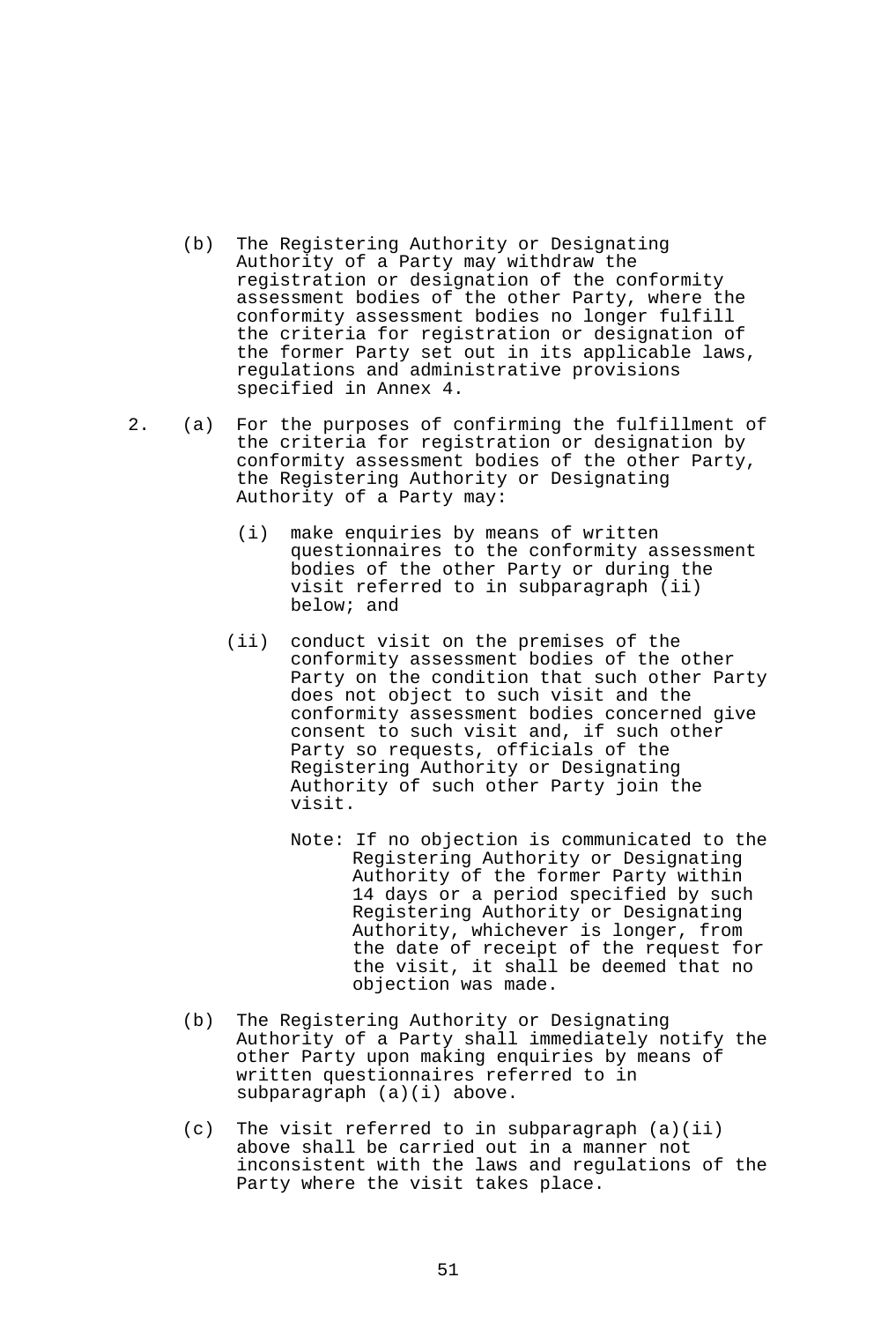(d) A Party shall use the information obtained by its Registering Authority or Designating Authority in connection with such enquiries or visit only for the purposes referred to in subparagraph (a) above.

3. The Registering Authority or Designating Authority of a Party may withdraw the registration or designation of the conformity assessment bodies of the other Party, where the enquiries specified in subparagraph 2(a)(i) above are not responded to without valid reasons or are responded to falsely, or the other Party objects to the visit or the conformity assessment bodies concerned do not give consent referred to in subparagraph  $2(a)(ii)$  above, or the visit specified in subparagraph 2(a)(ii) above is refused, obstructed or evaded.

# Article 66 Sub-Committee on Mutual Recognition

1. For the purposes of the effective implementation and operation of this Chapter, a Sub-Committee on Mutual Recognition (hereinafter referred to in this Article as "Sub-Committee") shall be established pursuant to Article 13.

- 2. The functions of the Sub-Committee shall be:
	- (a) exchanging information on standards and conformity assessment procedures, in view of further enhancement of capabilities of each Party's conformity assessment bodies to conduct conformity assessment procedures required by the other Party's applicable laws, regulations and administrative provisions specified in Annex 4;
	- (b) discussing ways to promote cooperation between the Parties in view of the effective implementation and operation of this Chapter;
	- (c) reviewing the implementation and operation of this Chapter;
	- (d) discussing any other issues related to this Chapter as may be agreed upon;
	- (e) reporting the findings of the Sub-Committee to the Joint Committee; and
	- (f) carrying out other functions which may be delegated by the Joint Committee pursuant to Article 13.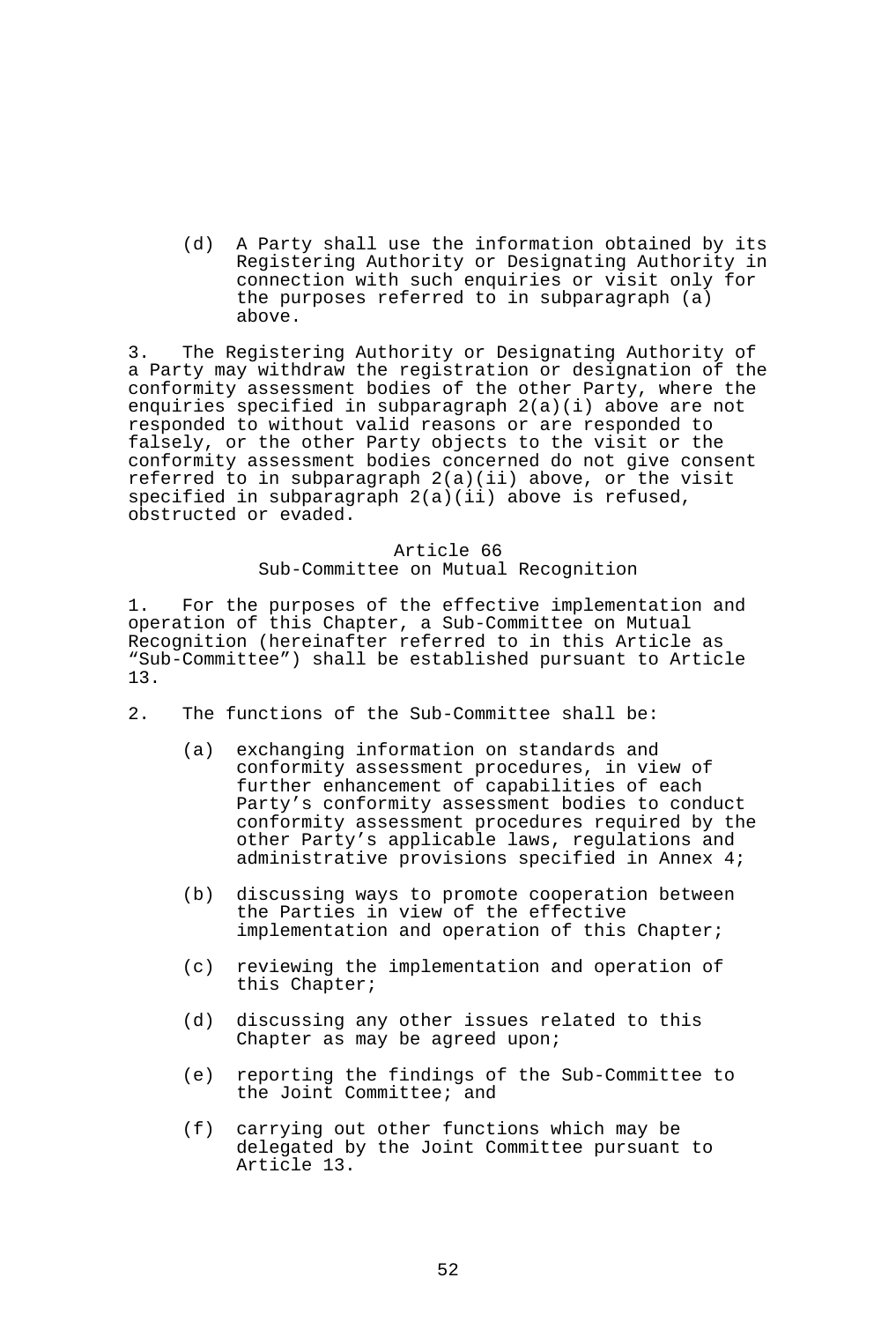### Article 67 Contact Points

 Each Party shall designate a contact point to answer all reasonable enquiries related to this Chapter from the other Party and, where appropriate, to provide the other Party with the relevant information.

## Article 68 General Exceptions

 Nothing in this Chapter shall be construed to limit the authority of a Party to take measures it considers appropriate, for protecting health, safety or the environment, or for preventing deceptive practices.

# Article 69 Miscellaneous Provisions

1. Nothing in this Chapter shall be construed to authorise a Party to take compulsory measures to the conformity assessment bodies of the other Party or on the representatives, employees and other personnel of such bodies. It is confirmed that each Party shall not impose any criminal, civil or administrative penalties on the conformity assessment bodies of the other Party or on their representatives, employees and other personnel in connection with this Chapter.

 Note: The term "administrative penalties" does not include the withdrawal of registration or designation referred to in Article 65.

2. Nothing in this Chapter shall be construed to oblige a Party to accept the standards of the other Party.

3. Nothing in this Chapter shall be construed to affect the rights and obligations of either Party under the Agreement on Technical Barriers to Trade in Annex 1A to the WTO Agreement, as may be amended.

# Article 70 Confidentiality

1. Each Party shall maintain, in accordance with its laws and regulations, the confidentiality of information provided to it in confidence pursuant to this Chapter and shall protect that information from disclosure that could prejudice the competitive position of the persons providing the information.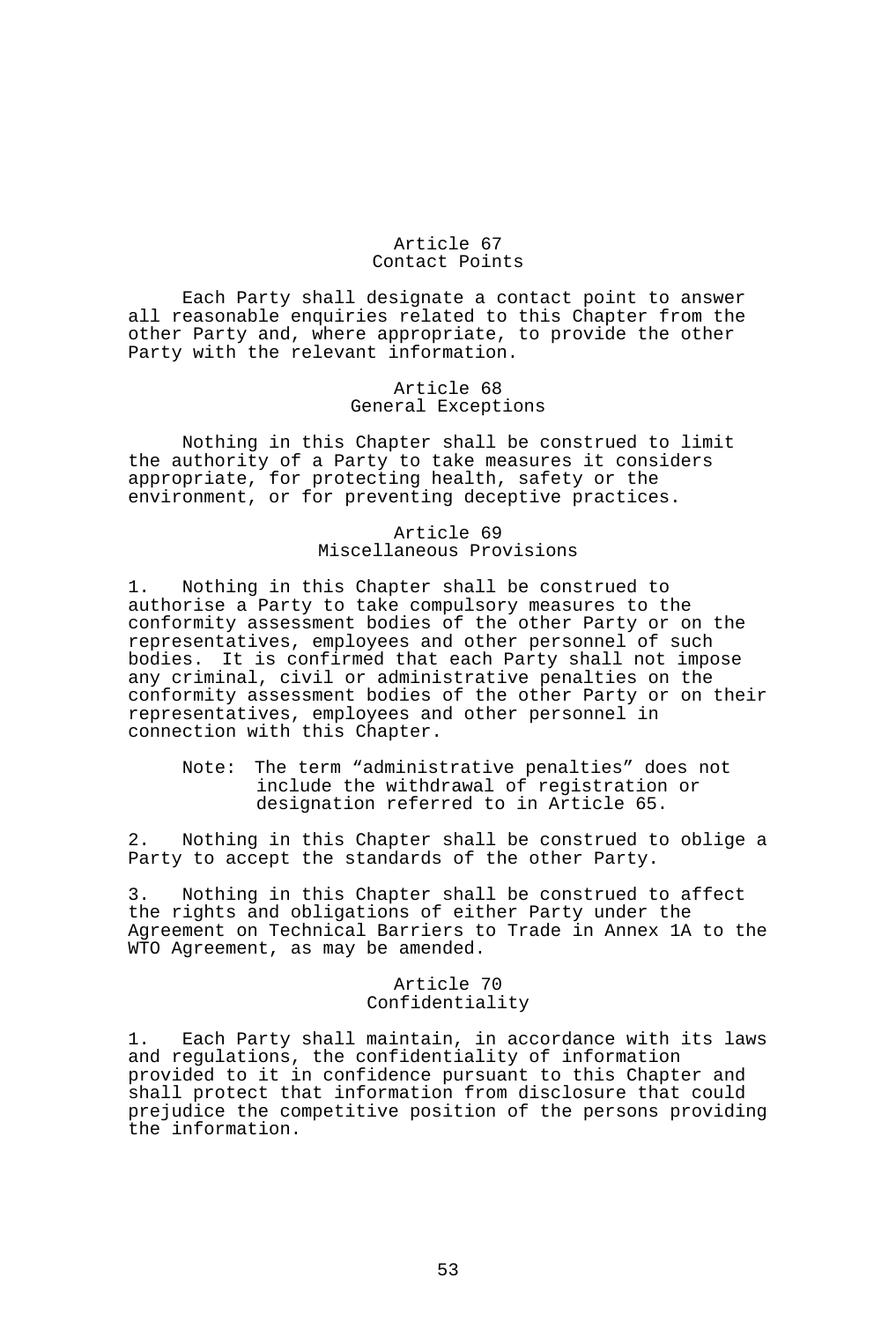2. Information obtained pursuant to this Chapter shall not be used by a Party in any criminal proceedings carried out by a court or a judge, unless the information is requested from the other Party and provided to the former Party, through the diplomatic channels or other channels established in accordance with the applicable laws of the requested Party.

> Chapter 7 Trade in Services

## Article 71 General Principles

The general principles of this Chapter are:

- (a) to liberalise trade in services between the Parties, in accordance with third paragraph of the preamble and Article V of the GATS; and
- (b) to provide a framework for the Parties to improve the efficiency, competitiveness and diversity of services and service suppliers.

### Article 72 Scope and Coverage

1. This Chapter shall apply to measures by a Party affecting trade in services.

- 2. This Chapter shall not apply to:
	- (a) in respect of air transport services, measures affecting traffic rights, however granted; or measures affecting services directly related to the exercise of traffic rights, other than measures affecting:
		- (i) aircraft repair and maintenance services;
		- (ii) the selling and marketing of air transport services; and
		- (iii) computer reservation system services;
	- (b) cabotage in maritime transport services;
	- (c) subsidies or grants provided by a Party or a state enterprise thereof, including governmentsupported loans, guarantees, insurance and any conditions attached to the receipt or continued receipt of such subsidies or grants;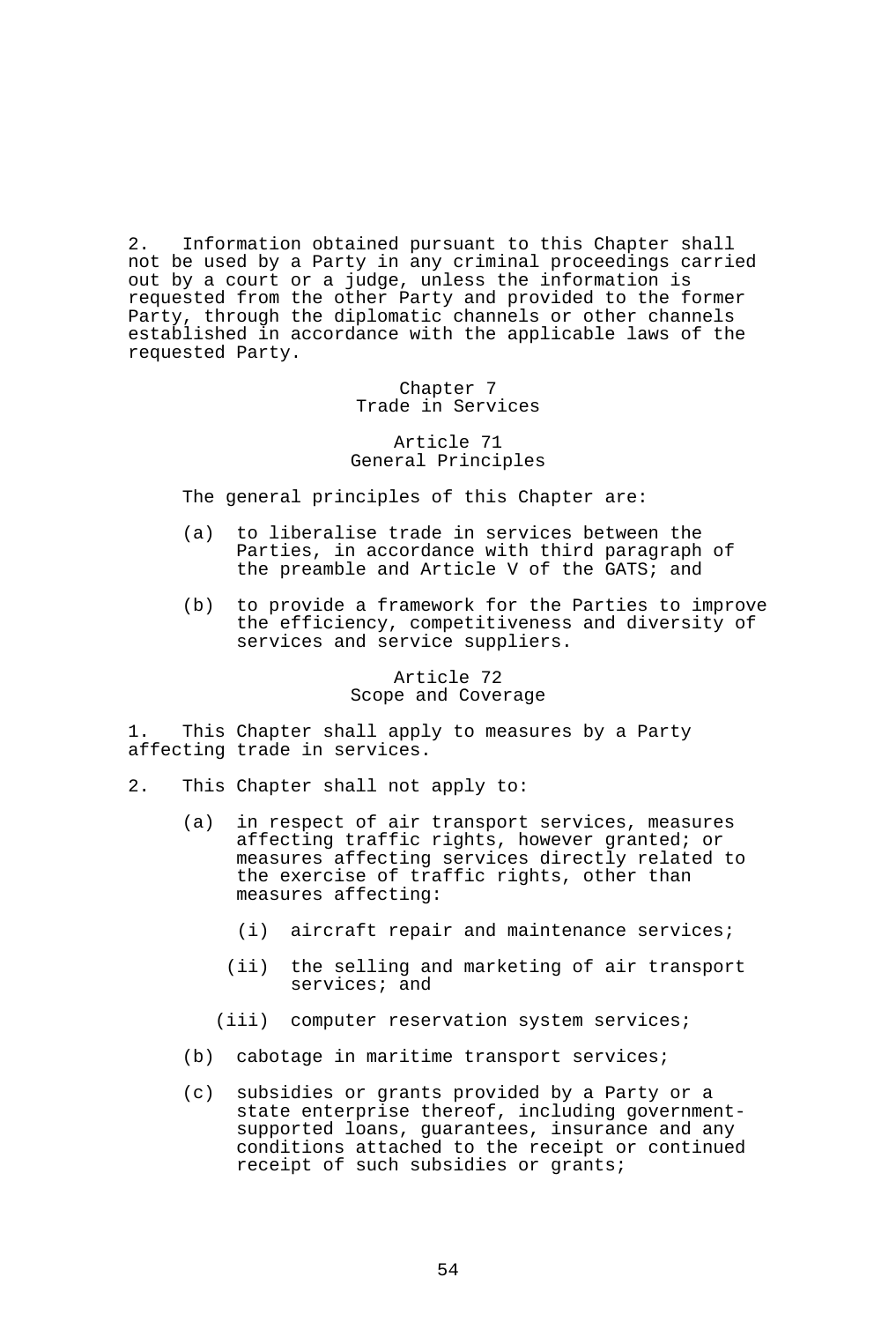- (d) measures pursuant to immigration laws and regulations;
- (e) measures affecting natural persons seeking access to the employment market of a Party, or measures regarding citizenship, residence or employment on a permanent basis; and
- (f) government procurement.

3. With respect to financial services, the Annex on Financial Services to the GATS shall apply *mutatis mutandis*.

 Note: The term "Panels" referred to in paragraph 4 of the Annex on Financial Services to the GATS shall be deemed to read "arbitral tribunals" referred to in Chapter 14 of this Agreement.

4. Except for Articles 77, 82, 89 and 114, paragraph 4 of Article 90 and Chapters 13 and 14, any rights and obligations under this Agreement which are not contained in the GATS shall not apply to financial services.

### Article 73 Definitions

For the purposes of this Chapter:

- (a) the term "aircraft repair and maintenance services" means such activities when undertaken on an aircraft or a part thereof while it is withdrawn from service and does not include socalled line maintenance;
- (b) the term "Area" means with respect to a Party:
	- (i) the territory of that Party, including its territorial sea; and
	- (ii) the exclusive economic zone and the continental shelf with respect to which that Party exercises sovereign rights or jurisdiction in accordance with international law;
- (c) the term "commercial presence" means any type of business or professional establishment, including through:
	- (i) the constitution, acquisition or maintenance of an enterprise; or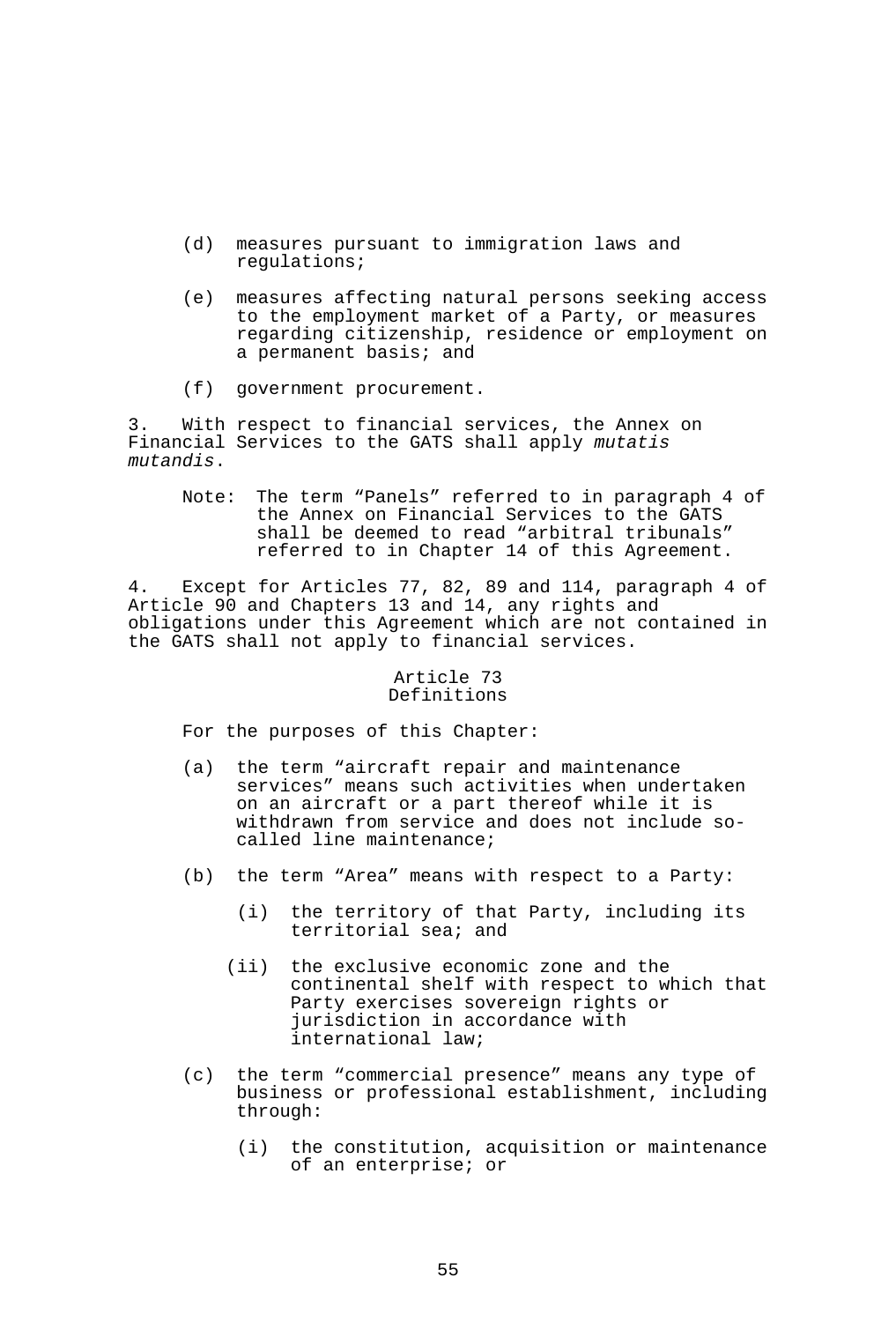- Note: The term "acquisition" includes partial acquisition of equity participation in an enterprise supplying a service.
	- (ii) the creation or maintenance of a branch or a representative office,

within the Area of a Party for the purposes of supplying a service;

- (d) the term "computer reservation system services" means services provided by computerised systems that contain information about air carriers' schedules, availability, fares and fare rules, through which reservations can be made or tickets may be issued;
- (e) the term "enterprise" means any legal entity duly constituted or otherwise organised under applicable law, whether for profit or otherwise, and whether privately-owned or governmentallyowned, including any corporation, trust, partnership, joint venture, sole proprietorship or association;
- (f) the term "enterprise of the other Party" means an enterprise which is either:
	- (i) constituted or otherwise organised under the law of the other Party and is engaged in substantive business operations in that other Party; or
	- (ii) in the case of the supply of a service through commercial presence, owned or controlled by:
		- (AA) natural persons of the other Party; or
		- (BB) enterprises of the other Party identified under subparagraph (i) above;
- (g) an enterprise is:
	- (i) "owned" by persons of a Party or a non-Party if more than 50 per cent of the equity interest in it is beneficially owned by such persons;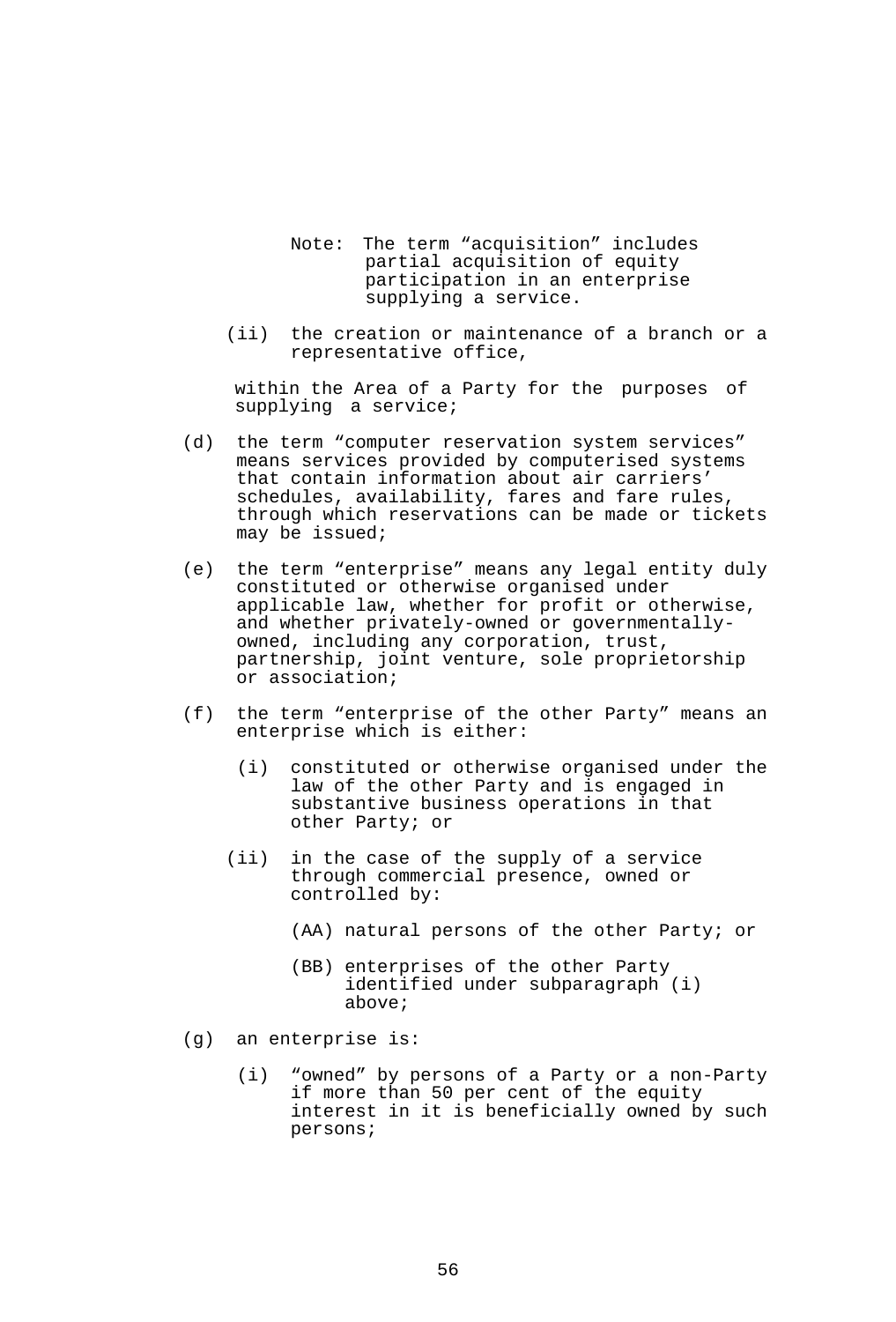- (ii) "controlled" by persons of a Party or a non-Party if such persons have the power to name a majority of its directors or otherwise to legally direct its actions; and
- (iii) "affiliated" with another person when it controls, or is controlled by, that other person; or when it and the other person are both controlled by the same person;
- (h) the term "existing" means in effect as of the date of entry into force of this Agreement;
- (i) the term "measure" means any measure by a Party, including that of taxation, whether in the form of a law, regulation, rule, procedure, decision, administrative action or any other form;
- (j) the term "measures by a Party" means measures taken by:
	- (i) central or local governments and authorities; and
	- (ii) non-governmental bodies in the exercise of powers delegated by central or local governments or authorities;

 in fulfilling its obligations and commitments under this Chapter, each Party shall take such reasonable measures as may be available to it to ensure observance of the provisions of this Chapter by its local governments and authorities and non-governmental bodies in the exercise of powers delegated by its central or local governments and authorities within its Area;

- (k) the term "measures by a Party affecting trade in services" includes measures in respect of:
	- (i) the purchase, payment or use of a service;
	- (ii) the access to and use of, in connection with the supply of a service, services which are required by a Party to be offered to the public generally; and
- (iii) the presence, including commercial presence, of persons of a Party for the supply of a service in the Area of the other Party;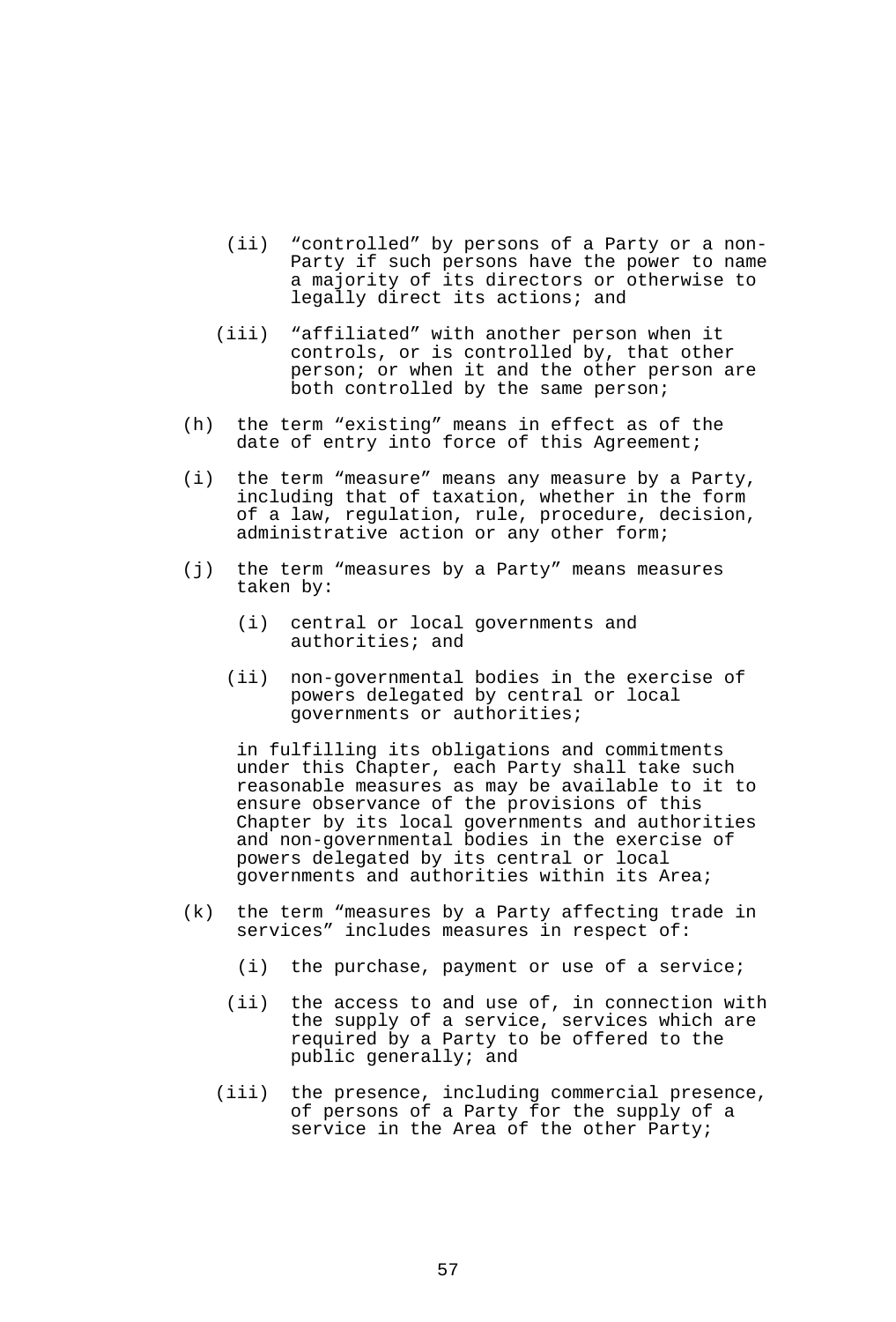- (l) the term "monopoly supplier of a service" means any person, public or private, which in the relevant market of the Area of a Party is authorised or established formally or in effect by that Party as the sole supplier of that service;
- (m) the term "natural person of the other Party" means a natural person who resides in the other Party or elsewhere and who under the law of the other Party is a national of the other Party;
- (n) the term "person" means either a natural person or an enterprise;
- (o) the term "sector" of a service means:
	- (i) with reference to a specific commitment, one or more, or all, subsectors of that service, as specified in a Party's Schedule of specific commitments in Annex 5; or
	- (ii) otherwise, the whole of that service sector, including all of its subsectors;
- (p) the term "selling and marketing of air transport services" means opportunities for the air carrier concerned to sell and market freely its air transport services including all aspects of marketing such as market research, advertising and distribution. These activities do not include the pricing of air transport services nor the applicable conditions;
- (q) the term "service consumer" means any person that receives or uses a service;
- (r) the term "service of the other Party" means a service which is supplied:
	- (i) from or in the Area of the other Party, or in the case of maritime transport, by a vessel registered under the laws of the other Party, or by a person of the other Party which supplies the service through the operation of a vessel or its use in whole or in part; or
	- (ii) in the case of the supply of a service through commercial presence or through the presence of natural persons, by a service supplier of the other Party;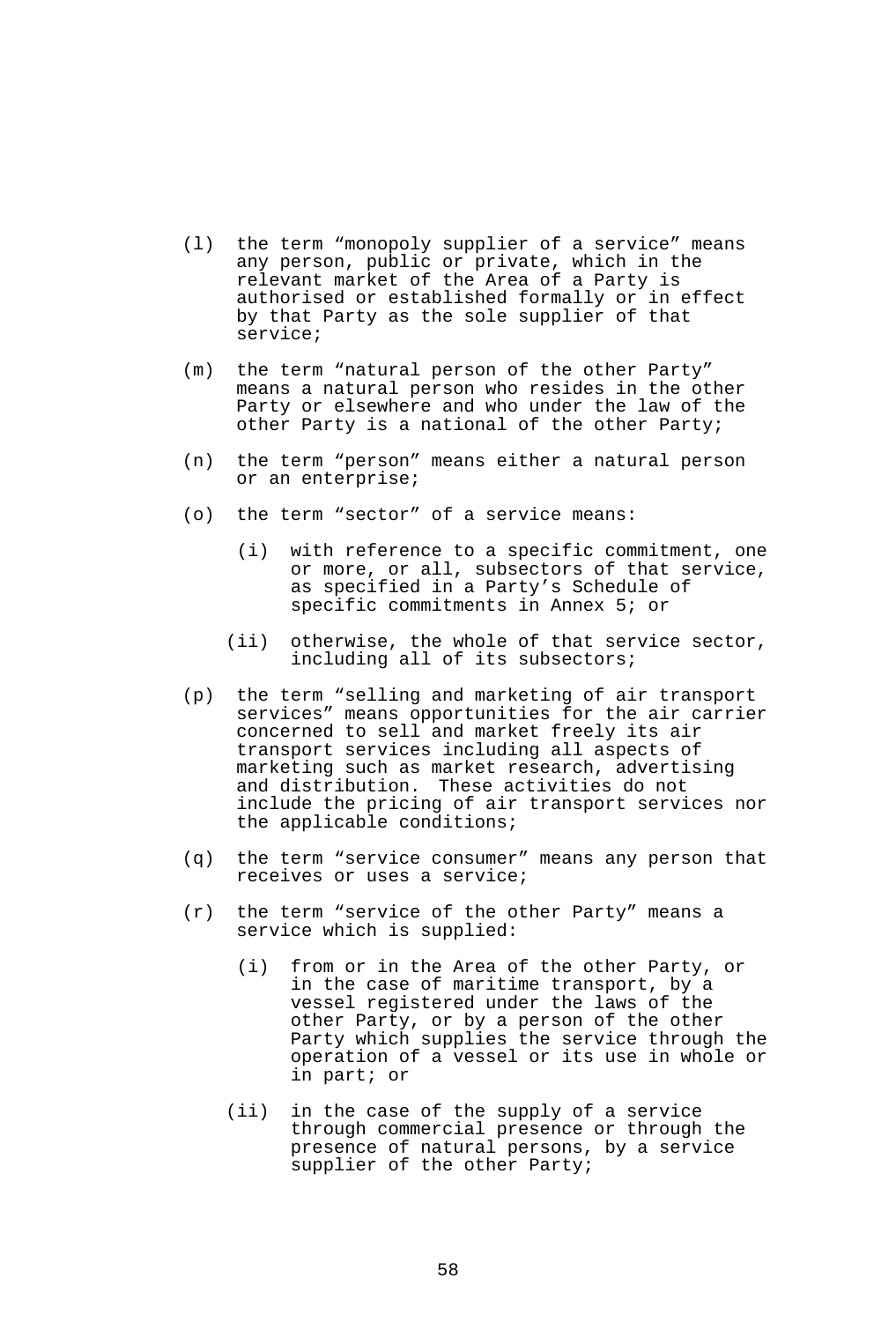- (s) the term "services" includes any service in any sector except services supplied in the exercise of governmental authority;
- (t) the term "a service supplied in the exercise of governmental authority" means any service which is supplied neither on a commercial basis nor in competition with one or more service suppliers;
- (u) the term "service supplier" means any person that supplies a service;
	- Note: Where the service is not supplied directly by an enterprise but through other forms of commercial presence such as a branch or a representative office, the service supplier (i.e. the enterprise) shall, nonetheless, through such presence be accorded the treatment provided for service suppliers under this Chapter. Such treatment shall be extended to the presence through which the service is supplied and need not be extended to any other parts of the supplier located outside the Area where the service is supplied.
- (v) the term "service supplier of the other Party" means any natural person of the other Party or enterprise of the other Party, that supplies a service;
- (w) the term "state enterprise" means an enterprise owned or controlled by a Party;
- (x) the term "supply of a service" includes the production, distribution, marketing, sale and delivery of a service;
- (y) the term "trade in services" means the supply of a service:
	- (i) from the Area of one Party into the Area of the other Party ("cross-border supply mode");
	- (ii) in the Area of one Party to the service consumer of the other Party ("consumption abroad mode");
	- (iii) by a service supplier of one Party, through commercial presence in the Area of the other Party ("commercial presence mode"); and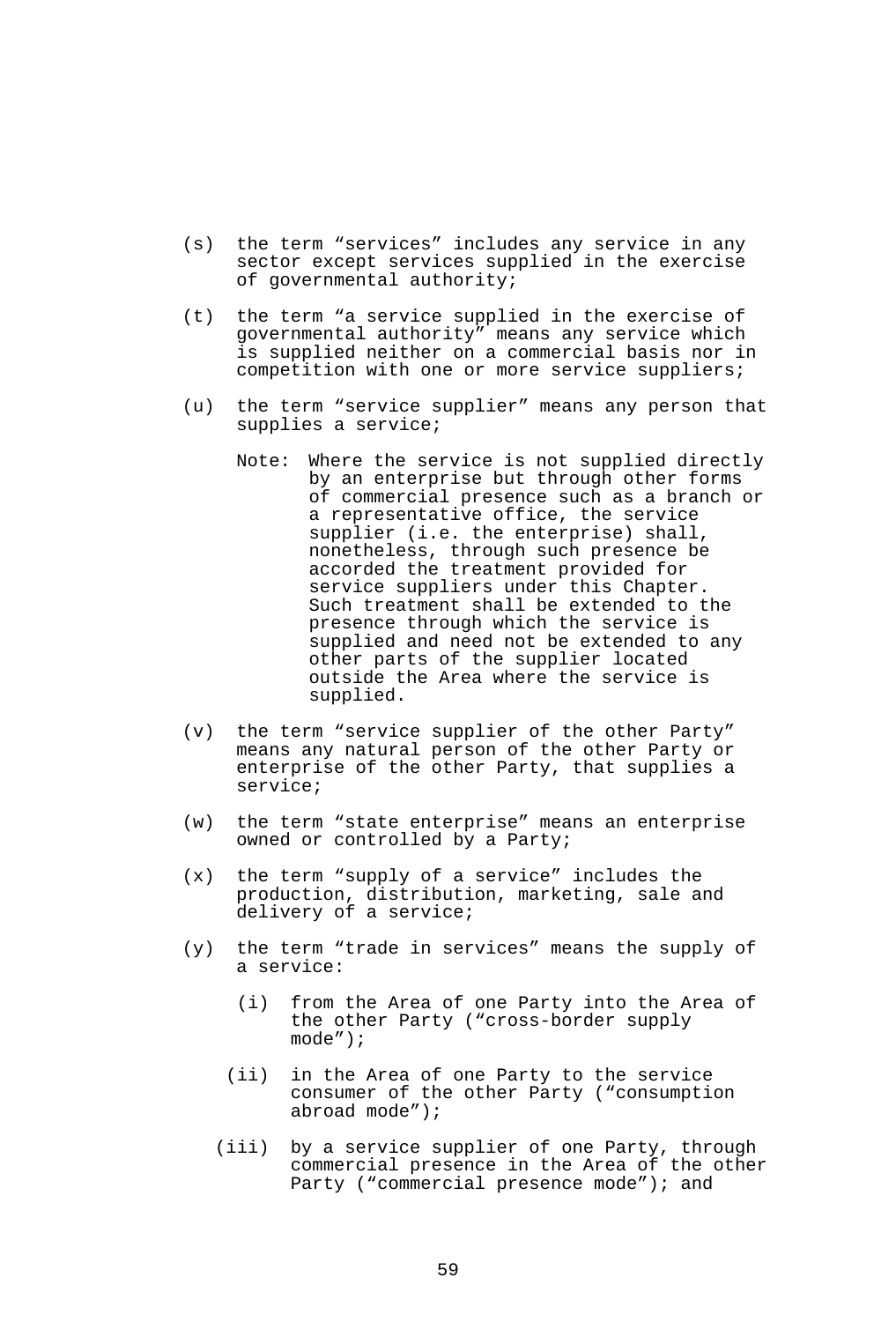- (iv) by a service supplier of one Party, through presence of natural persons of that Party in the Area of the other Party ("presence of natural persons mode"); and
- (z) the term "traffic rights" means the rights for scheduled and non-scheduled services to operate and/or to carry passengers, cargo and mail for remuneration or hire from, to, within, or over a Party, including points to be served, routes to be operated, types of traffic to be carried, capacity to be provided, tariffs to be charged and their conditions, and criteria for designation of airlines, including such criteria as number, ownership and control.

# Article 74 Market Access

1. With respect to market access through the modes of supply defined in paragraph (y) of Article 73, each Party shall accord services and service suppliers of the other Party treatment no less favourable than that provided for under the terms, limitations and conditions agreed and specified in its Schedule of specific commitments in Annex 5.

 Note: If a Party undertakes a market-access commitment in relation to the supply of a service through the mode of supply referred to in subparagraph (y)(i) of Article 73 and if the cross-border movement of capital is an essential part of the service itself, that Party is thereby committed to allow such movement of capital. If a Party undertakes a market-access commitment in relation to the supply of a service through the mode of supply referred to in subparagraph  $(y)(iii)$  of Article 73, it is thereby committed to allow related transfers of capital into its Area.

2. In sectors where market-access commitments are undertaken, the measures which a Party shall not maintain or adopt either on the basis of a regional subdivision or on the basis of its entire Area, unless otherwise specified in its Schedule of specific commitments in Annex 5, are defined as:

 (a) limitations on the number of service suppliers whether in the form of numerical quotas, monopolies, exclusive service suppliers or the requirements of an economic needs test;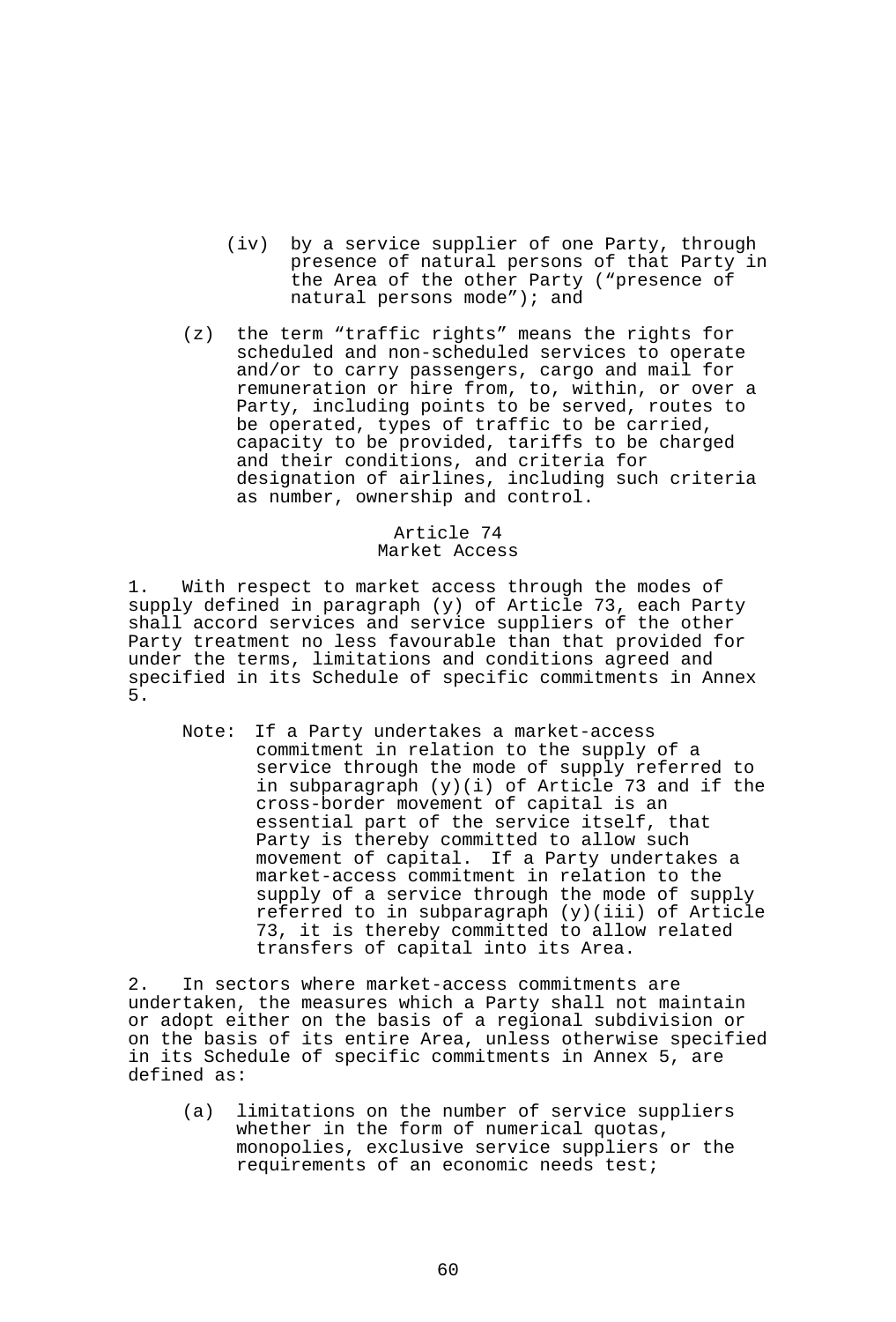- (b) limitations on the total value of service transactions or assets in the form of numerical quotas or the requirement of an economic needs test;
- (c) limitations on the total number of service operations or on the total quantity of service output expressed in terms of designated numerical units in the form of quotas or the requirement of an economic needs test;
	- Note: This subparagraph does not cover measures of a Party which limit inputs for the supply of services.
- (d) limitations on the total number of natural persons that may be employed in a particular service sector or that a service supplier may employ and who are necessary for, and directly related to, the supply of a specific service in the form of numerical quotas or the requirement of an economic needs test;
- (e) measures which restrict or require specific types of legal entity or joint venture through which a service supplier may supply a service; and
- (f) limitations on the participation of foreign capital in terms of maximum percentage limit on foreign shareholding or the total value of individual or aggregate foreign investment.

#### Article 75 National Treatment

1. In the sectors inscribed in its Schedule of specific commitments in Annex 5, and subject to any conditions and qualifications set out therein, each Party shall accord to services and service suppliers of the other Party, in respect of all measures affecting the supply of services, treatment no less favourable than that it accords to its own like services and service suppliers.

 Note: Specific commitments assumed under this Article shall not be construed to require either Party to compensate for any inherent competitive disadvantages which result from the foreign character of the relevant services or service suppliers.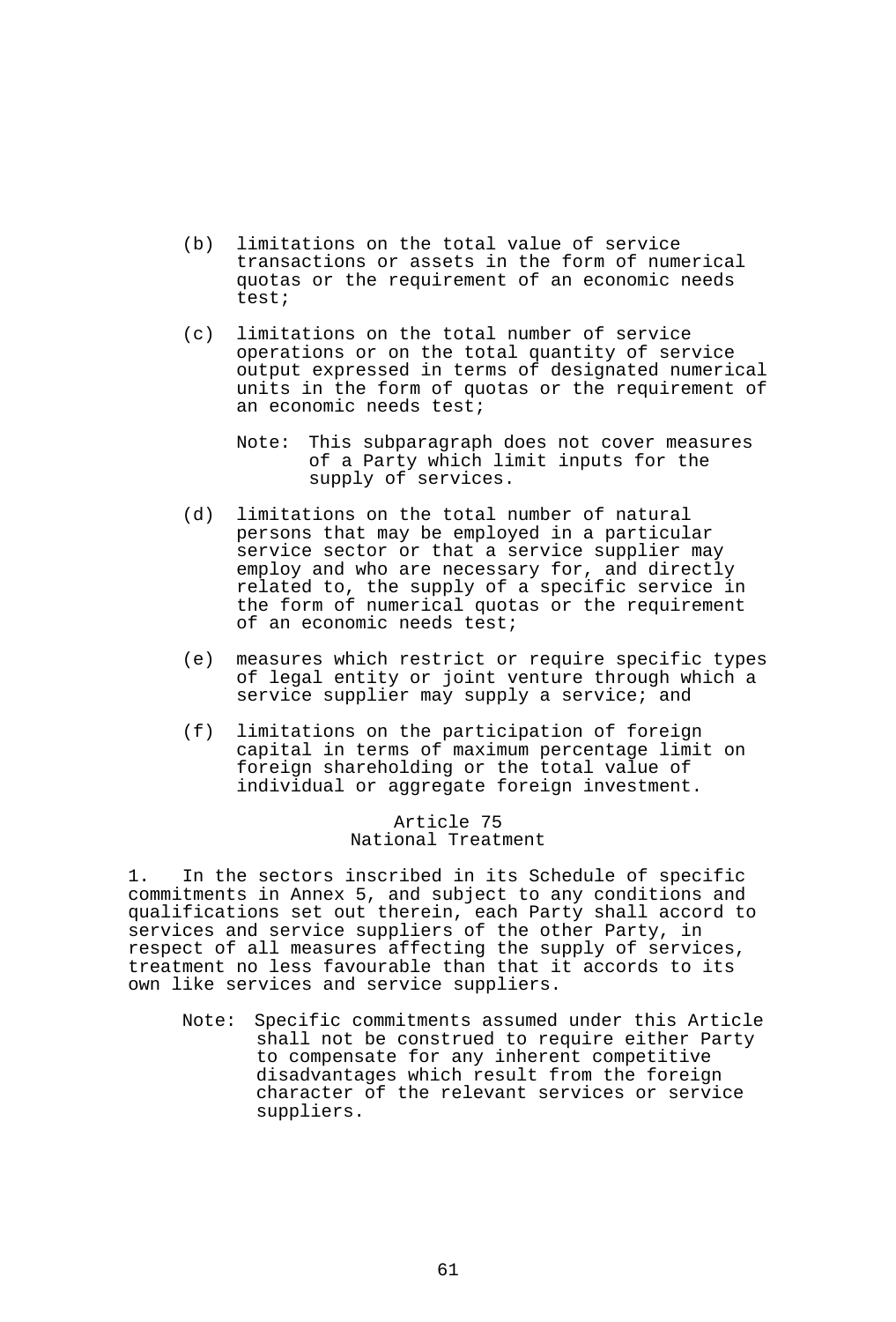2. A Party may meet the requirement of paragraph 1 above by according to services and service suppliers of the other Party, either formally identical treatment or formally different treatment to that it accords to its own like services and service suppliers.

3. Formally identical or formally different treatment shall be considered to be less favourable if it modifies the conditions of competition in favour of services or service suppliers of a Party compared to like services or service suppliers of the other Party.

4. A Party may not invoke the preceding paragraphs of this Article under Chapter 14 with respect to a measure of the other Party that falls within the scope of an international agreement between them relating to the avoidance of double taxation.

## Article 76 Additional Commitments

 The Parties may negotiate commitments with respect to measures affecting trade in services not subject to scheduling under Articles 74 and 75, including those regarding qualifications, standards or licensing matters. Such commitments shall be inscribed in a Party's Schedule of specific commitments in Annex 5.

# Article 77

Schedule of Specific Commitments

1. Each Party shall set out in a schedule the specific commitments it undertakes under Articles 74, 75 and 76.

2. With respect to sectors where the specific commitments are undertaken, each Schedule of specific commitments in Annex 5 shall specify:

- (a) terms, limitations and conditions on market access;
- (b) conditions and qualifications on national treatment;
- (c) undertakings relating to additional commitments; and
- (d) where appropriate, the time-frame for implementation of such commitments.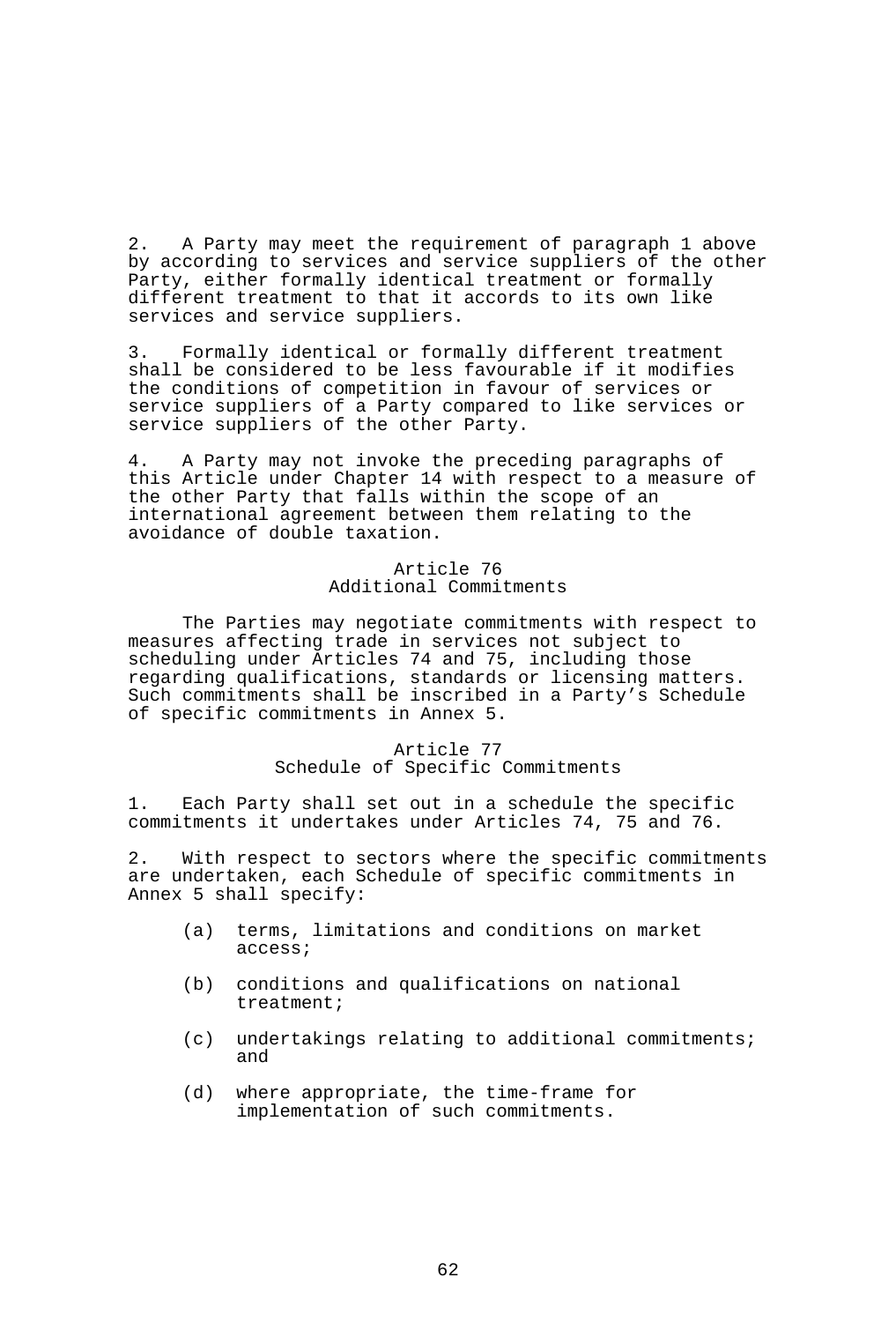3. Measures inconsistent with both Articles 74 and 75 shall be inscribed in the column relating to Article 74. This inscription will be considered to provide a condition or qualification to Article 75 as well.

4. With respect to sectors or subsectors where the specific commitments are undertaken and which are scheduled "SS", all the existing measures inconsistent with Articles 74 and 75 shall be inscribed as terms, limitations, conditions and qualifications, referred to in subparagraphs 2(a) and (b) above.

5. For the purposes of transparency, sectors and subsectors which are not subject to any specific commitment under Article 74, 75 or 76 shall also appear in the Schedules of specific commitments in Annex 5.

6. Schedules of specific commitments shall be annexed to this Agreement as Annex 5.

Note: Services Sectoral Classification List (GATT Secretariat's Document MTN.GNS/W/120, dated 10 July 1991) serves as a guideline for the Parties in listing all services sectors in their respective schedules.

### Article 78 Modification of Schedules

1. Any modification or withdrawal of specific commitments on trade in services shall be made in accordance with paragraph 1 of Article 171. In the negotiations for such modification or withdrawal, the Parties shall endeavour, in line with subparagraph 2(a) of Article XXI of the GATS, to maintain a general level of mutually advantageous commitments not less favourable to trade than that provided for in their Schedules of specific commitments in Annex 5 prior to such negotiations.

2. With regard to the same commitment that appears in a Party's Schedule of specific commitments under both the GATS and this Agreement, if modification or withdrawal has been made to such commitment with regard to its Schedule of specific commitments under the GATS and compensatory adjustment has been made to the other Party as an "affected Member" in accordance with Article XXI of the GATS, the Parties shall agree to amend this Agreement to incorporate such modification or withdrawal into it without further negotiation, subject to their applicable domestic procedures.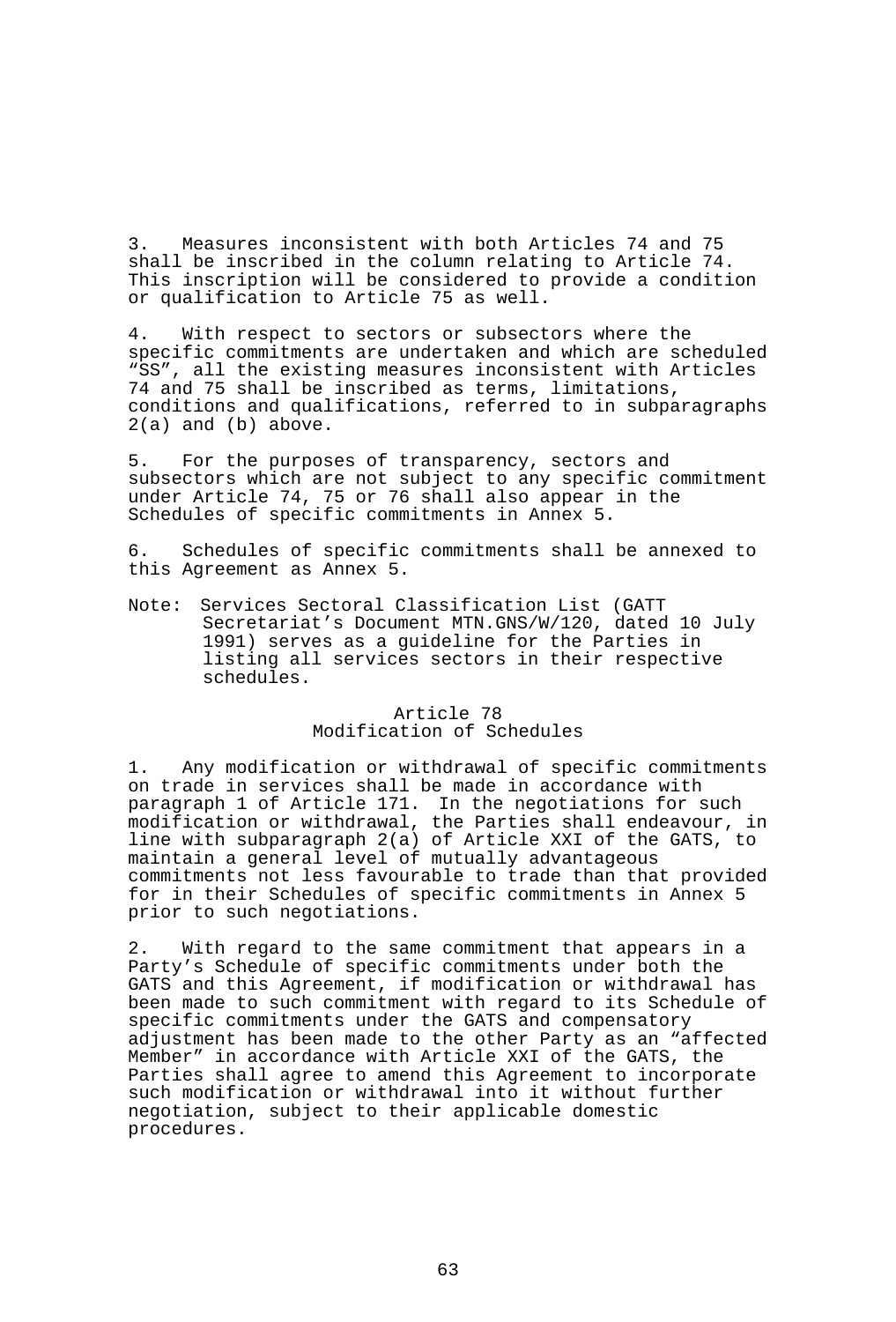# Article 79 Most-Favoured-Nation Treatment

 If, after this Agreement enters into force, a Party enters into any agreement on trade in services with a non-Party, it shall consider a request by the other Party for the incorporation in this Agreement of treatment no less favourable than that provided under the former agreement.

#### Article 80 Domestic Regulation

1. In sectors where specific commitments are undertaken, each Party shall ensure that all measures of general application affecting trade in services are administered in a reasonable, objective and impartial manner.

2. Each Party shall maintain or institute as soon as practicable judicial, arbitral or administrative tribunals or procedures which provide, at the request of an affected service supplier of the other Party, for the prompt review of, and where justified, appropriate remedies for, administrative decisions affecting trade in services. Where such procedures are not independent of the agency entrusted with the administrative decision concerned, the Party shall ensure that the procedures in fact provide for an objective and impartial review.

3. The provisions of paragraph 2 above shall not be construed to require a Party to institute such tribunals or procedures where this would be inconsistent with its constitutional structure or the nature of its legal system.

4. Where authorisation is required for the supply of a service on which a specific commitment has been made, the competent authorities of a Party shall, within a reasonable period of time after the submission of an application considered complete under that Party's domestic laws and regulations, inform the applicant of the decision concerning the application. At the request of the applicant, the competent authorities of the Party shall provide, without undue delay, information concerning the status of the application.

5. In sectors where a Party has undertaken specific commitments subject to any terms, limitations, conditions or qualifications set out therein, the Party shall not apply licensing and qualification requirements and technical standards that nullify or impair such specific commitments in a manner which:

(a) does not comply with the following criteria: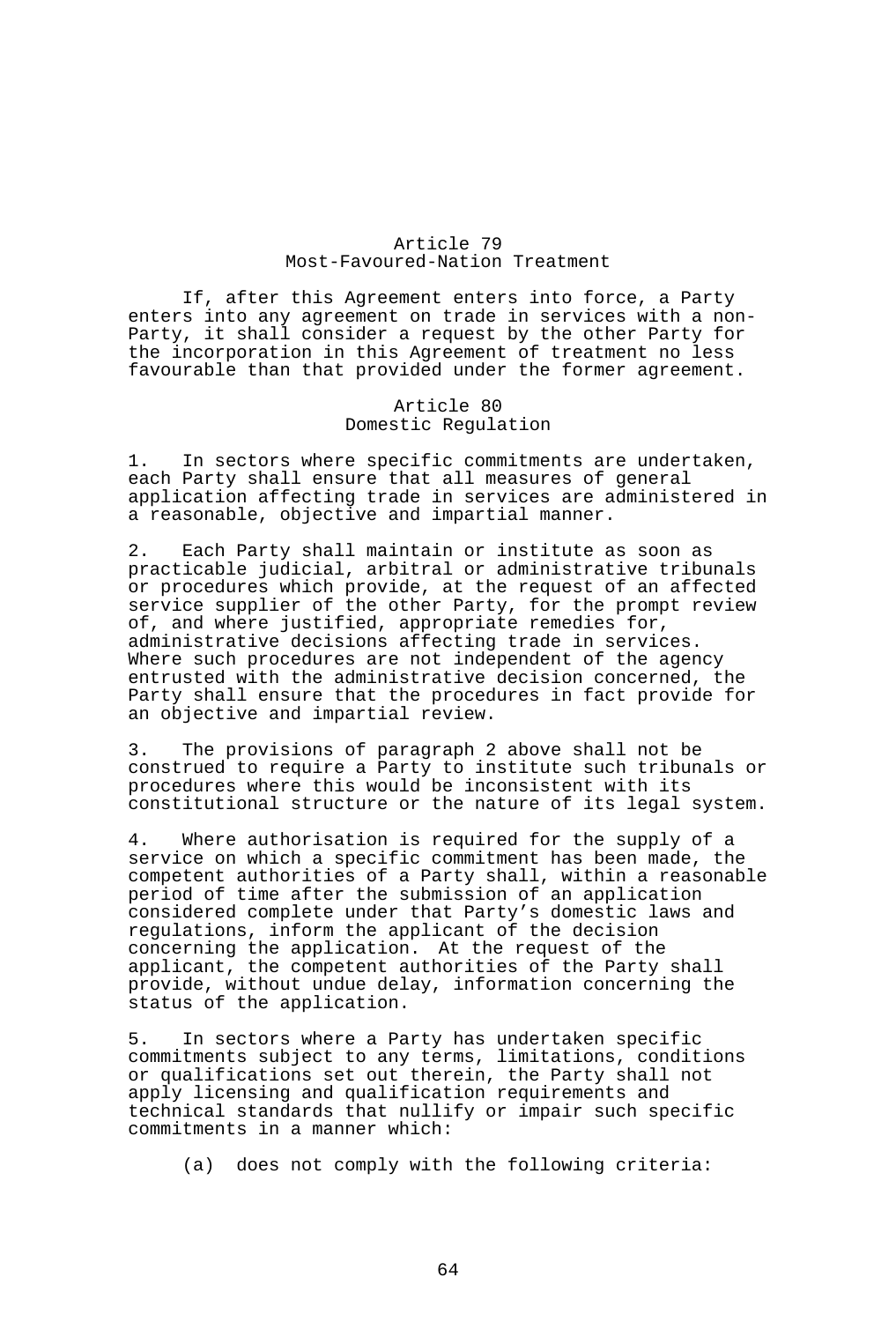- (i) based on objective and transparent criteria, such as competence and the ability to supply the service;
- (ii) not more burdensome than necessary to ensure the quality of the service; or
- (iii) in the case of licensing procedures, not in themselves a restriction on the supply of the service; and
- (b) could not reasonably have been expected of that Party at the time the specific commitments in those sectors were made.

6. In sectors not subject to specific commitments in its Schedule, a Party shall endeavour to ensure that licensing and qualification requirements and technical standards are in conformity, to the extent possible, with the criteria outlined in subparagraph 5(a) above.

7. In determining whether a Party is in conformity with its obligations under paragraph 5 above, account shall be taken of international standards of relevant international organisations applicable to that Party.

 Note: The term "relevant international organisations" refers to international bodies whose membership is open to the relevant bodies of the Parties.

> Article 81 Mutual Recognition

1. A Party may recognise the education or experience obtained, requirements met, or licences or certifications granted in the other Party for the purposes of the fulfilment, in whole or in part, of its standards or criteria for the authorisation, licensing or certification of service suppliers of the other Party.

2. Recognition referred to in paragraph 1 above, which may be achieved through harmonisation or otherwise, may be based upon an agreement or arrangement between the Parties or may be accorded unilaterally.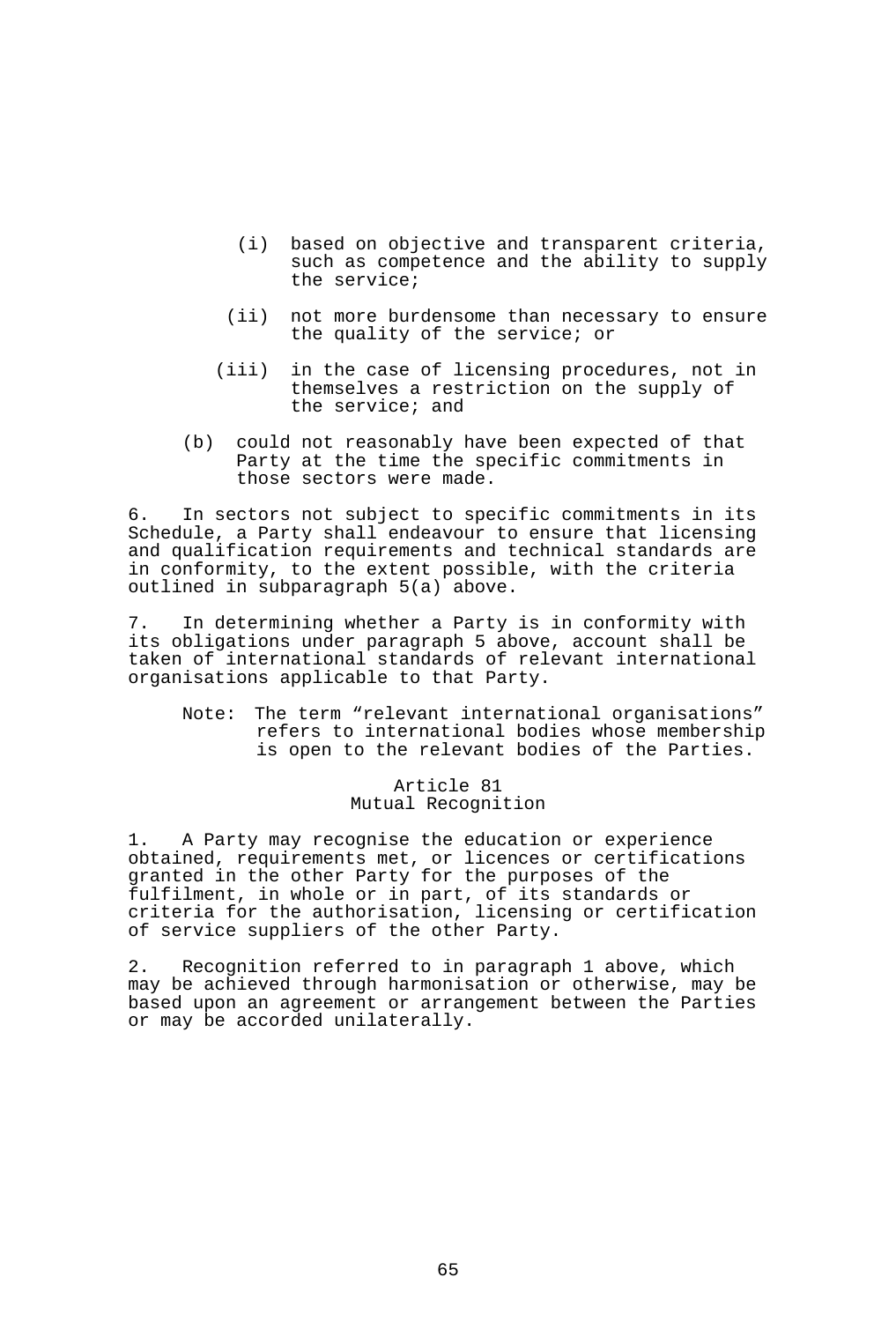3. Where a Party recognises, by agreement or arrangement between the Party and a non-Party or unilaterally, the education or experience obtained, requirements met or licences or certifications granted in the non-Party, the Party shall accord the other Party an adequate opportunity to demonstrate that the education or experience obtained, requirements met or licences or certifications granted in the other Party should also be recognised.

#### Article 82 Transparency

 Each Party shall prepare a non-legally binding list providing all relevant laws and regulations affecting the obligations under Articles 74, 75 and/or 76 in all sectors. Such a list shall be exchanged with the other Party and made public at the time of entry into force of this Agreement and shall be subject to future review and revision as necessary.

 Note: The list under this Article is made solely for the purposes of transparency, and shall not be construed to affect the rights and obligations of a Party under this Chapter. Any review or revision under this Article is solely for the purposes of updating such list.

### Article 83 Monopolies and Exclusive Service Suppliers

1. Each Party shall ensure that any monopoly supplier of a service in its Area does not, in the supply of the monopoly service in the relevant market, act in a manner inconsistent with the Party's specific commitments.

2. Where a Party's monopoly supplier competes, either directly or through an affiliated company, in the supply of a service outside the scope of its monopoly rights and which is subject to that Party's specific commitments, the Party shall ensure that such a supplier does not abuse its monopoly position to act in its Area in a manner inconsistent with such commitments.

3. If a Party has reason to believe that a monopoly supplier of a service of the other Party is acting in a manner inconsistent with paragraph 1 or 2 above, it may request the other Party to provide specific information concerning the relevant operations.

4. The provisions of this Article shall also apply to cases of exclusive service suppliers, where a Party, formally or in effect: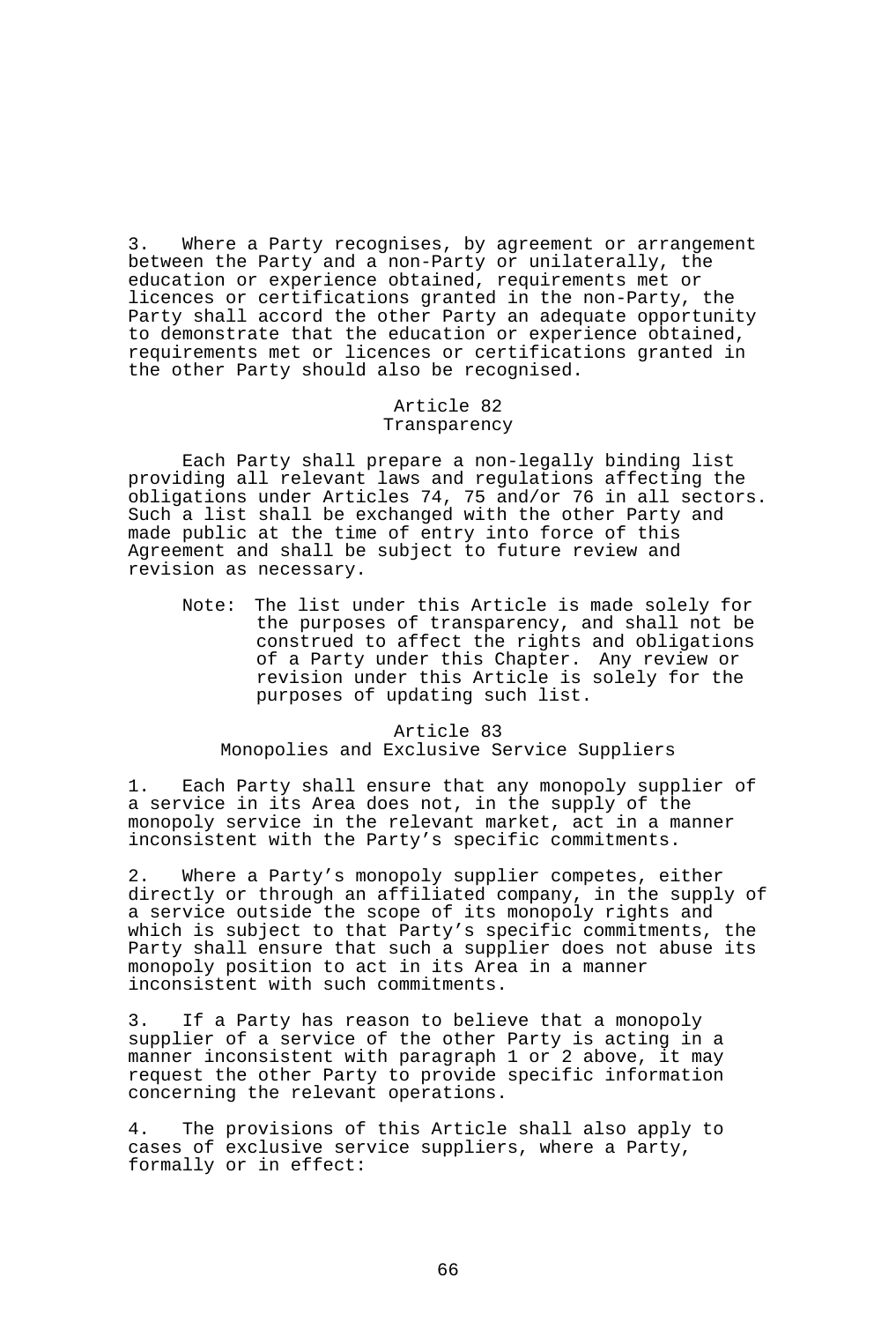- (a) authorises or establishes a small number of service suppliers; and
- (b) substantially prevents competition among those suppliers in its Area.

### Article 84 Emergency Safeguard Measures

 The Parties shall enter into consultations with a view to starting negotiations on emergency safeguard measures no later than 6 months after the date of entry into force of this Agreement. The results of such negotiations, if any, shall be incorporated into this Chapter in accordance with paragraph 1 of Article 171.

# Article 85 Payments and Transfers

1. Except under the circumstances envisaged in Article 86, a Party shall not apply restrictions on international transfers and payments for current transactions relating to its specific commitments.

2. Nothing in this Chapter shall affect the rights and obligations of the Parties as members of the International Monetary Fund (hereinafter referred to in this Article as "the Fund") under the Articles of Agreement of the International Monetary Fund, as may be amended, including the use of exchange actions which are in conformity with the Articles of Agreement of the International Monetary Fund, as may be amended, provided that a Party shall not impose restrictions on any capital transactions inconsistently with its obligations under this Chapter regarding such transactions, except under Article 86, or at the request of the Fund.

#### Article 86

Restrictions to Safeguard the Balance of Payments

1. In the event of serious balance-of-payments and external financial difficulties or threat thereof, a Party may adopt or maintain restrictions on trade in services, including on payments or transfers for transactions.

- 2. The restrictions referred to in paragraph 1 above:
	- (a) shall be applied on a national treatment basis;
	- (b) shall ensure that the other Party is treated as favourably as any non-Party;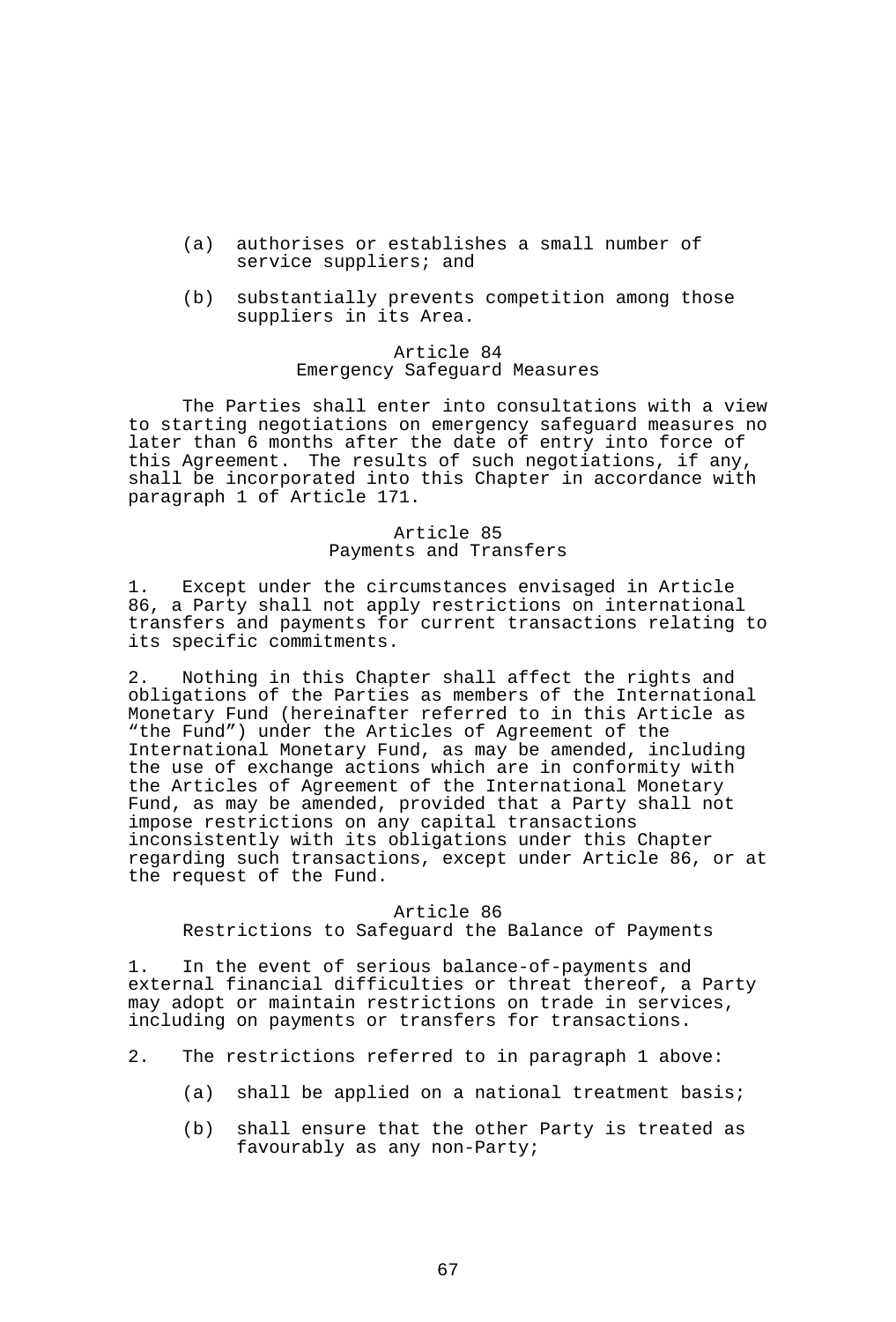- (c) shall be consistent with the Articles of Agreement of the International Monetary Fund, as may be amended;
- (d) shall avoid unnecessary damage to the commercial, economic and financial interests of the other Party;
	- (e) shall not exceed those necessary to deal with the circumstances described in paragraph 1 above; and
	- (f) shall be temporary and be phased out progressively as the situation specified in paragraph 1 above improves.

3. In determining the incidence of such restrictions, a Party may give priority to the supply of services which are more essential to its economic or development programmes. However, such restrictions shall not be adopted or maintained for the purposes of protecting a particular service sector.

4. Any restrictions adopted or maintained under paragraph 1 above, or any changes therein, shall be promptly notified to the other Party.

5. The Party applying any restrictions in accordance with paragraph 1 above may, upon request by the other Party, commence consultations with the other Party promptly in order to review the restrictions adopted by the former Party.

#### Article 87 Denial of Benefits

1. Subject to prior notification and consultation, a Party may deny the benefits of this Chapter to a service supplier of the other Party that is an enterprise where the Party establishes that the service supplier is owned or controlled by persons of a non-Party.

2. A Party may deny the benefits of this Chapter to a service supplier of the other Party that is an enterprise where the Party establishes that the service supplier is owned or controlled by persons of a non-Party, and that denying Party:

 (a) does not maintain diplomatic relations with the non-Party; or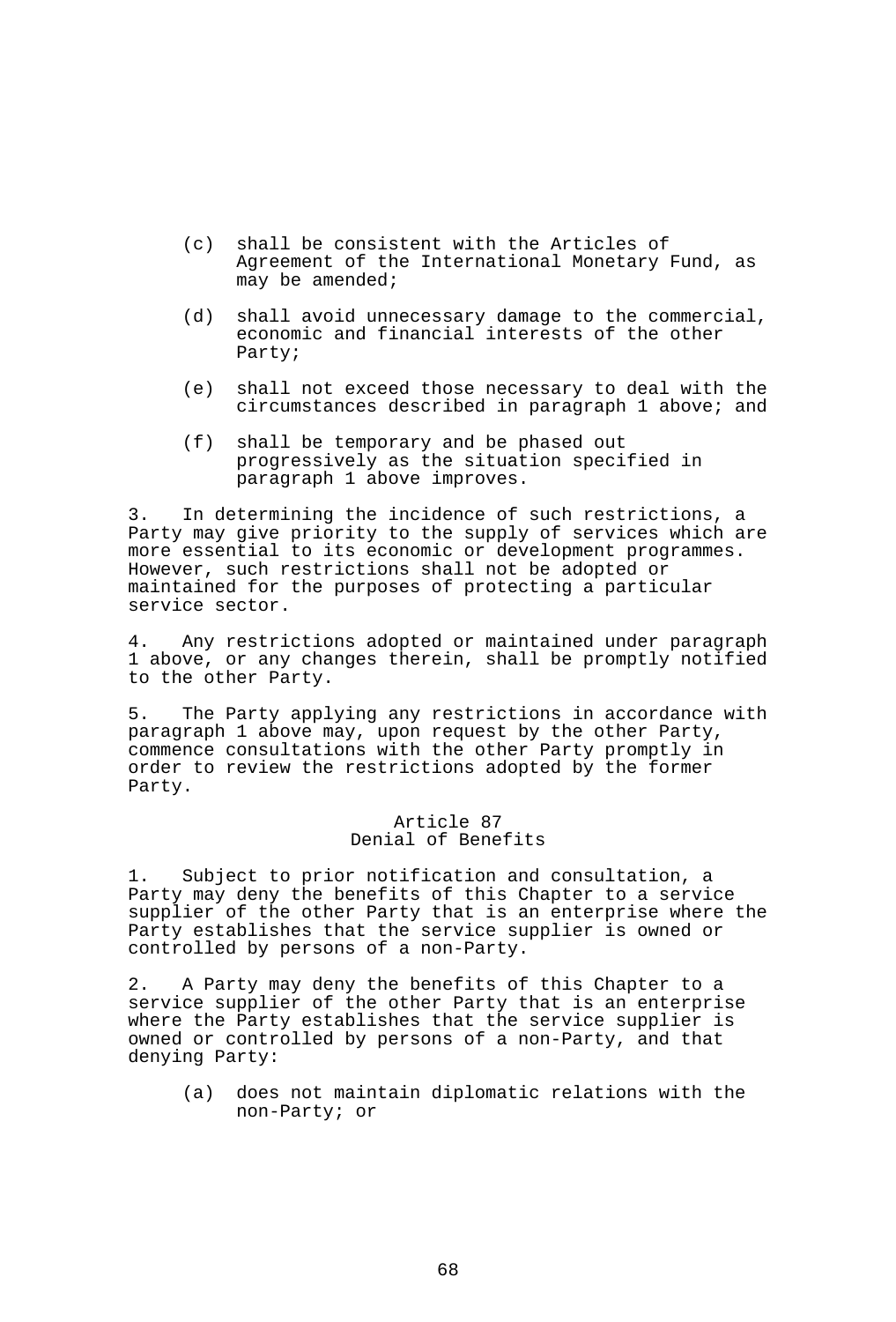(b) adopts or maintains measures with respect to the non-Party that prohibit transactions with the enterprise or that would be violated or circumvented if the benefits of this Chapter were accorded to the enterprise.

### Article 88 Sub-Committee on Trade in Services

1. For the purposes of the effective implementation and operation of this Chapter, a Sub-Committee on Trade in Services (hereinafter referred to in this Article as "Sub-Committee") shall be established pursuant to Article 13.

- 2. The functions of the Sub-Committee shall be:
	- (a) reviewing the implementation and operation of this Chapter;
	- (b) exchanging information on domestic laws and regulations;
	- (c) discussing any issues related to this Chapter as may be agreed upon;
	- (d) reporting the findings of the Sub-Committee to the Joint Committee; and
	- (e) carrying out other functions which may be delegated by the Joint Committee pursuant to Article 13.

#### Article 89 Review

1. The Parties shall enter into negotiations within 5 years after the date of entry into force of this Agreement for a general review of all services sectors including transport services, tourism services, financial services and telecommunications services. Such general review shall include a review on the scope of commitments scheduled "SS".

2. The Parties shall enter into separate negotiations within 3 years after the date of entry into force of this Agreement for a review of maintenance and repair services, wholesale trade and retailing services and rental services.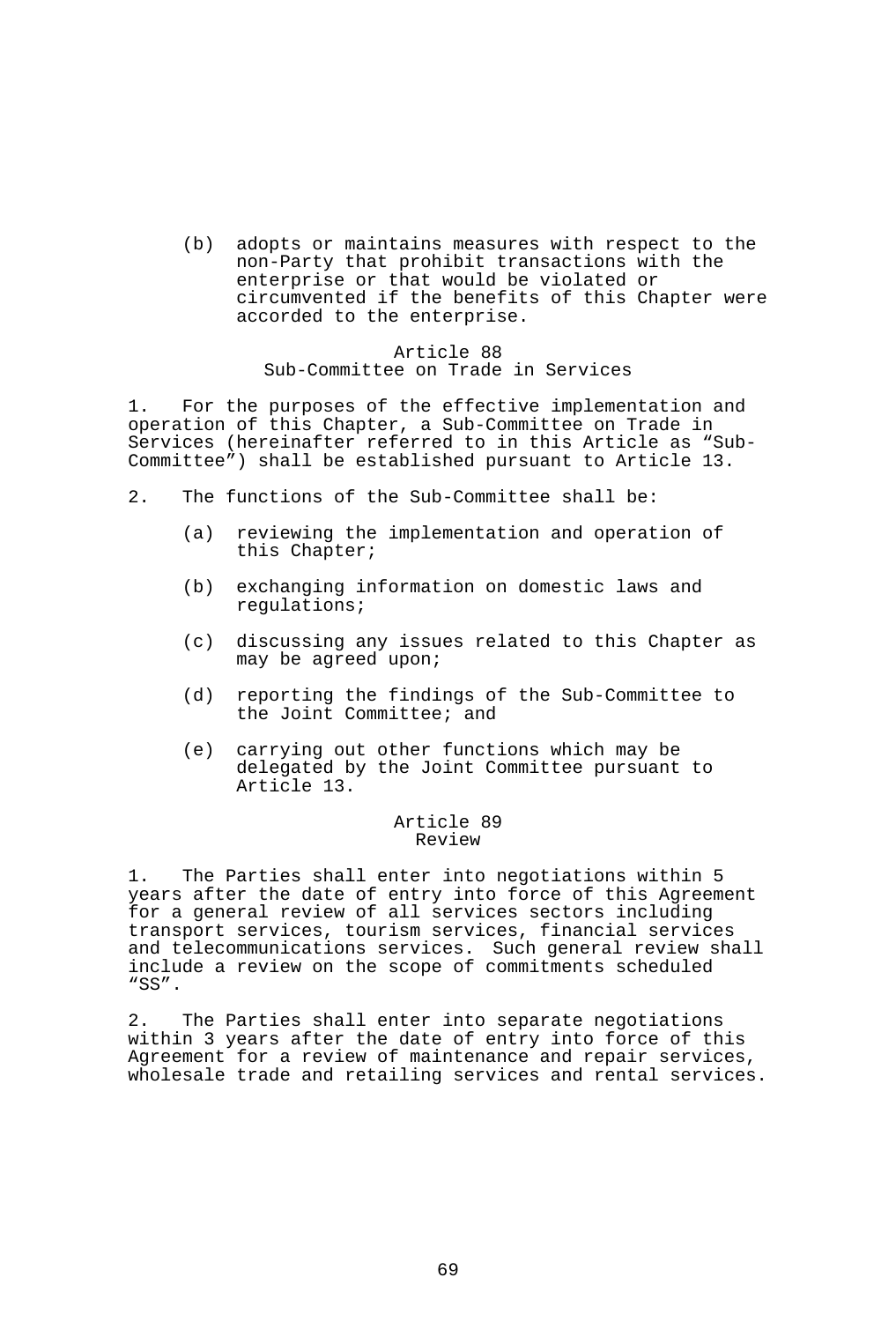3. The review referred to in paragraph 1 or 2 above shall include a review on the scope of any commitments as well as the terms, limitations, conditions, qualifications or undertakings inscribed in the Schedules of specific commitments in Annex 5 of the Parties regarding the abovementioned services and be guided by the principle of progressive liberalisation as embodied in the GATS.

4. The Parties shall enter into negotiations within 5 years after the date of entry into force of this Agreement for a review of the provisions of paragraph 4 of Article 72 and paragraph 1 of Article 87.

# Chapter 8 Investment

# Article 90 Scope and Coverage

1. This Chapter shall apply to measures by a Party relating to:

- (a) investors of the other Party;
- (b) investments of investors of the other Party in the Area of the former Party; and
- (c) with respect to Article 111, all investments in the Area of the former Party.

2. Nothing in this Chapter shall impose any obligation on either Party regarding measures pursuant to immigration laws and regulations.

3. This Chapter shall not apply to measures by a Party relating to investors of the other Party and their investments in service sectors.

4. Notwithstanding paragraph 3 above:

 (a) Articles 94, 95, 96, 100, 102, 103, 105, 106, 107, 109, 110, 111 and 112 shall apply to measures by a Party relating to investors of the other Party and their investments in service sectors other than financial services sector with respect to the management, conduct, operation, maintenance, use, enjoyment and sale or other disposition of investments; and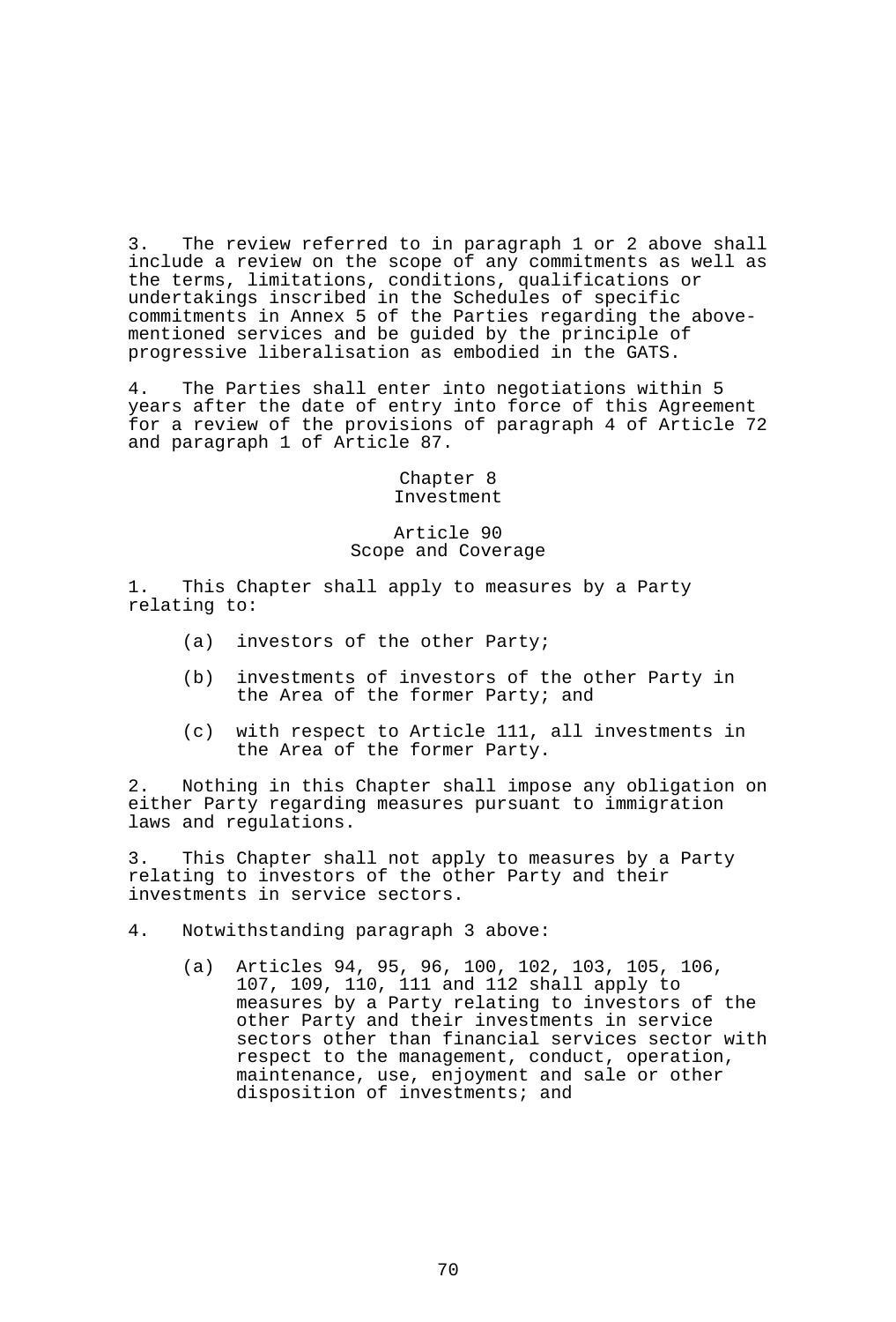- (b) Articles 94, 102, 103, 105, 109 and 112 shall apply to measures by a Party relating to investors of the other Party and their investments in financial services sector with respect to the management, conduct, operation, maintenance, use, enjoyment and sale or other disposition of investments.
	- Note 1: For the purposes of subparagraph (b) above, compensation under Article 102, if any, shall be no more than the net asset value which is calculated from the difference between the value of assets and the value of liabilities including contingent liabilities of the affected enterprise supplying financial services.
	- Note 2: Within the definition of investments under this Chapter, investments referred to in subparagraph (b) above shall be limited to equity interest, reinvested earnings and permanent debt (that is loan capital).

5. Articles 93 and 96 shall not apply to any measure covered by an exception to, or derogation from, the obligations under Article 3 or 4 of the Agreement on Trade-Related Aspects of Intellectual Property Rights in Annex 1C to the WTO Agreement, as may be amended (hereinafter referred to in this Agreement as "the TRIPS Agreement"), as specifically provided in those Articles and in Article 5 of the TRIPS Agreement.

6. This Chapter shall not apply to laws, regulations or procedures and practices governing the procurement by governmental agencies of goods and services purchased for governmental purposes and not with a view to commercial resale or with a view to use in the production of goods or the supply of services for commercial sale.

### Article 91 Definitions

For the purposes of this Chapter:

- (a) the term "Area" means with respect to a Party:
	- (i) the territory of that Party, including its territorial sea; and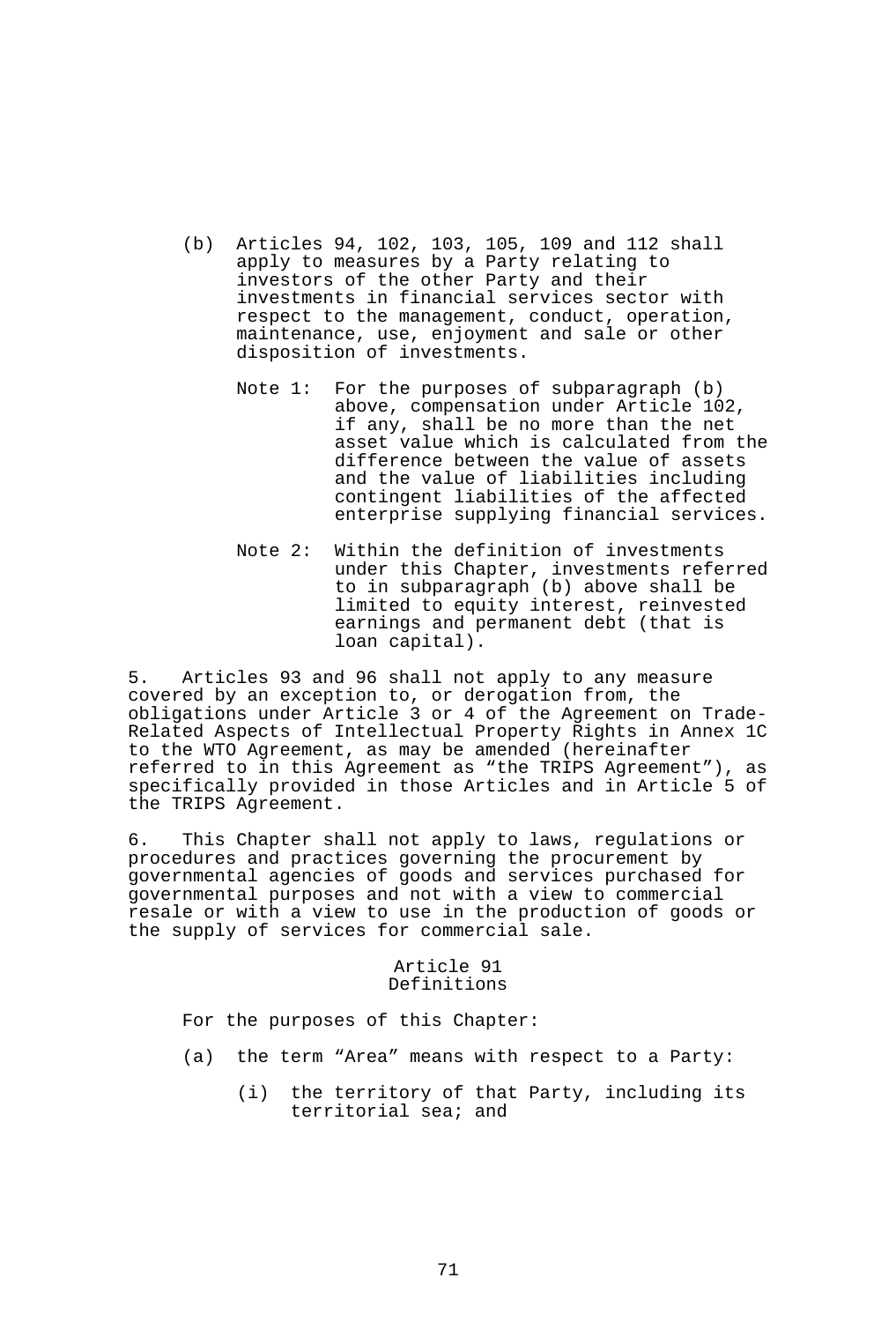- (ii) the exclusive economic zone and the continental shelf with respect to which that Party exercises sovereign rights or jurisdiction in accordance with international law;
- (b) the term "buyer credit" means a fixed amount of credit under a financing contract between an investor and a buyer or a consumer, under which the investor of a Party makes a loan directly to the buyer of imported goods or the consumer of services other than financial services in the Area of the other Party specifically for the purpose of enabling the buyer or the consumer to make payments to a seller of the goods or a provider of the services in the Area of the former Party in relation to the sales contract of the goods or the services between the seller or the provider and the buyer or the consumer, but does not include a credit which is repaid within 3 years from the starting date of the financing contract;
- (c) the term "direct investment enterprise" means:
	- (i) an enterprise in the Area of a Party in which an investor of the other Party directly owns at least 10 per cent of the total equity interest in the enterprise; or
	- (ii) an enterprise in the Area of a Party in which an investor of the other Party, whether directly and indirectly, or indirectly, owns equity interest such that at least 10 per cent of the total equity interest in that enterprise is attributable to such investor;
- (d) the term "direct investor" means:
	- (i) an investor of a Party who directly owns at least 10 per cent of the total equity interest in an enterprise in the Area of the other Party; or
	- (ii) an investor of a Party who directly and indirectly, or indirectly, owns equity interest in an enterprise in the Area of the other Party such that at least 10 per cent of the total equity interest in that enterprise is attributable to such investor;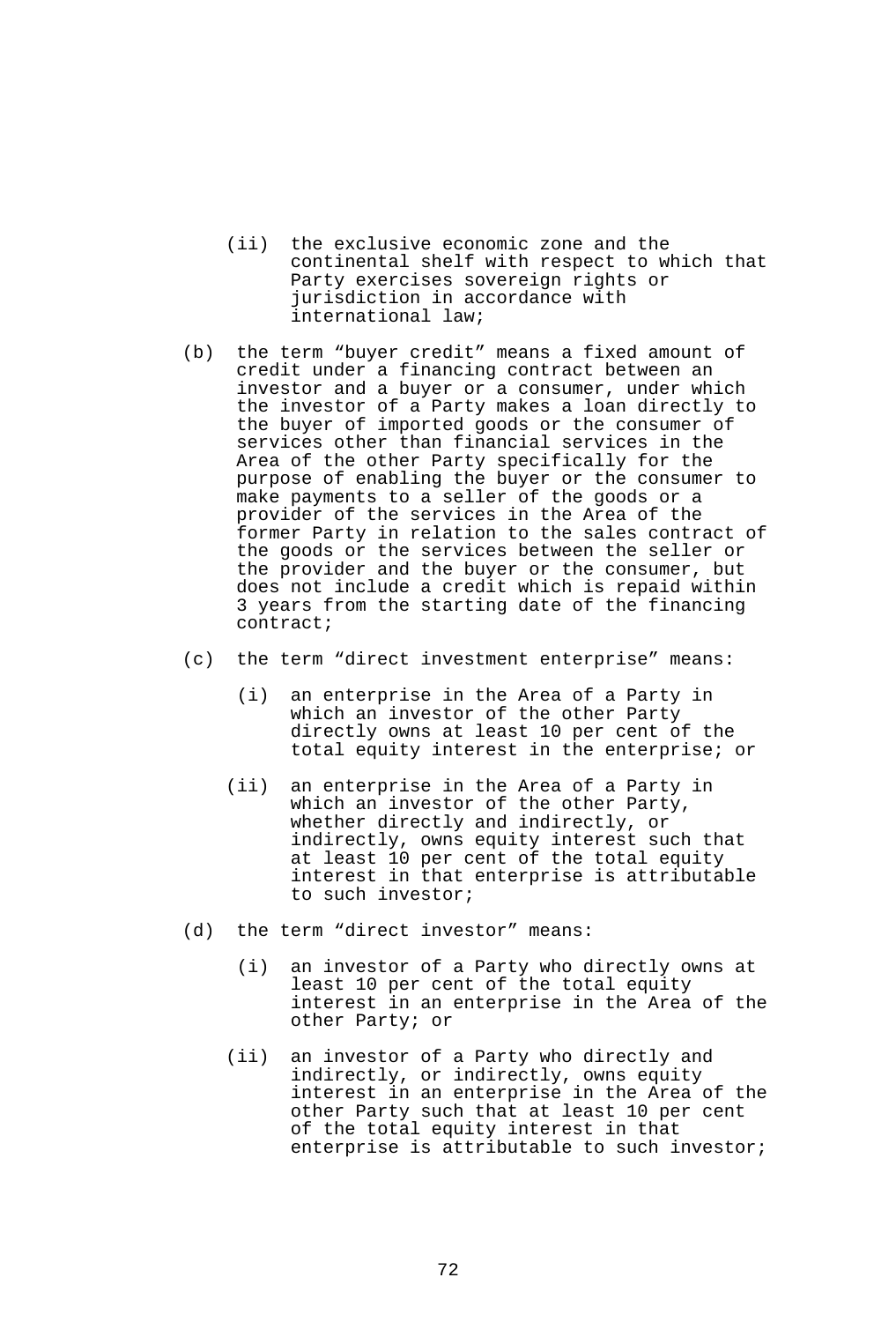- Note: For the purposes of subparagraphs (c) and (d) above, "indirectly owns" means ownership of equity interest in an enterprise by an investor through one or more successive enterprises, each of which directly owns at least 10 per cent of the total equity interest of the next enterprise. Such ownership by the investor shall be based on the investor's level of equity interest in such enterprises. The level of equity interest in each enterprise shall be sufficient to ensure attribution of at least 10 per cent of the total equity interest of that enterprise to that investor.
- (e) the term "enterprise of the other Party" means any legal entity duly constituted or organised under applicable law of the other Party, whether for profit or otherwise, and whether privatelyowned or controlled or governmentally-owned or controlled, including any corporation, trust, partnership, joint venture, sole proprietorship, association, organisation, company or branch;
- (f) an enterprise is:
	- (i) "owned" by persons of a Party or a non-Party if more than 50 per cent of the equity interest in it is beneficially owned by such persons; and
	- (ii) "controlled" by persons of a Party or a non-Party if such persons have the power to name a majority of its directors or otherwise to legally direct its actions;
- (g) the term "financial services" shall have the same meaning as in subparagraph 5(a) of the Annex on Financial Services of GATS;
- (h) the term "freely usable currencies" means freely usable currencies as determined by the International Monetary Fund under the Articles of the Agreement of the International Monetary Fund, as may be amended;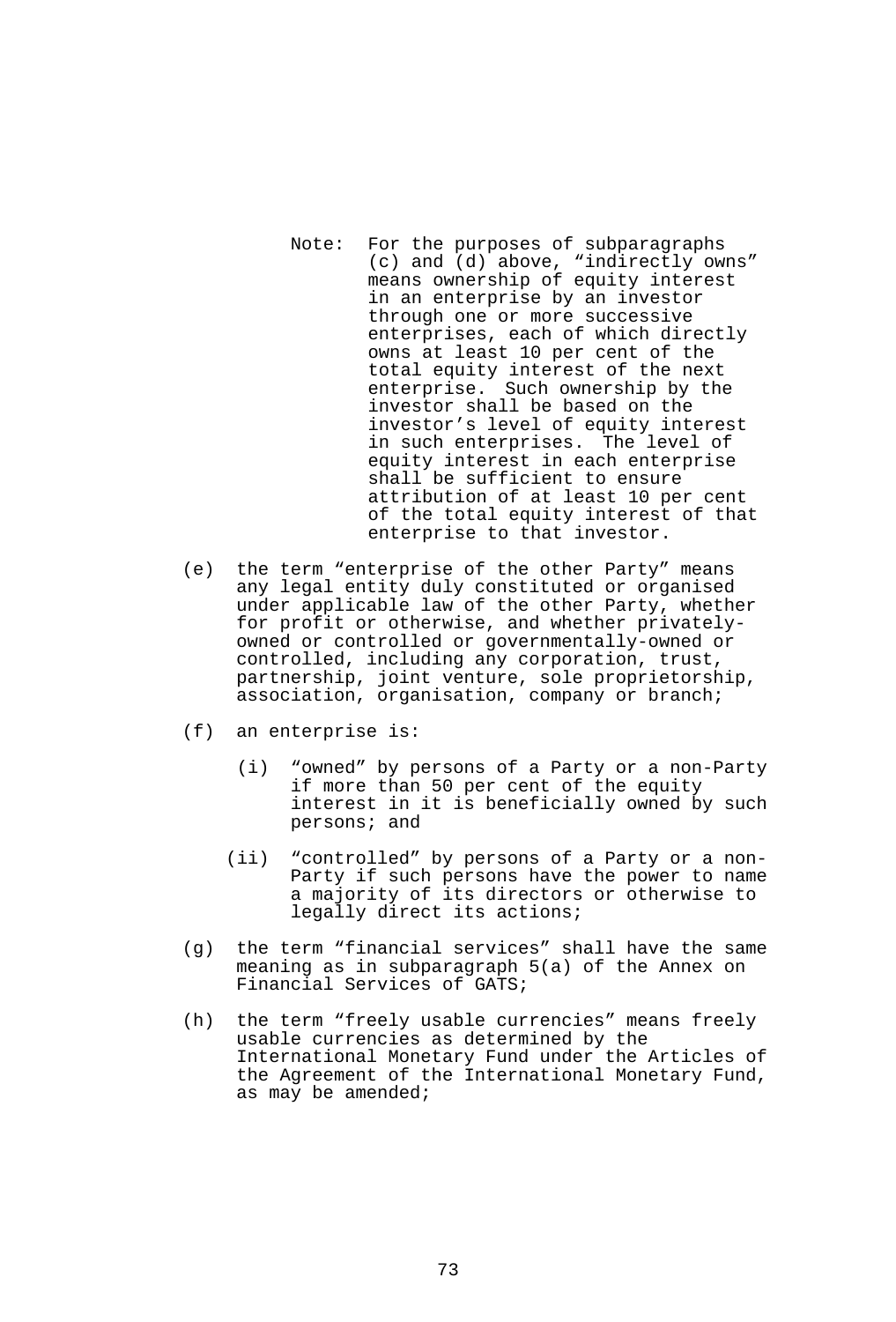- (i) the term "investment activities" means establishment, acquisition, expansion, management, conduct, operation, maintenance, use, enjoyment and sale or other disposition of investments;
	- Note: With respect to Article 111, the term "investment activities" includes those activities by investors of non-Parties, in which case the term "investments" also includes those owned by investors of non-Parties.
- (j) the term "investments" means:
	- (i) the following assets owned by a direct investor:
		- (AA) shares, stocks or other forms of equity interest in a direct investment enterprise, including rights derived therefrom;
		- (BB) reinvested earnings in a direct investment enterprise; or
		- (CC) bonds, debentures, other debt instruments and loans between a direct investor and its direct investment enterprise, including rights derived therefrom;
	- (ii) the following assets owned by a direct investment enterprise or its direct investor, arising out of transactions between the direct investor and the direct investment enterprise:
		- (AA) claims to money and claims to any performance under contracts having a financial value;
		- (BB) intellectual property rights as recognised by the laws and regulations of the Party in whose Area the investment is made;
		- (CC) rights conferred pursuant to the laws and regulations of the Party in whose Area the investment is made or contracts such as concessions, licences, authorisations, and permits; or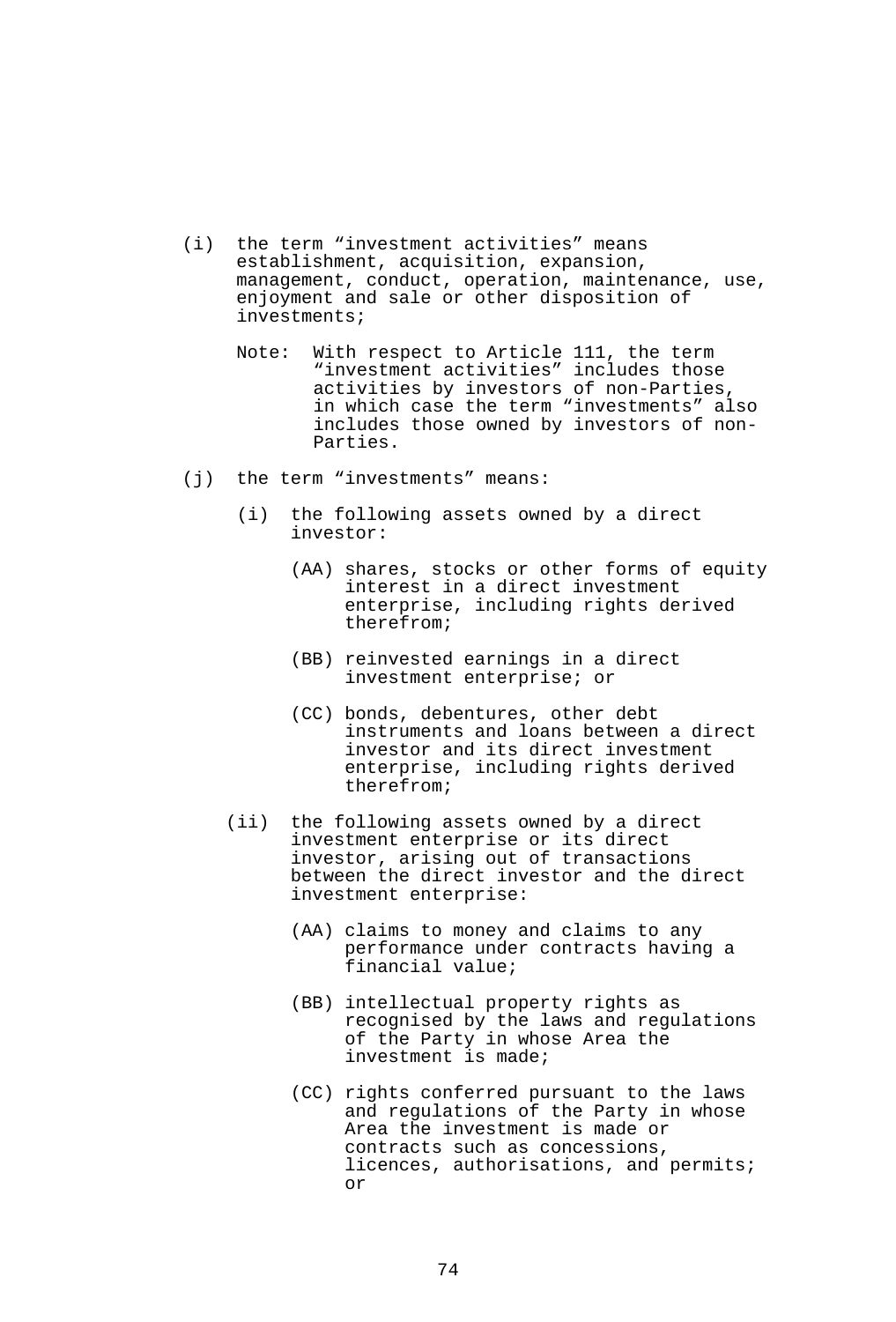- (DD) any other tangible and intangible, movable and immovable property, and any property rights, such as leases, mortgages, liens and pledges; or
- (iii) the following assets directly owned by an investor:
	- (AA) supplier credit where the original maturity is at least 3 years;
	- (BB) buyer credit where the original maturity is at least 3 years;
	- (CC) project financing where the original maturity is at least 5 years; or
	- (DD) rights under turnkey contracts;
	- Note 1: The term "investments" includes amounts yielded by investments, in particular, profits, capital gains, dividends, royalties, interests, fees and other current incomes. A change in the form in which assets are invested does not affect their character as investments.
	- Note 2: With respect to subparagraph 1(c) of Article 90, the term "investments" also includes those owned by investors of non-Parties.
- (k) the term "investor of the other Party" means a national or an enterprise that is making, or has made, investments in the Area of a Party and is a national or an enterprise of the other Party, except a branch of an enterprise of a non-Party which is located in the Area of the other Party;
- (l) the term "measure" means any measure by a Party whether in the form of a law, regulation, rule, procedure, decision, administrative action or any other form;
- (m) the term "measures by a Party" means measures adopted or maintained by central or local governments and authorities;
- (n) the term "national of the other Party" means a natural person having the nationality of the other Party in accordance with its applicable laws and regulations;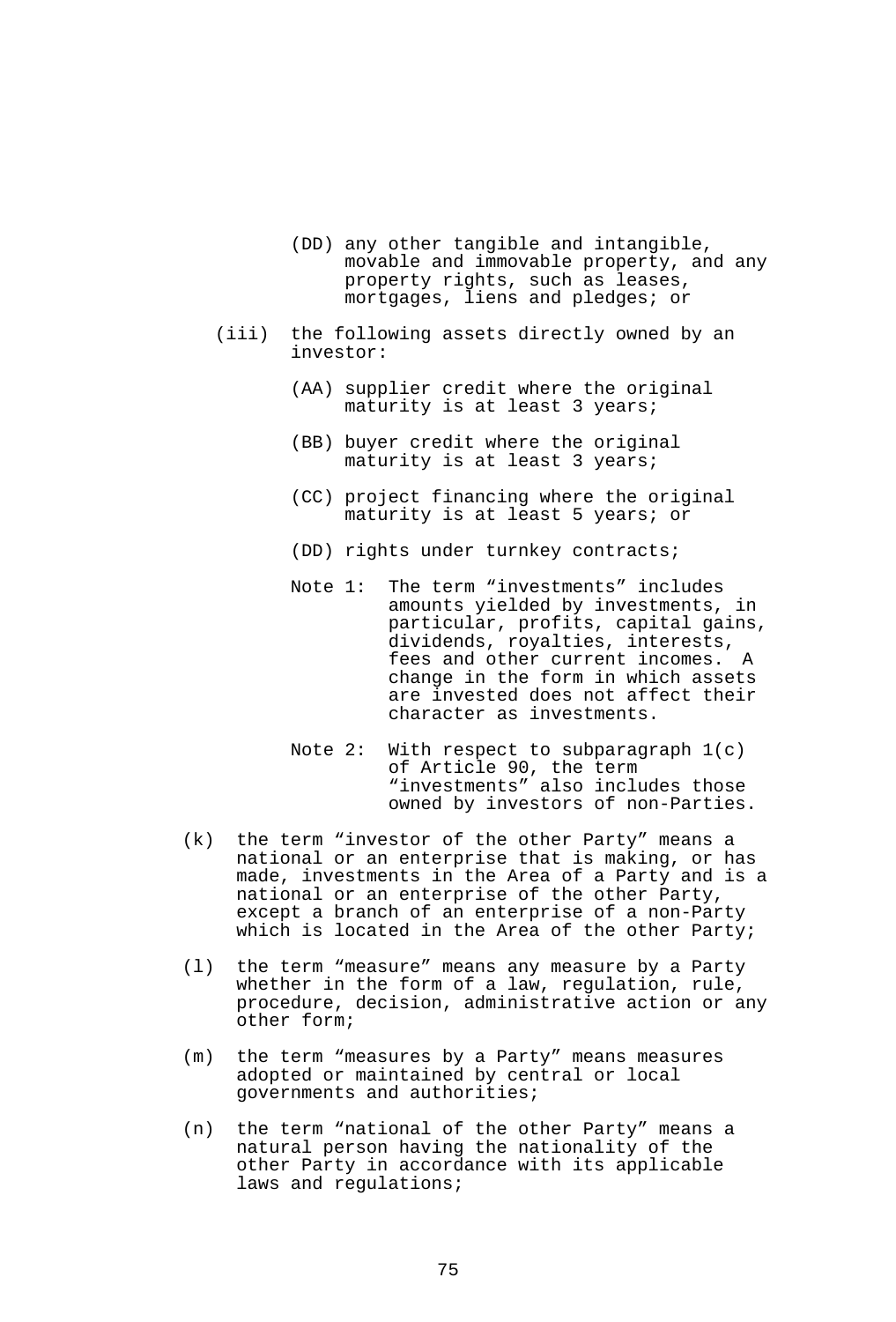- (o) the term "person" means either a natural person or an enterprise;
- (p) the term "project financing" means a loan under a financing contract under which an investor of a Party makes a loan of a fixed amount to an enterprise established in the Area of the other Party for the specific purpose of enabling that enterprise to carry out a particular project, where the assets of the project are furnished as collateral for the loan, but does not include a loan which is repaid within 5 years from the starting date of the financing contract;
	- Note: The project referred to in subparagraph (p) above shall be economically valueadded, and not purely engaged in financial transactions only.
- (q) the term "reinvested earnings" means direct investor's share, in proportion to equity interest, of earnings which are not distributed as dividends or remitted from a direct investment enterprise to its direct investor;
- (r) the term "supplier credit" means a fixed amount of credit under a financing contract between an investor and a buyer or a consumer, under which the investor who is a seller of exported goods or a provider of services other than financial services in the Area of a Party allows the buyer of the goods or the consumer of the services in the Area of the other Party to defer payment under the sales contract of the goods or the services between the investor and the buyer or the consumer, but does not include a credit which is repaid within 3 years from the starting date of the financing contract; and
- (s) the term "transfers" means transfers and international payments.

#### Article 92

Observance of the Provisions of this Chapter

 In fulfilling its obligations and commitments under this Chapter, each Party shall take such reasonable measures as may be available to it to ensure observance of the provisions of this Chapter by its local governments and authorities within its Area.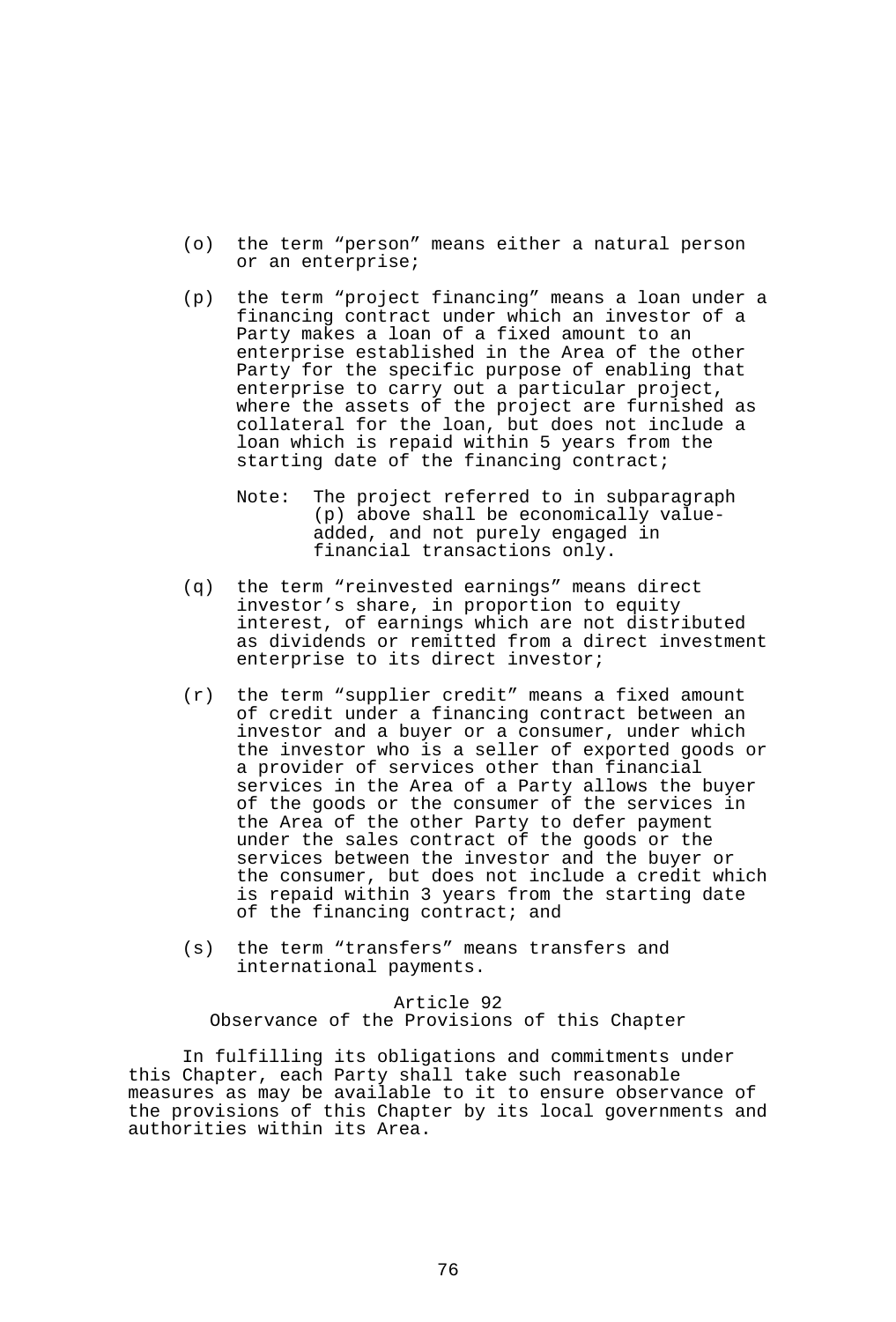### Article 93 National Treatment

1. In the sectors inscribed in Part 1 of Annex 6, and subject to any conditions and qualifications set out therein, each Party shall accord to investors of the other Party and to their investments treatment no less favourable than that it accords, in like circumstances, to its own investors and to their investments with respect to the establishment, acquisition and expansion of investments in its Area.

2. Each Party shall, subject to its laws and regulations existing on the date of entry into force of this Agreement, accord to investors of the other Party and to their investments treatment no less favourable than that it accords, in like circumstances, to its own investors and to their investments with respect to the management, conduct, operation, maintenance, use, enjoyment and sale or other disposition of investments in its Area.

3. Paragraph 2 above shall not apply to any measures specified by a Party in Part 2 of Annex 6.

#### Article 94 Access to the Courts of Justice

 Each Party shall in its Area accord to investors of the other Party treatment no less favourable than the treatment which it accords in like circumstances to its own investors or investors of a non-Party with respect to access to its courts of justice and administrative tribunals and agencies in all degrees of jurisdiction, both in pursuit and in defense of such investors' rights.

## Article 95 Minimum Standard of Treatment

 Each Party shall accord to investments of investors of the other Party treatment in accordance with international law, including fair and equitable treatment and full protection and security.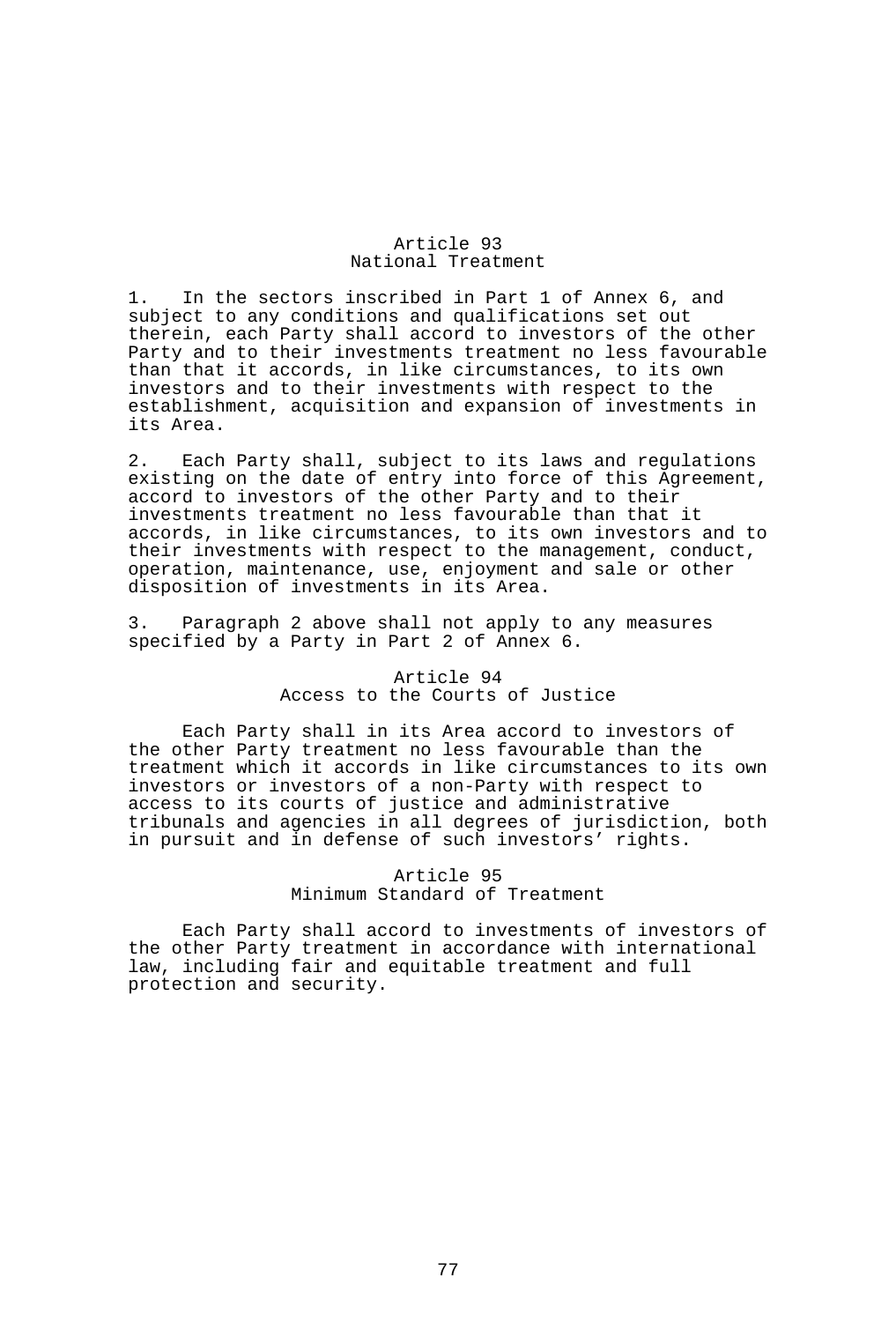Note: This Article prescribes the customary international law minimum standard of treatment of aliens as the minimum standard of treatment to be afforded to investments of investors of the other Party. The concepts of "fair and equitable treatment" and "full protection and security" do not require treatment in addition to or beyond that which is required by the customary international law minimum standard of treatment of aliens, and do not create additional substantive rights. A determination that there has been a breach of another provision of this Agreement, or of a separate international agreement, does not establish that there has been a breach of this Article.

### Article 96 Most-Favoured-Nation Treatment

1. If, after this Agreement enters into force, a Party enters into any agreement on investment with a non-Party, it shall consider a request by the other Party for the incorporation in this Agreement of treatment no less favourable than that provided under the former agreement with respect to the establishment, acquisition and expansion of investments.

2. Each Party shall accord to investors of the other Party and to their investments treatment no less favourable than that it accords, in like circumstances, to investors of any non-Party and to their investments with respect to the management, conduct, operation, maintenance, use, enjoyment and sale or other disposition of investments in its Area.

3. Paragraph 2 above shall not be construed so as to oblige a Party to extend to the investors of the other Party the benefit of any treatment, preference or privilege which may be extended by the former Party by virtue of any customs union, free trade area, a monetary union, similar international agreements leading to such unions or free trade areas, or other forms of regional economic cooperation to which either Party is or may become a party.

4. Paragraph 2 above shall not apply to any measures specified by a Party in Part 3 of Annex 6.

# Article 97 Performance Requirements

1. Nothing in this Chapter shall prevent either Party from imposing or enforcing, as a condition for investment activities in its Area, any performance requirements, unless otherwise specified in Part 1 of Annex 6.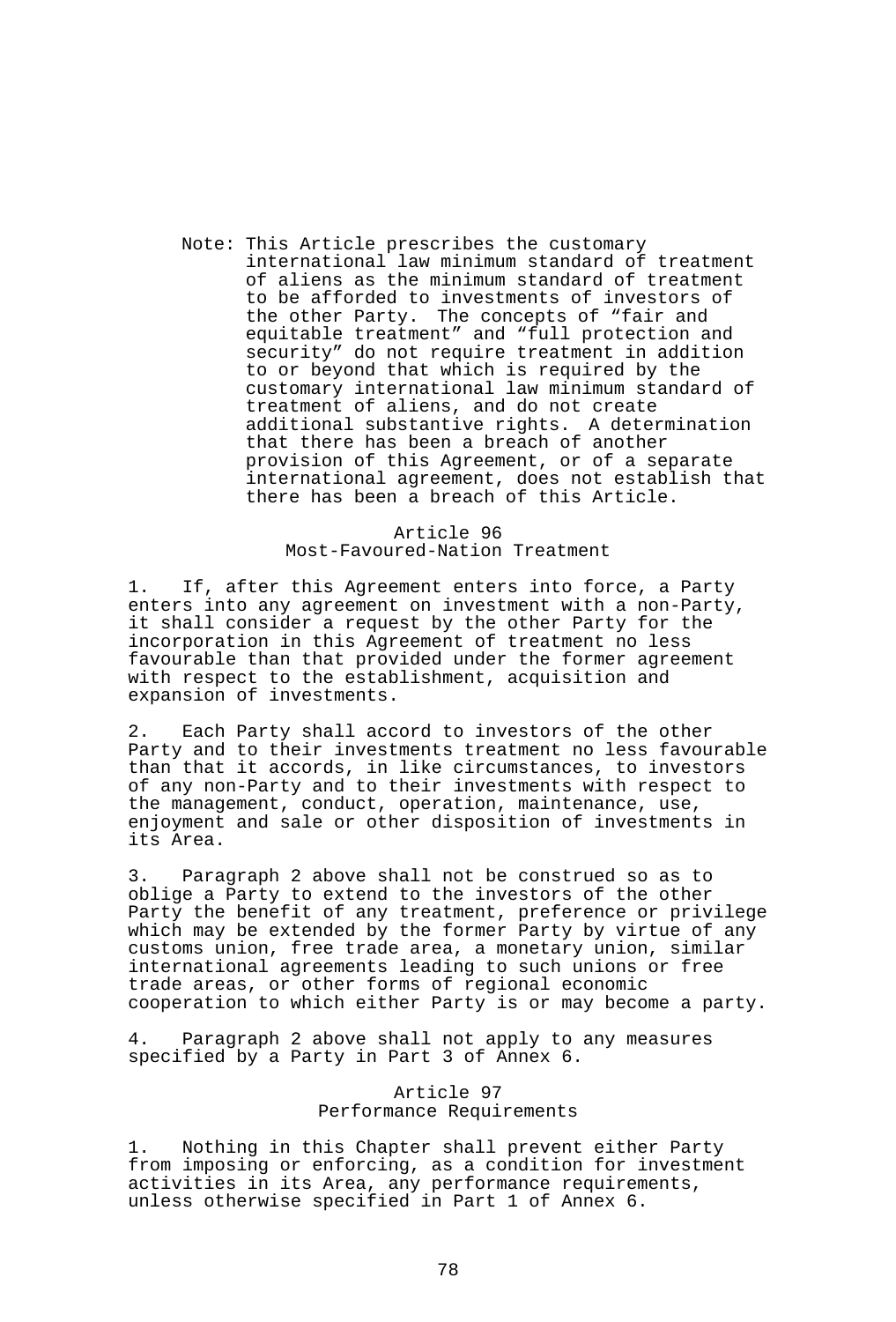2. Nothing in this Chapter shall prevent either Party from imposing or enforcing, as a condition for granting or continued granting of an advantage, any performance requirements in connection with investment activities in its Area, unless otherwise specified in Part 1 of Annex 6.

3. Nothing in this Article and Annex 6 shall affect the rights and obligations of the Parties under the Agreement on Trade Related Investment Measures in Annex 1A to the WTO Agreement, as may be amended.

### Article 98 Schedule of Specific Commitments

1. Each Party shall set out in a schedule the specific commitments it undertakes under paragraph 1 of Article 93 and paragraphs 1 and 2 of Article 97.

2. With respect to sectors where the commitments are undertaken, each Schedule of specific commitments in Part 1 of Annex 6 shall specify, where applicable:

- (a) conditions and qualifications on national treatment; and
- (b) any commitments on performance requirements.

3. Schedule of specific commitments shall be annexed to this Agreement as Part 1 of Annex 6.

## Article 99 Modification of Commitments

 Any modification or withdrawal of specific commitments under this Chapter shall be made in accordance with Article 171. In the negotiations for such modification or withdrawal, the Parties shall endeavour to maintain a general level of mutually advantageous commitments not less favourable to investment than that provided for in their Schedules of specific commitments in Annex 6 prior to such negotiations.

### Article 100 Acquired Treatment

 Each Party shall maintain, in accordance with its laws and regulations, the level of treatment which has been accorded to investors of the other Party and their investments with respect to investment activities.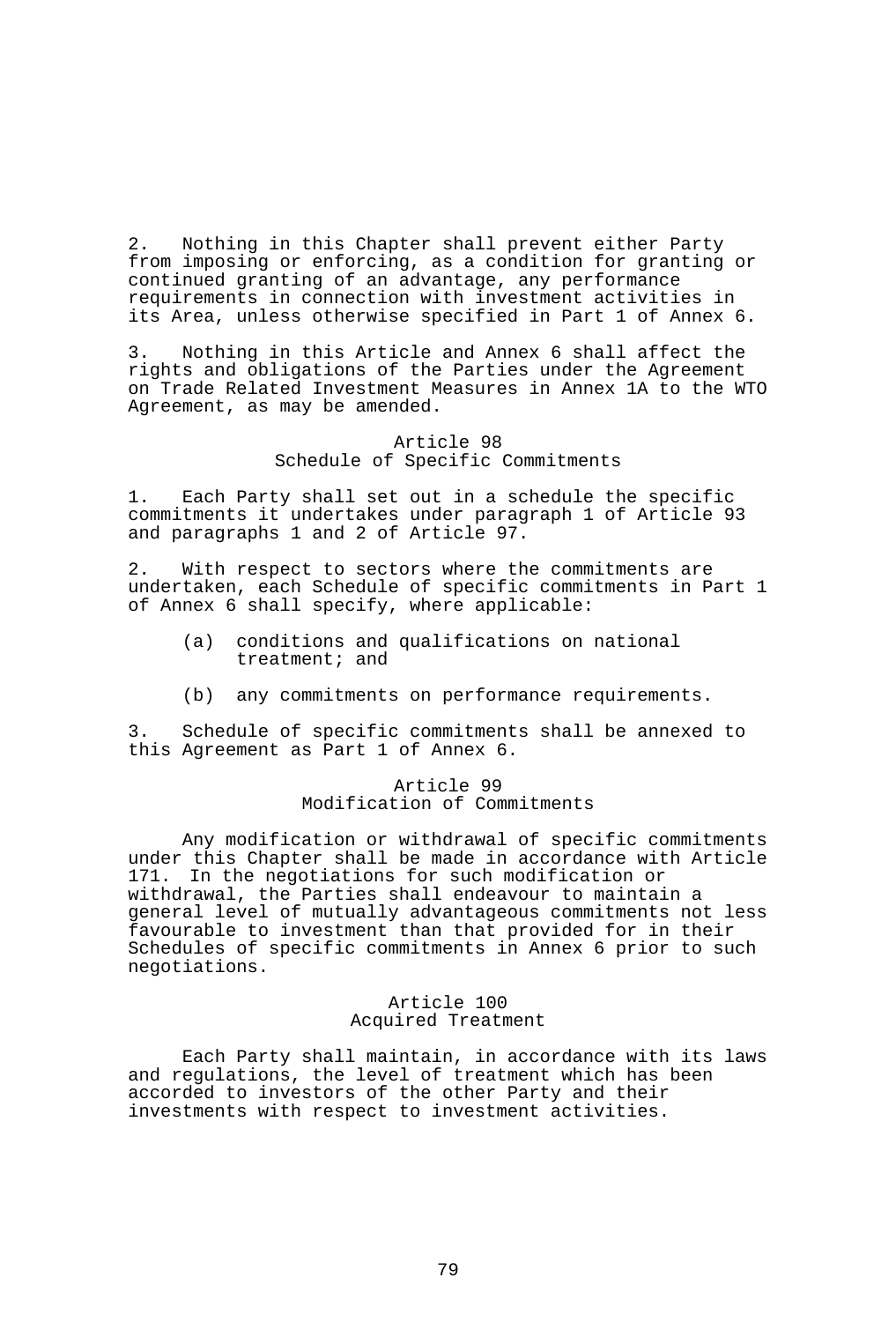### Article 101 Transparency

1. Each Party shall ensure that its laws, regulations, administrative procedures, and administrative rulings of general application with respect to any matter covered by this Chapter are published or otherwise made available in such a manner as to enable interested persons and the other Party to become acquainted with them.

2. To the extent possible under its domestic laws and regulations, each Party shall:

- (a) publish any such laws, regulations, administrative procedures and administrative rulings of general application that it adopts; and
- (b) provide interested persons and the other Party a reasonable opportunity to comment on such measures.

## Article 102 Expropriation and Compensation

1. Neither Party shall expropriate or nationalise investments in its Area of investors of the other Party or take any measure equivalent to expropriation or nationalisation (hereinafter referred to in this Chapter as "expropriation") except:

- (a) for a public purpose;
- (b) on a non-discriminatory basis;
- (c) in accordance with due process of law; and
- (d) upon payment of prompt, adequate and effective compensation.

2. Compensation shall be equivalent to the fair market value of the expropriated investments at the time when the expropriation was publicly announced or when the expropriation occurred, whichever is the earlier. The fair market value shall not reflect any change in market value occurring because the expropriation had become publicly known earlier.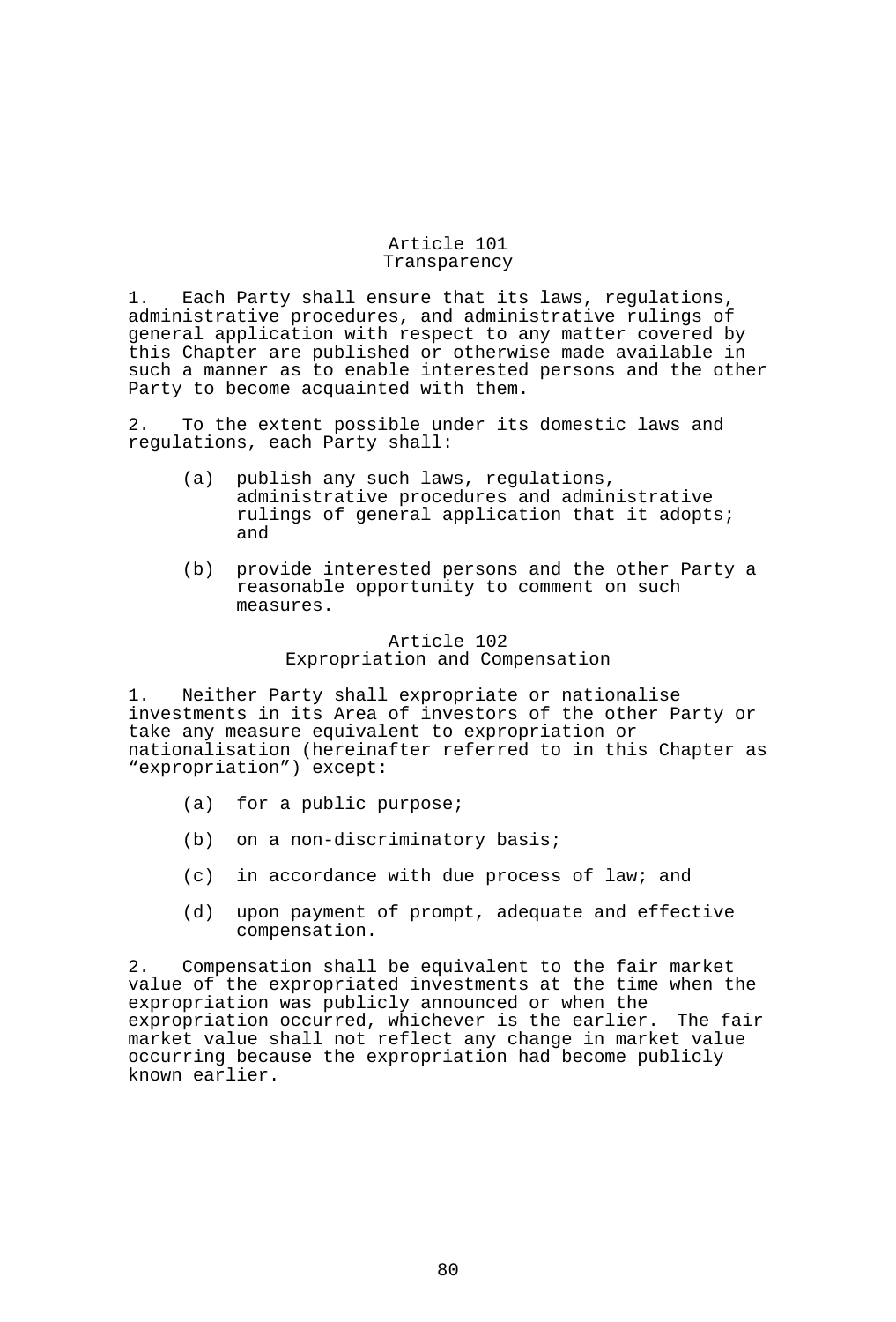3. The compensation shall be paid without delay and shall carry an appropriate interest, in accordance with the laws and regulations of the Party making the expropriation. It shall be effectively realisable and freely transferable in a freely usable currency and shall be freely convertible, at the market exchange rate prevailing on the date of the expropriation, into the currency of the Party of the investors concerned and freely usable currencies.

4. The investors affected by expropriation shall have a right of access to the courts of justice or the administrative tribunals or agencies of the Party making the expropriation to seek a prompt review of the investor's case and the amount of compensation in accordance with the principles set out in this Article.

## Article 103 Protection from Strife

1. Each Party shall accord to investors of the other Party that have suffered loss or damage relating to their investments in the Area of the former Party due to armed conflict or state of emergency such as revolution, insurrection, civil disturbance or any other similar event in the Area of that former Party, treatment, as regards restitution, indemnification, compensation or any other settlement, that is no less favourable than that which it accords to its own investors or to investors of a non-Party.

2. Any payments made pursuant to paragraph 1 above shall be effectively realisable, freely convertible and freely transferable in a freely usable currency.

### Article 104 Transfers

1. Each Party shall ensure that all transfers relating to investments in its Area of an investor of the other Party may be made freely in a feely usable currency and without delay. Such transfers shall include:

- (a) the initial capital and additional amounts to maintain or increase investments;
- (b) profits, capital gains, dividends, royalties, interests, fees and other current incomes accruing from investments;
- (c) proceeds from the total or partial sale or liquidation of investments;
- (d) payments made under a contract including loan payments in connection with investments;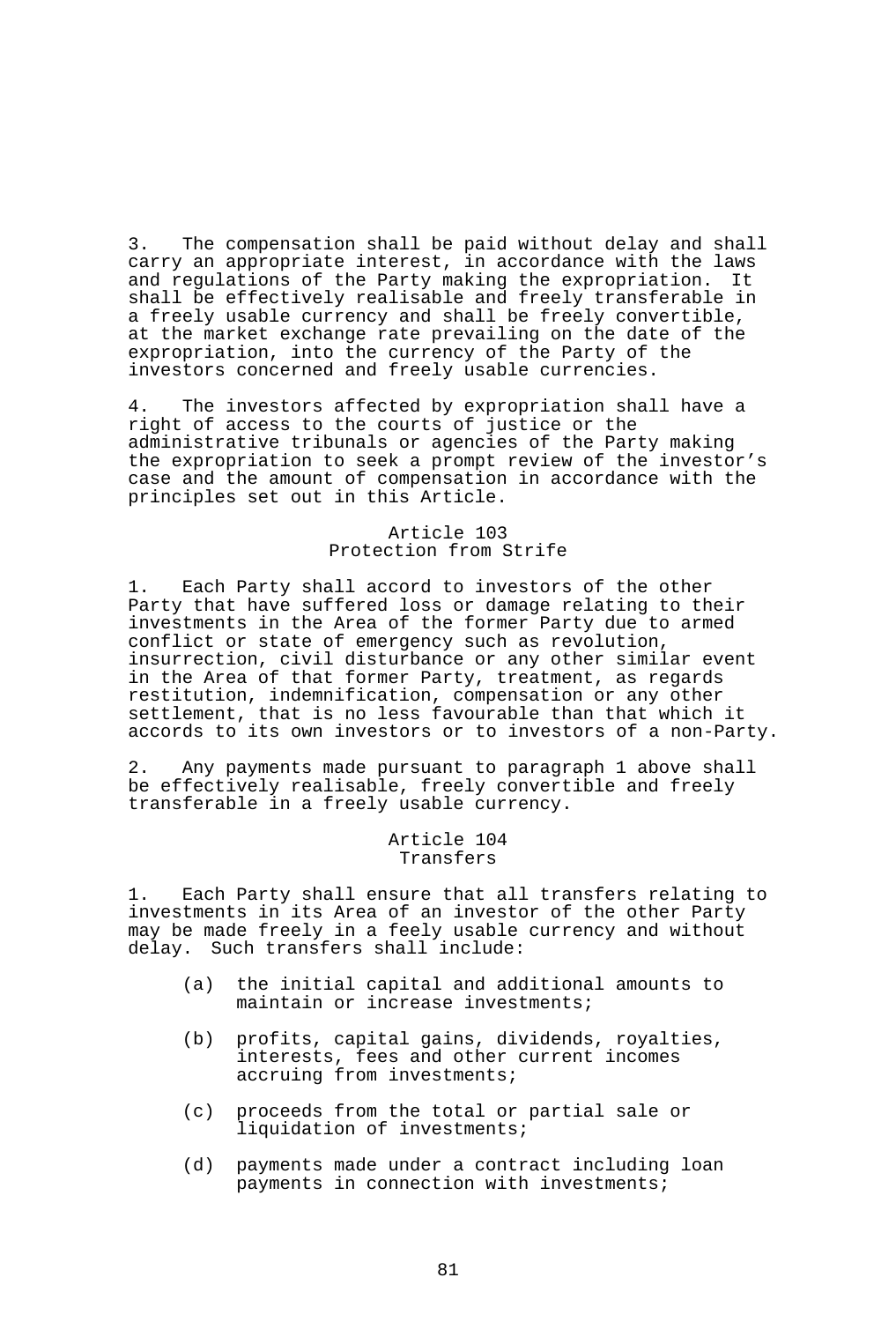- (e) earnings and remuneration of personnel from the other Party who work in connection with investments in the Area of the former Party;
- (f) payments made in accordance with Articles 102 and 103; and
- (g) payments arising out of the settlement of a dispute under Article 106.

2. Neither Party shall prevent transfers referred to in paragraph 1 above from being made without delay in a freely usable currency at the market rate of exchange prevailing on the date of the transfer.

3. Notwithstanding paragraphs 1 and 2 above, a Party may delay or prevent a transfer referred to in paragraph 1 above through the equitable, non-discriminatory and goodfaith application of its laws relating to:

- (a) bankruptcy, insolvency or the protection of the rights of creditors;
- (b) issuing, trading or dealing in securities;
- (c) criminal matters; or
- (d) ensuring compliance with orders or judgments in adjudicatory proceedings.

## Article 105 Subrogation

1. If a Party or its designated agency makes a payment to any of its investors pursuant to an indemnity, guarantee or contract of insurance, arising from or pertaining to an investment of that investor within the Area of the other Party, the other Party shall:

- (a) recognise the assignment, to the former Party or its designated agency, of any right or claim of such investor that formed the basis of such payment; and
- (b) recognise the right of the former Party or its designated agency to exercise by virtue of subrogation any such right or claim to the same extent as the original right or claim of the investor.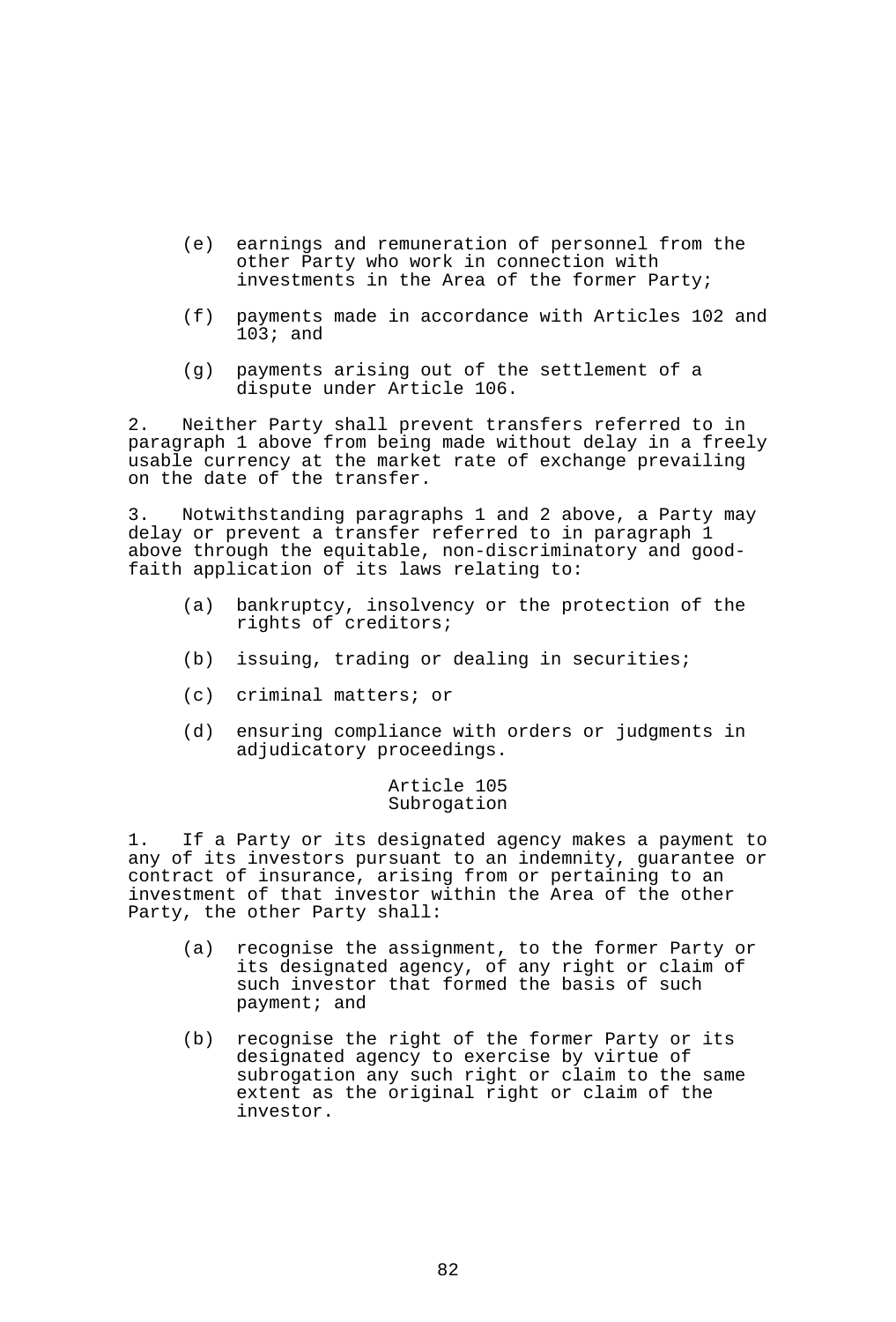2. Articles 102, 103 and 104 shall apply *mutatis mutandis* as regards payment to be made to the Party or its designated agency first mentioned in paragraph 1 above by virtue of such assignment of right or claim, and the transfer of such payment.

### Article 106 Settlement of Investment Disputes between a Party and an Investor of the Other Party

1. For the purposes of this Chapter, an investment dispute is a dispute between a Party and an investor of the other Party concerning a claim that the investor has incurred loss or damage by reason of, or arising out of, an alleged breach of an obligation under this Chapter by the former Party.

2. In the event of an investment dispute, such investment dispute shall, as far as possible, be settled amicably through consultations between the parties to the investment dispute.

3. If the investment dispute cannot be settled through such consultations within 6 months from the date on which the investor requested for the consultations in writing and if the investor concerned has not submitted the investment dispute for resolution to courts of justice or administrative tribunals under the law of the Party that is a party to the investment dispute (hereinafter referred to in this Article as the "disputing Party"), that investor may submit the investment dispute to one of the following international conciliations or arbitrations:

- (a) conciliation or arbitration in accordance with the provisions of the Convention on the Settlement of Investment Disputes between States and Nationals of Other States done at Washington, 18 March 1965, as may be amended (hereinafter referred to in this Article as "the ICSID Convention"), provided that both Parties are parties to the ICSID Convention;
- (b) conciliation or arbitration under the Additional Facility Rules of the International Centre for Settlement of Investment Disputes, as may be amended provided that one of the Parties is a party to the ICSID Convention; or
- (c) arbitration under the Arbitration Rules of the United Nations Commission on International Trade Law, adopted by the United Nations Commission on International Trade Law on 28 April 1976, as may be amended.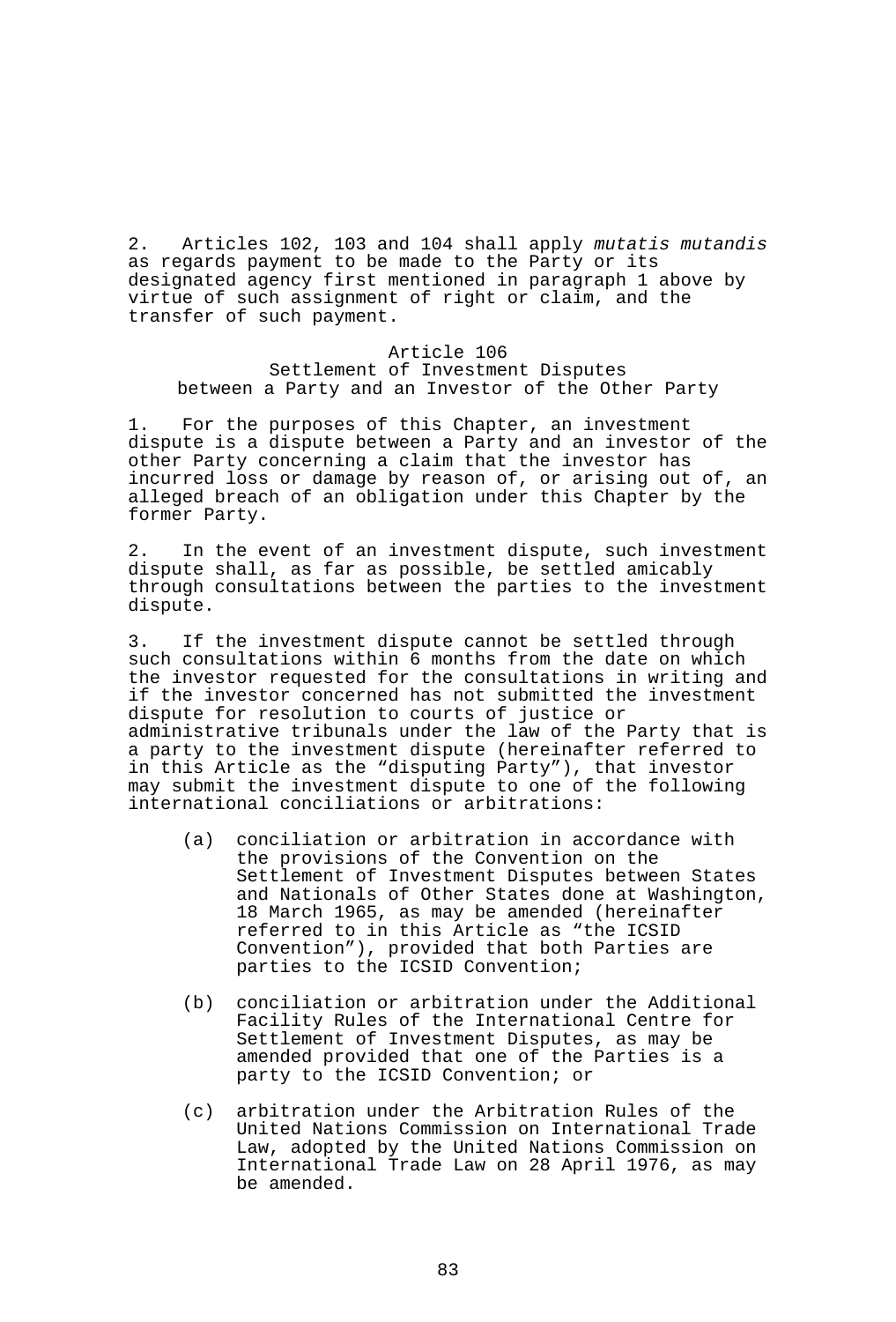In respect of a particular claim, exercise of the right under this paragraph to submit an investment dispute to an arbitration shall be deemed to have been made to the exclusion of any other dispute settlement procedures specified in this paragraph and proceedings before courts of justice or administrative tribunals under the law of the disputing Party, unless the arbitration proceedings have been terminated before a final award on the merit of the case has been rendered.

4. The applicable arbitration rules shall govern the arbitration referred to in this Article except to the extent modified by this Article.

5. An investor that is a party to an investment dispute who intends to submit an investment dispute pursuant to subparagraph 3(a), (b) or (c) above (hereinafter referred to in this Article as the "disputing investor") shall give to the disputing Party written notice of intent to do so at least 90 days before the claim is submitted. The notice of intent shall specify:

- (a) the name and address of the disputing investor;
- (b) the specific measures of the disputing Party at issue and a brief summary of the factual and legal basis of the dispute sufficient to present the problem clearly, including the provisions of this Chapter alleged to have been breached; and
- (c) the dispute settlement procedures set forth in subparagraph 3(a), (b) or (c) above which the disputing investor intends to choose.

6. Each Party hereby consents to the submission of investment disputes to international conciliation or arbitration as provided for in this Article. If more than 2 years have elapsed since the date the disputing investor knew or ought to have known, whichever is the earlier, of the loss or damage which, it is alleged, has been incurred by the disputing investor, the consent above shall be invalidated.

7. Paragraph 3 above shall not prevent the disputing investor from initiating or continuing an action that seeks interim injunctive relief that does not involve the payment of damages before courts of justice or administrative tribunals under the law of the disputing Party provided that the action is brought for the sole purpose of preserving the disputing investor's rights and interests while the arbitration is pending.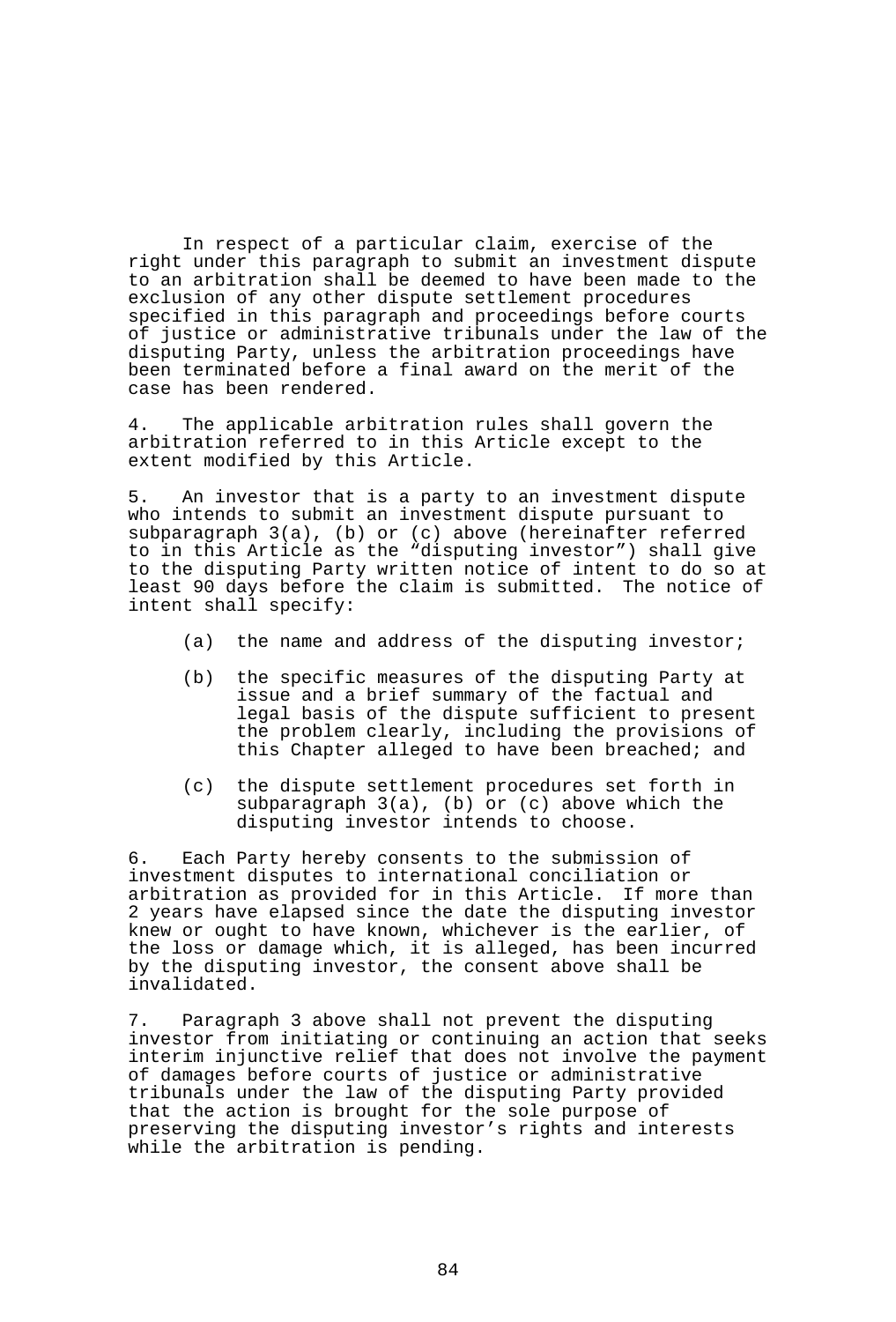8. Unless the disputing investor and the disputing Party (hereinafter referred to in this Article as the "disputing parties") agree otherwise, the arbitral tribunal shall comprise 3 arbitrators, one arbitrator appointed by each of the disputing parties and the third, who shall be the presiding arbitrator, appointed by agreement of the disputing parties. If the disputing investor or the disputing Party fails to appoint an arbitrator within 75 days from the date on which the investment dispute was submitted to arbitration, the Secretary-General of the International Centre for Settlement of Investment Disputes, upon request by either of the disputing parties, shall appoint, in his or her discretion, the arbitrator or arbitrators not yet appointed subject to the requirement of paragraphs 9 and 10 below.

9. Unless the disputing parties agree otherwise, the third arbitrator shall not be of the same nationality as the disputing investor, nor be a national of the disputing Party, nor have his or her usual place of residence in the Area of either of the Parties, nor be employed by either of the disputing parties at the time of his or her appointment.

10. Each of the disputing parties may indicate up to 3 nationalities, the appointment of arbitrators of which is unacceptable to it. In this event, the Secretary-General of the International Centre for Settlement of Investment Disputes may not appoint as an arbitrator any person whose nationality is indicated by any of the disputing parties.

11. Any arbitration under this Article shall be held in a country that is a party to the Convention on the Recognition and Enforcement of Foreign Arbitral Awards, done at New York on 10 June 1958, as may be amended.

12. Where an arbitral tribunal makes a final award against a disputing Party, it may award, separately or in combination, only:

- (a) payment of monetary damages and applicable interest; and
- (b) restitution of property, in which case the award shall provide that the disputing Party may pay monetary damages and any applicable interest in lieu of restitution.

 Costs may also be awarded in accordance with the applicable arbitration rules.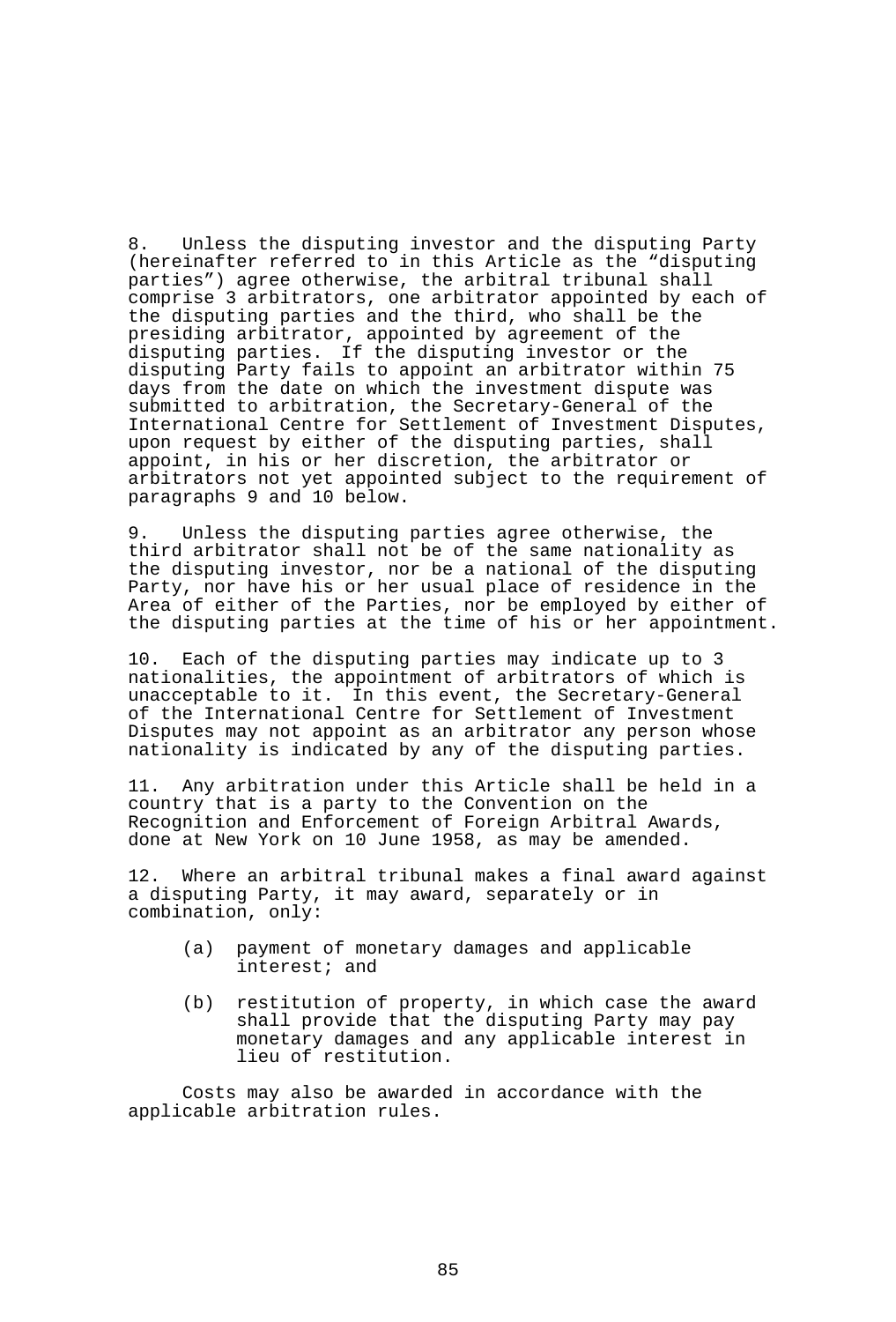13. Any arbitral award rendered pursuant to this Article shall be final and binding upon the disputing parties. Each Party shall carry out without delay the provisions of any such award and provide in its Area for the enforcement of such award in accordance with its relevant laws and regulations.

14. In an arbitration under this Article, a Party shall not assert, as a defense, counterclaim, right of set-off or otherwise, that the disputing investor has received or will receive, pursuant to an insurance or guarantee contract, indemnification or other compensation for all or part of its alleged damages.

- 15. This Article shall not apply to investment disputes:
	- (a) arising out of events which occurred, or to investment disputes which had been settled, prior to the entry into force of this Agreement;
	- (b) with respect to obligations under Article 97; and
	- (c) with respect to measures other than those relating to the management, conduct, operation, maintenance, use, enjoyment, and sale or other disposition of investments.

### Article 107 Special Formalities

 Notwithstanding Articles 93 and 96, each Party may prescribe special formalities in connection with investment activities of investors of the other Party in its Area, such as the compliance with registration requirements, provided that such special formalities do not impair the substance of the rights under this Chapter.

### Article 108 Temporary Safeguard Measures

1. A Party may adopt or maintain measures inconsistent with its obligations under Article 93 relating to crossborder capital transactions and Article 104:

- (a) in the event of serious balance-of-payments and external financial difficulties or threat thereof; or
- (b) in cases where, in exceptional circumstances, movements of capital cause or threaten to cause economic or financial crisis.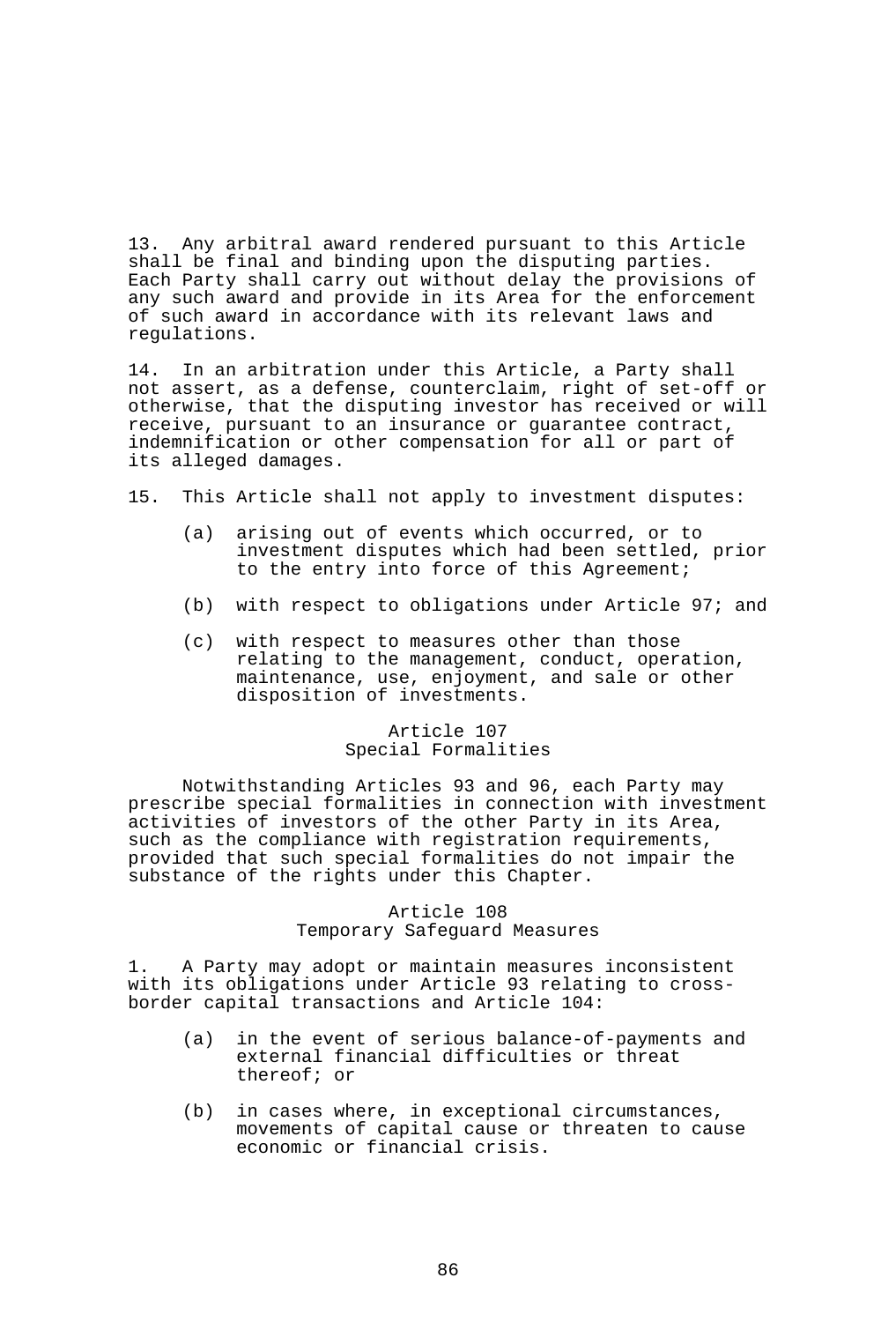- 2. The measures referred to in paragraph 1 above:
	- (a) shall ensure that the other Party is treated as favourably as any non-Party;
	- (b) shall be consistent with the Articles of Agreement of the International Monetary Fund, as may be amended;
	- (c) shall avoid unnecessary damage to the commercial, economic and financial interests of the other Party;
	- (d) shall not exceed those necessary to deal with the circumstances described in paragraph 1 above; and
	- (e) shall be temporary and be phased out progressively as the situation specified in paragraph 1 above improves.

3. In determining the incidence of such measures, a Party may give priority to the sectors which are more essential to its economic development. However, such measures shall not be adopted or maintained for the purposes of protecting a particular sector.

4. Any measures adopted or maintained under paragraph 1 above, or any changes therein, shall be promptly notified to the other Party.

5. The Party applying any measures in accordance with paragraph 1 above may, upon request by the other Party, commence consultations with the other Party promptly in order to review the measures adopted by the former Party.

6. Nothing in this Chapter shall be regarded as altering the rights enjoyed and obligations undertaken by a Party as a party to the Articles of Agreement of the International Monetary Fund, as may be amended.

Article 109 Prudential Measures and Measures to Ensure the Stability of the Macroeconomy or the Exchange Rate

1. Notwithstanding any other provisions of this Chapter, a Party shall not be prevented from taking: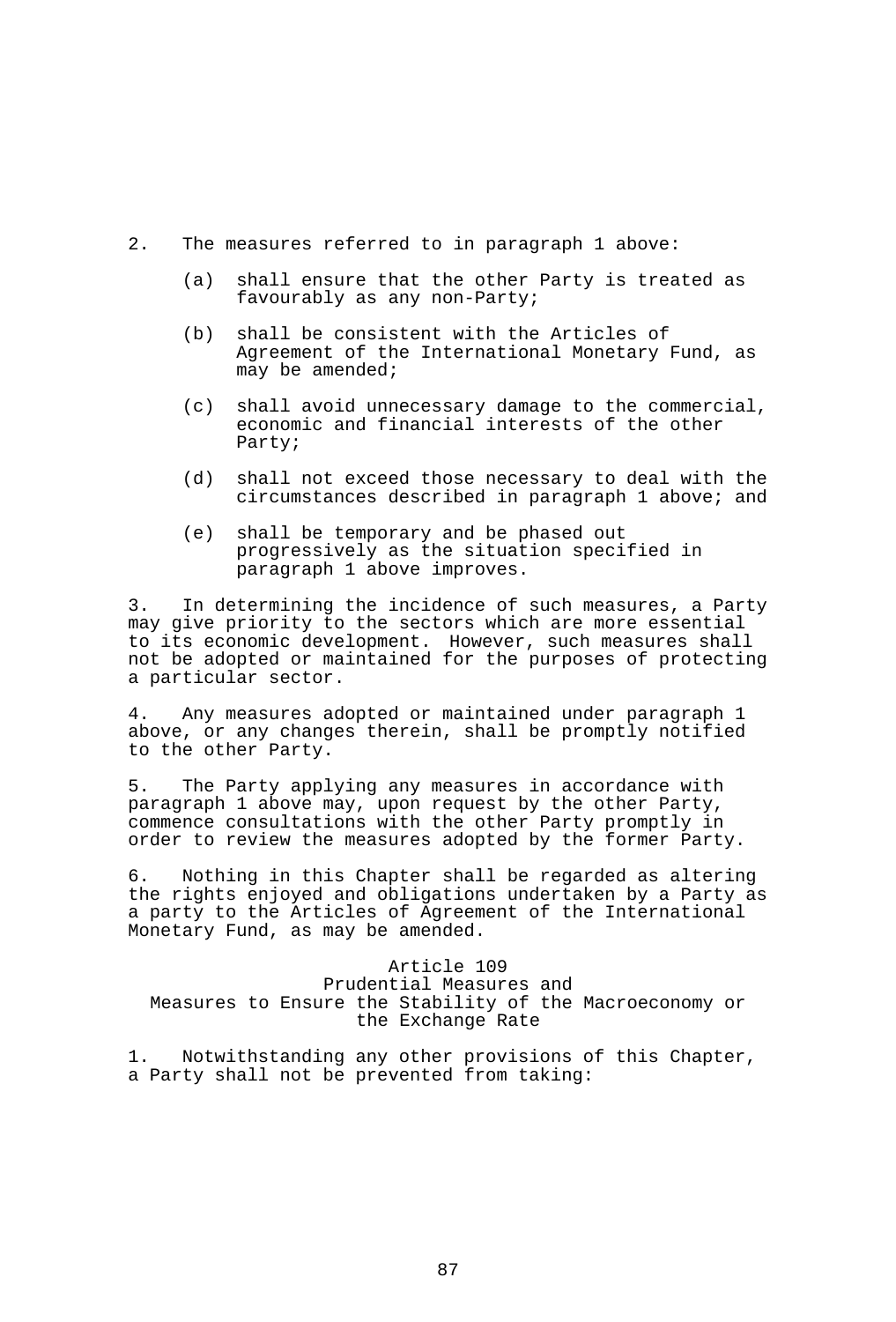- (a) measures for prudential reasons, including for the protection of investors, depositors, policy holders or persons to whom a fiduciary duty is owed by an enterprise supplying financial services, or to ensure the integrity and stability of the financial system; or
- (b) measures to ensure the stability of the macroeconomy or the exchange rate.
- Note: The measures referred to in subparagraph (b) above include measures relating to monetary policy or measures to deter speculative capital flows. Such measures shall be no more than necessary to meet the objectives of ensuring the stability of the macroeconomy or the exchange rate. Measures to ensure the stability of the macroeconomy or the exchange rate do not cover measures relating to promotion or protection of a particular sector.

2. Where such measures do not conform with the provisions of this Chapter, they shall not be used as a means of avoiding the Party's commitments or obligations under this Chapter.

#### Article 110

#### Taxation Measures as Expropriation

1. Article 102 shall apply to taxation measures, to the extent that such taxation measures constitute expropriation as provided for in paragraph 1 of Article 102.

2. Where paragraph 1 above applies, Articles 94 and 106 shall also apply in respect of taxation measures.

3. (a) No investor may invoke Article 102 as the basis for an investment dispute under Article 106, where it has been determined pursuant to subparagraph (b) below that the measure is not an expropriation.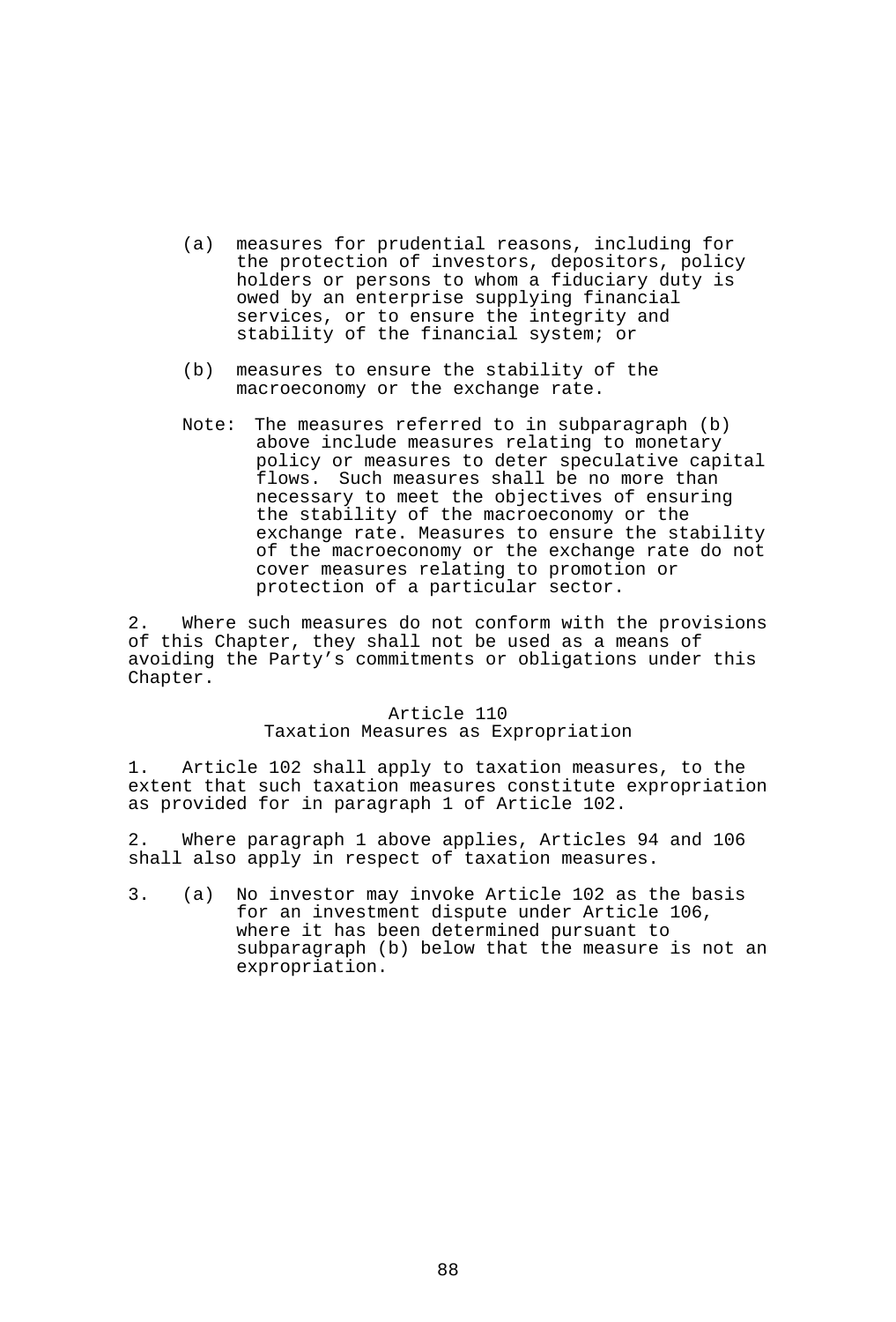- (b) The investor who seeks to invoke Article 102 with respect to a taxation measure shall refer the issue, at the time that it gives a written request under paragraph 5 of Article 106, to the competent authorities of both Parties to determine whether such a measure is not an expropriation. If the competent authorities of both Parties do not consider the issue or, having considered it, fail to determine that the measure is not an expropriation within a period of 180 days of such referral, the investor may submit its claim to arbitration under Article 106.
- (c) For the purpose of subparagraph (b) above, the term "competent authorities" means:
	- (i) in the case of Japan, the Minister of Finance or his authorised representative; and
	- (ii) in the case of Thailand, the Minister of Finance or his authorised representative.

### Article 111 Environmental Measures

 Each Party recognises that it is inappropriate to encourage investment by relaxing its environmental measures. To this effect, each Party shall not waive or otherwise derogate from such environmental measures as an encouragement for investment activities in its Area.

> Article 112 Denial of Benefits

1. A Party may deny the benefits of this Chapter to an investor of the other Party that is an enterprise of that other Party and to investments of such investor where the Party establishes that the enterprise is owned or controlled by persons of a non-Party and the denying Party:

- (a) does not maintain diplomatic relations with the non-Party; or
- (b) adopts or maintains measures with respect to the non-Party that prohibit transactions with the enterprise or that would be violated or circumvented if the benefits of this Chapter were accorded to the enterprise or to its investments.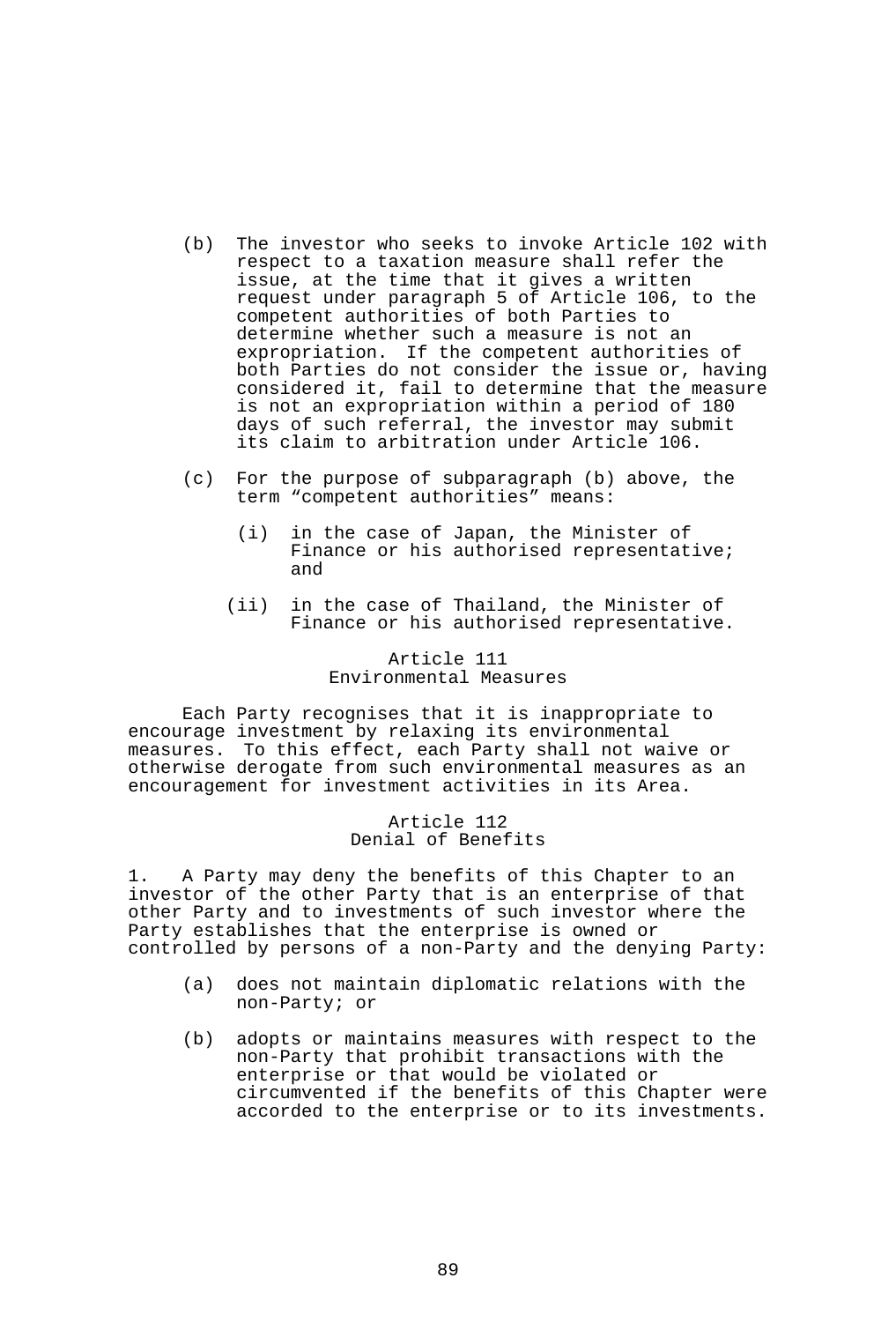2. A Party may deny the benefits of this Chapter to an investor of the other Party that is an enterprise of that other Party and to investments of such investor where the Party establishes that the enterprise is owned or controlled by persons of a non-Party and the enterprise has no substantive business operations in the Area of that other Party.

#### Article 113 Sub-Committee on Investment

1. For the purposes of the effective implementation and operation of this Chapter, a Sub-Committee on Investment (hereinafter referred to in this Article as "Sub-Committee") shall be established pursuant to Article 13.

- 2. The functions of the Sub-Committee shall be:
	- (a) reviewing the implementation and operation of this Chapter;
	- (b) exchanging information on any matters related to this Chapter;
	- (c) discussing any issues related to this Chapter as may be agreed upon;
	- (d) reporting the findings and the outcome of discussions of the Sub-Committee to the Joint Committee; and
	- (e) carrying out other functions which may be delegated by the Joint Committee in accordance with Article 13.

#### Article 114 Review

 The Parties shall enter into negotiations within 5 years after the date of entry into force of this Agreement for a general review of their commitments made under Articles 93 and 97 in all non-service sectors and shall enter into negotiation within the sixth year after the date of entry into force of this Agreement for a review of the provisions of paragraphs 4 and 6 of Article 90 and of Article 96.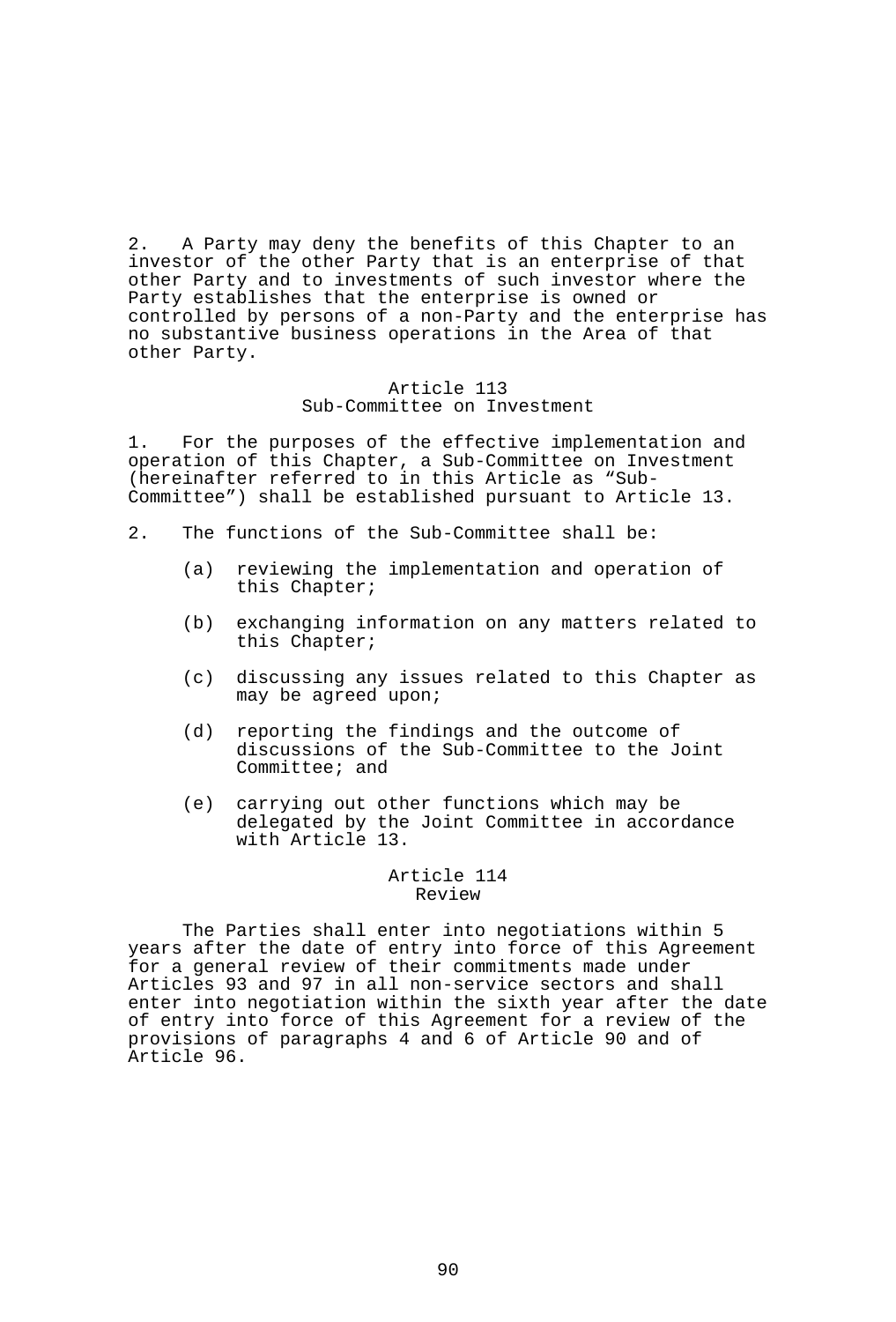## Chapter 9 Movement of Natural Persons

### Article 115 Scope and Coverage

1. This Chapter shall apply to measures affecting the movement of natural persons of a Party who enter the other Party and fall under one of the categories referred to in paragraph 1 of Article 117.

2. This Chapter shall not apply to measures affecting natural persons seeking access to the employment market of the Parties, nor shall it apply to measures regarding citizenship, residence or employment on a permanent basis.

3. This Chapter shall not prevent a Party from applying measures to regulate the entry of natural persons of the other Party into, or their temporary stay in, the former Party, including those measures necessary to protect the integrity of, and to ensure the orderly movement of natural persons across, its borders, provided that such measures are not applied in such a manner as to nullify or impair the benefits accruing to the other Party under the terms of a specific commitment.

Note: The sole fact of requiring a visa for natural persons of a certain nationality or citizenship and not for those of others shall not be regarded as nullifying or impairing benefits under a specific commitment.

> Article 116 Definition

For the purposes of this Chapter, the term "natural person of the other Party" means a natural person who resides in the other Party or elsewhere and who under the law of the other Party is a national of that other Party.

### Article 117 Specific Commitments

1. Each Party shall set out in Annex 7 the specific commitments it undertakes for any of the following categories:

- (a) short-term business visitors of the other Party;
- (b) intra-corporate transferees of the other Party;
- (c) investors of the other Party;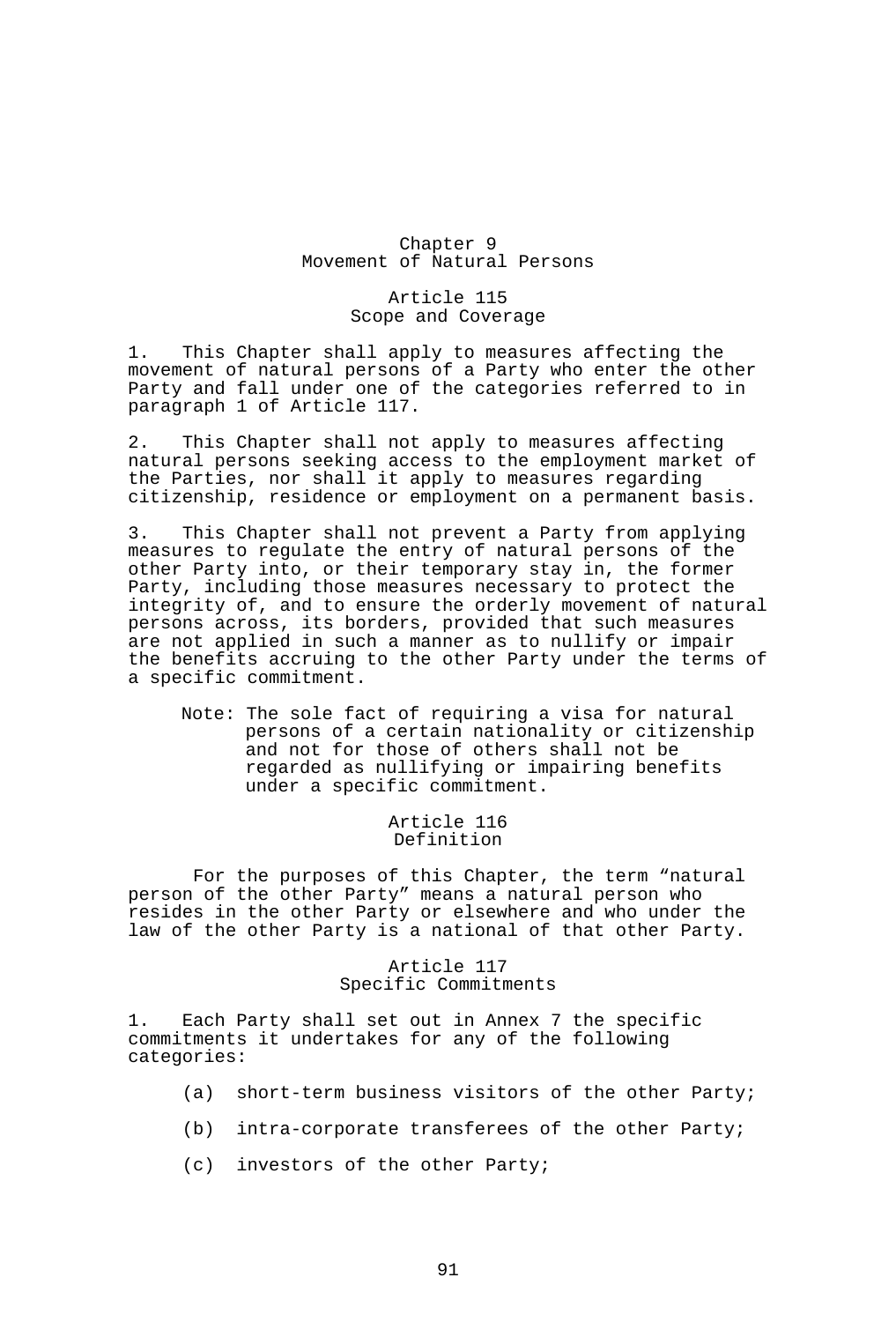- (d) natural persons of the other Party who engage in professional services;
- (e) natural persons of the other Party who engage in business activities, which require technology or knowledge at an advanced level or which require specialised skills belonging to particular fields of industry, on the basis of a personal contract with public or private organisations in the former Party; and
- (f) instructors of the other Party.

2. Natural persons covered by a specific commitment referred to in paragraph 1 above shall be granted entry and temporary stay in accordance with the terms and conditions of the specific commitment set out in Annex 7, provided that the natural persons comply with immigration laws and regulations applicable to entry and temporary stay which are not inconsistent with the provisions of this Chapter.

3. Neither Party shall impose or maintain any limitations on the total number of visas to be granted in the Parties to natural persons of the other Party under paragraph 1 above, unless otherwise specified in Annex 7.

#### Article 118 Requirements and Procedures Relating to the Movement of Natural Persons

1. Each Party shall publish or otherwise make available to the other Party on the date of entry into force of this Agreement, with respect to natural persons covered by that Party's specific commitments under this Chapter, information on requirements and procedures necessary for an effective application for the grant of entry into, initial or renewal of temporary stay in and, where applicable, permission to work in, and a change of status of temporary stay in, that Party.

2. Each Party shall endeavour to provide, upon request by a natural person of the other Party, information on requirements and procedures referred to in paragraph 1 above.

3. Each Party shall endeavour to promptly inform the other Party of the introduction of any new requirements and procedures, or changes in any existing requirements and procedures referred to in paragraph 1 above that affect the effective application for the grant of entry into, initial or renewal of temporary stay in and, where applicable, permission to work in, and a change of status of temporary stay in, that Party.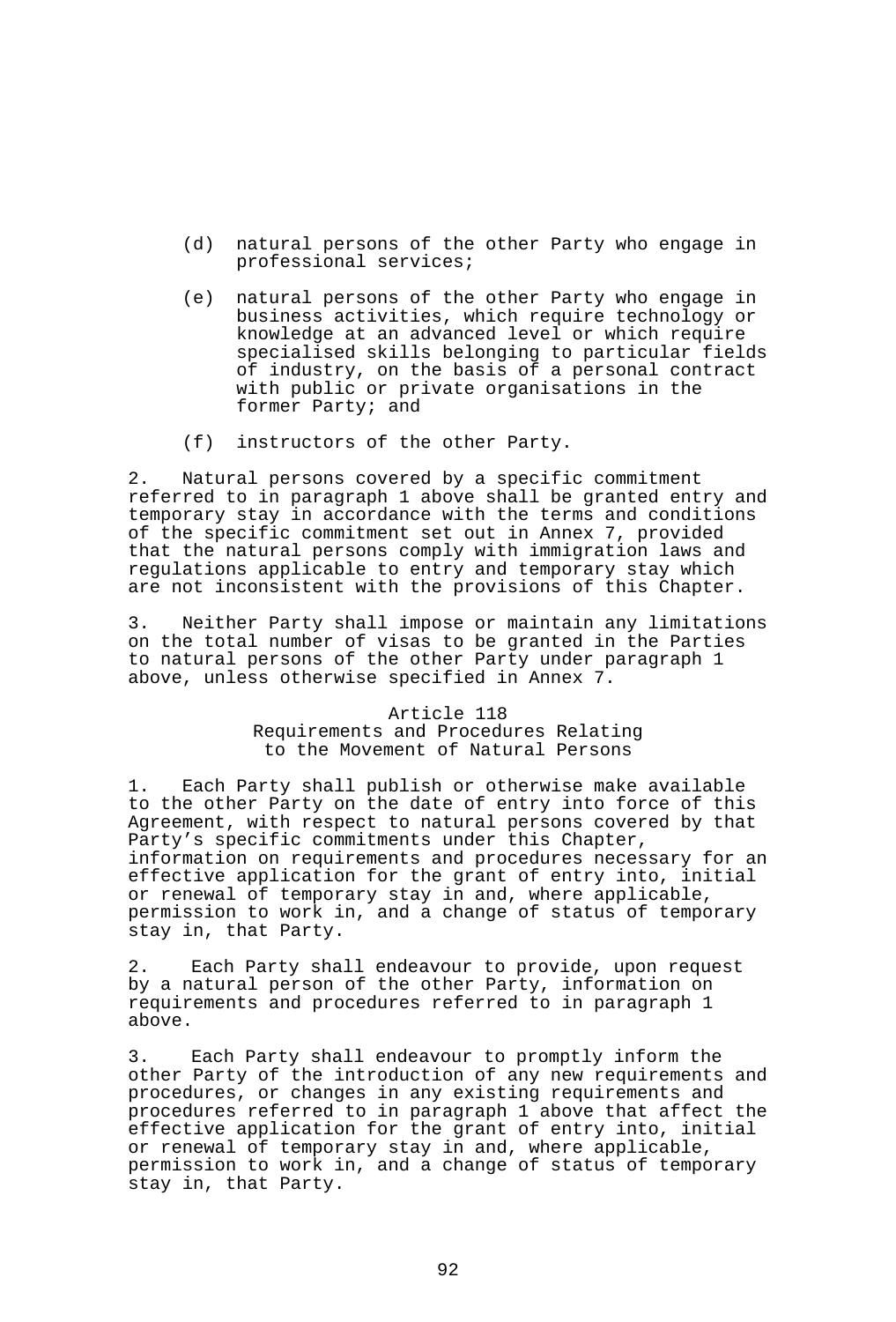4. Each Party shall ensure that fees charged by its competent authorities on application referred to in paragraph 1 above do not in themselves represent an unjustifiable impediment to movement of natural persons under this Chapter.

5. Each Party shall endeavour, to the maximum extent possible, to take measures to simplify the requirements and to facilitate and expedite the procedures relating to the movement of natural persons of the other Party within the framework of its laws and regulations. Specific commitments on such measures shall be set out in Annex 7.

# Article 119 Mutual Recognition

1. For the purposes of facilitating movement of natural persons under this Chapter, a Party may recognise the education or experience obtained, requirements met, or licences or certifications granted in the other Party for the purposes of the fulfilment, in whole or in part, of its standards or criteria for the authorisation, licensing or certification of natural persons of the other Party.

2. Recognition referred to in paragraph 1 above, which may be achieved through harmonisation or otherwise, may be based upon an agreement or arrangement between the Parties or may be accorded unilaterally.

3. Where a Party recognises, by agreement or arrangement between the Party and a non-Party or unilaterally, the education or experience obtained, requirements met or licences or certifications granted in the non-Party, the Party shall accord the other Party an adequate opportunity to demonstrate that the education or experience obtained, requirements met or licences or certifications granted in the other Party should also be recognised.

### Article 120

Sub-Committee on Movement of Natural Persons

1. For the purposes of the effective implementation and operation of this Chapter, a Sub-Committee on Movement of Natural Persons (hereinafter referred to in this Article as "Sub-Committee") shall be established pursuant to Article 13.

- 2. The functions of the Sub-Committee shall be:
	- (a) reviewing the implementation and operation of this Chapter;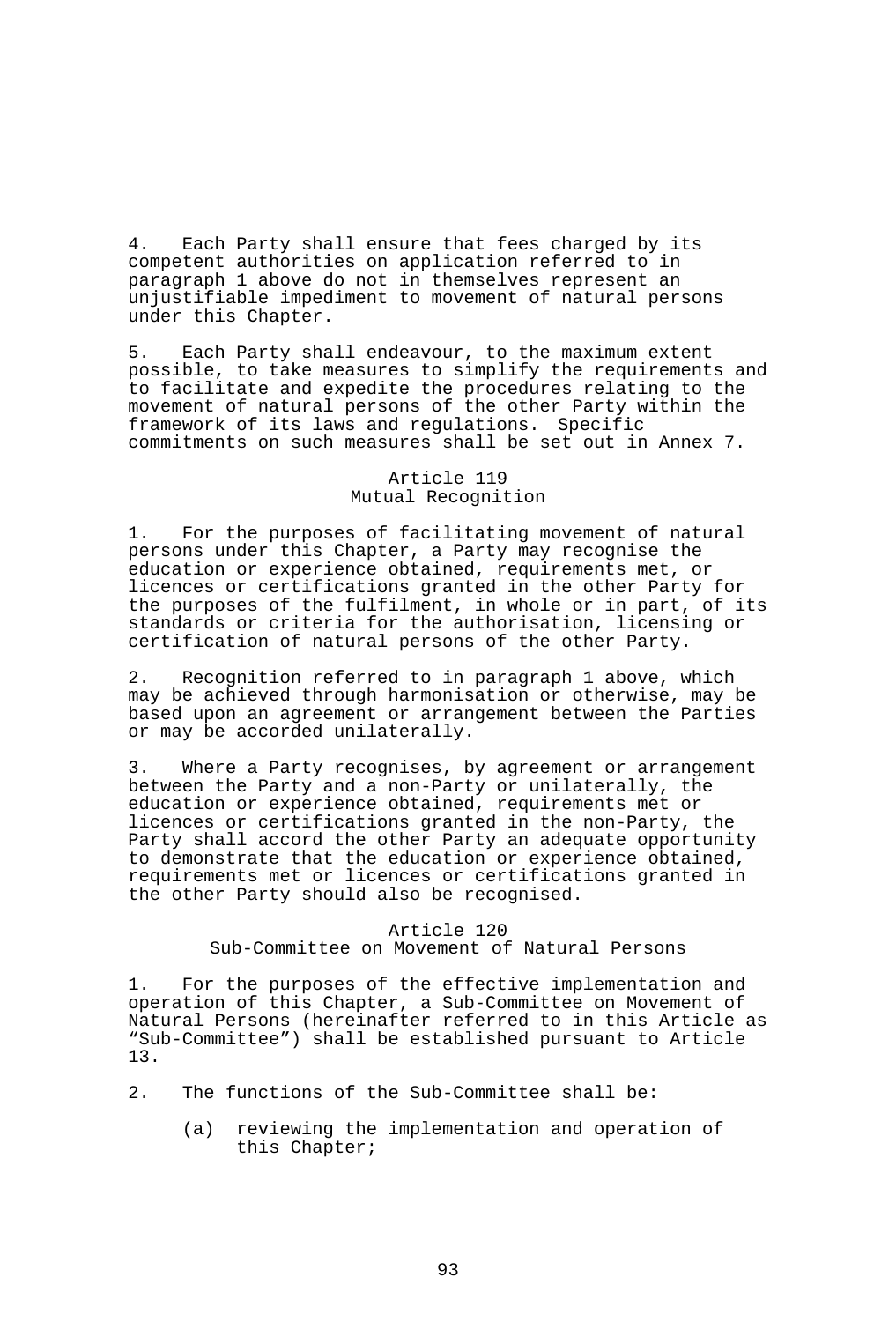- (b) reviewing the scope of the commitments of the Parties under this Chapter including seeking possibilities for the Parties to make commitments that are not included in the specific commitments under paragraph 1 of Article 117, taking into account the Parties' respective needs and mutual benefits;
- (c) discussing any issues related to this Chapter as may be agreed upon;
- (d) reporting the findings of the Sub-Committee to the Joint Committee; and
- (e) carrying out other functions which may be delegated by the Joint Committee pursuant to Article 13.

3. The Sub-Committee shall work in close consultation with the Special Sub-Committee on Mutual Recognition provided for under subparagraph 6 below and shall take into consideration the findings of the Special Sub-Committee referred to in subparagraph 6(b)(v) below.

4. The Sub-Committee shall be composed of representatives of the Governments of the Parties.

- 5. The Sub-Committee shall meet at least once a year.
- 6. (a) For the purposes of the effective implementation and operation of Article 119, the Sub-Committee shall establish a Special Sub-Committee on Mutual Recognition (hereinafter referred to in this Article as "Special Sub-Committee").
	- (b) The functions of the Special Sub-Committee shall be:
		- (i) reviewing the implementation and operation of the said Article;
		- (ii) seeking possibilities for the Parties to make commitments on matters referred to in the said Article, taking into account the Parties' respective needs and mutual benefits;
		- (iii) identifying areas for and ways of furthering cooperation between the Parties in the matters concerning mutual recognition;
			- (iv) discussing any issues related to the said Article as may be agreed upon; and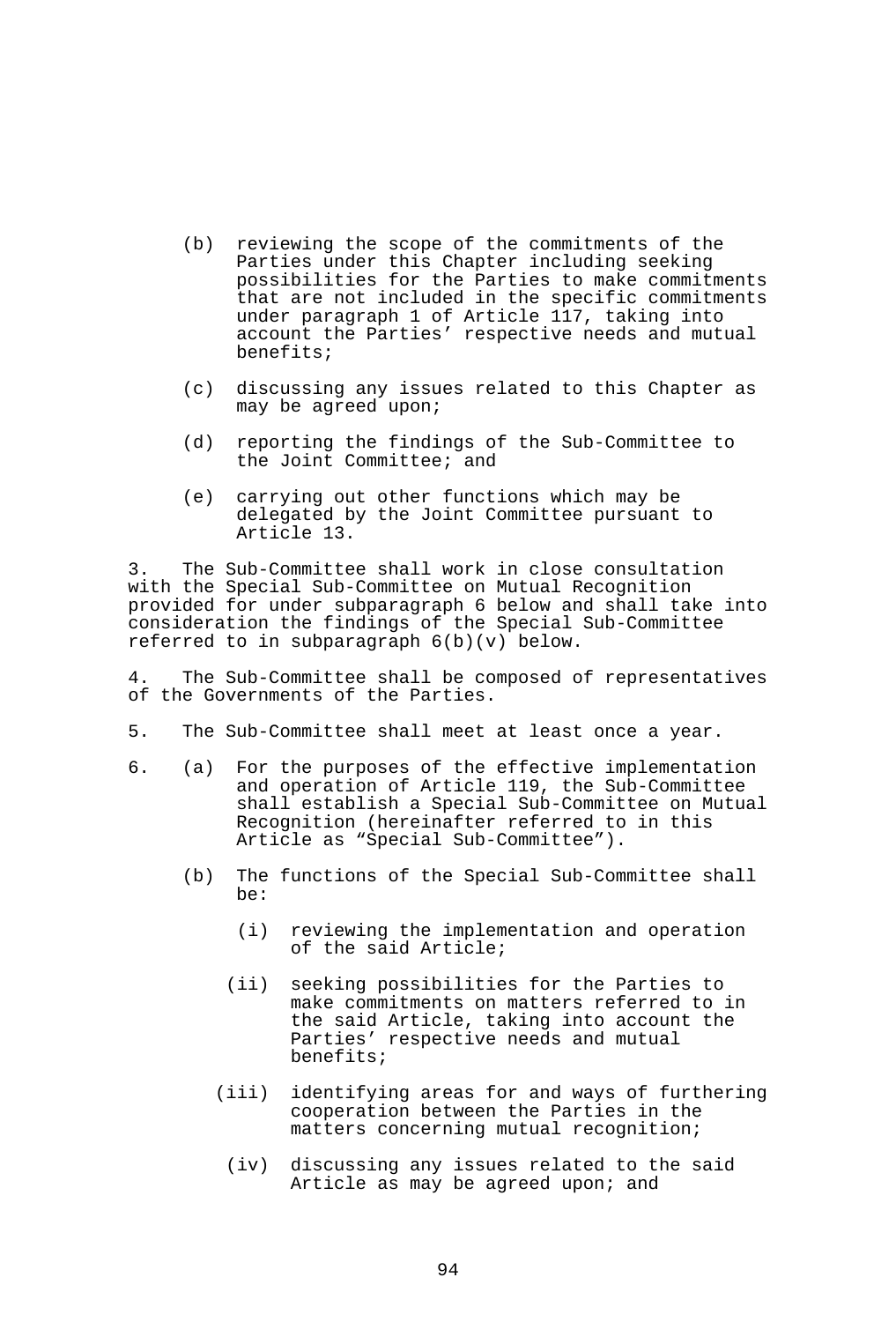(v) reporting the findings of the Special Sub-Committee, through the Sub-Committee, to the Joint Committee.

# Article 121 Further Negotiations

 The Parties shall, after the date of the entry into force of this Agreement, enter into negotiations with each other in accordance with Annex 7.

> Chapter 10 Intellectual Property

Article 122 General Provisions

1. The Parties shall grant and ensure adequate, effective and non-discriminatory protection of intellectual property, promote efficiency and transparency in the administration of intellectual property protection system, and provide for measures for the enforcement of intellectual property rights against infringement, counterfeiting and piracy, in accordance with the provisions of this Chapter and the international agreements to which both Parties are parties.

2. Intellectual property referred to in this Chapter shall mean all categories of intellectual property:

- (a) that are subject of Articles 130 through 137; or
- (b) that are under the TRIPS Agreement or the relevant international agreements referred to in the TRIPS Agreement.

3. The Parties recognise the importance of the international agreements which provide the international standards of protection of intellectual property.

4. The Parties reaffirm their commitment to comply with the obligations set out in the following international agreements and the cited provisions thereof:

- (a) the TRIPS Agreement;
- (b) the Berne Convention; and
- (c) Articles 1 through 12, and Article 19 of the Paris Convention.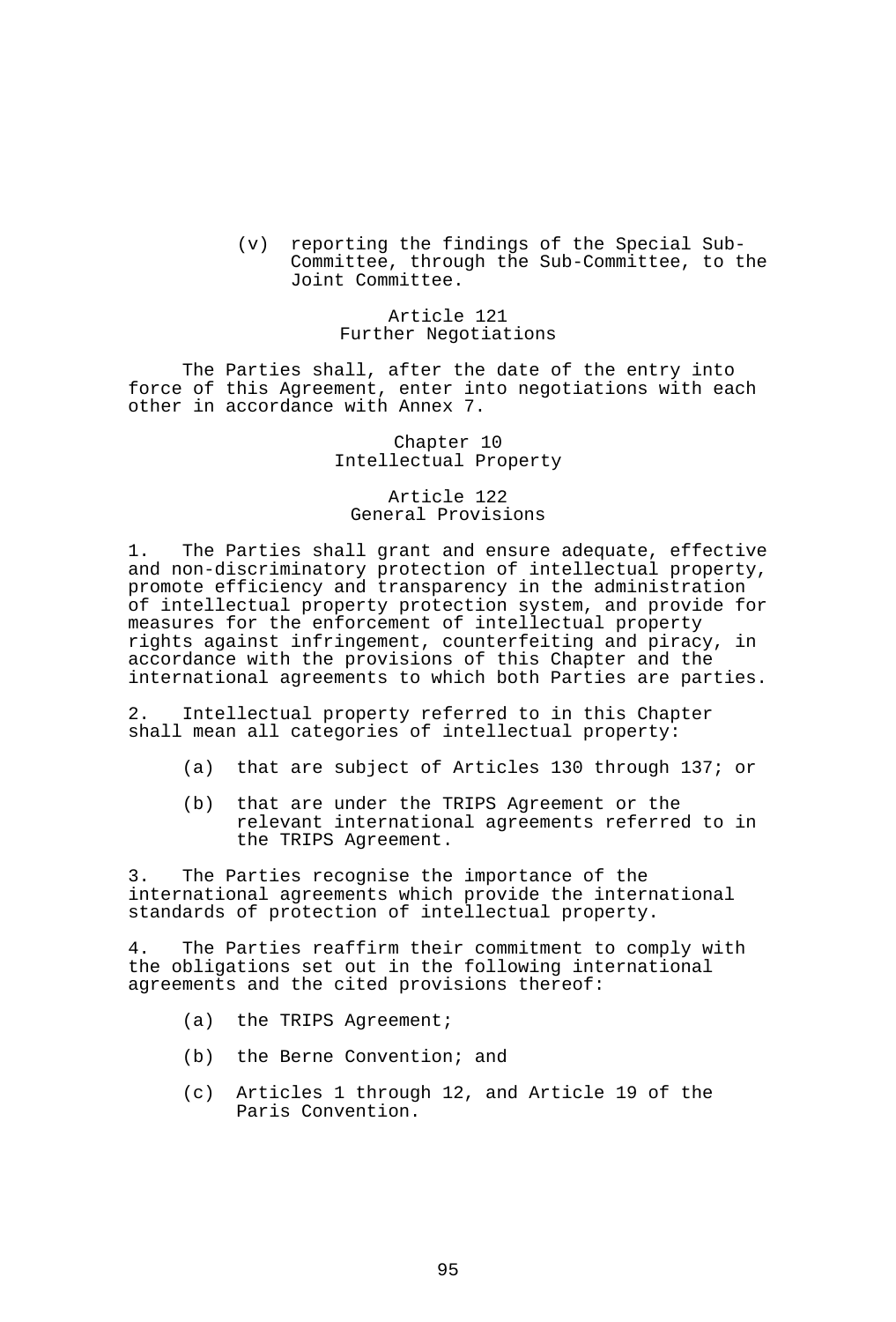### Article 123 Definitions

For the purposes of this Chapter:

- (a) the term "Berne Convention" means the Berne Convention for the Protection of Literary and Artistic Works of 9 September 1886, as amended and as may be amended;
- (b) the term "Nice Agreement" means the Nice Agreement Concerning the International Classification of Goods and Services for the Purposes of the Registration of Marks of 15 June 1957, as amended and as may be amended;
- (c) the term "Paris Convention" means the Paris Convention for the Protection of Industrial Property of 20 March 1883, as amended and as may be amended;
- (d) the term "rights management information" means information which identifies a work, performance or phonogram; the author of the work, the performer of the performance or the producer of the phonogram; the owner of any right in the work, performance, or phonogram; or information about the terms and conditions of the use of the work, performance, or phonogram; and any numbers or codes that represent such information, when any of these items of information is attached to a copy of a work, a fixed performance or a phonogram or appears in connection with the communication or making available of a work, a fixed performance or a phonogram to the public; and
- (e) the term "Strasbourg Agreement" means the Strasbourg Agreement Concerning the International Patent Classification of 24 March 1971, as amended and as may be amended.

### Article 124 National Treatment

 Each Party shall accord to nationals of the other Party treatment no less favourable than the treatment it accords to its own nationals with regard to the protection of intellectual property in accordance with Articles 3 and 5 of the TRIPS Agreement.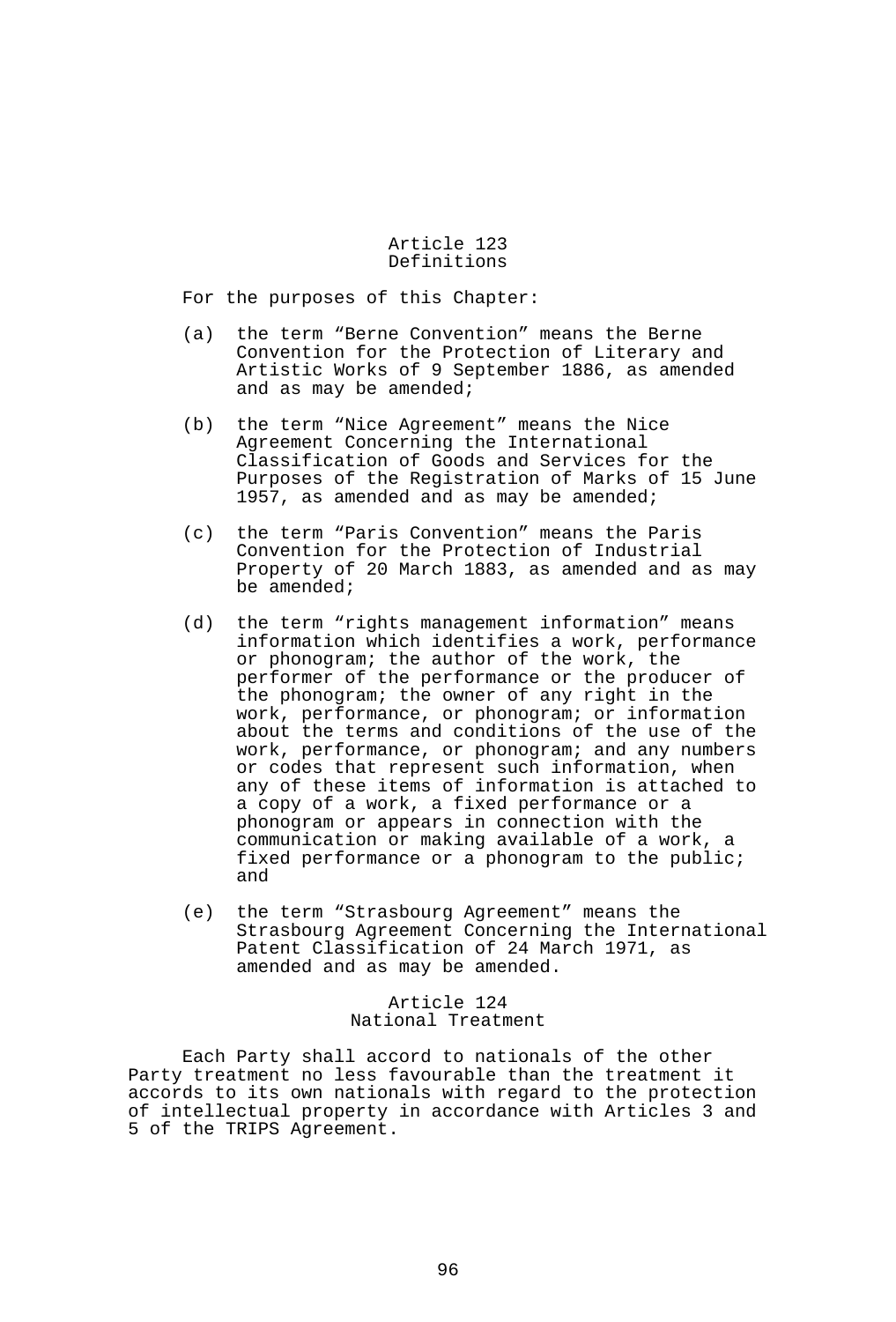Note: For the purposes of this Chapter, "nationals" shall have the same meaning as in the TRIPS Agreement. For the purposes of Articles 124 and 125, "protection" shall include matters affecting the availability, acquisition, scope, maintenance and enforcement of intellectual property rights as well as those matters affecting the use of intellectual property rights specifically addressed in this Chapter.

### Article 125 Most-Favoured-Nation Treatment

 Each Party shall accord to nationals of the other Party treatment no less favourable than the treatment it accords to the nationals of a non-Party with regard to the protection of intellectual property in accordance with Articles 4 and 5 of the TRIPS Agreement.

### Article 126 Streamlining and Harmonisation of Procedural Matters

1. For the purposes of providing efficient administration of intellectual property protection system, each Party shall take appropriate measures to streamline its administrative procedures concerning intellectual property.

2. Applications for and grants of patents and publications thereof shall, to the fullest extent possible, be classified in accordance with the international patent classification system established under the Strasbourg Agreement. Applications for registrations of and registrations of trademarks for goods and services and publication thereof shall, to the fullest extent possible, be classified in accordance with the international classification system of goods and services established under the Nice Agreement.

3. Each Party shall ensure that any filing of an application for a patent, or for a registration of a utility model, or of an industrial design, or of a trademark that is equivalent to a regular national filing be recognised as giving rise to the right of priority stipulated in Article 4 of the Paris Convention.

Note: For the purposes of this paragraph, "regular national filing" means any filing that is adequate to establish the date on which the application was filed in any party to the Paris Convention or member of the World Trade Organization (hereinafter referred to in this Chapter as "the WTO"), whatever may be the subsequent fate of the application.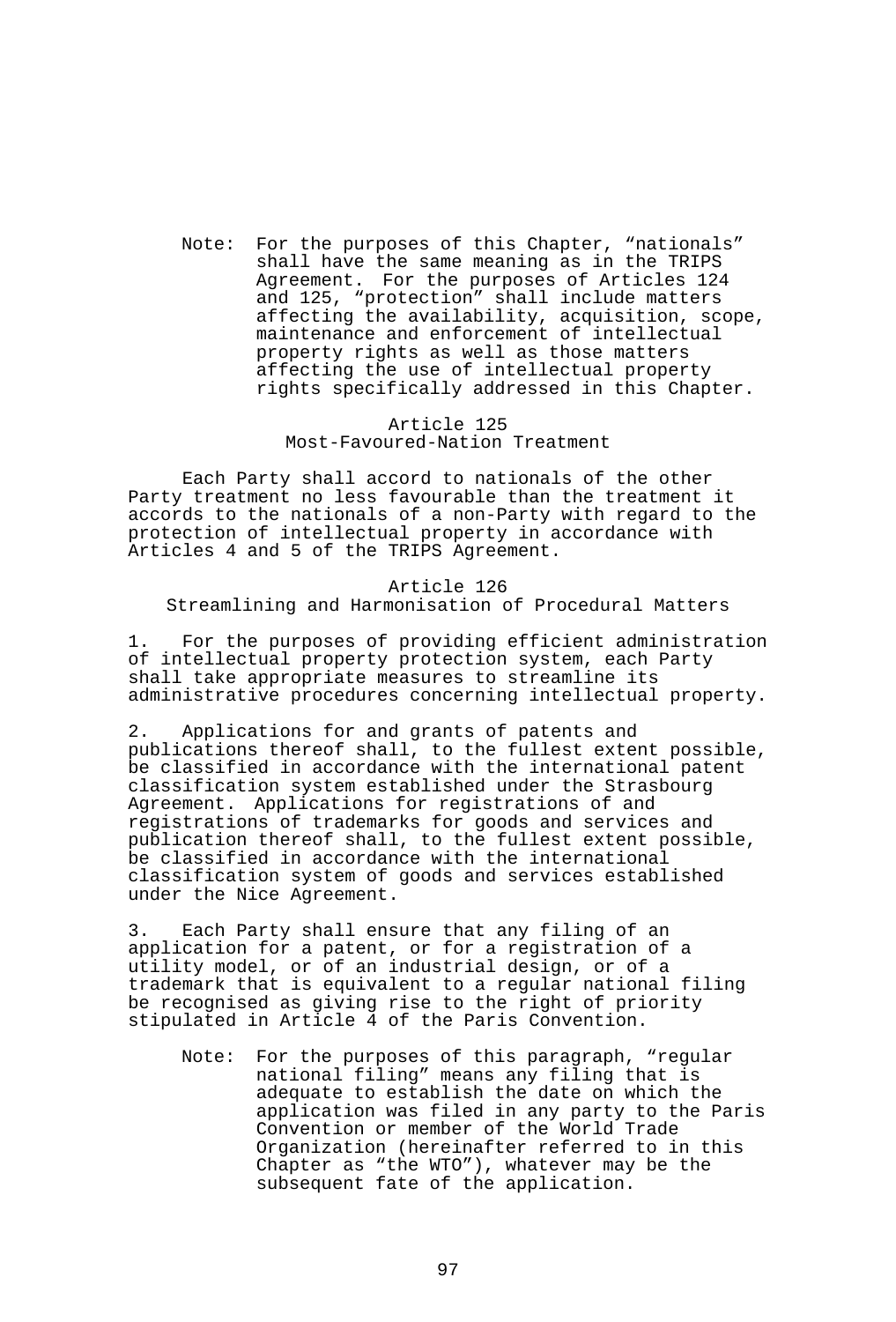### Article 127 Transparency

 For the purposes of further promoting transparency in the administration of intellectual property protection system, each Party shall, in accordance with its laws and regulations, take appropriate measures to:

- (a) publish or make easily available to the public information on applications for and grants of patents and applications for registrations of and registrations of utility models, industrial designs, trademarks, layout-designs of integrated circuits and new varieties of plants, and information contained in the files thereof held by the competent authorities;
- (b) make easily available to the public information on applications for the suspension by the customs authority of the release of goods infringing intellectual property rights; and
- (c) make easily available to the public information (including statistical information) on its efforts to provide effective enforcement of intellectual property rights and other information with regard to intellectual property protection system.

#### Article 128

### Promotion of Public Awareness Concerning Protection of Intellectual Property

 The Parties shall take necessary measures to enhance public awareness of protection of intellectual property including educational and dissemination projects on the use of intellectual property as well as on the enforcement of intellectual property rights.

### Article 129 Objectives

1. The protection and enforcement of intellectual property rights should contribute to the promotion of technological innovation and to the transfer and dissemination of technology, to the mutual advantage of producers and users of technological knowledge and in a manner conducive to social and economic welfare, and to a balance of rights and obligations.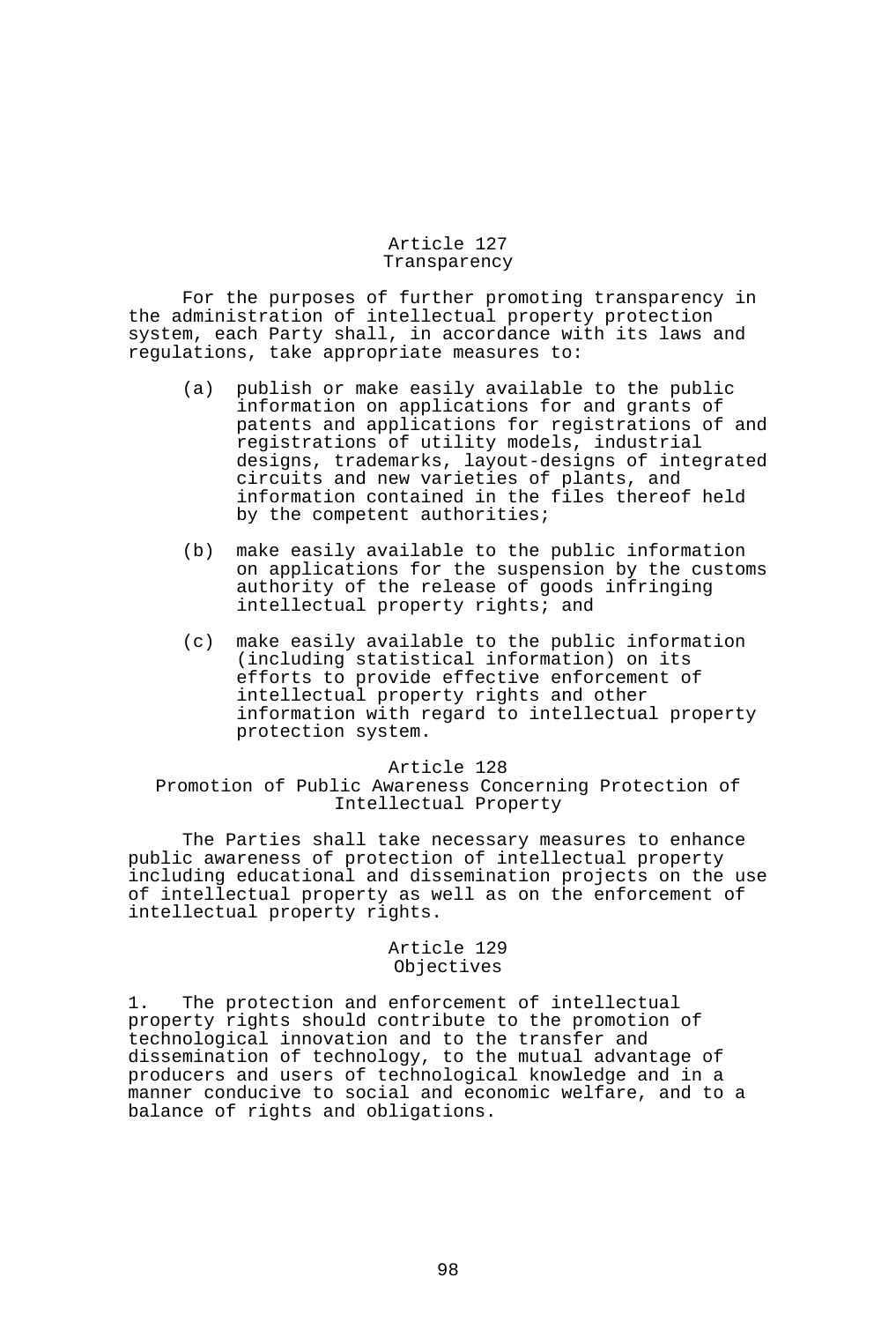2. This Chapter should be interpreted and implemented in a manner supportive of the Parties' rights to take measures to protect public health in accordance with the TRIPS Agreement and the decisions by the Ministerial Conference or the General Council of the WTO, related to the TRIPS Agreement and public health.

#### Article 130 Patents

1. Patents shall be available for any inventions, whether products or processes, in all fields of technology, provided that they are new, involve an inventive step and are capable of industrial application in accordance with Article 27 of the TRIPS Agreement.

2. Each Party shall ensure that a claimed invention shall not be new, if it is publicly known, described in a publication distributed or made available to the public through telecommunication line in either Party or in any non-Party before the filing date of the patent application for the invention or, where priority is claimed, the priority date of the application, in accordance with its laws and regulations.

3. Each Party shall ensure that any patent application shall not be rejected solely on the grounds that the subject matter claimed in the application is related to a naturally occurring micro-organism.

### Article 131 Industrial Designs

1. Each Party shall provide for the protection of independently created industrial designs that are new or original in accordance with Article 25 of the TRIPS Agreement.

2. Each Party shall ensure that a claimed industrial design shall not be new, if it is publicly known or described in a publication distributed in either Party or in any non-Party before the filing date of the application for the registration of the industrial design or, where priority is claimed, the priority date of the application, in accordance with its laws and regulations.

3. Each Party shall ensure that the owner of a protected industrial design shall have the right to prevent third parties not having the owner's consent from making, selling or importing articles bearing or embodying a design which is a copy, or substantially a copy of the protected design, when such acts are undertaken for commercial purposes.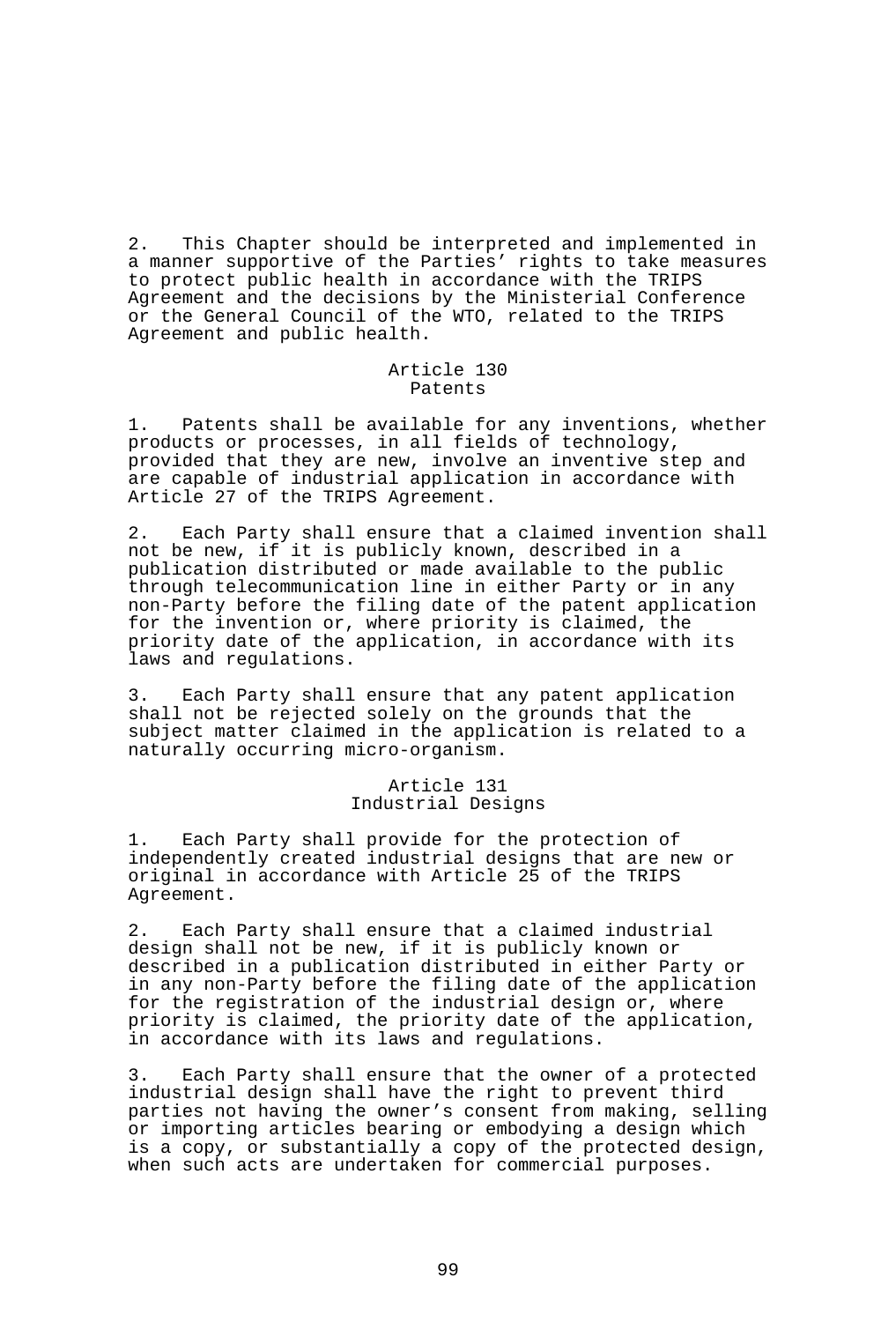## Article 132 Trademarks for Goods and Services

1. Each Party shall ensure that the owner of a registered trademark shall have the exclusive right to prevent all third parties not having the owner's consent from using in the course of trade identical or similar signs for goods or services which are identical or similar to those in respect of which the trademark is registered, where such use would result in a likelihood of confusion.

2. Each Party shall provide, in at least one of the following circumstances, that the registration of a trademark, which is identical or similar to a trademark well-known in either Party or in any non-Party as indicating the goods or services of another person shall be refused or cancelled:

- (a) if use of that trademark is for unfair intentions, *inter alia*, intention to gain an unfair profit or intention to cause damage to such person; or
- (b) if the public might be confused as to the owner or origin of the goods or services.

### Article 133 Copyright and Related Rights

1. Each Party shall endeavour to provide to authors, performers and producers of phonograms the exclusive right of authorising the making available to the public of their works, performances fixed in phonograms and phonograms, respectively, by wire or wireless means, in such a way that members of the public may access them from a place and at a time individually chosen by them.

2. Each Party shall endeavour to provide adequate legal protection and effective legal remedies against the circumvention of effective technological measures that are used by authors, performers or producers of phonograms in connection with the exercise of their rights under the laws and regulations of the Party and that restrict acts, in respect of their works, performances or phonograms, which are not authorised by the authors, performers or producers of phonograms concerned or permitted by the laws and regulations of the Party.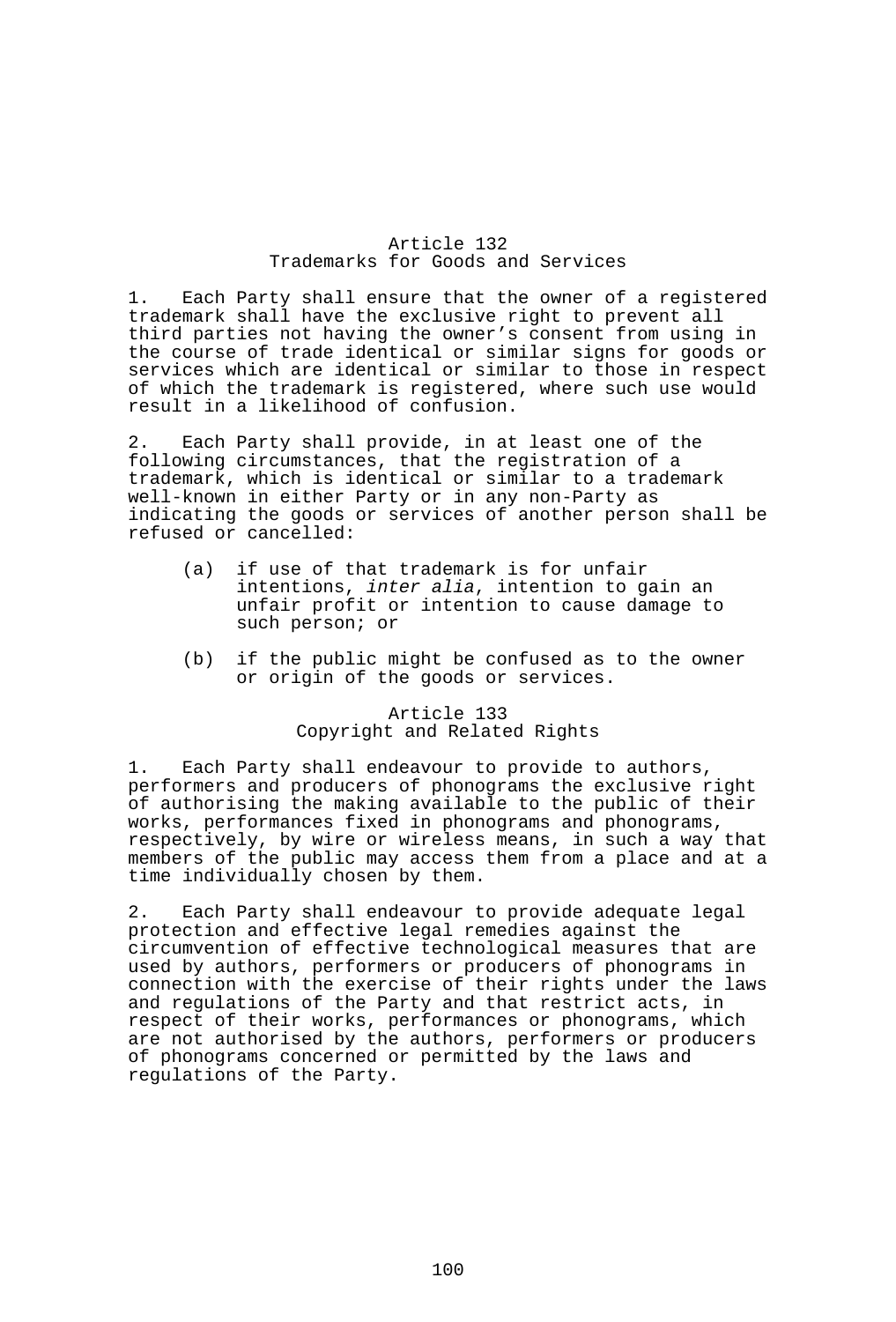3. Each Party shall endeavour to provide adequate and effective legal remedies against any person knowingly performing any of the following acts knowing, or with respect to civil remedies having reasonable grounds to know, that it will induce, enable, facilitate or conceal an infringement of copyright or related rights:

- (a) to remove or alter any electronic rights management information without authority; and
- (b) to distribute, import for distribution, broadcast, communicate or make available to the public, without authority, works, copies of works, performances, copies of fixed performances or phonograms knowing that electronic rights management information has been removed or altered without authority.

4. Each Party shall, in accordance with its laws and regulations, take appropriate measures to facilitate the activities to be conducted by the collective management organisations for copyright and related rights in that Party.

### Article 134 Geographical Indications

1. Each Party shall ensure, in accordance with its laws and regulations and in conformity with relevant international agreements to which both Parties are parties, protection of geographical indications with regard to any goods.

2. The Parties shall exchange views on issues relating to protection of geographical indications including any strengthening of such protection. The Sub-Committee on Intellectual Property referred to in Article 143 shall provide a forum for this purpose.

## Article 135 New Varieties of Plants

1. The Parties recognise the importance of protecting new varieties of plants in a manner based on international standards. For this purpose, each Party shall ensure that rights relating to new varieties of plants are adequately protected.

2. Each Party shall, having due regard to concerns of the other Party, endeavour to protect as many plant genera or species as possible in a manner stated in paragraph 1 above as early as practicable.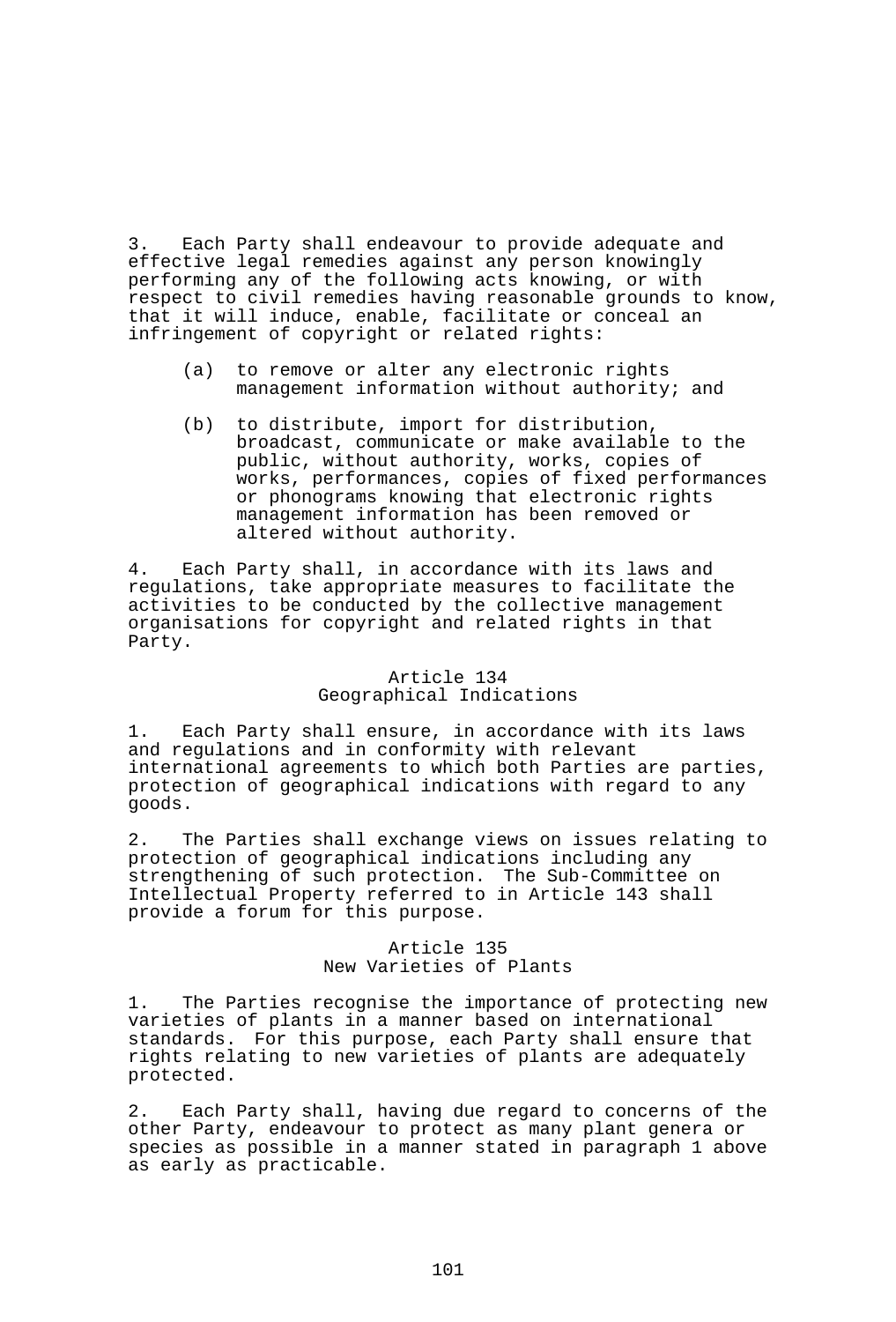3. Notwithstanding Articles 124 and 125, each Party may, in accordance with its laws and regulations, limit the scope of the plant genera or species for which the Party accords the rights referred to in paragraph 1 above to the nationals of the other Party to the genera or species for which the other Party accords the rights to the nationals of the former Party.

### Article 136 Unfair Competition

1. Each Party shall provide for effective protection against unfair competition.

2. Any act of competition contrary to honest practices in industrial or commercial matters constitutes an act of unfair competition. The following acts of unfair competition, in particular, shall be prohibited:

- (a) all acts of such a nature as to create confusion by any means whatever with the establishment, the goods, or the industrial or commercial activities, of a competitor;
- (b) false allegations in the course of trade of such a nature as to discredit the establishment, the goods, or the industrial or commercial activities, of a competitor; and
- (c) indications or allegations the use of which in the course of trade is liable to mislead the public as to the nature, the manufacturing process, the characteristics, the suitability for their purpose, or the quantity, of the goods.

3. Each Party shall establish appropriate remedies to prevent or punish the acts of unfair competition referred to in subparagraph 2(a) through (c) above.

# Article 137 Protection of Undisclosed Information

 Each Party shall ensure in its laws and regulations adequate and effective protection of undisclosed information in accordance with Article 39 of the TRIPS Agreement.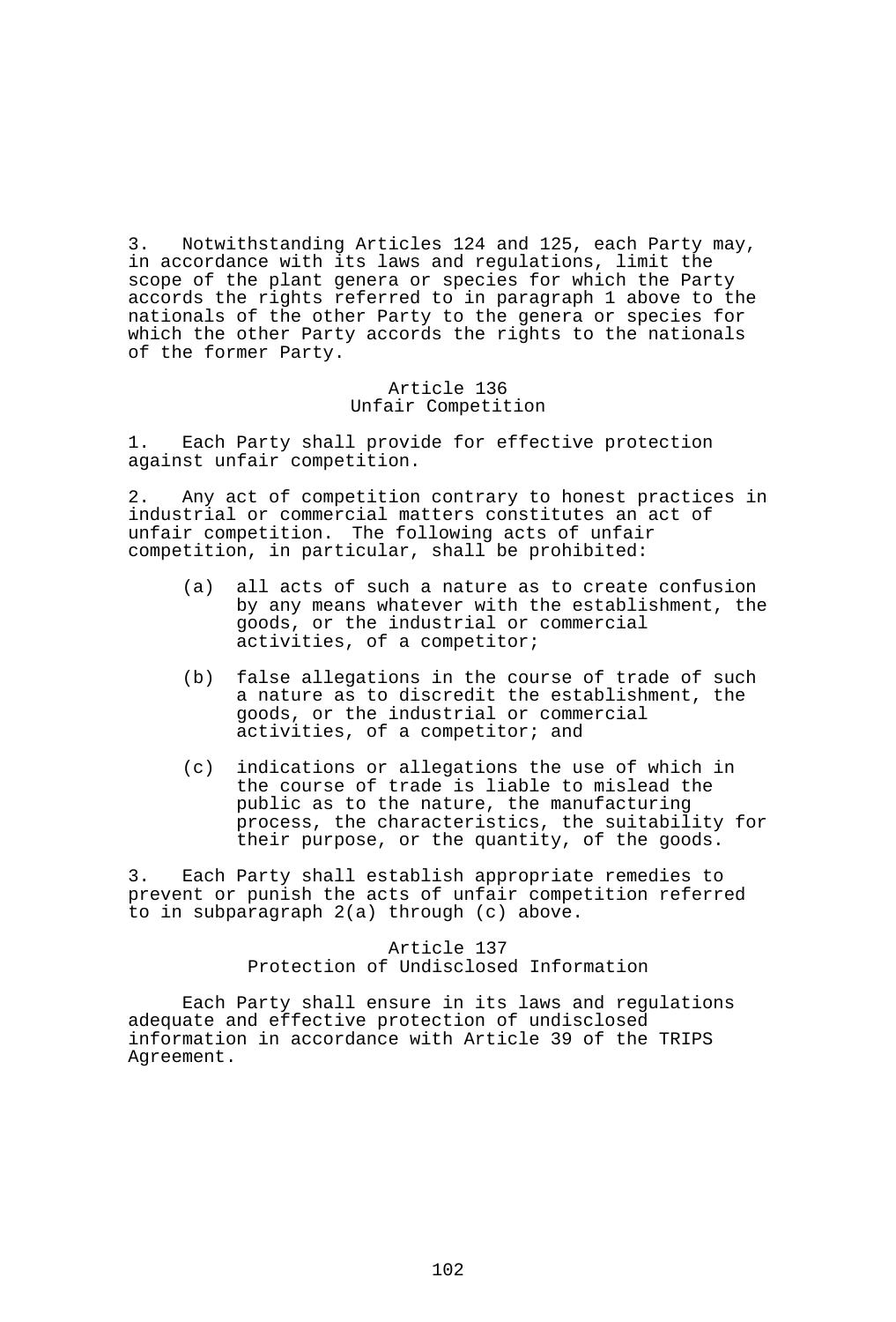### Article 138 Enforcement – Border Measures

1. Each Party shall, in accordance with Article 51 and 52 of the TRIPS Agreement, provide for procedures concerning the suspension by the customs authority of the release of infringing goods at least in cases of infringement of trademarks and copyrights and related rights.

2. Each Party shall ensure that the procedures referred to in paragraph 1 above do not impose upon the right holders who filed the applications for such procedures overly burdensome requirements concerning provision of evidence of infringement.

3. Where the competent authorities of a Party has decided to suspend the release of goods infringing trademarks, or copyrights or related rights, the competent authorities of that Party shall, in accordance with that Party's laws and regulations, inform the right holder of the names and addresses of the consignor and the importer of the goods in question.

4. Each Party shall ensure, in cases of infringement of trademarks or copyrights or related rights, that its competent authorities may initiate border measures *ex officio*, without the need for an application by the right holder whose intellectual property rights have been infringed.

5. Each Party shall ensure that its competent authorities do not allow the re-exportation of the goods infringing trademarks or copyrights or related rights other than in exceptional circumstances.

### Article 139 Enforcement – Civil Remedies

 Each Party shall ensure that the right holder of intellectual property has the right to claim against the infringer damages adequate to compensate for the injury the right holder has suffered because of an infringement of that person's intellectual property right by an infringer who knowingly, or with reasonable grounds to know, engaged in infringing activity.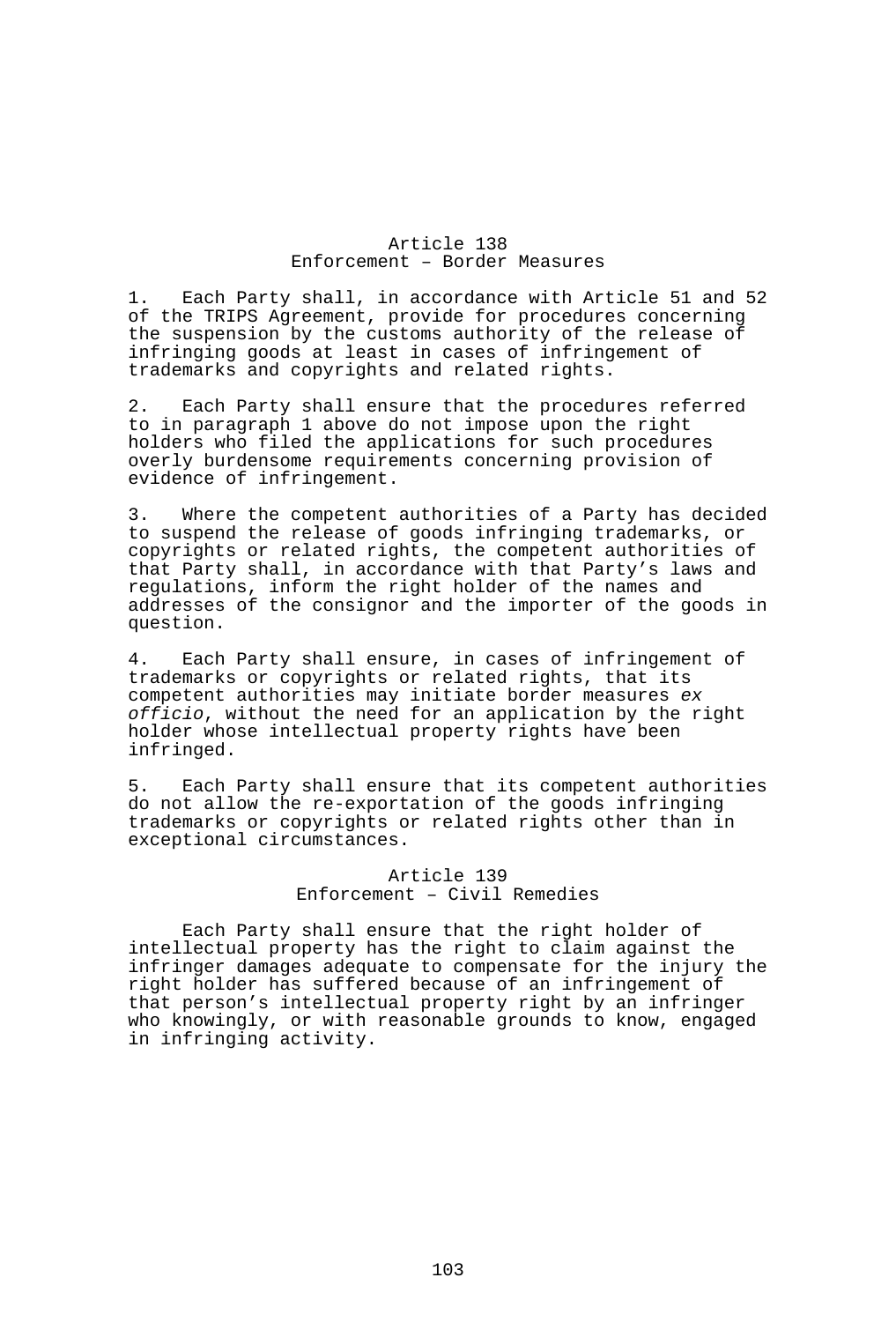### Article 140 Enforcement – Criminal Remedies

1. Each Party shall provide for criminal procedures and penalties to be applied at least in cases of infringement of patents, utility models, industrial designs, trademarks, copyrights and related rights, layout-designs of integrated circuits and rights relating to new varieties of plants, committed wilfully and on a commercial scale.

2. The penalties referred to in paragraph 1 above shall include imprisonment and/or monetary fines sufficient to provide a deterrent, consistently with the level of penalties applied for crimes of a corresponding gravity.

3. Each Party shall provide its judicial authority with the authority to order, in cases of infringement provided for in paragraph 1 above, the seizure of all infringing goods and related implements the predominant use of which has been in the commission of the offence, and documentary evidence.

4. Each Party shall ensure, at least in cases of infringement of patents, utility models, industrial designs, trademarks and rights relating to new varieties of plants, committed wilfully and on a commercial scale, that its competent authorities may initiate criminal proceedings *ex officio*, without the need for a formal complaint by the right holder whose intellectual property rights have been infringed.

> Article 141 Enforcement – General

 The Parties reaffirm their obligations under the TRIPS Agreement to provide for effective and appropriate means for the enforcement of intellectual property rights. Recognising that intellectual property rights are private rights, the Parties share the view that cooperation between the competent authorities and right holders is of great importance for the effective implementation of enforcement of intellectual property rights. Such cooperation may include assistance to the competent authorities in taking their legal measures against infringement of intellectual property rights.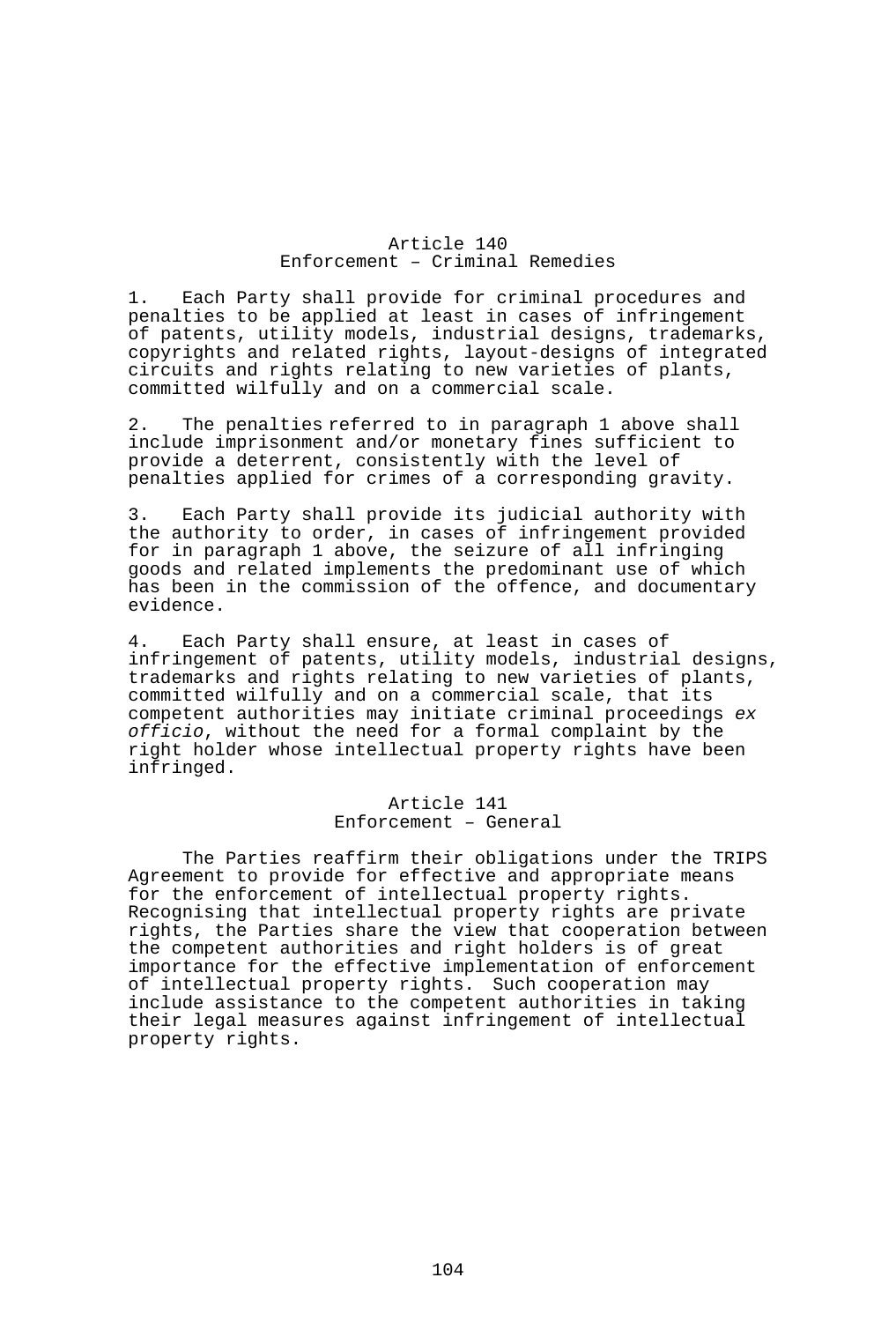## Article 142 Assistance for Acquisition of Intellectual Property Rights for Small and Medium Enterprises

 Each Party shall, in accordance with its laws and regulations, take appropriate measures to provide assistance to small and medium enterprises for acquisition of intellectual property rights, which may include reduction of official fees.

#### Article 143 Sub-Committee on Intellectual Property

1. For the purposes of the effective implementation and operation of this Chapter, a Sub-Committee on Intellectual Property (hereinafter referred to in this Article as "Sub-Committee") shall be established pursuant to Article 13.

- 2. The functions of the Sub-Committee shall be:
	- (a) reviewing the implementation and operation of this Chapter;
	- (b) discussing any issues related to intellectual property with a view to enhancing protection of intellectual property and enforcement of intellectual property rights and to promoting efficient and transparent administration of intellectual property system, such as:
		- (i) issues on application procedure including requirement of authentication of power of attorney;
		- (ii) issues on industrial designs including exception to lack of novelty, and deferment of publications;
		- (iii) issues on trademarks including fee system, single application for goods and/or services in several classes, and renewal of registration;
			- (iv) protection of new varieties of plants;
				- (v) issues on prevention of unfair competition including registration and use of domain names in bad faith and imitation of configuration of goods, and injunctive relief for unfair competition;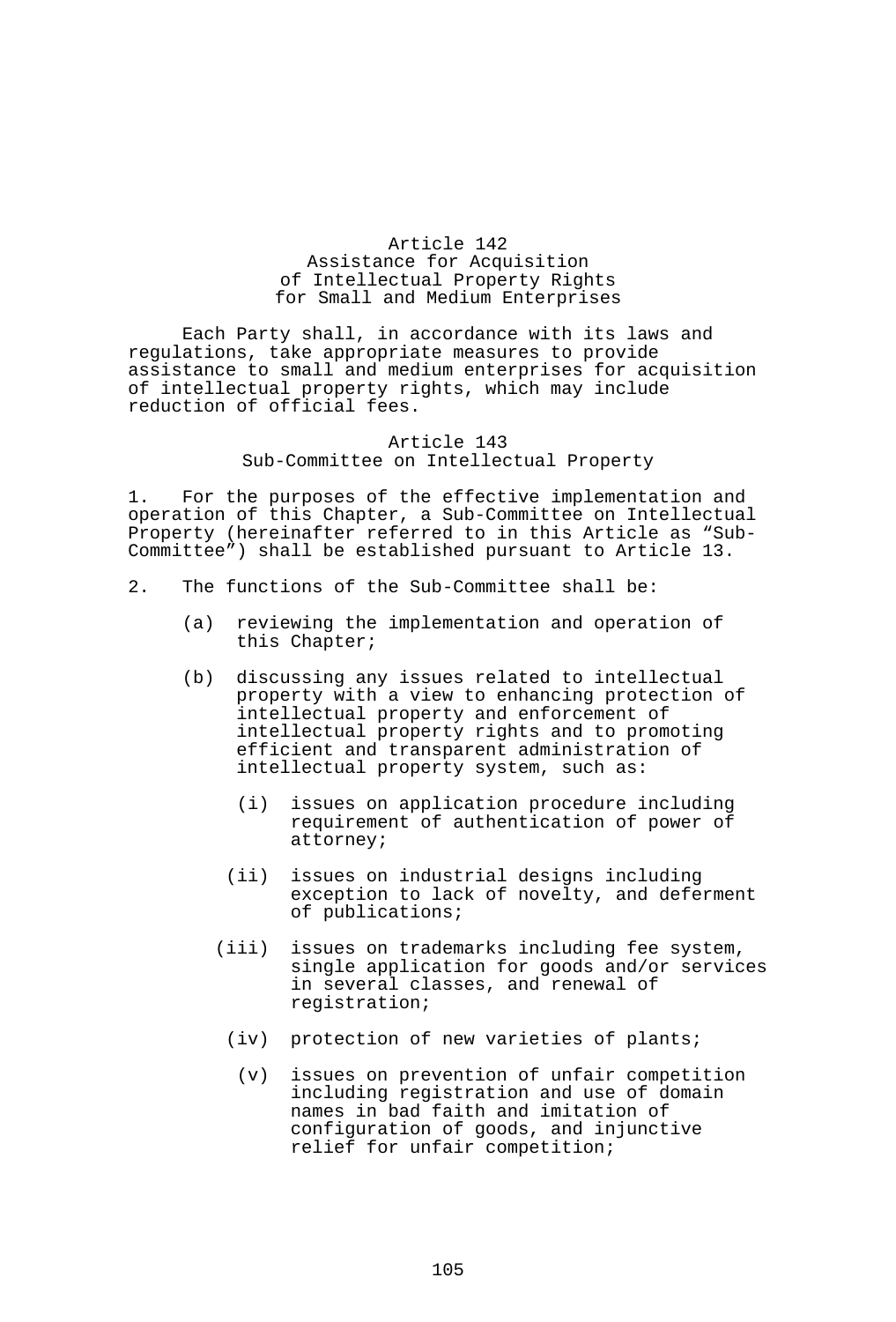- (vi) issues on adequate and effective enforcement including procedures for border measures; and
- (vii) utilisation and commercialisation of intellectual property rights for small and medium enterprises;
- (c) discussing the following issues:
	- (i) protection of partial designs;
	- (ii) opportunities to make observations in case of intended refusal of applications for registrations of trademarks; and
	- (iii) traditional knowledge, genetic resources and folklore;
- (d) exchanging views on issues relating to protection of geographical indications including any strengthening of such protection as referred to in paragraph 2 of Article 134;
- (e) reporting and making appropriate recommendations, as needed, to the Joint Committee; and
- (f) carrying out other functions as may be delegated by the Joint Committee pursuant to Article 13.

3. The Sub-Committee shall be composed of representatives of the Governments of the Parties, and may invite representatives of relevant entities other than the Governments of the Parties, including those from private sectors, with necessary expertise relevant to the issues to be discussed.

4. The Sub-Committee shall meet at such venues and times as may be agreed upon.

## Article 144 Security Exceptions

 For the purposes of this Chapter, Article 73 of the TRIPS Agreement is incorporated into and made part of this Agreement, *mutatis mutandis*.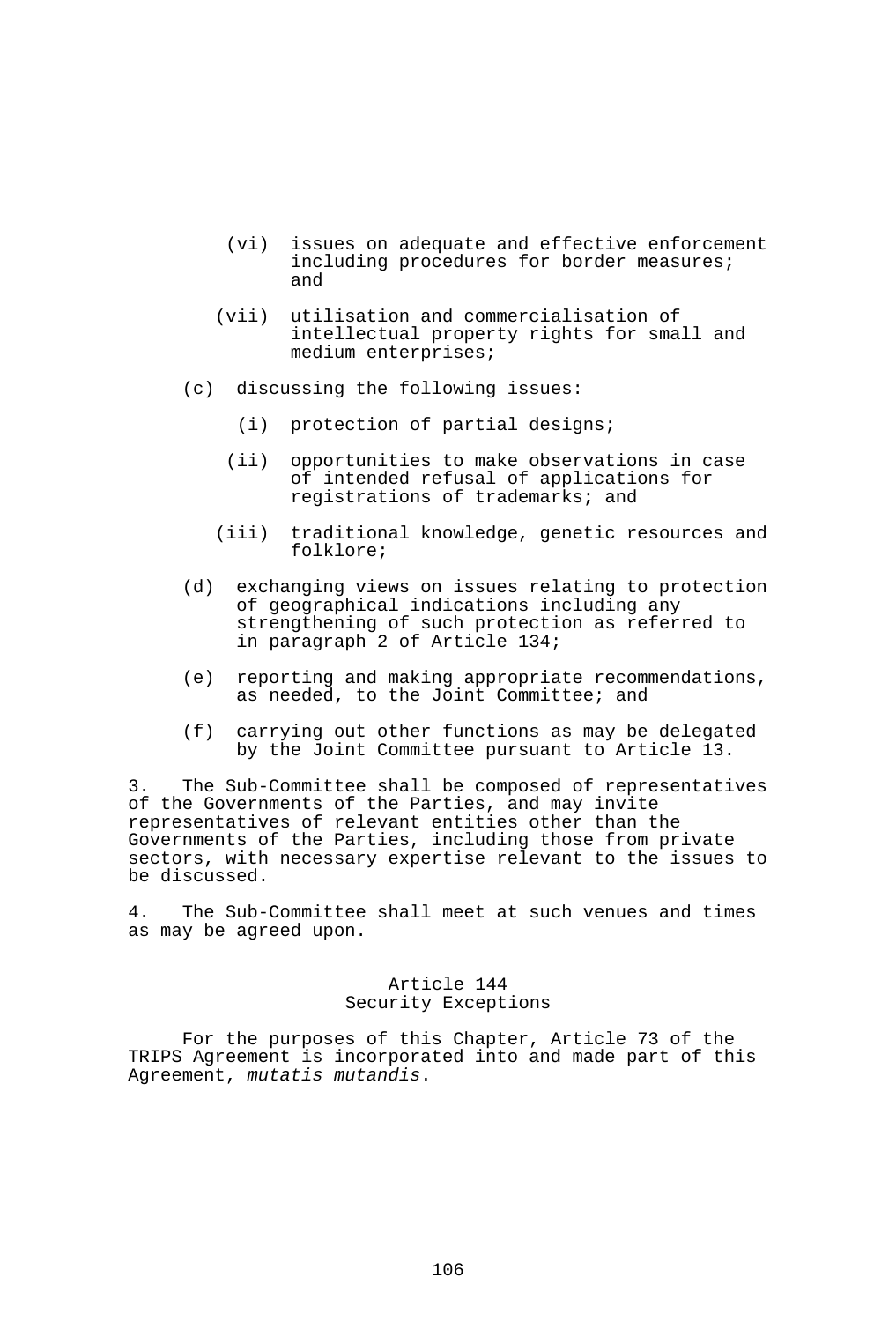### Chapter 11 Government Procurement

Article 145 Exchange of Information on Government Procurement

1. The Parties shall, subject to their respective laws and regulations, exchange information, to the extent possible in the English language and in a timely manner, on their respective laws and regulations, policies and practices on government procurement, as well as on any reforms to their existing government procurement regimes.

2. Each Party designates a contact point for the exchange of information and for providing information to suppliers of the other Party interested in procurement opportunities in particular sectors as follows:

- (a) for Japan, the Ministry of Foreign Affairs; and
- (b) for Thailand, the Ministry of Finance.

Article 146 Sub-Committee on Government Procurement

1. For the purposes of the effective implementation and operation of this Chapter, a Sub-Committee on Government Procurement (hereinafter referred to in this Article as "Sub-Committee") shall be established pursuant to Article 13.

- 2. The functions of the Sub-Committee shall be:
	- (a) discussing issues and ways to enhance cooperation for mutual benefit of the Parties in the field of government procurement;
	- (b) reporting the findings of the Sub-Committee to the Joint Committee; and
	- (c) carrying out other functions, based on the principle of mutual benefit, which may be delegated by the Joint Committee pursuant to Article 13.

3. The composition of the Sub-Committee shall be specified in the Implementing Agreement.

4. The Sub-Committee shall meet at such venues and times as may be agreed upon.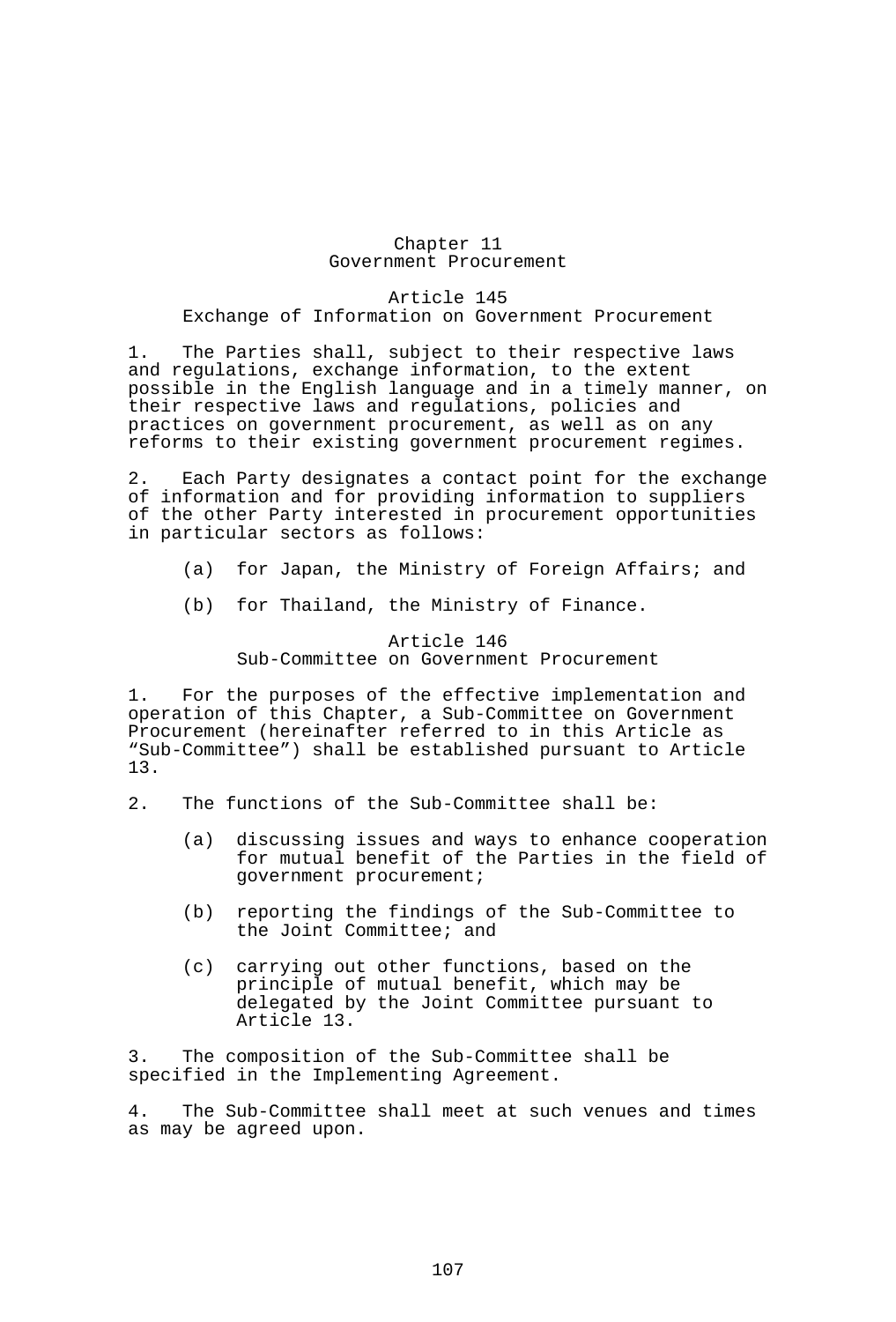Chapter 12 Competition

Article 147 Promotion of Fair and Free Competition by Proscribing Anti-competitive Activities

 Each Party shall, in accordance with its respective laws and regulations, promote fair and free competition by proscribing anti-competitive activities in the Party, in order to facilitate trade and investment flows between the Parties and the efficient functioning of its market.

#### Article 148

Cooperation on Promoting Fair and Free Competition by Proscribing Anti-competitive Activities

1. The Parties shall, in accordance with their respective laws and regulations, cooperate in the field of promoting fair and free competition by proscribing anti-competitive activities subject to the availability of their respective resources.

2. The details and procedures of cooperation under this Article shall be specified in the Implementing Agreement.

#### Article 149 Non-discrimination

 Each Party shall apply its competition laws and regulations in a manner which does not discriminate on the basis of nationality.

# Article 150 Procedural Fairness

 Each Party shall implement relevant administrative and judicial procedures in a fair manner to promote fair and free competition by proscribing anti-competitive activities, pursuant to its relevant laws and regulations.

# Article 151 Non-Application of Article 8 and Chapter 14

 Article 8 and Chapter 14 shall not apply to this Chapter.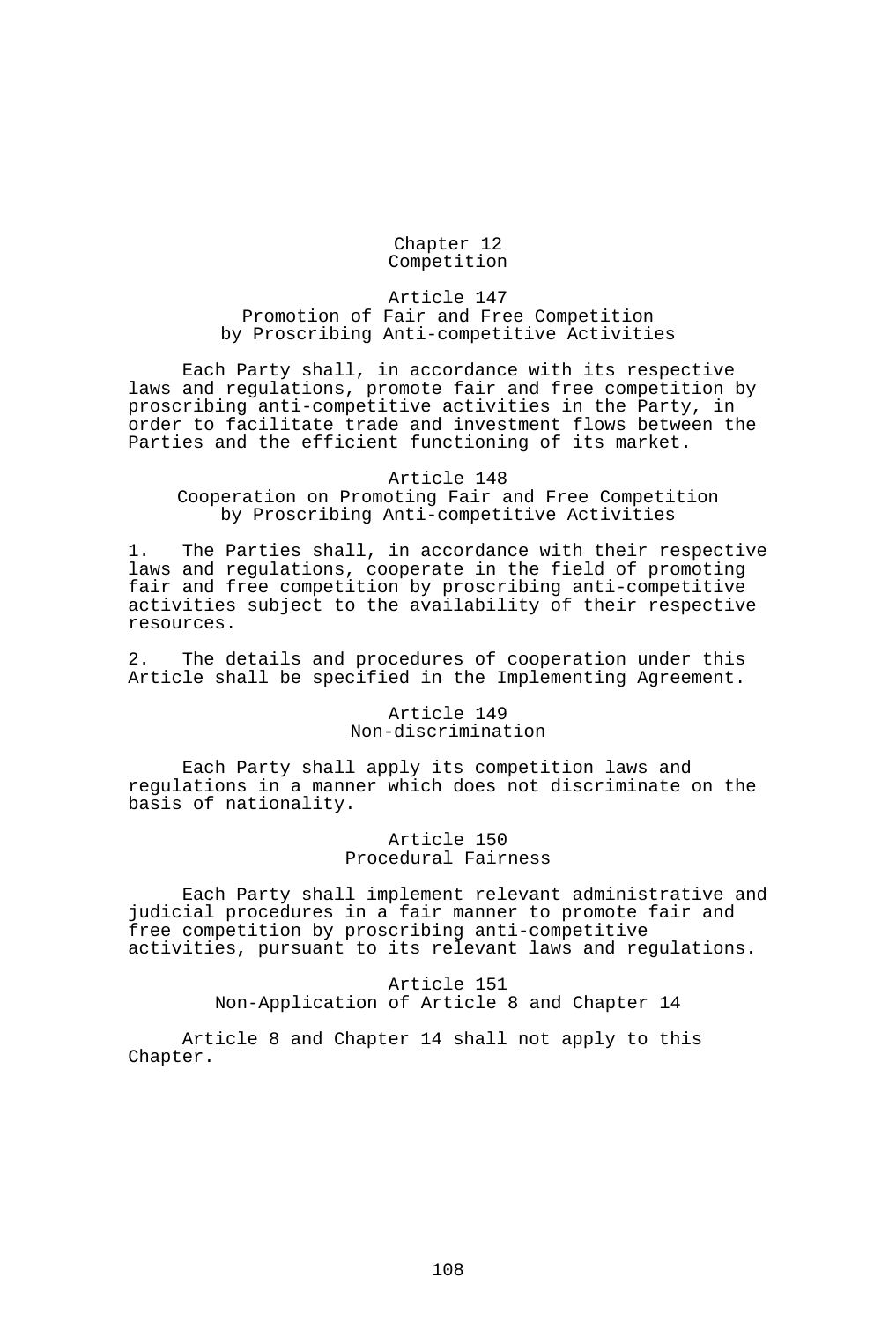Chapter 13 Cooperation

#### Article 152 Basic Principles

1. The Parties, recognising the importance of balanced and sustainable development underpinned by enhanced economic dynamism and reduced economic vulnerability, shall develop and expand cooperation under this Agreement for their mutual benefit, in order to facilitate and expand trade and investment, enhance tourism between the Parties and promote sustainable development and enhancement of better quality of life for the peoples of the Parties, the Greater Mekong Subregion and Asia as a whole.

2. The Parties, recognising vibrant transnational activities conducted by the private sectors of the Parties, and the dynamism and the geographical positions of the Parties in the Asian region, shall cooperate in such manner as to produce positive effects on the economic and social development of the emerging markets in the region.

# Article 153 Fields of Cooperation

 In order to enhance equal partnership based on the principles stipulated in Article 152, the Parties shall promote cooperation between the Governments of the Parties and, where necessary and appropriate, encourage and facilitate cooperation between parties, one or both of whom are entities in the Parties other than the Governments of the Parties, in the following fields:

- (a) agriculture, forestry and fisheries;
- (b) education and human resource development;
- (c) enhancement of business environment;
- (d) financial services;
- (e) information and communication technology;
- (f) science, technology, energy and environment;
- (g) small and medium enterprises;
- (h) tourism;
- (i) trade and investment promotion; and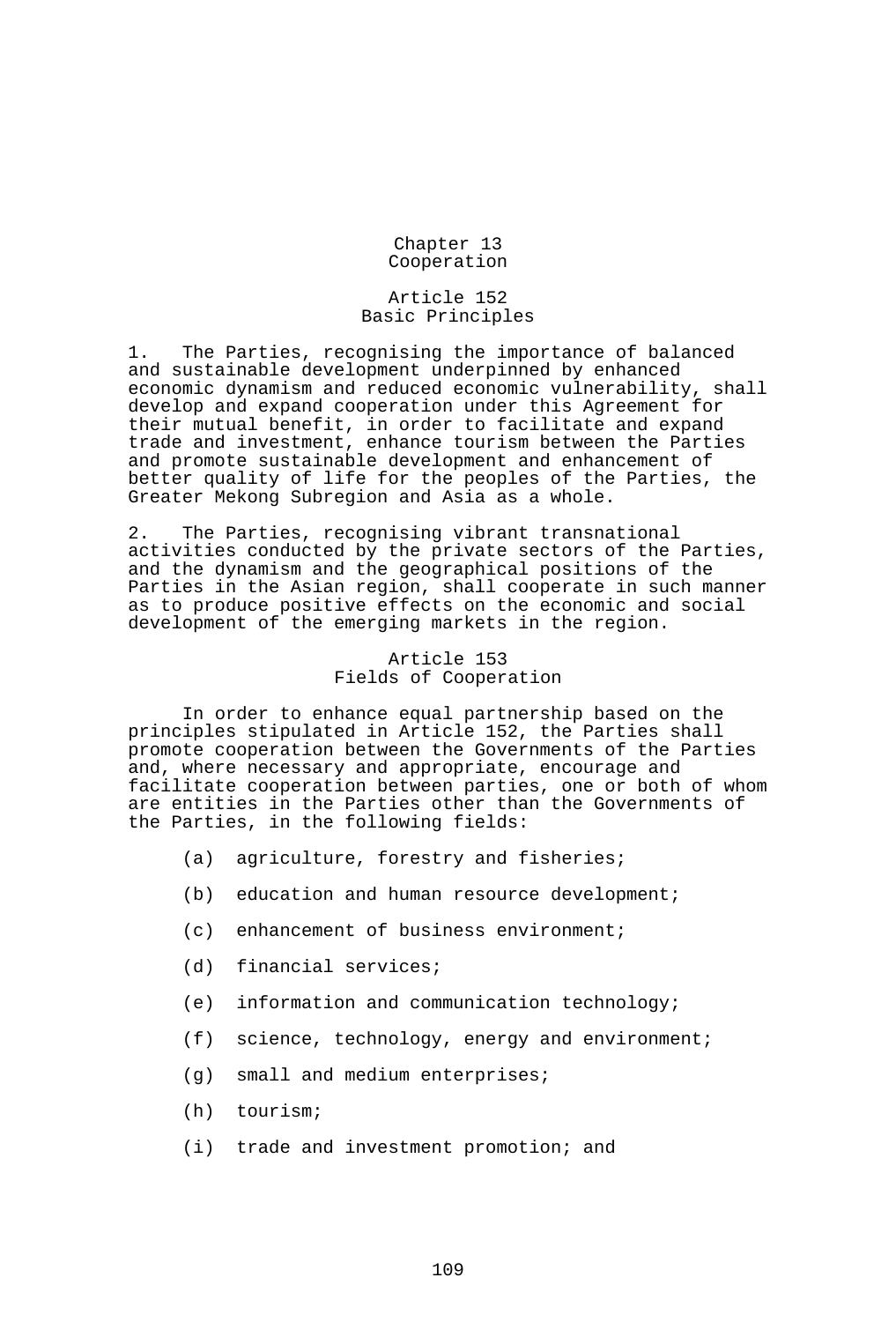(j) other fields of cooperation as may be agreed upon.

## Article 154 Areas and Forms of Cooperation

 Areas and forms of cooperation under this Chapter shall be set forth in the Implementing Agreement.

#### Article 155 Implementation of Cooperation

1. Cooperation under this Chapter shall be conducted in accordance with the laws and regulations of each Party.

2. Cooperation under this Chapter shall be subject to the availability of the Parties' respective funds and other resources. The costs of cooperation under this Chapter shall be shared by the Parties in a manner to be agreed upon.

## Article 156 Intellectual Property Rights and Other Rights of a Proprietary Nature

1. Information of a non-proprietary nature arising from cooperation between the Governments of the Parties under this Chapter may be made available to the public by the Government of either Party.

2. The Parties, in accordance with their respective laws and regulations, and relevant international agreements to which the Parties are, or may become, parties, shall ensure adequate and effective protection and equitable distribution of intellectual property rights and any other rights of a proprietary nature resulting from cooperation between the Governments of the Parties under this Chapter. Such rights resulting from cooperation projects under this Chapter between the Governments of the Parties shall be coowned by the Governments of the Parties, provided that the Governments of the Parties agree to the conditions of the co-ownership of such rights.

3. Each Party shall encourage, where appropriate, parties, one or both of whom are entities in the Parties other than the Governments of the Parties, to consult each other on issues regarding the ownership of any intellectual property rights or other rights of a proprietary nature resulting from cooperation under this Chapter, giving due consideration to the principle of equitable distribution of such rights.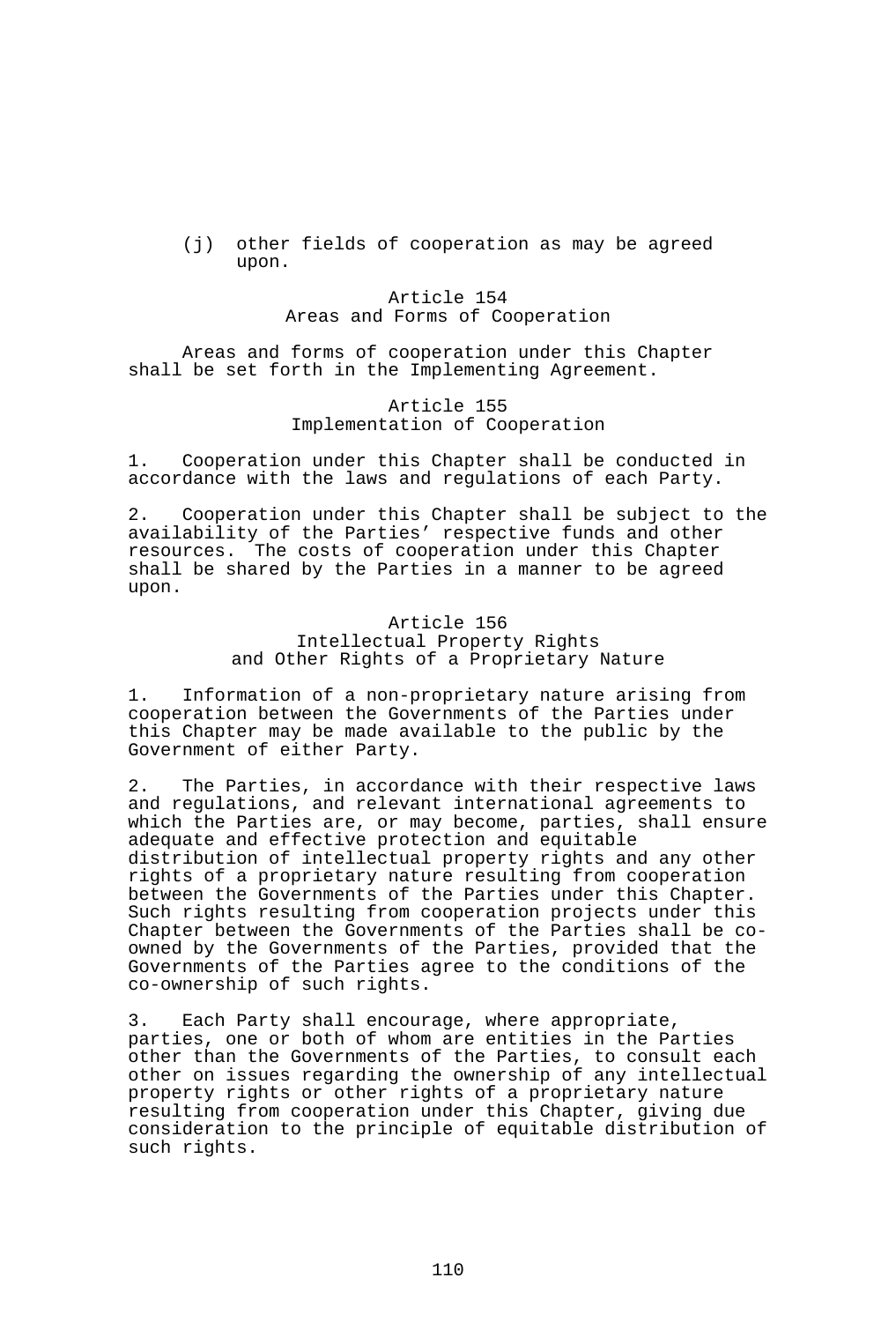### Article 157 Sub-Committees for Each Field of Cooperation

 For the purposes of the effective implementation and operation of this Chapter, Sub-Committee(s) and Special Sub-Committee(s) as a subsidiary body to the Sub-Committee(s) may be established for each field of cooperation specified in Article 153 pursuant to Article The establishment, function, composition and other details of the Sub-Committee(s) and the Special Sub-Committee(s) shall be set forth in the Implementing Agreement. Each Sub-Committee shall commence its work and meet as soon as possible, in any case no later than 9 months after the date of entry into force of this Agreement.

### Article 158 Non-Application of Chapter 14

 The dispute settlement procedure provided for in Chapter 14 shall not apply to this Chapter. The Parties shall consult on any issues arising from the implementation and operation of this Chapter.

> Chapter 14 Dispute Settlement

#### Article 159 Scope and Coverage

1. Unless otherwise provided for in this Agreement, this Chapter shall apply with respect to the settlement of disputes between the Parties concerning the interpretation or application of this Agreement.

2. Nothing in this Chapter shall prejudice any rights of the Parties to have recourse to dispute settlement procedures available under any other international agreement to which both Parties are parties.

3. Notwithstanding paragraph 2 above, once a dispute settlement procedure has been initiated under this Chapter or under any other international agreement to which both Parties are parties with respect to a particular dispute, that procedure shall be used to the exclusion of any other procedure for that particular dispute. However, this shall not apply if substantially separate and distinct rights or obligations under different international agreements are in dispute.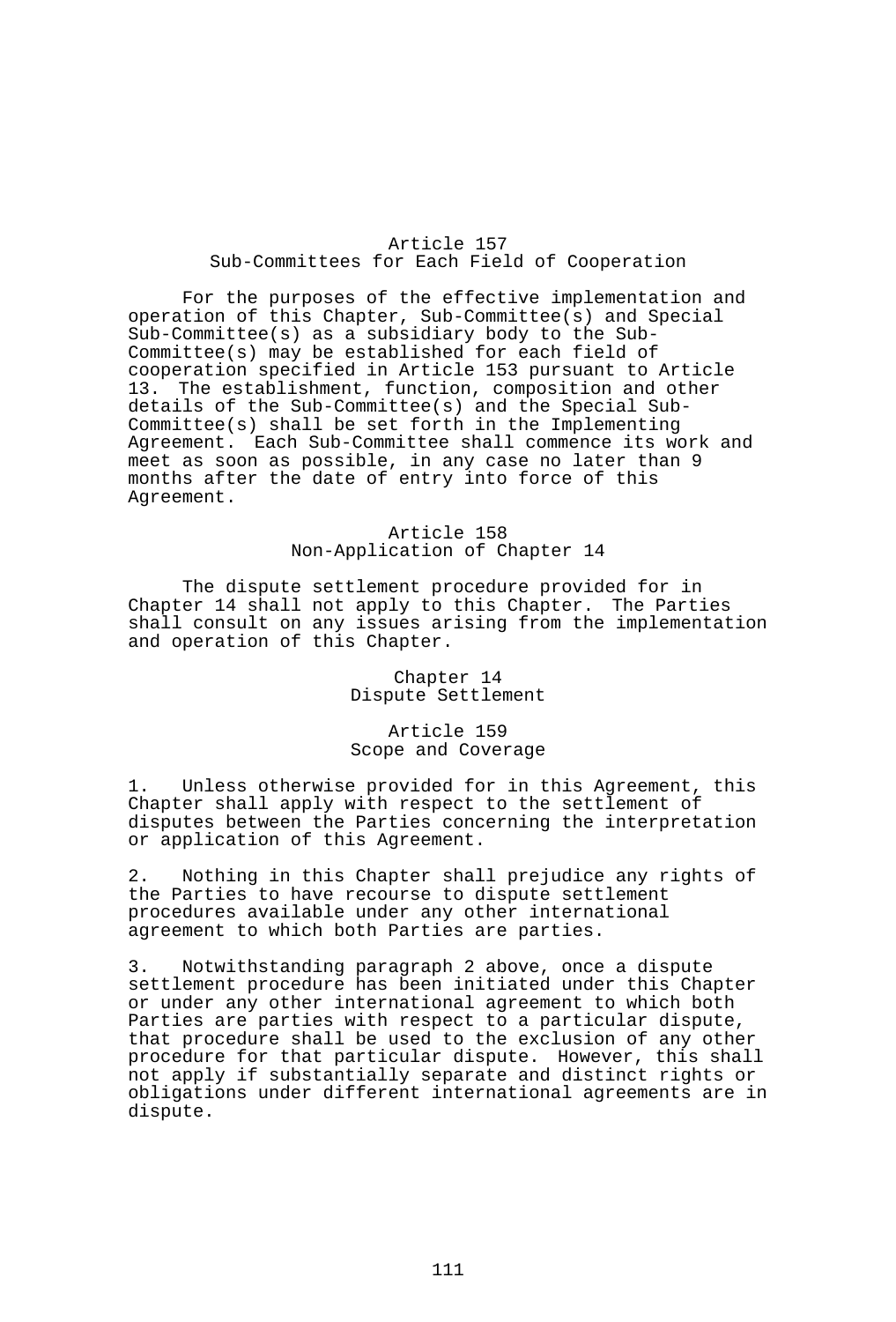4. Paragraph 3 above shall not apply where the Parties expressly agree to the use of more than one dispute settlement procedure in respect of a particular dispute.

## Article 160 Consultations

1. Each Party may request in writing consultations with the other Party with regard to any matter on the interpretation or application of this Agreement.

2. When a Party requests consultations pursuant to paragraph 1 above, the other Party shall reply promptly to the request and enter into consultations in good faith within 30 days after the date of receipt of the request, with a view to a prompt and satisfactory resolution of the matter.

> Article 161 Good Offices, Conciliation or Mediation

1. Good offices, conciliation or mediation may be requested at any time by either Party. They may begin at any time if the Parties agree and, at the request of either Party, be terminated at any time.

2. If the Parties agree, good offices, conciliation or mediation may continue while procedures of the arbitral tribunal provided for in this Chapter are in progress.

### Article 162 Establishment of Arbitral Tribunals

1. The complaining Party that requested consultations under Article 160 may request in writing the establishment of an arbitral tribunal to the Party complained against:

- (a) if the Party complained against does not enter into such consultations within 30 days after the date of receipt of the request for consultations under that Article; or
- (b) if the Parties fail to resolve the dispute through such consultations under that Article within 60 days after the date of receipt of the request for such consultations,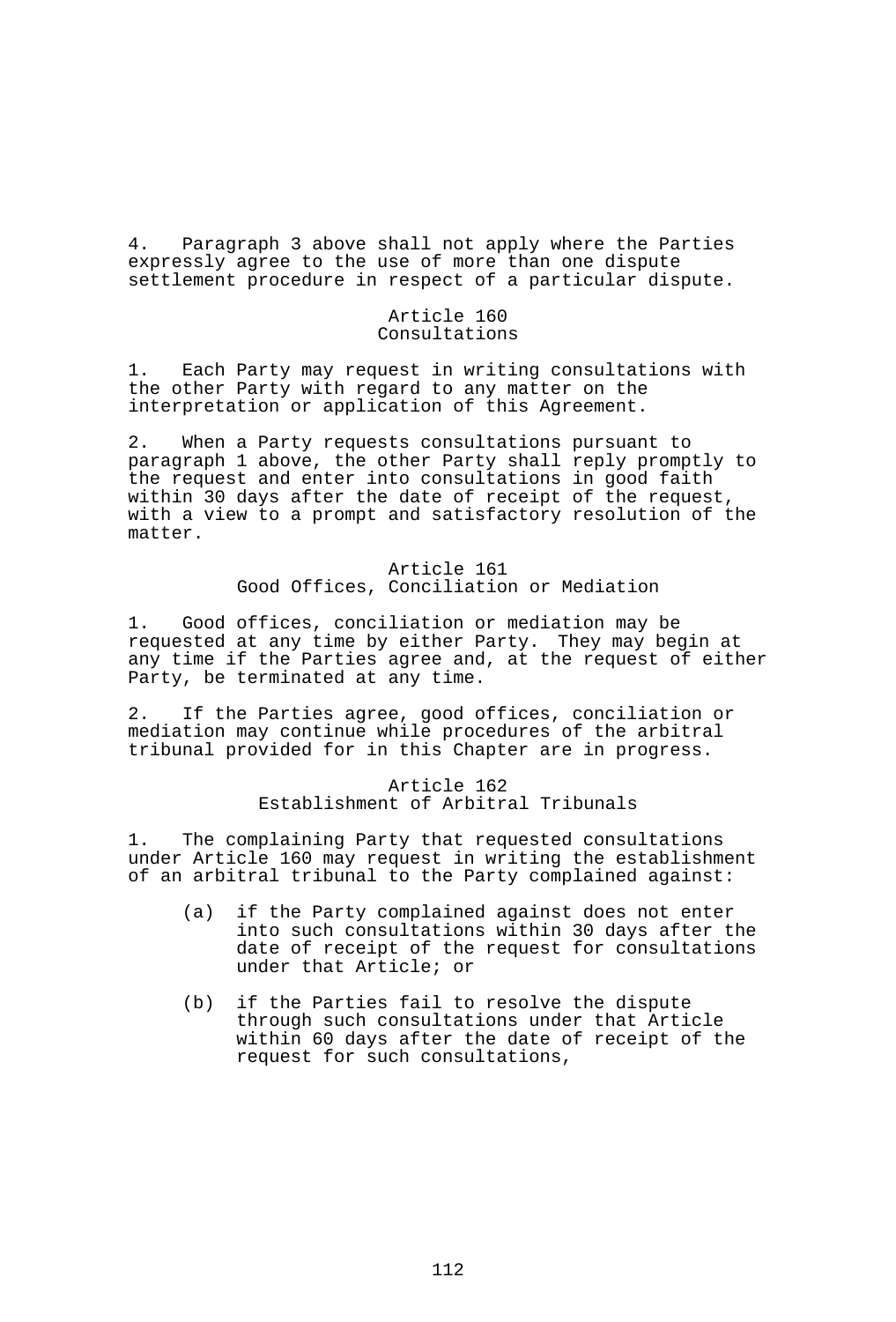provided that the complaining Party considers that any benefit accruing to it directly or indirectly under this Agreement is being nullified or impaired as a result of the failure of the Party complained against to carry out its obligations, or as a result of the application by the Party complained against of measures which are in conflict with the obligations of that Party, under this Agreement.

2. Any request for the establishment of an arbitral tribunal pursuant to this Article shall identify:

- (a) the specific measures at issue; and
- (b) the legal basis of the complaint including the provisions of this Agreement alleged to have been breached and any other relevant provisions.

3. Each Party shall within 30 days after the date of receipt of the request for the establishment of an arbitral tribunal, appoint one arbitrator who may be its national and propose up to 3 candidates to serve as the third arbitrator who shall be the chair of the arbitral tribunal. The third arbitrator shall not be a national of either Party, nor have his or her usual place of residence in either Party, nor be employed by either Party.

4. The Parties shall agree on and appoint the third arbitrator within 45 days after the date of receipt of the request for the establishment of an arbitral tribunal, taking into account the candidates proposed pursuant to paragraph 3 above.

5. If a Party has not appointed one arbitrator pursuant to paragraph 3 above, or if the Parties fail to agree on and appoint the third arbitrator pursuant to paragraph 4 above, such arbitrator or such third arbitrator shall be chosen by lot within a further period of 7 days from the candidates proposed pursuant to paragraph 3 above.

6. The arbitral tribunal should be composed of arbitrators with relevant technical or legal expertise.

### Article 163 Functions of Arbitral Tribunals

1. The arbitral tribunal established pursuant to Article 162:

 (a) should consult with the Parties as appropriate and provide adequate opportunities for the development of a mutually satisfactory resolution;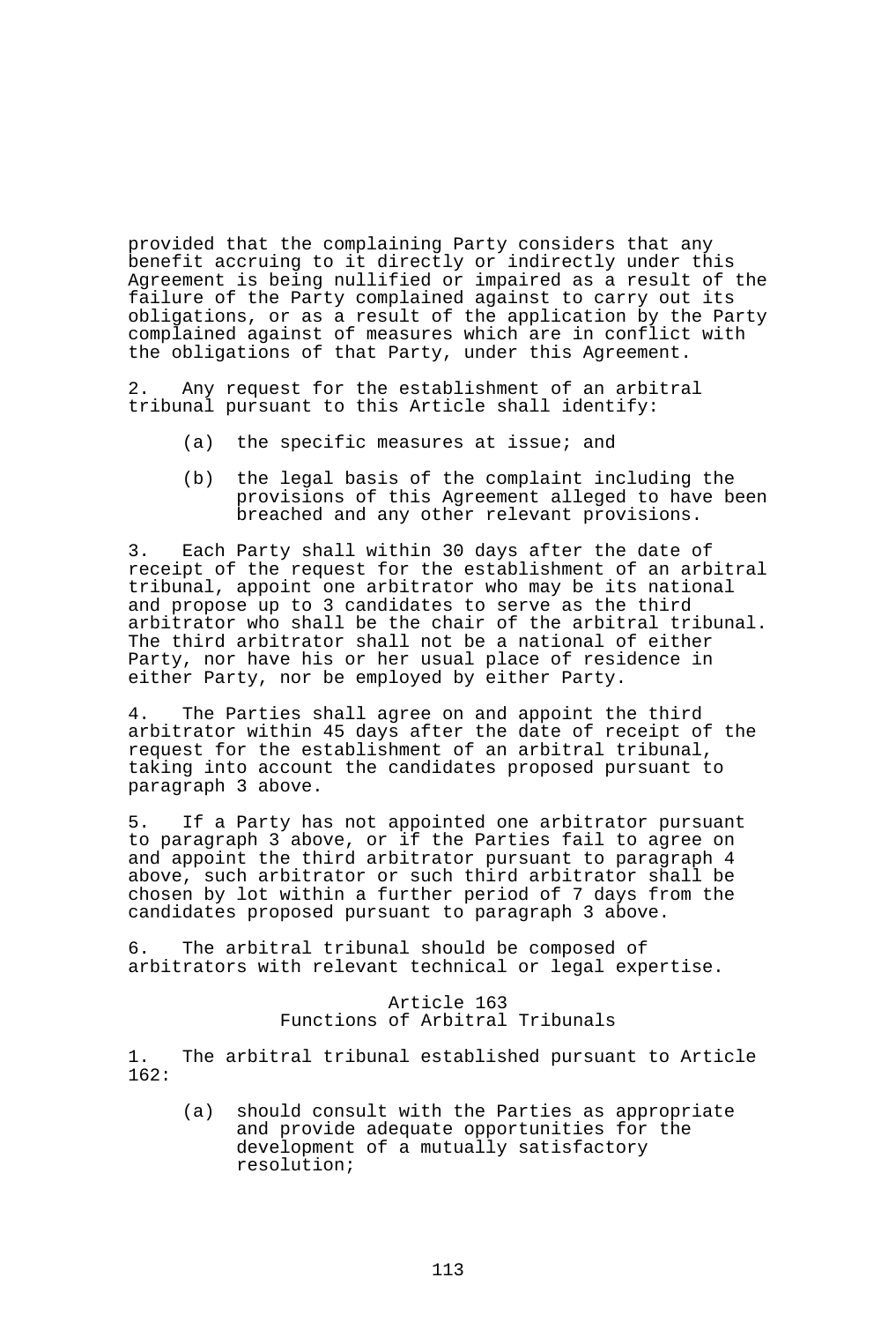- (b) shall make its award in accordance with this Agreement and applicable rules of international law;
- (c) shall set out, in its award, its findings of law and fact, together with the reasons therefor; and
- (d) may, apart from giving its findings, include in its award suggested implementation options for the Parties to consider in conjunction with Article 166.

2. The arbitral tribunal may seek, from the Parties, such relevant information as it considers necessary and appropriate. The Parties shall respond promptly and fully to any request by an arbitral tribunal for such information.

3. The arbitral tribunal may seek information from any relevant source and may consult experts to obtain their opinion on certain aspects of the matter. With respect to factual issues concerning a scientific or other technical matter raised by a Party, the arbitral tribunal may request advisory reports in writing from an expert or experts. The arbitral tribunal may, at the request of a Party or on its own initiative, select, in consultation with the Parties, no fewer than 2 scientific or technical experts who shall assist the arbitral tribunal throughout its proceedings, but who shall not have the right to vote in respect of any decision to be made by the arbitral tribunal, including its award.

4. The award of the arbitral tribunal shall be drafted without the presence of the Parties, and in the light of the information provided and the statements made.

5. The arbitral tribunal shall, within 90 days after the date of its establishment, submit to the Parties its draft award, including both descriptive part and its findings and conclusions, for the purpose of enabling the Parties to review precise aspects of the draft award. When the arbitral tribunal considers that it cannot submit to the Parties its draft award within the afore-mentioned 90 days period, it may extend that period with the consent of the Parties. However, in no case should the period from the establishment of the arbitral tribunal to the submission of the draft award to the Parties exceed 150 days. A Party may submit comments in writing to the arbitral tribunal on the draft award within 15 days after the date of submission of the draft award.

6. The arbitral tribunal shall issue its award, within 30 days after the date of submission of the draft award.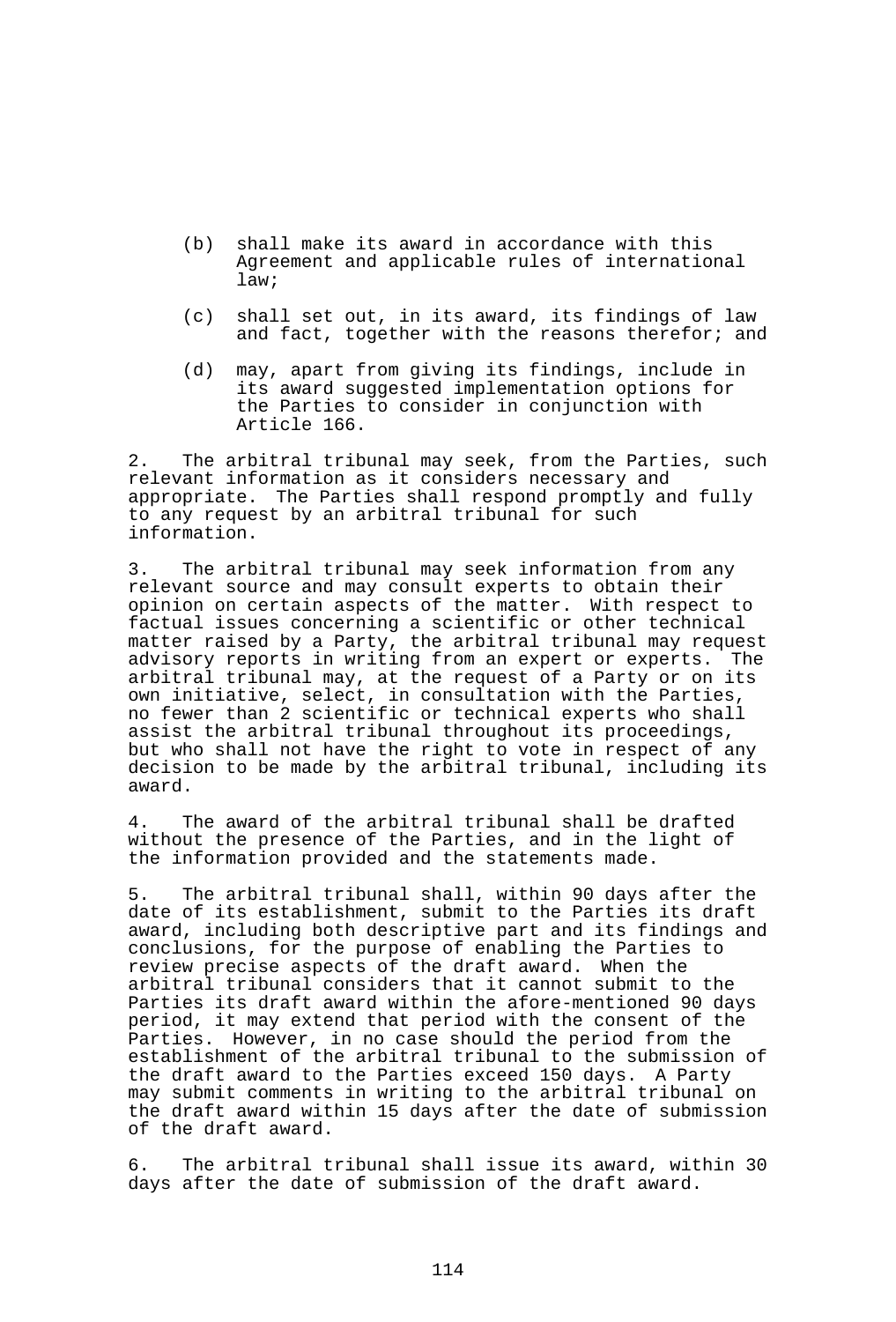7. The arbitral tribunal shall attempt to make its decisions, including its award, by consensus but may also make such decisions, including its award, by majority vote.

8. The award of the arbitral tribunal shall be final and binding on the Parties.

### Article 164 Proceedings of Arbitral Tribunals

1. The arbitral tribunal shall meet in closed session.

2. The deliberations of the arbitral tribunal, the documents submitted to it and the draft award referred to in paragraph 5 of Article 163 shall be kept confidential.

3. Notwithstanding paragraph 2 above, either Party may make public statements as to its views regarding the dispute, but shall treat as confidential, information and written submissions submitted by the other Party to the arbitral tribunal which that other Party has designated as confidential. Where a Party has provided information or written submissions designated to be confidential, the other Party may request a non-confidential summary of the information or written submissions which may be disclosed publicly. The Party to whom such a request is made may agree to such a request and submit such a summary, or deny the request without providing any reasons or justification.

4. The Parties shall be given the opportunity to attend any of the presentations, statements or rebuttals in the proceeding. Any information or written submissions submitted by a Party to the arbitral tribunal, including any comments on the descriptive part of the draft award and responses to questions put by the arbitral tribunal, shall be made available to the other Party.

### Article 165 Termination of Proceedings

 The Parties may agree to terminate the proceedings of the arbitral tribunal at any time by jointly so notifying the chair of the arbitral tribunal.

> Article 166 Implementation of Award

1. The Party complained against shall promptly comply with the award issued pursuant to Article 163.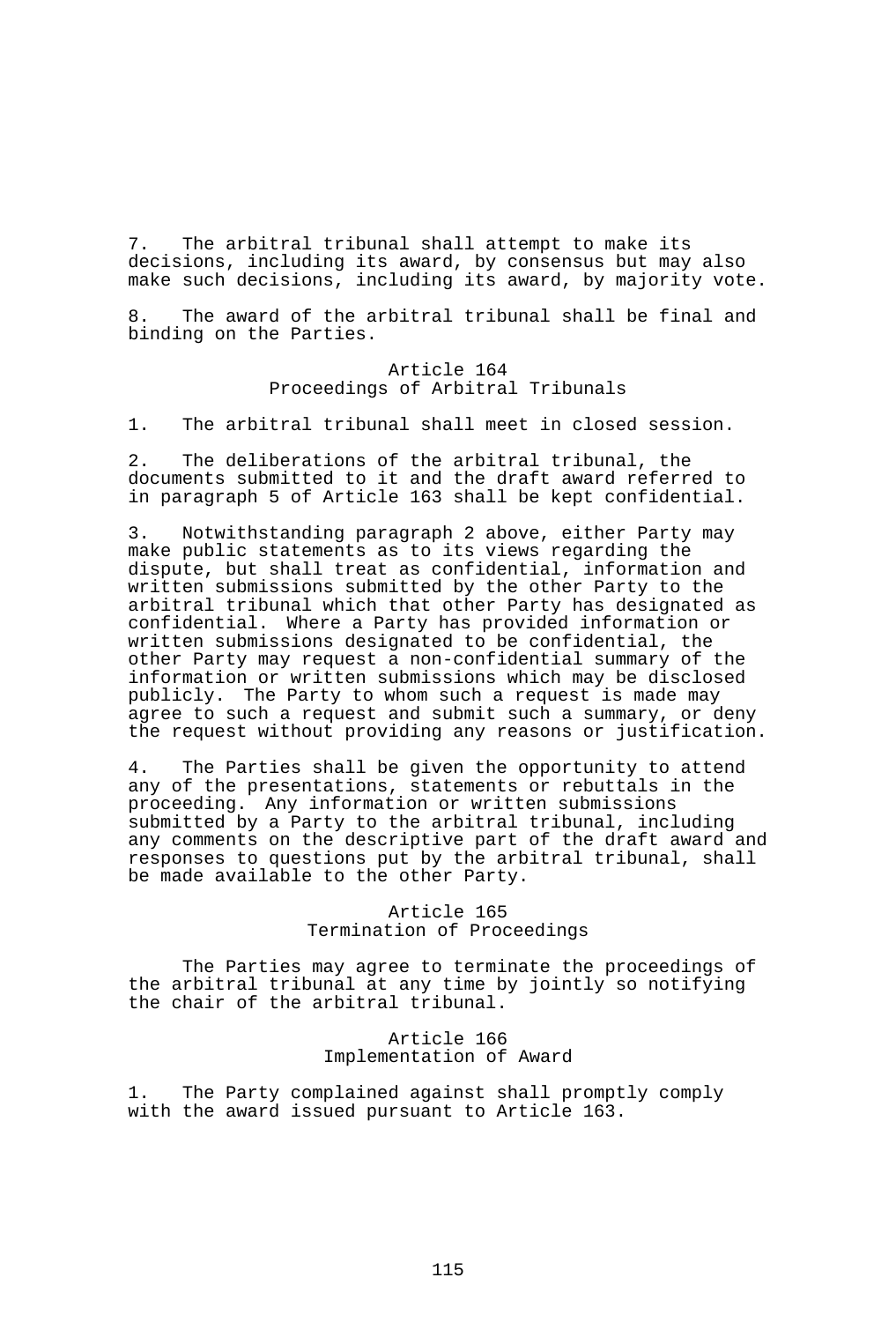2. The Party complained against shall, within 20 days after the date of issuance of the award, notify the complaining Party of the period of time for implementing the award. If the complaining Party considers the period of time notified to be unacceptable, it may refer the matter to an arbitral tribunal.

3. If the Party complained against considers it impracticable to comply with the award within the implementation period as specified pursuant to paragraph 2 above, the Party complained against shall, no later than the expiry of that implementation period, enter into consultations with the complaining Party, with a view to developing mutually acceptable compensation. If no satisfactory compensation has been agreed within 20 days after the date of expiry of that implementation period, the complaining Party may notify the Party complained against that it intends to suspend the application of concessions or other obligations under this Agreement.

4. If the complaining Party considers that the Party complained against has failed to comply with the award within the implementation period as specified pursuant to paragraph 2 above, it may refer the matter to an arbitral tribunal. If the arbitral tribunal confirms that the Party complained against has failed to comply with the award within the implementation period as specified pursuant to paragraph 2 above, the complaining Party may, within 30 days after the date of such confirmation by the arbitral tribunal, notify the Party complained against that it intends to suspend the application of concessions or other obligations under this Agreement.

5. Suspension of the application of concessions or other obligations under paragraphs 3 and 4 above may only be implemented at least 30 days after the date of notification in accordance with those paragraphs. Such suspension shall:

- (a) not be effected if, in respect of the dispute to which the suspension relates, consultations, or proceedings before an arbitral tribunal are in progress;
- (b) be temporary, and be discontinued when the Parties reach a mutually satisfactory resolution or where compliance with the original award is effected;
- (c) be restricted to the same level of nullification or impairment that is attributable to the failure to comply with the original award; and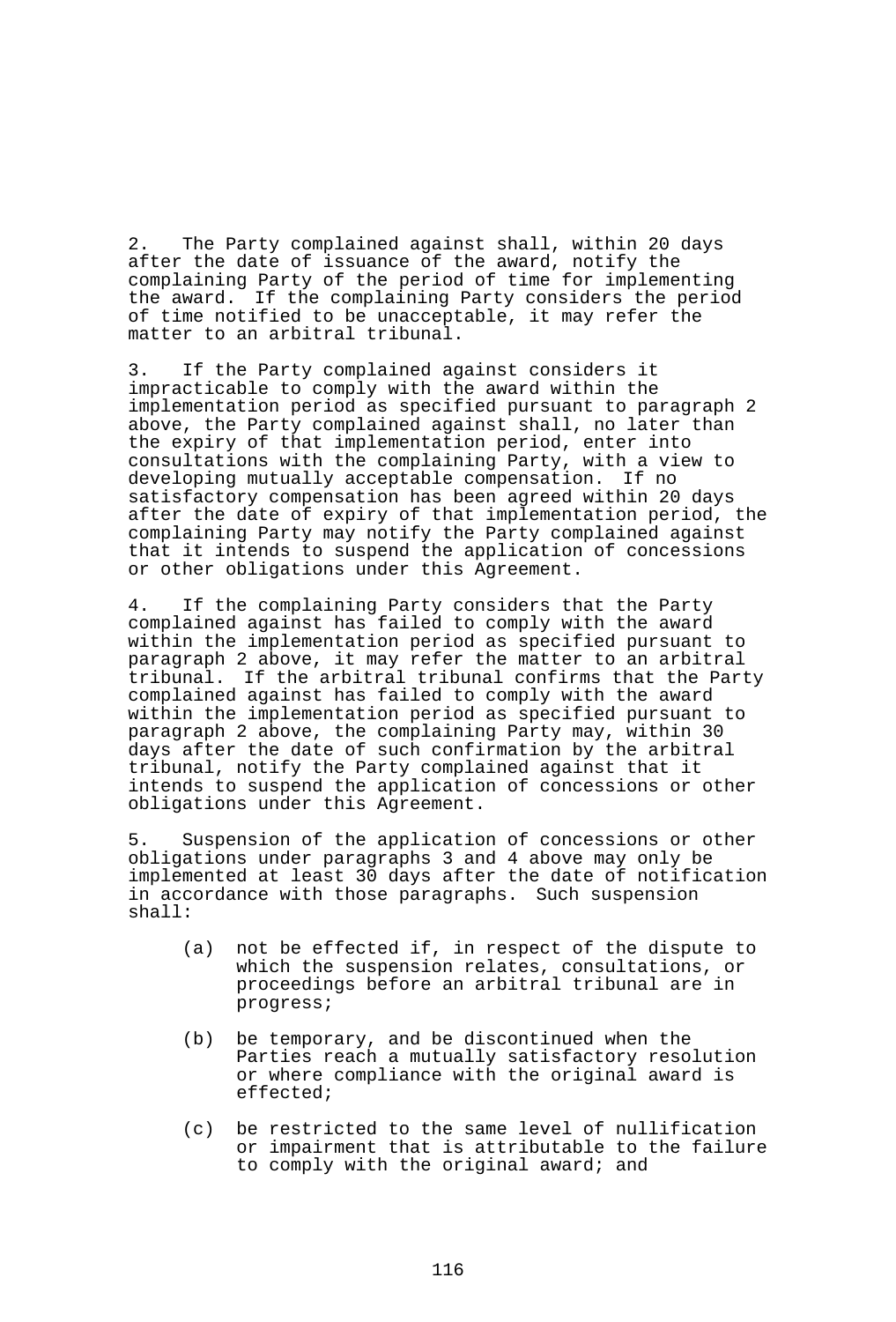(d) be restricted to the same sector or sectors to which the nullification or impairment relates, unless it is not practicable or effective to suspend the application of concessions or other obligations in such sector or sectors.

6. If the Party complained against considers that the requirements for the suspension of the application of concessions or other obligations under this Agreement by the complaining Party set out in paragraph 3, 4, or 5 above have not been met, it may request consultations with the complaining Party. The complaining Party shall enter into consultations within 10 days after the date of receipt of the request. If the Parties fail to resolve the matters within 30 days after the date of receipt of the request for consultations pursuant to this paragraph, the Party complained against may refer the matter to an arbitral tribunal.

7. The arbitral tribunal under this Article shall, wherever possible, be composed of the arbitrators of the original arbitral tribunal. If any of the arbitrators is not available, then that arbitrator shall be replaced by an arbitrator appointed pursuant to paragraphs 3 through 5 of Article 162. Unless the Parties agree to a different period, the arbitral tribunal under this Article shall issue its award within 60 days after the date when the matter is referred to it. The award of the arbitral tribunal under this Article shall be final and binding on the Parties.

> Article 167 Expenses

 Unless the Parties agree otherwise, the expenses of the arbitral tribunal, including the remuneration of the arbitrators, shall be borne by the Parties in equal shares.

> Chapter 15 Final Provisions

# Article 168 Table of Contents and Headings

 The table of contents and headings of the Chapters and the Articles of this Agreement are inserted for convenience of reference only and shall not affect the interpretation of this Agreement.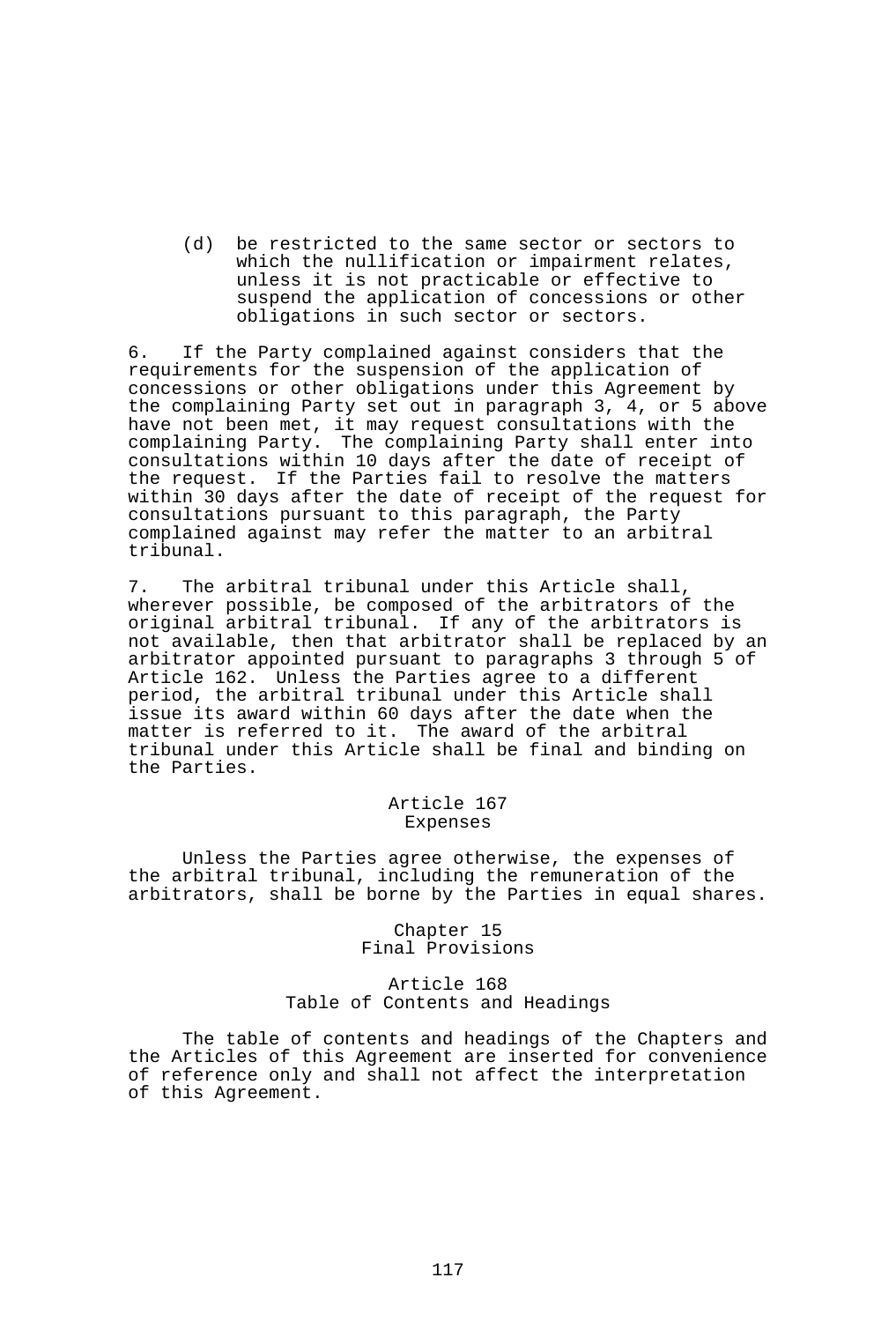### Article 169 General Review

 The Parties shall undertake a general review of the implementation and operation of this Agreement in the tenth calendar year following the calendar year in which this Agreement enters into force and every 10 years thereafter, unless otherwise agreed by both Parties.

#### Article 170 Annexes and Notes

 The Annexes and Notes to this Agreement shall form an integral part of this Agreement.

#### Article 171 Amendment

1. This Agreement may be amended by agreement between the Parties. Such amendment shall be approved by the Parties in accordance with their respective legal procedures and shall enter into force on the date to be agreed on by the Parties.

2. If amendments relate only to the following areas, the amendments may be made by diplomatic notes exchanged between the Governments of the Parties:

- (a) Annex 2;
- (b) Annex 3; or
- (c) Part 2 of Annex 4.

#### Article 172 Entry into Force

 This Agreement shall enter into force on the thirtieth day after the date on which the Governments of the Parties exchange diplomatic notes informing each other that their respective legal procedures necessary for entry into force of this Agreement have been completed. It shall remain in force unless terminated as provided for in Article 173.

> Article 173 Termination

 Either Party may terminate this Agreement by giving 1 year's advance notice in writing to the other Party.